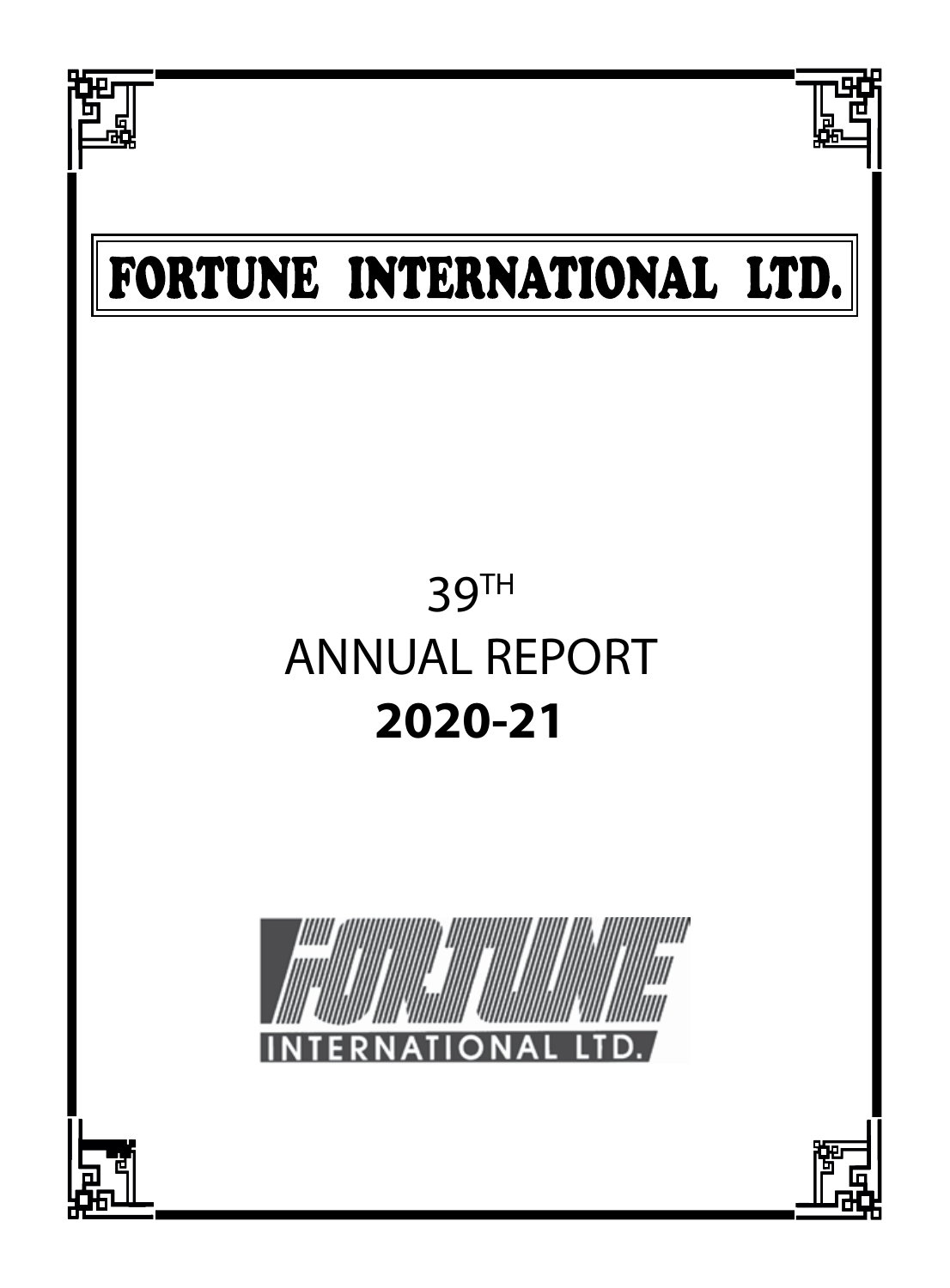

#### **BOARD OF DIRECTORS**

Mr. Nivedan Bharadwaj- Managing Director Mrs. Rekha Shrivastava- Executive Director Mrs. Ruchika Bharadwaj- Executive Director Mr. Sanjay Seth- Independent Director Mr. Prashant Verma- Independent Director

#### **STATUTORY AUDITORS**

M/s. D. Kothary & Co., Chartered Accountants, Mumbai

#### **BANKER**

**HDFC Bank Limited** B- 17, Geetanjali Enclave, New Delhi-110017

#### **REGISTERED OFFICE**

G-4, C-Block, Community Centre, Naraina Vihar, New Delhi-110 028.

#### **REGISTRAR & TRANSFER AGENT**

Purva Sharegistry (India) Private Limited No 9, Shiv Shakti Industrial Estate, J.R. Boricha Marg, Lower Parel, Mumbai -400011.

## **CONTENTS**

| Management Discussion & Analysis Report40      |  |
|------------------------------------------------|--|
|                                                |  |
|                                                |  |
|                                                |  |
|                                                |  |
| Notes forming part of Standalone Accounts 53   |  |
|                                                |  |
|                                                |  |
|                                                |  |
|                                                |  |
| Notes forming part of Consolidated Accounts 75 |  |
|                                                |  |
|                                                |  |
|                                                |  |
|                                                |  |
|                                                |  |
|                                                |  |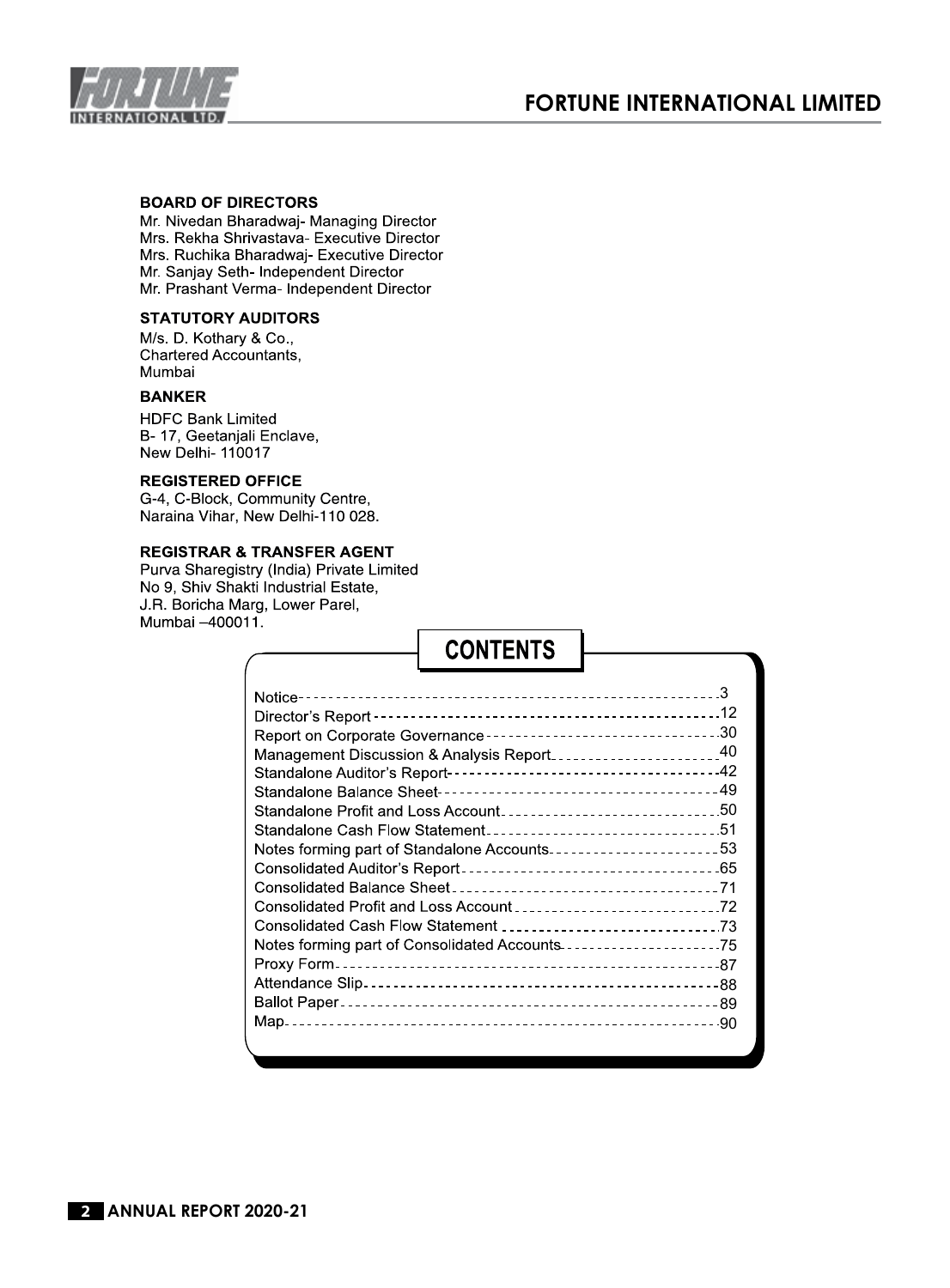

#### **NOTICE**

Notice is hereby given that the **Thirty Ninth Annual General Meeting** of the members of Fortune International Limited will be held on Thursday, 30<sup>th</sup> September, 2021 at 10:00 a.m at Amarai Farms, Khasra No. 375, Village Kapashera, Near Police Chowki, Old Delhi-Gurgaon Road, Kapashera, New Delhi-110037 to transact the following business:

#### **ORDINARY BUSINESS:**

**1. To receive, consider and adopt the Audited Standalone and Consolidated Financial Statements including Balance Sheet as at 31st March, 2021 and the Profit and Loss Account for the year ended on that date, together with the Reports of the Directors and the Auditors thereon.**

To consider and if thought fit, to pass with or without modification(s), the following resolution as an Ordinary Resolution:

"**RESOLVED THAT** the audited Standalone and Consolidated Financial Statements including Balance Sheet and Profit and Loss Account as on 31<sup>st</sup> March, 2021 along with notes to accounts and Cash Flow Statement for the year ended on that date, together with the Directors' Report and the Auditors' Report thereon as presented to members, be and are hereby, approved and adopted".

**2. To appoint a Director in place of Mrs. Ruchika Bharadwaj (DIN: 00288459), who retires by rotation and being eligible offers herself for re-appointment.**

To consider and if thought fit, to pass with or without modification(s), the following resolution as an Ordinary Resolution:

"**RESOLVED THAT** pursuant to the provisions of Section 152 of the Companies Act, 2013, Mrs. Ruchika Bharadwaj (DIN: 00288459), who retires by rotation and being eligible, offers herself for re-appointment, be and is hereby re-appointed as director of the Company."

**3. To ratify the appointment of M/s. D. Kothary & Co, Chartered Accountants, as Statutory Auditors of the Company and authorise the Board to fix their remuneration**

To consider and if thought fit to pass with or without modification(s), the following resolution as an Ordinary Resolution:

**"RESOLVED THAT** pursuant to the provisions of Sections 139, 142 and other applicable provisions, if any, of the Companies Act, 2013 (the Act) and the Companies (Audit and Auditors) Rules, 2014 (including any statutory modification(s) or re-enactment thereof, for the time being in force), as may be applicable, the appointment of M/s. D. Kothary & Co., Chartered Accountants (Firm Registration No. 105335W) as the Statutory Auditors of the Company to hold office from the conclusion of this AGM till the conclusion of 40<sup>th</sup> AGM of the Company to be held in the year 2022, be and is hereby ratified, at such remuneration and out of pocket expenses as may be mutually agreed between the Board of Directors of the Company and the Statutory Auditors."

#### **SPECIAL BUSINESS:**

#### **4. To make investments, give loans, guarantees and provide securities beyond the prescribed limits**

To consider and if thought fit, to pass with or without modifications, if any, the following resolution as a Special Resolution:

**"RESOLVED THAT** pursuant to the provisions of Section 186 of the Companies Act, 2013 (the Act), read with the Companies (Meetings of Board and its Powers) Rules, 2014 as amended from time to time and other applicable provisions, if any, the approval of the members of the Company be and is hereby accorded to the Board to (a) give any loan to any body corporate(s) / person (s); (b) give any guarantee or provide security in connection with a loan to any body corporate(s) / person (s); and (c) acquire by way of subscription, purchase or otherwise, securities of any body corporate from time to time in one or more trenches as the Board of Directors as in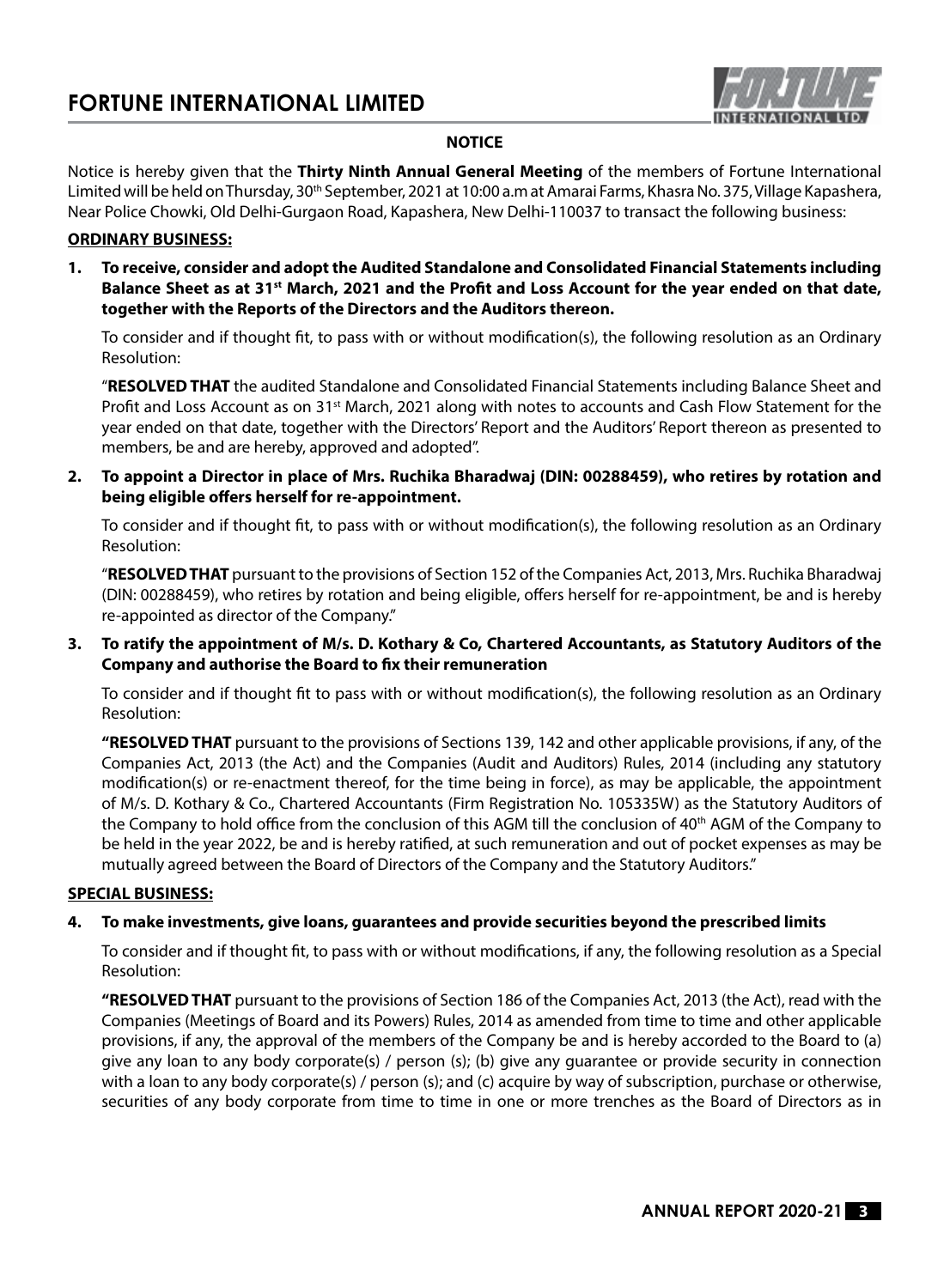



their absolute discretion deem beneficial and in the interest of the Company, for an amount not exceeding INR 10,00,00,000 (Indian Rupees Ten Crore Only) outstanding at any time notwithstanding that such investments, outstanding loans given or to be given and guarantees and security provided are in excess of the limits prescribed under Section 186 of the Act.

**RESOLVED FURTHER THAT** in case of divestment of the investment, the Directors of the Company be and are hereby authorized to sign the necessary applications, papers, forms, documents etc. for effective implementation of decision of divestment taken by the Company from time to time.

**RESOLVED FURTHER THAT** for the purpose of giving effect to the above, Board of Directors of the Company and/ or any person authorized by the Board from time to time be and is hereby empowered and authorised to take such steps as may be necessary for obtaining approvals, statutory or otherwise, in relation to the above and to settle all matters arising out of and incidental thereto and to sign and to execute deeds, applications, documents and writings that may be required, on behalf of the Company and generally to do all such acts, deeds, matters and things as may be necessary, proper, expedient or incidental for giving effect to this resolution."

#### **5. To approve borrowing limits of the company**

To consider and, if though fit, to pass with or without modification, the following resolution as a special resolution:

**"RESOLVED THAT** pursuant to the provisions of Section 180(1)(c) and other applicable provisions, if any, of the Companies Act, 2013 including any statuary modification or any amendments or any substitution or reenactment thereof, if any, for the time being in force and all other applicable Acts, laws, rules, regulations and guidelines for the time being in force; the consent of the Company be and is hereby accorded to the Board of Directors of the Company for borrowing from time to time as they may think fit , any sum or sums of money not exceeding INR 50,00,00,000 (Rupees Fifty Crore Only) (including the money already borrowed by the Company) on such terms and conditions as the Board may deem fit ,whether the same may be secured or unsecured and if secured, whether by way of mortgage, charge or hypothecation, pledge or otherwise in any way whatsoever, on, over or in any respect of all, or any of the Company's assets and effects or properties whether moveable or immoveable, including stock-in-trade, notwithstanding that the money to be borrowed together with the money already borrowed by the Company (apart from the temporary loans obtained from the Company's Bankers in the ordinary course of business) and remaining un-discharged at any given time, exceed the aggregate, for the time being, of the paid-up capital of the Company and its free reserves.

**RESOLVED FURTHER THAT** for the purpose of giving effect to the above Resolution, the Board of Directors of the Company be and is hereby authorised to take all such actions and to give all such directions and to do all such acts, deeds, matters and things as may be necessary and/or expedient in that behalf."

**PLACE:** New Delhi

#### **DATE:**  $08<sup>th</sup> September$ , 2021 **By order of the Board of Directors**

 **Sd/- Nivedan Bharadwaj Managing Director (DIN-00040191)**

Registered Office: G - 4, C- Block Community Centre, Naraina Vihar, New Delhi – 110028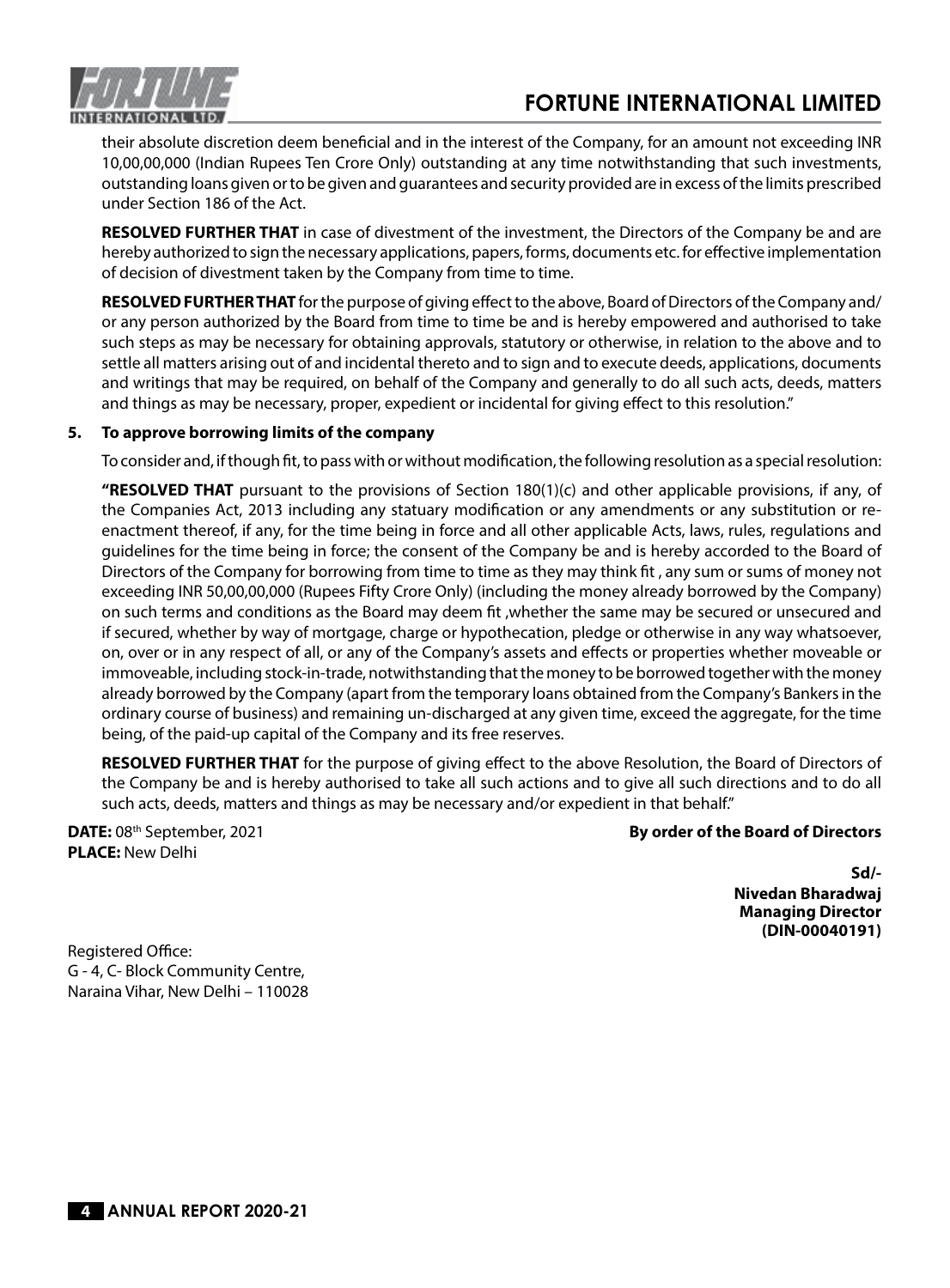

- 1. In view of the massive outbreak of the COVID-19 pandemic, maintaining social distancing is a pre-requisite, hence being a responsible Company, we assure to take all the possible adequate security measures in accordance with guidelines from Ministry of Health and Family Welfare to minimize any potential contamination. Shareholders are also advised to adhere to the norms all the time, in interest of their own health and wellbeing.
- 2. **A Member entitled to attend and vote at the AGM is entitled to appoint a proxy to attend and vote instead of himself and the proxy need not be a Member of the Company**. The instrument appointing the proxy, in order to be effective, must be sent at fil12033@gmail.com/rekha.srivastava2016@gmail.com, duly completed and signed, not less than FORTY-EIGHT HOURS before the meeting. Proxies submitted on behalf of limited companies, societies, etc., must be supported by appropriate resolutions/authority, as applicable.

A person can act as proxy on behalf of Members not exceeding fifty (50) and holding in the aggregate not more than 10% of the total share capital of the Company.

In case a proxy is proposed to be appointed by a Member holding more than 10% of the total share capital of the Company carrying voting rights, then such proxy shall not act as a proxy for any other person or shareholder.

- 3. The appointment of proxy shall be in the Form No. MGT.11 given at the end of Annual Report.
- 4. The Register of Members and Transfer Books of the Company will be closed from Friday, September 24<sup>th</sup>, 2021 to Thursday, September 30<sup>th</sup>, 2021, both days inclusive.
- 5. All documents referred to in the accompanying Notice are available for inspection at the Registered Office of the Company during office hours on a prior intimation to the Company (atleast before 24 hours) on all days except Saturdays, Sundays and public holidays, up to the date of the Annual General Meeting.
- 6. Corporate Members intending to send their authorized representative to attend the meeting are requested to send to the company a certified true copy of the resolution passed at the Board Meeting authorizing their representative to attend and vote on behalf of the Company. In case of joint holders attending the meeting, only such joint holder who is higher in the order of names will be entitled to vote. Members are requested to bring their attendance slip along with their copy of Annual Report to the Meeting.
- 7. Members seeking any information or for any queries to write at fil12033@gmail.com/rekha.srivastava2016@ gmail.com at least a week in advance so as to enable to keep the information ready at the meeting.
- 8. As per SEBI Notification No. SEBI/HO/CFD/CMD1/CIR/P/2020/79 dated 12<sup>th</sup> May, 2020 and its extension via Notification No. SEBI/HO/CFD/CMD2/CIR/P/2021/11 dated 15<sup>th</sup> January, 2021, all the listed Companies conducting AGM during the calendar year 2021 (i.e till 31<sup>st</sup> December, 2021) are no more required to send the hard copies of annual reports to those shareholders who have not registered their e-mail addresses. Therefore, in order to receive annual reports and to support the 'Green Initiative', the Members who have not registered their e-mail addresses are requested to register the same with M/s. Purva Sharegistry (India) Private Limited, the Registrar & Share Transfer Agent.
- 9. The Notice of the AGM along with the Annual Report 2020-21 is being sent by electronic mode to those Members whose e-mail addresses are registered with the Company/Depositories.
- 10. Members holding shares in electronic form are requested to intimate any changes in their address or bank mandates to their depositories participants with whom they are maintaining their demat accounts immediately. Members holding shares in physical form are requested to advise any change of address immediately to M/s. Purva Sharegistry (India) Private Limited, the Registrar & Share Transfer Agent.
- 11. In compliance with provisions of Section 108 of the Companies Act, 2013, Rule 20 of the Companies (Management and Administration) Rules, 2014 as amended by the Companies (Management and Administration) Amendment Rules, 2015 and Regulation 44 of the SEBI (Listing Obligations and Disclosure Requirements) Regulations, 2015, the Company is pleased to provide members facility to exercise their right to vote on resolutions proposed to be considered at the Annual General Meeting (AGM) by electronic means and the business may be transacted through e-Voting Services. The facility of casting the votes by the members using an electronic voting system from a place other than venue of the AGM ("remote e-voting") will be provided by National Securities Depository Limited (NSDL).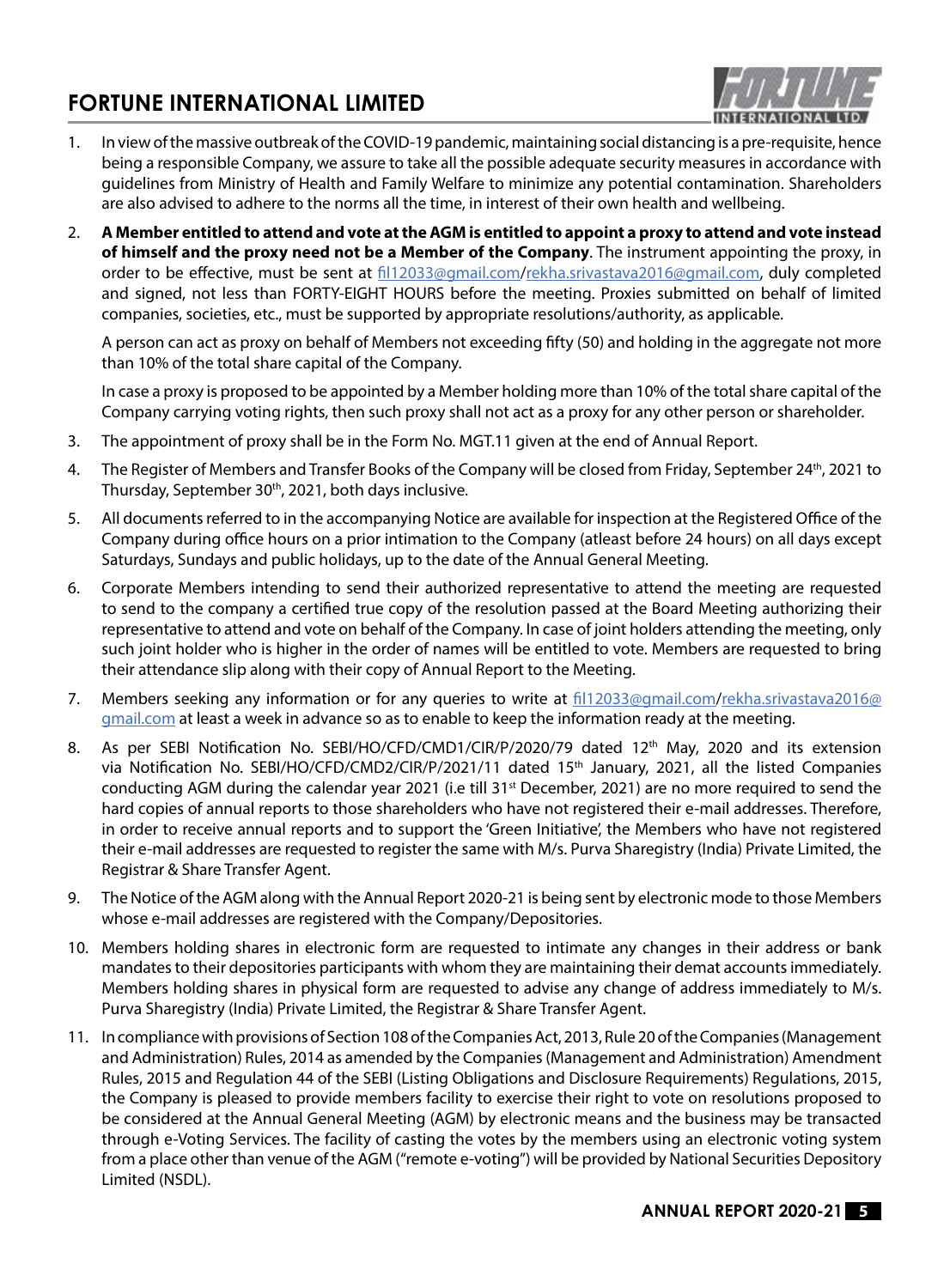

- 12. The facility for voting through ballot paper shall be made available at the AGM and the members attending the meeting who have not cast their vote by remote e-voting shall be able to exercise their right at the meeting through ballot paper.
- 13. The members who have cast their vote by remote e-voting prior to the AGM may also attend the AGM but shall not be entitled to cast their vote again.
- 14. The e-voting period commences on Monday, September 27<sup>th</sup>, 2021 (09:00 a.m. IST) and ends on Wednesday, September 29<sup>th</sup>, 2021 (05:00 p.m. IST). During this period, Members of the Company, holding shares either in physical form or in dematerialized form, as on cut-off date of September 23rd, 2021, may cast their vote electronically. The e-voting module shall be disabled by NSDL for voting thereafter. Once the vote on a resolution is cast by the Member, he shall not be allowed to change it subsequently.
- 15. The procedure to login to e-Voting website consists of two steps as detailed hereunder:

#### **Step 1: Access to NSDL e-Voting system**

A) Login method for e-Voting for Individual shareholders holding securities in demat mode

In terms of SEBI circular dated December 9, 2020 on e-Voting facility provided by Listed Companies, Individual shareholders holding securities in demat mode are allowed to vote through their demat account maintained with Depositories and Depository Participants. Shareholders are advised to update their mobile number and email Id in their demat accounts in order to access e-Voting facility.

Login method for Individual shareholders holding securities in demat mode is given below:

| <b>Type of shareholders</b>                                               |    | <b>Login Method</b>                                                                                                                                                                                                                                                                                                                                                                                                                                                                                                                                                                                                                                                                                                                                                                                                     |
|---------------------------------------------------------------------------|----|-------------------------------------------------------------------------------------------------------------------------------------------------------------------------------------------------------------------------------------------------------------------------------------------------------------------------------------------------------------------------------------------------------------------------------------------------------------------------------------------------------------------------------------------------------------------------------------------------------------------------------------------------------------------------------------------------------------------------------------------------------------------------------------------------------------------------|
| Individual Shareholders<br>holding securities in demat<br>mode with NSDL. | 1. | Existing <b>IDeAS</b> user can visit the e-Services website of NSDL Viz. https://<br>eservices.nsdl.com either on a Personal Computer or on a mobile. On the<br>e-Services home page click on the "Beneficial Owner" icon under "Login"<br>which is available under 'IDeAS' section, this will prompt you to enter your<br>existing User ID and Password. After successful authentication, you will be<br>able to see e-Voting services under Value added services. Click on "Access to<br>e-Voting" under e-Voting services and you will be able to see e-Voting page.<br>Click on company name or e-Voting service provider i.e. NSDL and you<br>will be re-directed to e-Voting website of NSDL for casting your vote during<br>the remote e-Voting period.                                                          |
|                                                                           | 2. | If you are not registered for IDeAS e-Services, option to register is available<br>at https://eservices.nsdl.com. Select "Register Online for IDeAS Portal" or<br>click at https://eservices.nsdl.com/SecureWeb/IdeasDirectReq.jsp                                                                                                                                                                                                                                                                                                                                                                                                                                                                                                                                                                                      |
|                                                                           | 3. | Visit the e-Voting website of NSDL. Open web browser by typing the following<br>URL: https://www.evoting.nsdl.com/ either on a Personal Computer or on a<br>mobile. Once the home page of e-Voting system is launched, click on the<br>icon "Login" which is available under 'Shareholder/Member' section. A new<br>screen will open. You will have to enter your User ID (i.e. your sixteen digit<br>demat account number hold with NSDL), Password/OTP and a Verification<br>Code as shown on the screen. After successful authentication, you will be<br>redirected to NSDL Depository site wherein you can see e-Voting page. Click<br>on company name or e-Voting service provider i.e. NSDL and you will<br>be redirected to e-Voting website of NSDL for casting your vote during the<br>remote e-Voting period. |
|                                                                           | 4. | Shareholders/Members can also download NSDL Mobile App "NSDL<br><b>Speede</b> " facility by scanning the QR code mentioned below for seamless<br>voting experience.                                                                                                                                                                                                                                                                                                                                                                                                                                                                                                                                                                                                                                                     |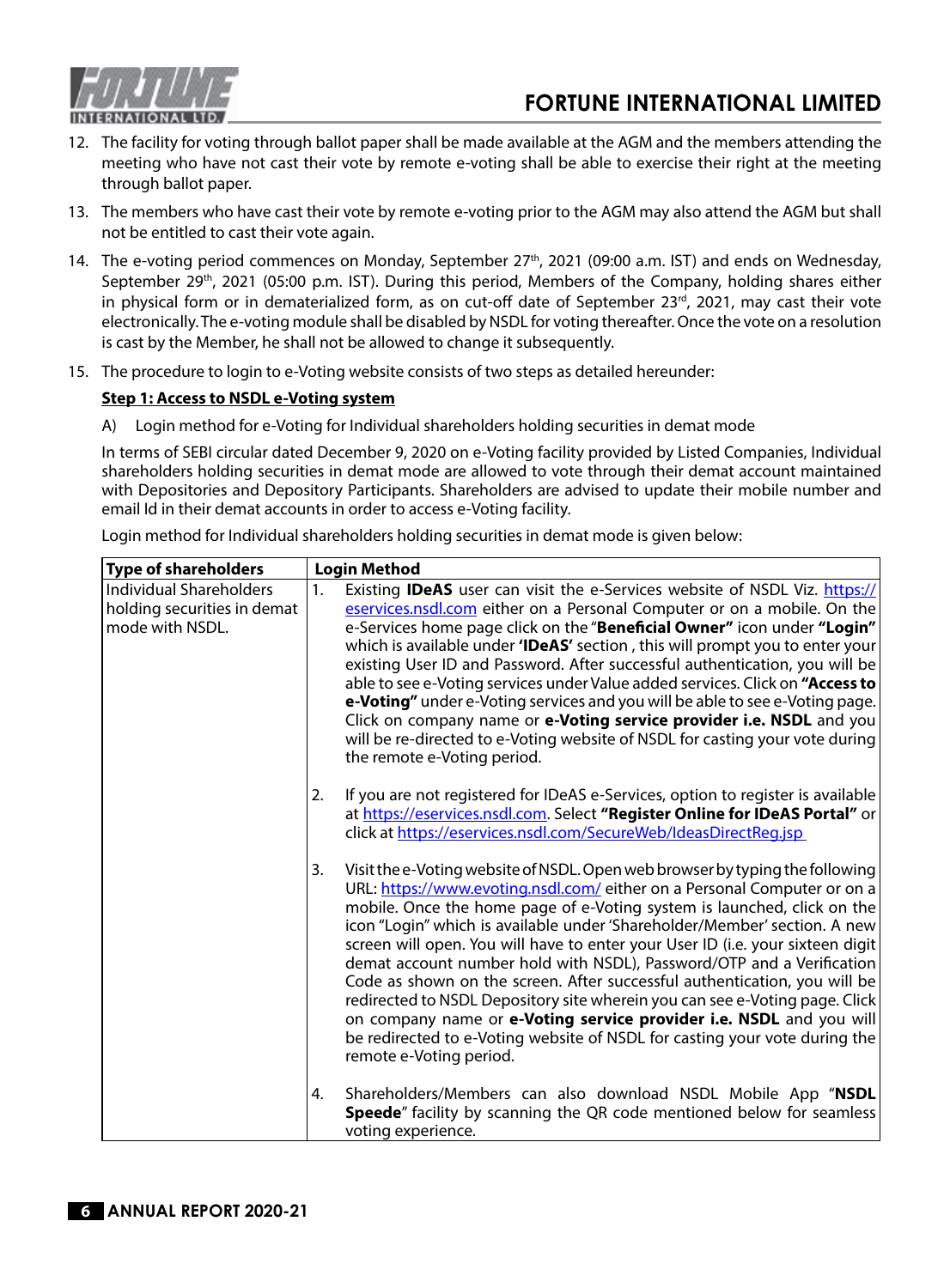

| Individual Shareholders<br>holding securities in demat<br>mode with CDSL | Existing users who have opted for Easi / Easiest, they can login through<br>1.<br>their user id and password. Option will be made available to reach e-Voting<br>page without any further authentication. The URL for users to login to Easi /<br>Easiest are https://web.cdslindia.com/myeasi/home/login or www.cdslindia.<br>com and click on New System Myeasi.                                                            |  |  |  |  |  |
|--------------------------------------------------------------------------|-------------------------------------------------------------------------------------------------------------------------------------------------------------------------------------------------------------------------------------------------------------------------------------------------------------------------------------------------------------------------------------------------------------------------------|--|--|--|--|--|
|                                                                          | After successful login of Easi/Easiest the user will be also able to see the E<br>2.<br>Voting Menu. The Menu will have links of e-Voting service provider i.e.<br>NSDL. Click on NSDL to cast your vote.                                                                                                                                                                                                                     |  |  |  |  |  |
|                                                                          | If the user is not registered for Easi/Easiest, option to register is available at<br>3.<br>https://web.cdslindia.com/myeasi/Registration/EasiRegistration                                                                                                                                                                                                                                                                    |  |  |  |  |  |
|                                                                          | Alternatively, the user can directly access e-Voting page by providing demat<br>4.<br>Account Number and PAN No. from a link in www.cdslindia.com home page.<br>The system will authenticate the user by sending OTP on registered Mobile<br>& Email as recorded in the demat Account. After successful authentication,<br>user will be provided links for the respective ESP i.e. NSDL where the<br>e-Voting is in progress. |  |  |  |  |  |
| Individual Shareholders<br>(holding securities in demat                  | You can also login using the login credentials of your demat account through<br>your Depository Participant registered with NSDL/CDSL for e-Voting facility, upon                                                                                                                                                                                                                                                             |  |  |  |  |  |
| mode) login through their                                                | logging in, you will be able to see e-Voting option. Click on e-Voting option, you                                                                                                                                                                                                                                                                                                                                            |  |  |  |  |  |
| depository participants                                                  | will be redirected to NSDL/CDSL Depository site after successful authentication,                                                                                                                                                                                                                                                                                                                                              |  |  |  |  |  |
|                                                                          | wherein you can see e-Voting feature. Click on company name or e-Voting service<br>provider i.e. NSDL and you will be redirected to e-Voting website of NSDL for<br>casting your vote during the remote e-Voting period                                                                                                                                                                                                       |  |  |  |  |  |

Important note: Members who are unable to retrieve User ID/ Password are advised to use Forget User ID and Forget Password option available at abovementioned website.

Helpdesk for Individual Shareholders holding securities in demat mode for any technical issues related to login through Depository i.e. NSDL and CDSL.

| Login type                         | Helpdesk details                                                                                             |
|------------------------------------|--------------------------------------------------------------------------------------------------------------|
|                                    | Individual Shareholders holding Members facing any technical issue in login can contact NSDL helpdesk        |
|                                    | securities in demat mode with NSDL by sending a request at evoting@nsdl.co.in or call at toll free no.: 1800 |
|                                    | 1020 990 and 1800 22 44 30                                                                                   |
| Individual Shareholders holding    | Members facing any technical issue in login can contact CDSL helpdesk                                        |
| securities in demat mode with CDSL | by sending a request at helpdesk.evoting@cdslindia.com or contact at                                         |
|                                    | 022- 23058738 or 022-23058542-43                                                                             |

#### **B) Login Method for e-Voting shareholders other than Individual shareholders holding securities in demat mode and shareholders holding securities in physical mode. How to Log-in to NSDL e-Voting website?**

1. Visit the e-Voting website of NSDL. Open web browser by typing the following URL: https://www.evoting. nsdl.com/ either on a Personal Computer or on a mobile.

- 2. Once the home page of e-Voting system is launched, click on the icon "Login" which is available under 'Shareholder/Member' section.
- 3. A new screen will open. You will have to enter your User ID, your Password/OTP and a Verification Code as shown on the screen.

*Alternatively, if you are registered for NSDL eservices i.e. IDEAS, you can log-in at https://eservices.nsdl.com/ with your existing IDEAS login. Once you log-in to NSDL eservices after using your log-in credentials, click on e-Voting and you can proceed to Step 2 i.e. Cast your vote electronically.*

4. Your User ID details are given below :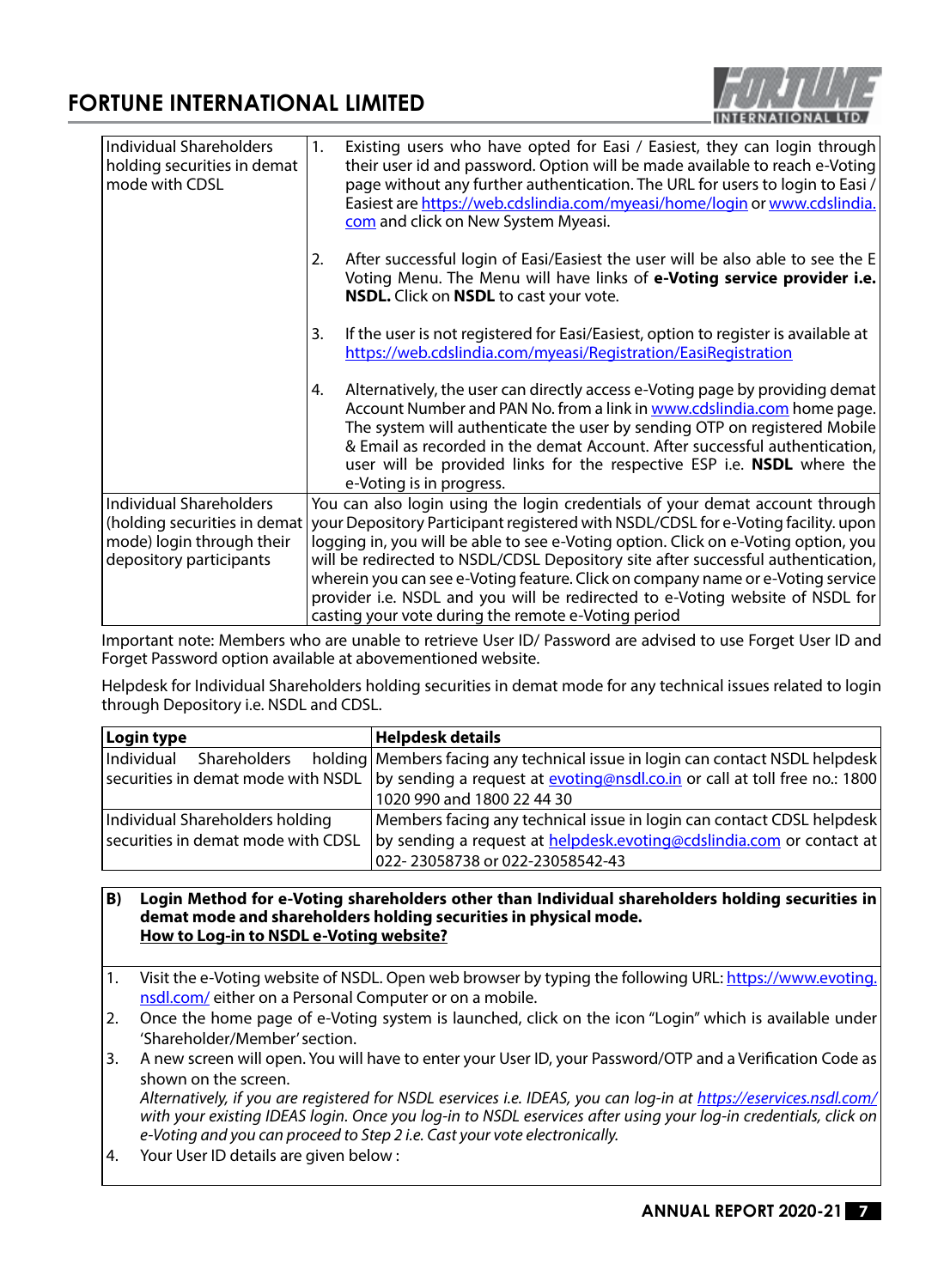

|    |    | Manner of holding shares i.e. Demat (NSDL or CDSL) or Physical                                                                                                               |
|----|----|------------------------------------------------------------------------------------------------------------------------------------------------------------------------------|
|    |    | Your User ID is:                                                                                                                                                             |
|    |    | a) For Members who hold shares in demat account with NSDL.                                                                                                                   |
|    |    | 8 Character DP ID followed by 8 Digit Client ID                                                                                                                              |
|    |    | For example if your DP ID is IN300*** and Client ID is 12****** then your user ID is IN300***12******                                                                        |
|    |    | b) For Members who hold shares in demat account with CDSL.                                                                                                                   |
|    |    | 16 Digit Beneficiary ID                                                                                                                                                      |
|    |    | For example if your Beneficiary ID is 12************** then your user ID is 12**************                                                                                 |
|    |    | c) For Members holding shares in Physical Form.                                                                                                                              |
|    |    | EVEN Number followed by Folio Number registered with the company                                                                                                             |
|    |    | For example if folio number is 001*** and EVEN is 117745 then user ID is 117745001***                                                                                        |
| 5. |    | Password details for shareholders other than Individual shareholders are given below:                                                                                        |
|    | a) | If you are already registered for e-Voting, then you can user your existing password to login and cast                                                                       |
|    |    | your vote.                                                                                                                                                                   |
|    | b) | If you are using NSDL e-Voting system for the first time, you will need to retrieve the 'initial password'                                                                   |
|    |    | which was communicated to you. Once you retrieve your 'initial password', you need to enter the<br>'initial password' and the system will force you to change your password. |
|    | C) | How to retrieve your 'initial password'?                                                                                                                                     |
|    |    | If your email ID is registered in your demat account or with the company, your 'initial password'<br>(i)                                                                     |
|    |    |                                                                                                                                                                              |
|    |    | is communicated to you on your email ID. Trace the email sent to you from NSDL from your                                                                                     |
|    |    | mailbox. Open the email and open the attachment i.e. a .pdf file. Open the .pdf file. The password                                                                           |
|    |    | to open the .pdf file is your 8 digit client ID for NSDL account, last 8 digits of client ID for CDSL                                                                        |
|    |    | account or folio number for shares held in physical form. The .pdf file contains your 'User ID' and<br>your 'initial password'.                                              |
|    |    | (ii) If your email ID is not registered, please follow steps mentioned below in process for those                                                                            |
|    |    | shareholders whose email ids are not registered.                                                                                                                             |
| 6. |    | If you are unable to retrieve or have not received the "Initial password" or have forgotten your password:                                                                   |
|    | a) | Click on "Forgot User Details/Password?" (If you are holding shares in your demat account with NSDL                                                                          |
|    |    | or CDSL) option available on www.evoting.nsdl.com.                                                                                                                           |
|    | b) | Physical User Reset Password?" (If you are holding shares in physical mode) option available on www.                                                                         |
|    |    | evoting.nsdl.com.                                                                                                                                                            |
|    | C) | If you are still unable to get the password by aforesaid two options, you can send a request at                                                                              |
|    |    | evoting@nsdl.co.in mentioning your demat account number/folio number, your PAN, your name and                                                                                |
|    |    | your registered address etc.                                                                                                                                                 |
|    | d) | Members can also use the OTP (One Time Password) based login for casting the votes on the e-Voting                                                                           |
|    |    | system of NSDL.                                                                                                                                                              |
|    |    |                                                                                                                                                                              |
| 7. |    | After entering your password, tick on Agree to "Terms and Conditions" by selecting on the check box.                                                                         |
| 8. |    | Now, you will have to click on "Login" button.                                                                                                                               |
| 9. |    | After you click on the "Login" button, Home page of e-Voting will open.                                                                                                      |
|    |    | Step 2: Cast your vote electronically on NSDL e-Voting system.                                                                                                               |
|    |    | How to cast your vote electronically on NSDL e-Voting system?                                                                                                                |
|    |    | After successful login at Step 1, you will be able to see all the companies "EVEN" in which you are holding shares                                                           |

- and whose voting cycle 2. Select "EVEN" of company for which you wish to cast your vote during the remote e-Voting period Now you are ready for e-Voting as the Voting page opens.
- 3. Cast your vote by selecting appropriate options i.e. assent or dissent, verify/modify the number of shares for

#### **8 ANNUAL REPORT 2020-21**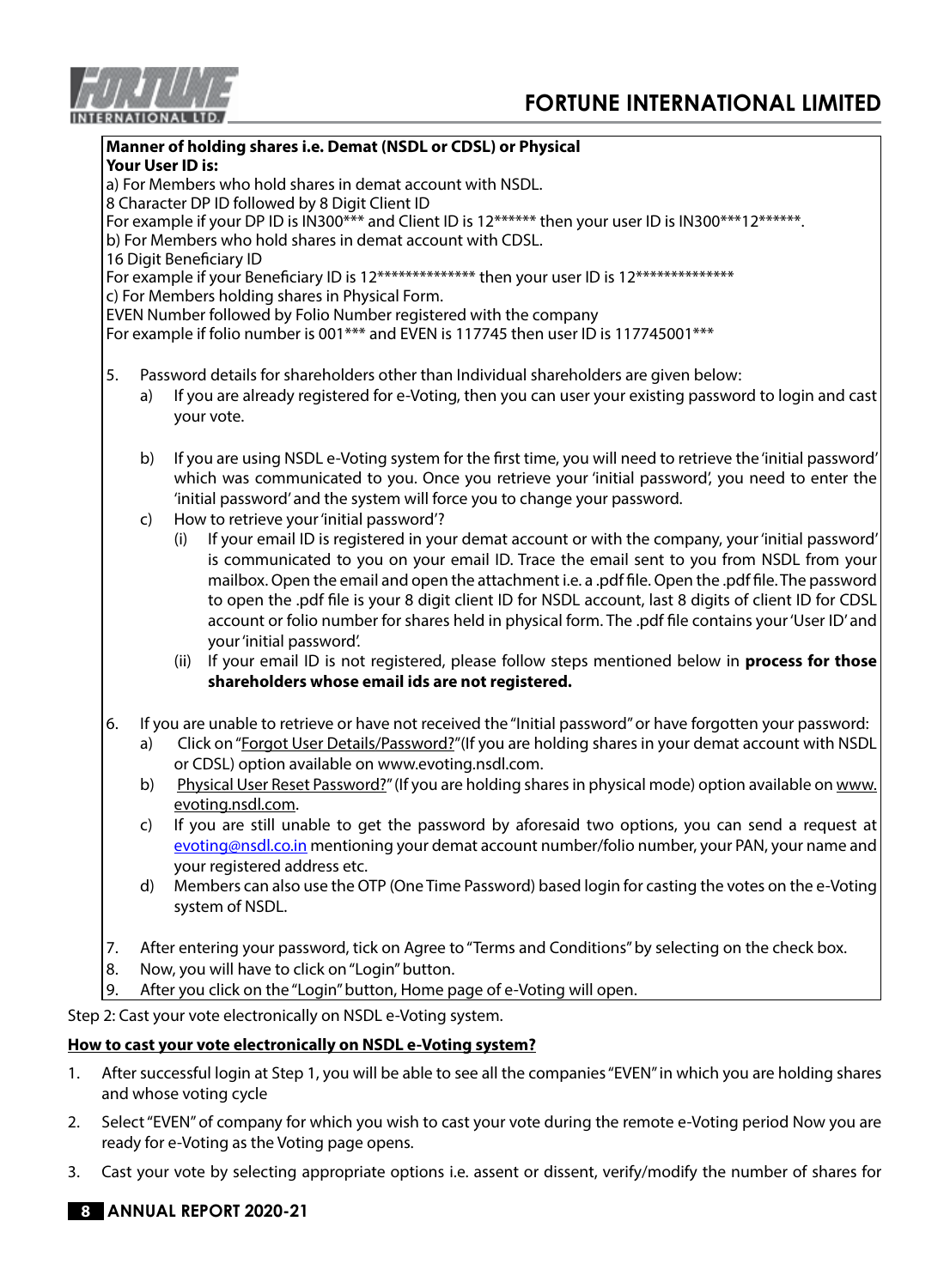

which you wish to cast your vote and click on "Submit" and also "Confirm" when prompted.

- 4. Upon confirmation, the message "Vote cast successfully" will be displayed.
- 5. You can also take the printout of the votes cast by you by clicking on the print option on the confirmation page.
- 6. Once you confirm your vote on the resolution, you will not be allowed to modify your vote.

#### **General Guidelines for shareholders**

- 1. Institutional shareholders (i.e. other than individuals, HUF, NRI etc.) are required to send scanned copy (PDF/JPG Format) of the relevant Board Resolution/ Authority letter etc. with attested specimen signature of the duly authorized signatory(ies) who are authorized to vote, to the Scrutinizer by e-mail to cs.vishakhaharbola@outlook. com with a copy marked to evoting@nsdl.co.in.
- 2. It is strongly recommended not to share your password with any other person and take utmost care to keep your password confidential. Login to the e-voting website will be disabled upon five unsuccessful attempts to key in the correct password. In such an event, you will need to go through the "Forgot User Details/Password?" or "Physical User Reset Password?" option available on www.evoting.nsdl.com to reset the password.
- 3. In case of any queries, you may refer the Frequently Asked Questions (FAQs) for Shareholders and e-voting user manual for Shareholders available at the download section of www.evoting.nsdl.com or call on toll free no.: 1800 1020 990 and 1800 22 44 30 or send a request to Mr. Aman Goyal at evoting@nsdl.co.in.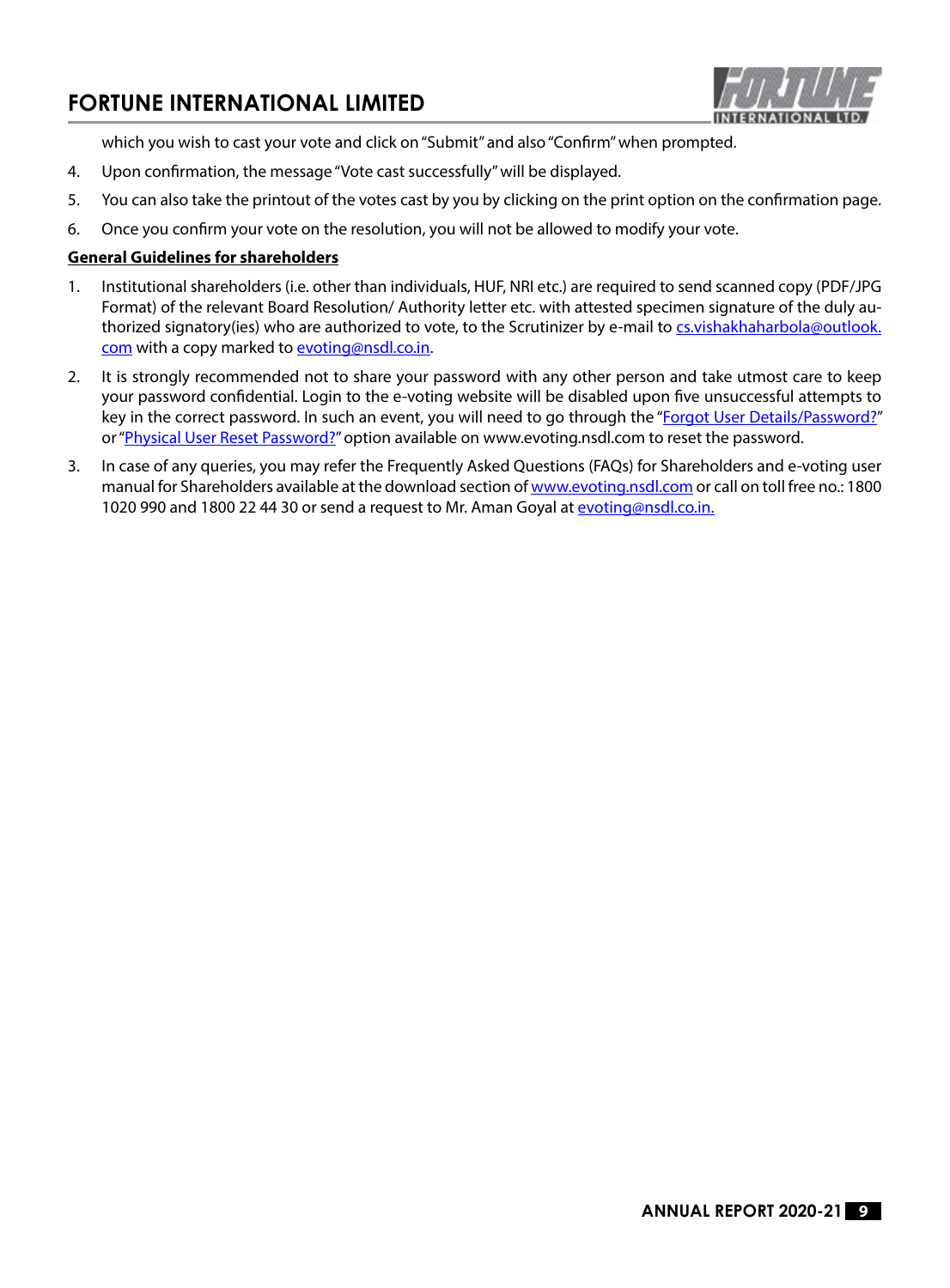

**Process for those shareholders whose email ids are not registered with the depositories/ company for procuring user id and password and registration of e mail ids for e-voting for the resolutions set out in this notice**:

- 1. In case shares are held in physical mode please provide Folio No., Name of shareholder, scanned copy of the share certificate (front and back), PAN (self-attested scanned copy of PAN card), AADHAR (self-attested scanned copy of Aadhar Card) by email to fil12033@gmail.com/rekha.srivastava2016@gmail.com.
- 2. In case shares are held in demat mode, please provide DPID-CLID (16 digit DPID + CLID or 16 digit beneficiary ID), Name, client master or copy of Consolidated Account statement, PAN (self attested scanned copy of PAN card), AADHAR (self-attested scanned copy of Aadhar Card) to fil12033@gmail.com/rekha.srivastava2016@gmail.com. If you are an Individual shareholders holding securities in demat mode, you are requested to refer to the login method explained at **step 1 (A**) i.e. Login method for e-Voting for Individual shareholders holding securities in demat mode.
- 3. Alternatively shareholder/members may send a request to evoting@nsdl.co.in for procuring user id and password for e-voting by providing above mentioned documents.
- 4. In terms of SEBI circular dated December 9, 2020 on e-Voting facility provided by Listed Companies, Individual shareholders holding securities in demat mode are allowed to vote through their demat account maintained with Depositories and Depository Participants. Shareholders are required to update their mobile number and email ID correctly in their demat account in order to access e-Voting facility.
- 5. Please note the following:

A member may participate in the AGM even after exercising his right to vote through remote e-voting but shall not be allowed to vote again at the AGM.

A person, whose name is recorded in the register of members or in the register of beneficial owners maintained by the depositories as on the cut-off date only shall be entitled to avail the facility of remote e-voting as well as voting at the AGM through ballot paper.

The Chairperson shall, at the AGM, at the end of discussion on the resolutions on which voting is to be held, allow voting with the assistance of scrutinizer, by use of ballot paper for all those members who are present at the AGM but have not cast their votes by availing the remote e-voting facility.

The Scrutinizer shall after the conclusion of voting at the general meeting, will first count the votes cast at the meeting and thereafter unblock the votes cast through remote e-voting in the presence of at least two witnesses not in the employment of the Company and shall make, not later than three days of the conclusion of the AGM, a consolidated scrutinizer's report of the total votes cast in favour or against, if any, to the Chairperson or a person authorized by him in writing, who shall countersign the same and declare the result of the voting forthwith

Other information:

- o Your login id and password can be used by you exclusively for e-voting on the resolutions placed by the companies in which you are the shareholder.
- o It is strongly recommended not to share your password with any other person and take utmost care to keep it confidential.

In case of any queries, you may refer to the Frequently Asked Questions (FAQs) for members and e-voting user manual for members available at the Downloads sections of https://www.evoting.nsdl.com or contact NSDL at the following toll free no.: 1800-222-990.

**PLACE:** New Delhi

**DATE:**  $08<sup>th</sup>$  September, 2021 **By order of the Board of Directors** 

 **Sd/- Nivedan Bharadwaj Managing Director (DIN-00040191)**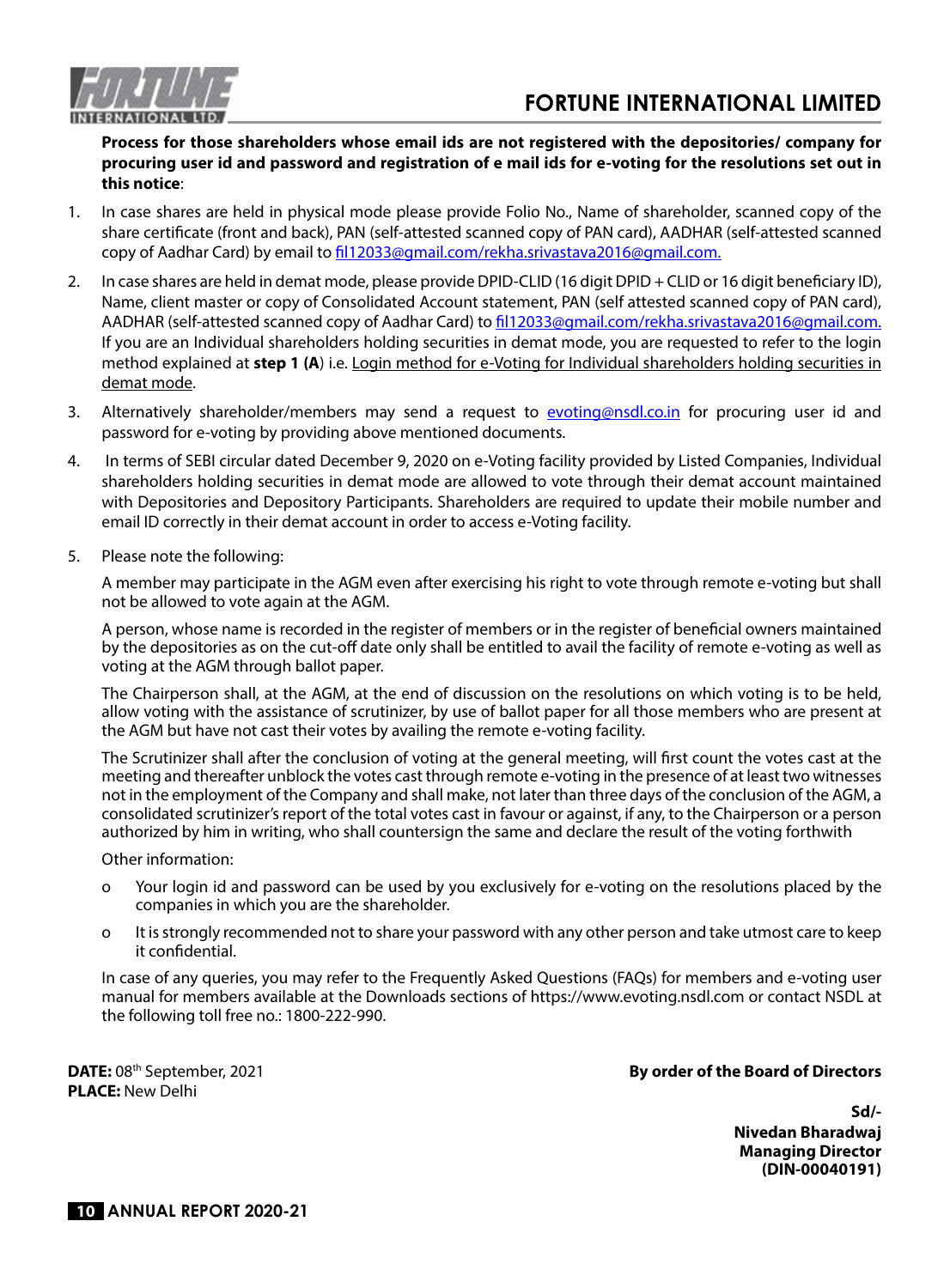

#### **Explanatory Statement**

#### **(Pursuant to section 102 of the Companies Act, 2013)**

As required by section 102 of the Companies Act, 2013 (the Act), the following explanatory statement sets out all material facts relating to the business mentioned under Item Nos. 4 and 5 of the accompanying Notice:

#### **Item No. 4:**

It is proposed to authorise the Board of Directors of the Company to invest into securities of any body corporate and/or make loan(s) and/or give any guarantee(s)/provide any security(ies) in connection with loan(s) made up to 10 crore (Rupees Ten Crore only). The investments of funds etc. may require restructuring/conversion with the changed business environment.

As per Section 186 of the Act, where a Company make investment in shares, debentures, securities of other body corporates and/or provide loan etc. and such investments etc. are in excess of 60% of the Paid up Share Capital , Fee Reserves and Securities premium Account of the Company whichever is more as prescribed under Section 186 of the Act and the rules made thereunder, from time to time in one or more tranches, approval by way of Special Resolution of the shareholders is required. It is proposed to authorise Company to give loan, guarantee and make investment up to a maximum amount of 10 crore (Rupees Ten Crore only) notwithstanding that investments along with company's existing loans or guarantee(s)/ security(ies) or investments shall be in excess of the limits prescribed under Section 186 aforesaid.

None of the Directors and Key Managerial Personnel of the Company or their relatives is concerned or interested in this resolution except to the extent of their shareholding in the Company, if any.

#### **Item No. 5**

The members may kindly be informed that pursuance to the provisions of Section 180 (1) (c) of the Act, read with be the relevant rules there under any borrowings by the Company in excess of the prescribed limits (i.e., in excess of its paid-up capital and free reserves) shall require approval of the Shareholders by way of a Special Resolution. Presently, the Board is in the process of its business expansion. However, for certain business exigencies and due to certain unavoidable circumstances, the Company may be required to borrow money from Banks/ Financial Institutions or any other Bodies Corporate in the future. The Board considers that authority to borrow money up to Rs 50 Crore shall be sufficient to meet the requirements of the Company. Accordingly, the Board recommends that the Resolution No. 5 of the Notice convening this Annual General Meeting be approved by the Members as a Special Resolution.

None of the Directors and Key Managerial Personnel of the Company or their relatives is concerned or interested in this Resolution except to the extent of their shareholding in the Company, if any.

#### **Registered Office:**

**G - 4, C- Block Community Centre, Naraina Vihar,New Delhi – 110028**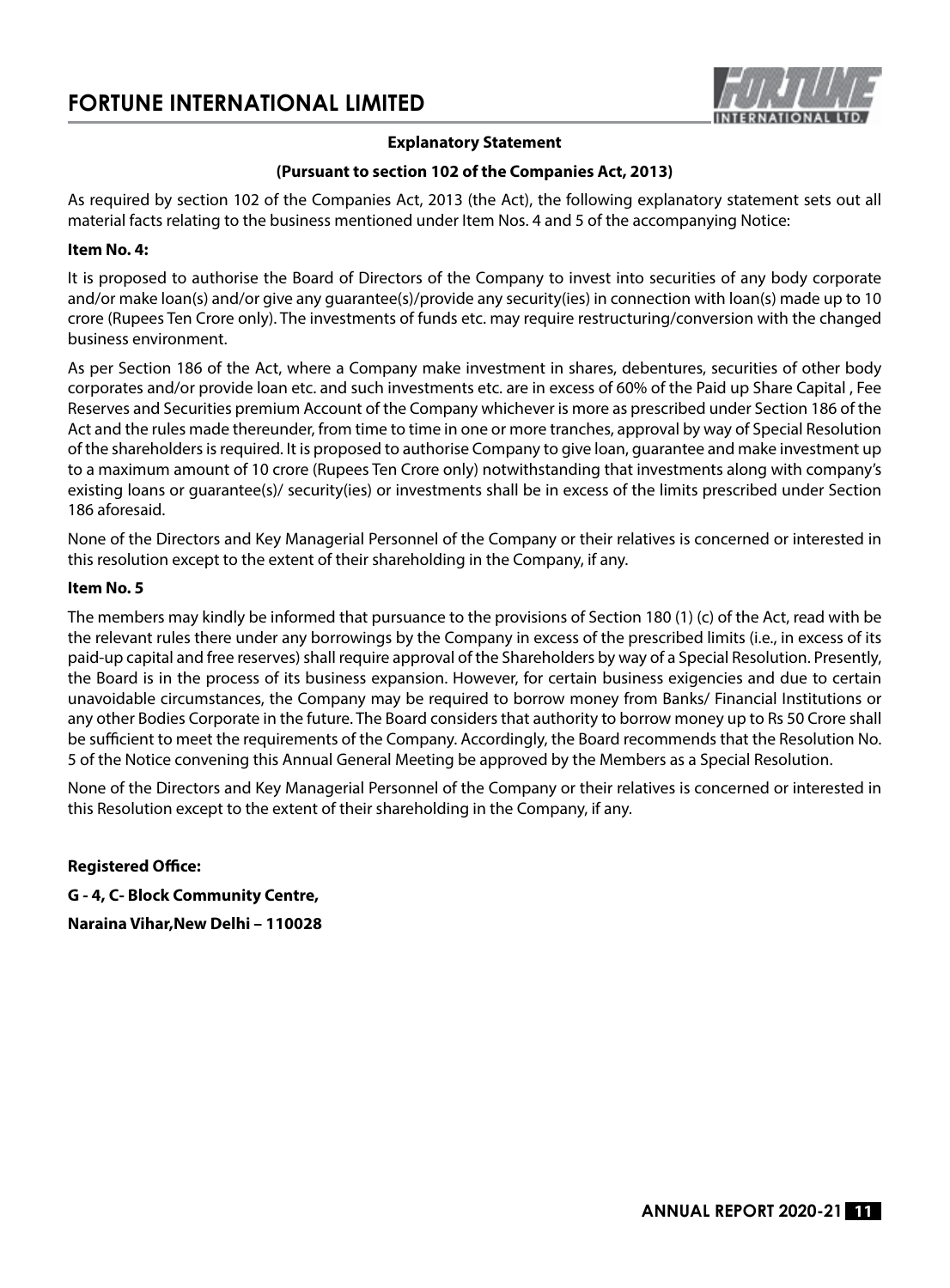

#### **DIRECTORS' REPORT**

**To,**

#### **The Members,**

#### **Fortune International Limited**

Your directors have pleasure in presenting the **Thirty Ninth** Annual Report of Fortune International Limited along with the Standalone and Consolidated Audited Financial Statement of the Company for the year ended on 31<sup>st</sup> March, 2021.

#### **1. BACKGROUND**

Fortune International Limited is a BSE Listed Company which act as Trading House, Agents, business consultants, give advice, to engage in dissemination of information in all aspects of business, organization and industry and to advise upon the means and methods for extending and developing systems or processes relating to various activities of the business which includes export, production, storage, distribution, marketing and securing of orders for sale of goods in India and abroad and/or relating to the rendering of such services.

#### **2. FINANCIAL PERFORMANCE:**

**Standalone Consolidated Particulars Year Ended 31-Mar-21 Year Ended 31-Mar-20 Year Ended 31-Mar-21 Year Ended 31-Mar-20** Revenue from Operations 1982 - 3,82,18,085 - 3,82,18,085 Other Income 25,95,000 **Profit / (Loss) Before Depreciation, Finance cost, Exceptional Items & Tax Expenses 3,40,24,218 (4,24,16,906) 3,40,24,218 (4,60,11,906)** Less: Depreciation/amortization/ Impairment - - - - **Profit / (Loss) Before Finance cost, Exceptional Items & Tax Expenses 3,40,24,218 (4,24,16,906) 3,40,24,218 (4,60,11,906)** Less- Finance Cost **Profit / (Loss) Before Exceptional Items & Tax Expenses 3,40,24,218 (4,24,16,906) 3,40,24,218 (4,60,11,906)** Add/(Less) Exceptional Items **Profit / (loss) Before Tax Expenses 3,40,24,218 (4,24,16,906) 3,40,24,218 (4,60,11,906)** Less: Tax Expenses Current Tax  $\begin{vmatrix} \cdot & \cdot & \cdot \\ \cdot & \cdot & \cdot \end{vmatrix}$  -  $\begin{vmatrix} \cdot & \cdot & \cdot \\ \cdot & \cdot & \cdot \end{vmatrix}$  -Deferred Tax **- 5,520** - 5,520 **Profit After Tax Expenses 3,40,24,218 (4,24,22,426) 3,40,24,218 (4,60,17,426)** Add: Share in (loss)/Profit of Associates - - - - - - - 7,87,72,309 3,97,60,278 **Profit / (Loss) for the year (1) 3,40,24,218 (4,24,22,426) 11,27,96,528 (62,57,148)** Other Comprehensive Income - - 9,84,865 (4,34,064) **Total (1+2) 3,40,24,218 (4,24,22,426) 11,37,81,393 (66,91,212) Balance of Profit/Loss for earlier years (10,57,04,973) (6,32,82,547) 2,02,24,109 2,64,81,256** Less: Transfer to General Reserve Less: Dividend Paid - - - - Less: Dividend Distribution Tax - - - - Add/(Less): Excess / (Short) Provision of Tax **Profit Carried Forward to next year (7,16,80,755) (10,57,04,973) 13,30,20,636 2,02,24,109**

 *(in Rs.)*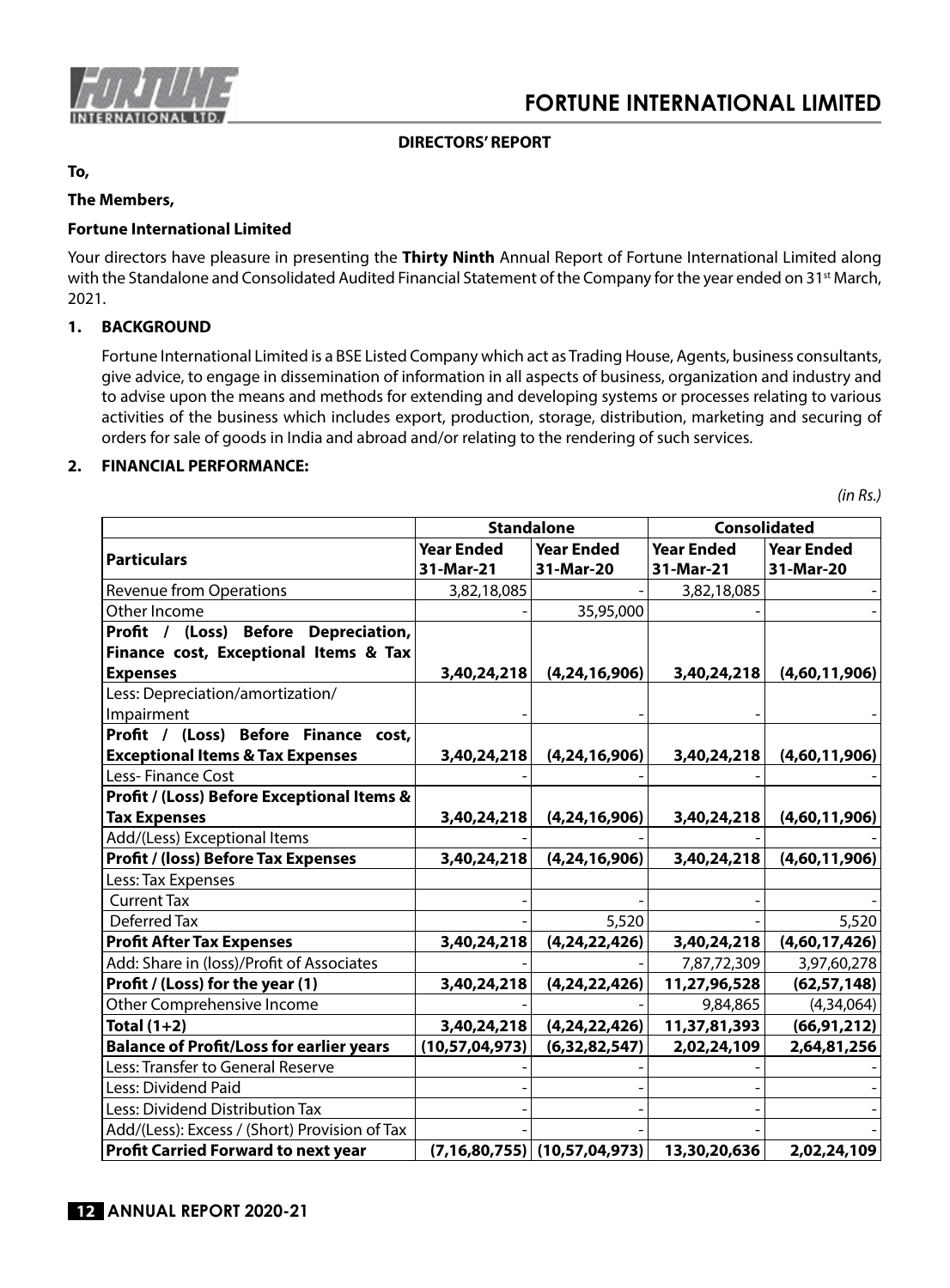

During the year under review, the Company was able to generate its operating revenue of Rs. 311.21 Lacs mainly due to commission income, therefore earned a Profit of Rs. 340.24 lacs before sharing in profit/loss of associate Company **"Fortune Stones Limited"** and of Rs. 1,127.96 Lacs after sharing in profit/loss of Fortune Stones limited.

#### **3. RESERVES**

The Company doesn't propose to transfer any amount into the general reserve.

#### **4. DIVIDEND**

In view of unavailability of sufficient profits, the Board of Directors of the Company regrets their inability to recommend any dividend for the financial year ended 31<sup>st</sup> March, 2021.

#### **5. LISTING**

The Equity shares of the Company continue to remain listed on BSE Limited and the Calcutta Stock Exchange Limited.

#### **6. DEPOSITS**

The Company has not accepted any deposit within the meaning of Sections 2(31) and 73 of the Companies Act, 2013 and the rules framed there under during the Financial Year 2020-21.

#### **7. SUBSIDIARY/ASSOCIATE COMPANIES**

The Company does not have any subsidiary company at present.

Further, **Fortune Stones Limited** is the Associate of the Company. A statement containing salient features of the financial statements of the Associate Company is given in form AOC-1 annexed as **Annexure 'A'**.

#### **8. PARTICULARS OF LOANS, GAURANTEE OR INVESTMENTS**

Particulars of loans, guarantees and investments under Section 186 of the Act as at the end of the Financial Year 2020-21 have been disclosed in the notes to the Financial Statements.

#### **9. THE CONSERVATION OF ENERGY, TECHNOLOGY ABSORPTION, FOREIGN EXCHANGE EARNINGS AND OUTGO**

The Particulars relating to Conservation of Energy, Technology Absorption, Foreign Exchange Earning and Outgo as required to be disclosed under clause (m) of sub- section (3) of Section 134 of the Companies Act, 2013 read with rule 8 of Companies (Accounts) Rules, 2014, are furnished herein below:

#### **a. Conservation of Energy**

Although the operation of the Company is not energy intensive, it continues to adopt energy conservation measure at all operational levels.

#### **b. Technology Absorption**

Your Company has not imported any technology during the year under review.

#### **c. Foreign Exchange Earning and Outgo**

During the year under review, there were no transactions in Foreign Currency.

#### **10. MANAGEMENT DISCUSSION AND ANALYSIS**

In terms of the provisions of Regulation 34 of the Securities and Exchange Board of India (Listing Obligations and Disclosure Requirements) Regulations, 2015, the Management's discussion and analysis, as approved by the Board of Directors, is set out in this Annual Report.

#### **11. CORPORATE GOVERNANCE REPORT**

Corporate Governance is about maximizing shareholder value legally, ethically and sustainably. At Fortune, the goal of Corporate Governance is to ensure fairness for every stakeholder. We always seek to ensure that our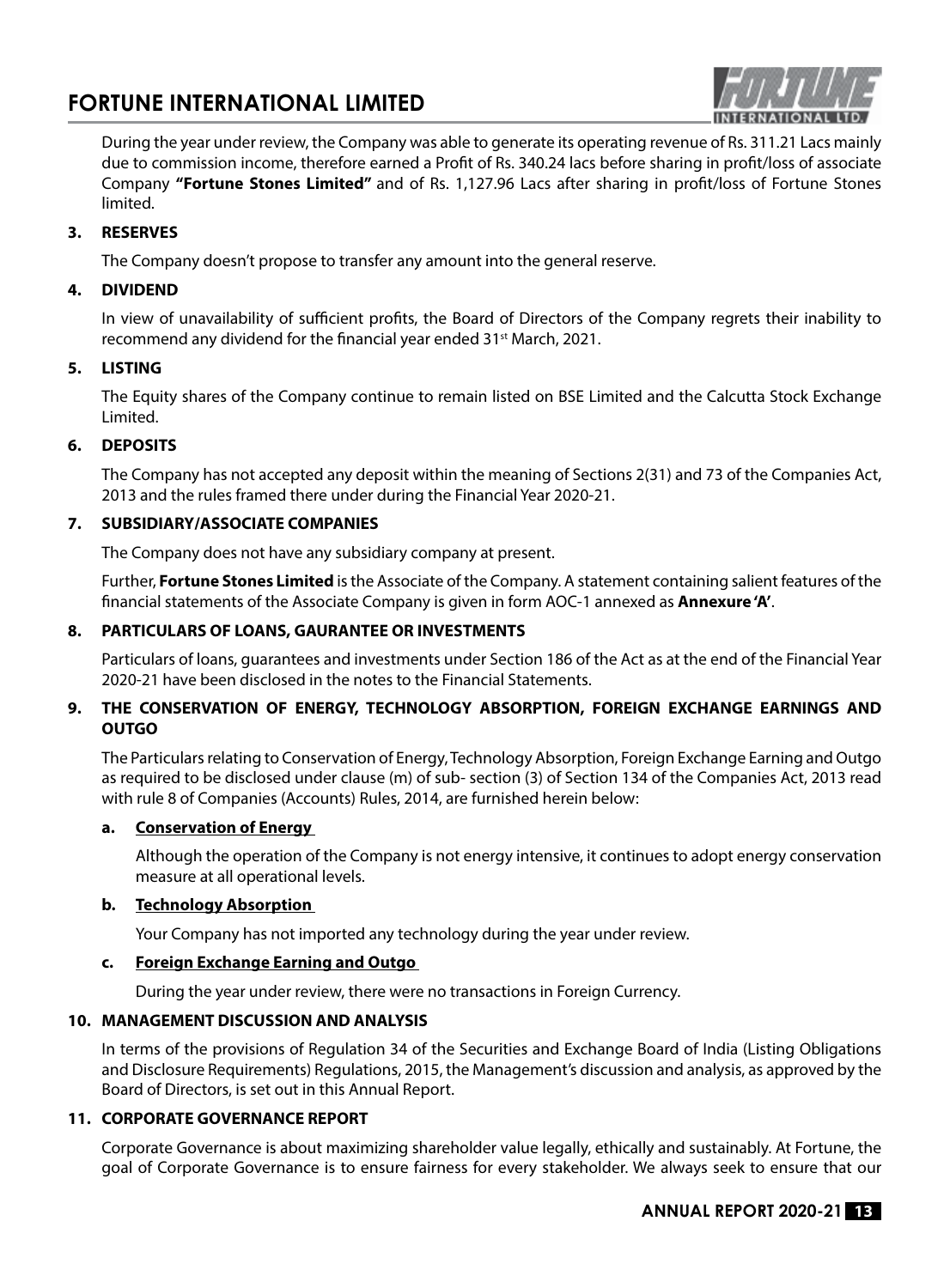

performance is driven by integrity. Our Board exercises its fiduciary responsibilities in the widest sense of term.

Our Corporate Governance Report for the fiscal year 2021 forms part of this Annual Report.

#### **12. DIRECTORS**

- a) In accordance with section 152(6) of the Companies Act, 2013 and clause 91 & 92 of Articles of Association of the Company, Mrs. Ruchika Bharadwaj (DIN:00288459), Director of the Company is liable to retire by rotation at the ensuing Annual General Meeting of the Company. Mrs. Ruchika Bharadwaj is eligible and offers herself to get re-appointed at the ensuing Annual General Meeting of the Company.
- b) During the year, the Non-Executive Directors of the Company had no pecuniary relationship or transactions with the Company.
- c) There has been no change in the Key Managerial Personnel during the year.

#### **13. DECLARATION BY INDEPENDENT DIRECTORS**

The Company has received necessary declarations from all the independent directors in accordance with the provisions of Section 149(7) of the Companies Act, 2013 that they meet the criteria of independence laid down in Section 149(6) of the Companies Act, 2013 and Regulation 25 of the SEBI (Listing Obligations and Disclosure Requirements) Regulations, 2015.

Also, Independent Directors have complied with the Code for Independent Directors prescribed in Schedule IV to the Act.

#### **14. BOARD EVALUATION**

SEBI (Listing Obligations and Disclosure Requirements) Regulations, 2015, mandates that the Board shall monitor and review the Board Evaluation framework. The Companies Act, 2013 states that a formal annual evaluation needs to be made by the Board of its own performance and that of its Committees and individual Directors. Schedule IV of the Companies Act, 2013 states that the performance evaluation of Independent Directors shall be done by the entire Board of Directors, excluding the director being evaluated.

The evaluation of all the Directors and the Board as a whole was conducted based on the criteria and framework adopted by the Board.

#### **15. MEETING OF BOARD OF DIRECTORS**

During the year, Five Board Meetings were held, the details of which are given in the Corporate Governance Report. Maximum gap between the meetings is well within the limits prescribed under Companies Act, 2013 and SEBI (Listing Obligations and Disclosure Requirements) Regulations, 2015.

The Board Meetings were held on 31<sup>st</sup> July, 2020, 08<sup>th</sup> September, 2020, 15<sup>th</sup> September, 2020, 12<sup>th</sup> November, 2020 and 12<sup>th</sup> February, 2021 and the necessary quorum was present for all the meetings.

#### **16. POLICY ON REMUNERATION OF DIRECTORS, KEY MANAGERIAL PERSONNEL AND OTHER EMPLOYEES**

The Board based on recommendation of the Nomination & Remuneration Committee, has formulated a policy on remuneration, of directors, Key Managerial Personnel and other employees. The policy covers the appointment including criteria for determining qualifications, positive attributes, independence and remuneration of its directors, KMPs and other employees of the Company and other matters provided under sub-section (3) of section 178 of the Companies Act, 2013 adopted by the Board is appended as **Annexure-B** to the Directors' Report.

#### **17. CODE OF CONDUCT FOR PREVENTION OF INSIDER TRADING**

The Board of Directors has adopted the Insider Trading Policy in accordance with the requirements of SEBI (Listing Obligations and Disclosure Requirements) Regulations, 2015. The insider trading policy of the Company lays down guidelines and procedure to be followed, and disclosure to be made while dealing with shares of the Company, as well as the consequences of violation. The Policy has been formulated to regulate, monitor and ensure reporting of deals by employees and to maintain the highest ethical standards of dealing Company Securities.

#### **14 ANNUAL REPORT 2020-21**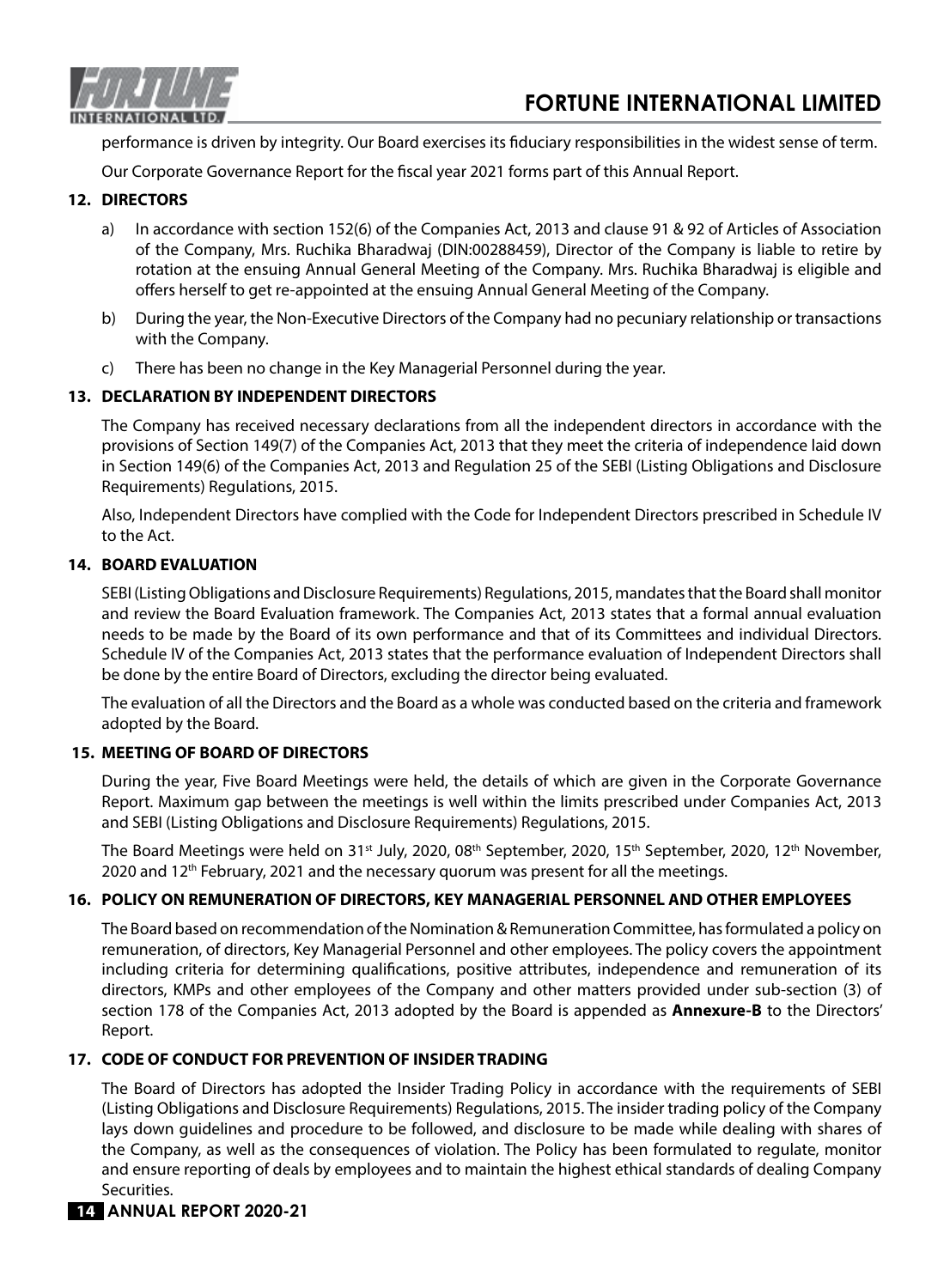

#### **18. COMMITTEES OF THE BOARD**

Currently there are 5 Committees: The Audit Committee, The Nomination and Remuneration Committee, The Stakeholders Relationship Committee, Risk Management Committee and Whistle Committee. A detailed note on the composition of Board and its committees is provided in Corporate Governance Report, section of this Annual Report.

#### **19. AUDITORS**

#### **(i) Statutory Auditors**

As per the provisions of Sections 139, 142 and other applicable provisions, if any, of the Companies Act, 2013 (the Act) and the Companies (Audit and Auditors) Rules, 2014 (including any statutory modification(s) or re-enactment thereof, for the time being in force), as may be applicable, M/s. D. Kothary & Co., Chartered Accountants (Firm Registration No. 105335W), was appointed as the Statutory Auditors of the Company for a term of five years i.e. from the conclusion of 35<sup>th</sup> AGM till the conclusion of 40<sup>th</sup> AGM of the Company to be held in the year 2022, (subject to ratification of their appointment at every AGM, if so required under the Act), at such remuneration and out of pocket expenses as may be mutually agreed between the Board of Directors of the Company and the Statutory Auditors.

#### **(ii) Secretarial Auditor**

As per section 204 of the Companies Act, 2013, and the Companies (Appointment and Remuneration of Managerial Personnel) Rules 2014, the Company had appointed M/s. Vishakha Harbola & Associates, Practicing Company Secretary, as Secretarial Auditor for carrying out the secretarial audit. The Secretarial Audit Report in the prescribed form is annexed as "**Annexure- C"** to this report. There are no qualifications, reservations, adverse remarks or disclaimer made by the Secretarial Auditors in their report.

#### **(iii) Internal Auditor**

As per section 138 of the Companies Act, 2013 and Rule 13 of the Companies (Accounts) Rules, 2014. The Company had appointed M/s. Bansi Khandelwal & Co. as an Internal Auditor of the Company.

#### **20. VIGIL MECHANISM/ WHISTLE BLOWER POLICY**

The Company has formulated Vigil Mechanism /Whistle Blower Policy for employees and Directors to keep high standards of ethical behaviour and provide safeguards to whistle blower.

#### **21**. **SEXUAL HARASSMENT POLICY**

Your Company has a Policy on Sexual Harassment to provide direction and rules for governing the conduct of employees to ensure a work place free from sexual harassment. The Company has not received any complaint of sexual harassment during the financial year 2020-21.

#### **22. HUMAN RESOURCES**

Disclosures with respect to the remuneration of Directors and employees as required under Section 197 of Companies Act, 2013 and Rule 5 (1) Companies (Appointment and Remuneration of Managerial Personnel) Rules, 2014 has been appended as "**Annexure- D"** to this Report.

Details of employee remuneration as required under provisions of Section 197 of the Companies Act, 2013 and Rule 5(2) & 5(3) of Companies (Appointment and Remuneration of Managerial Personnel) Rules, 2014 are available at the Registered Office of the Company for inspection through electronic mode, during working hours before 21 days of the Annual General Meeting and shall be made available to any shareholder on request.

#### **23. DIRECTOR'S RESPONSIBILITY STATEMENT:**

In accordance with the provisions of Section 134(3)(c) of the Companies Act, 2013, your directors confirm that:

- (a) in the preparation of the annual accounts (standalone and consolidated) for the Financial Year ended March 31, 2021, the applicable accounting standards have been followed and there are no material departures;
- (b) they have selected such accounting policies and applied them consistently and made judgements and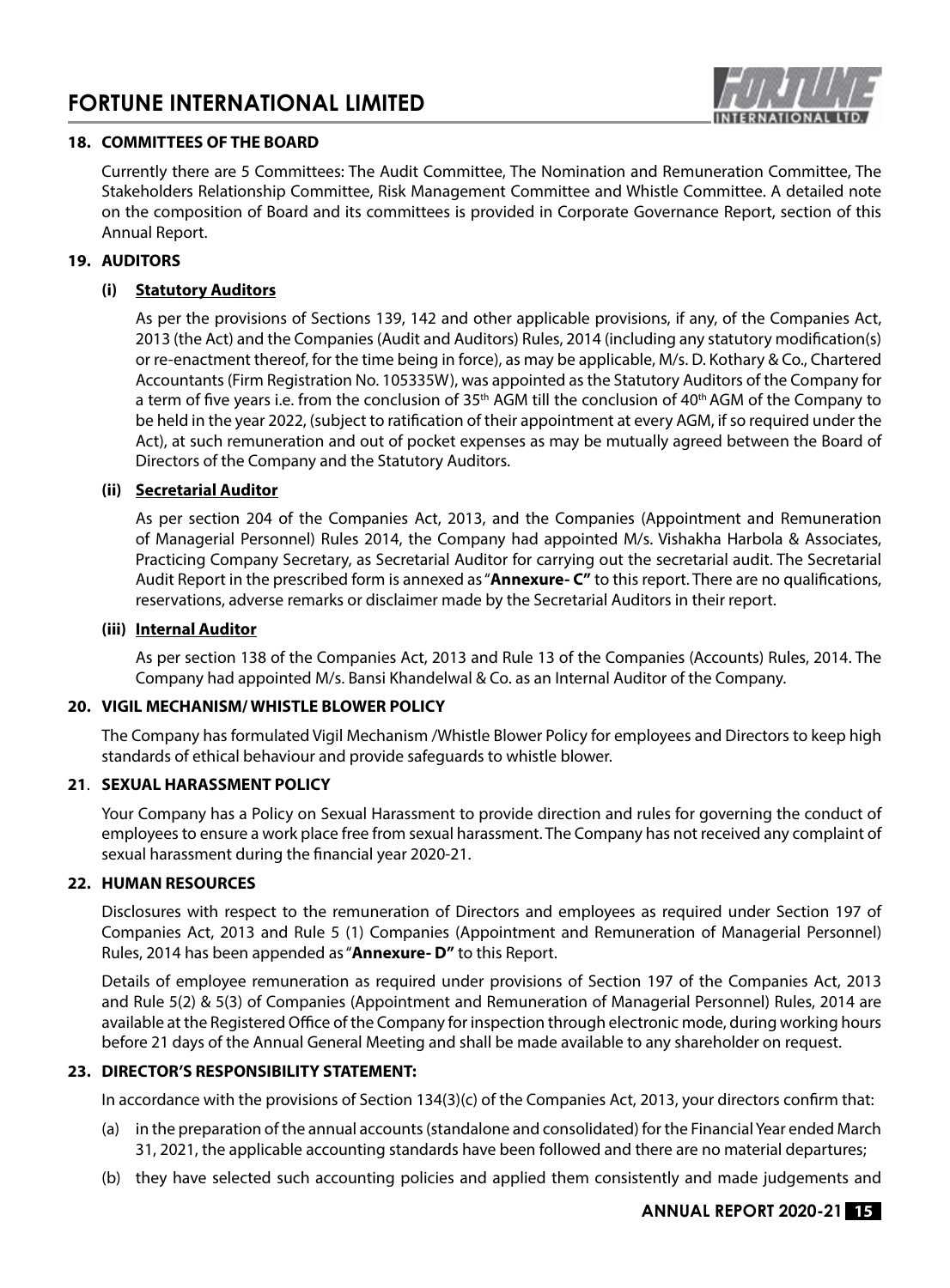

estimates that are reasonable and prudent so as to give a true and fair view of the state of affairs of the company at the end of the financial year and of the profit of the company for that period;

- (c) they have taken proper and sufficient care for the maintenance of adequate accounting records in accordance with the provisions of this Act for safeguarding the assets of the company and for preventing and detecting fraud and other irregularities;
- (d) they have prepared the annual accounts (standalone and consolidated) for the Financial Year ended March 31, 2021 on a going concern basis;
- (e) Proper internal financial controls were in place and these internal financial controls were adequate and operating effectively.
- (f) they have devised proper systems to ensure compliance with the provisions of all applicable laws and that such systems were adequate and operating effectively.

#### **24. EXTRACTS OF ANNUAL RETURN**

According to the provisions of Section 92(3) and 134 (3)(a) of the Companies Act, 2013, the prescribed Form MGT-9 (Extract of Annual Return) is annexed as "**Annexure-E"** and forms an integral part of this report.

#### **25. RISK MANAGEMENT POLICY**

The Company has formulated a Risk Management Policy which reflects the overall risk management philosophy, the Company's overall approach to risk management and the role and responsibilities for risk management. Risk management forms an integral part of the business planning and review cycle. The Company's Risk Management Policy is designed to provide reasonable assurance that objectives are met by integrating management control into the daily operations, by ensuring the compliance with legal requirements and by safeguarding the integrity of the Company's financial reporting and its related disclosures.

#### **26. RELATED PARTY TRANSACTIONS**

All the transactions done with related parties for the year under review were on arm's length basis and are in compliance with the applicable provisions of the Act. There are no material significant related party transactions made by the Company with Promoters, Directors or Key Managerial Personnel etc. which may have potential conflict with the interest of the Company at large. Transactions with related parties were entered by the Company in the normal course of business of the Company. The particulars of contracts entered during the year are shown in Form AOC- 2, which is annexed to this report as "**Annexure- F"**.

#### **27. ACKNOWLEDGEMENTS**

The Directors would like to place on record their gratitude for the valuable guidance and support received from the Reserve Bank of India, Securities and Exchange Board of India, Registrar of Companies and other government and regulatory agencies and to convey their appreciation to customers, bankers, lenders, vendors and all other business associates for the continuous support given by them to the Company. The Directors also place on record their appreciation of the commitment, commendable efforts, team work and professionalism of all the employees of the Company.

The Directors appreciate and value the contributions made by every member of FIL Family.

#### **For and on behalf of the Board**

**Sd/- Sd/- Nivedan Bharadwaj Ruchika Bharadwaj Managing Director Director (DIN-00040191) (DIN-00288459)**

**Date: 13th August, 2021 Place: New Delhi** 

**Regd. Office:** G - 4, C- Block Community Centre, Naraina Vihar, New Delhi – 110028

**16 ANNUAL REPORT 2020-21**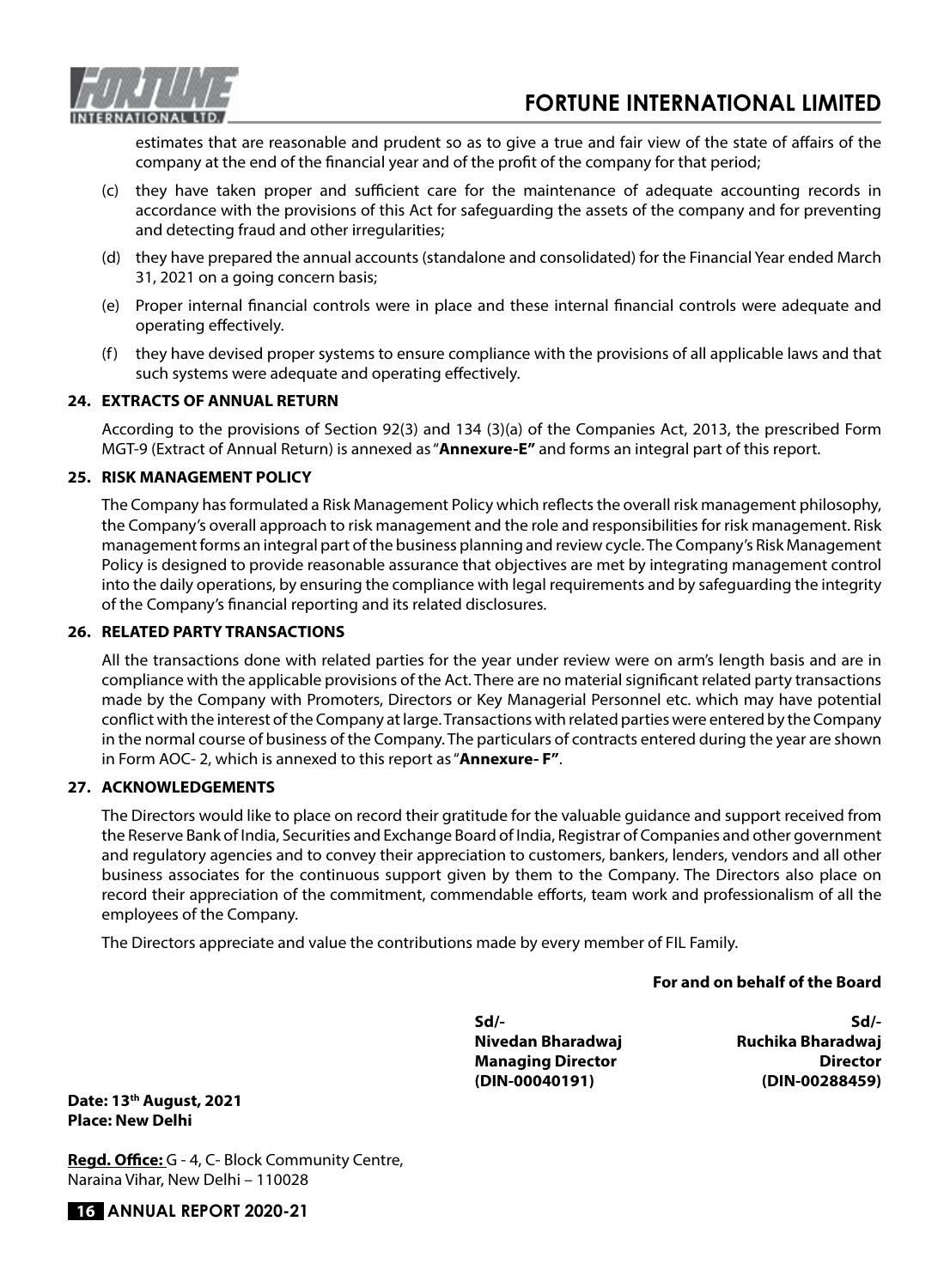

#### *Annexures to the Board's Report*

#### **Annexure – A**

#### **NOMINATION & REMUNERATION POLICY:**

The Nomination & Remuneration policy for members of the Board and KMPs is drafted in a manner which aims to improve the performance of the Board of Directors and KMPs of Fortune International Limited (the 'Company') and subsequently enhance the value of the Company, to motivate and retain them, and to be able to attract other highly qualified executives.

The terms of reference, objectives and key elements of the policy produced below is in line with the provisions of the Companies Act, 2013 and the Listing Agreement in order to pay equitable remuneration to Directors, Key Managerial Personnel and other employees of the Company.

#### **OBJECTIVES OF NOMINATION & REMUNERATION POLICY**

The objective of Nomination & Remuneration policy of Fortune International Limited is to attract, motivate and retain qualified and expert individuals that the Company needs in order to achieve its strategic and operational objectives, whilst acknowledging the societal context around remuneration and recognizing the interests of stakeholders of Fortune International Limited.

#### **BASIS OF FORMULATION**

The Company while deciding the remuneration package of the senior management members takes into consideration the employment scenario, remuneration package of the industry, remuneration package of the managerial talent of other industries, among others.

#### **KEY ELEMENTS OF THE POLICY**

The following elements are taken into consideration:

Fortune International Limited strives for a high performance in the field of sustainability and aims to maintain a good balance between economic gains, respect for people and concern for the environment in line with of Fortune International Limited values and business principles as reflected in the Company's Code of Business Conduct. The Nomination & Remuneration policy reflects a balance between the interests of the Company's main stakeholders as well as a balance between its short-term and long-term strategy. As a result, the structure of the remuneration package for the Managing Board and KMPs is designed to balance short-term operational performance with the medium and long-term objective of creating sustainable value within the Company, while taking into account the interests of its stakeholders.

To ensure that highly skilled and qualified senior executives can be attracted and retained.

The remuneration policies for the members of the Managing Board and for other senior executives of Fortune International Limited are aligned.

The relationship of remuneration to performance is clear and meets appropriate performance benchmarks.

#### **TERMS OF REFERENCE**

The terms of reference of the Nomination & Remuneration Committee, inter alia, consists of reviewing the overall compensation policy, service agreements, performance incentive and other employment conditions of Board Members and KMPs. The recommendations of the Nomination & Remuneration Committee are considered and approved by the Board of Directors, subject to the approval of the shareholders, wherever necessary.

The remuneration of the Executive Directors and KMPs are recommended by the Nomination & Remuneration Committee based on criteria such as industry benchmarks, the Company's performance vis-a-vis the industry, responsibilities shouldered, performance/track record, review on remuneration packages of heads of other organizations and is decided by the Board of Directors, subject to the approval of the shareholders at the General Meeting of the Company wherever required. The Company pays remuneration by way of salary, perquisites, allowances etc.

Besides the above Criteria, the Remuneration/ compensation/ commission etc to be paid to Director/Managing Director/KMPs shall be governed as per provisions of the Companies Act, 2013.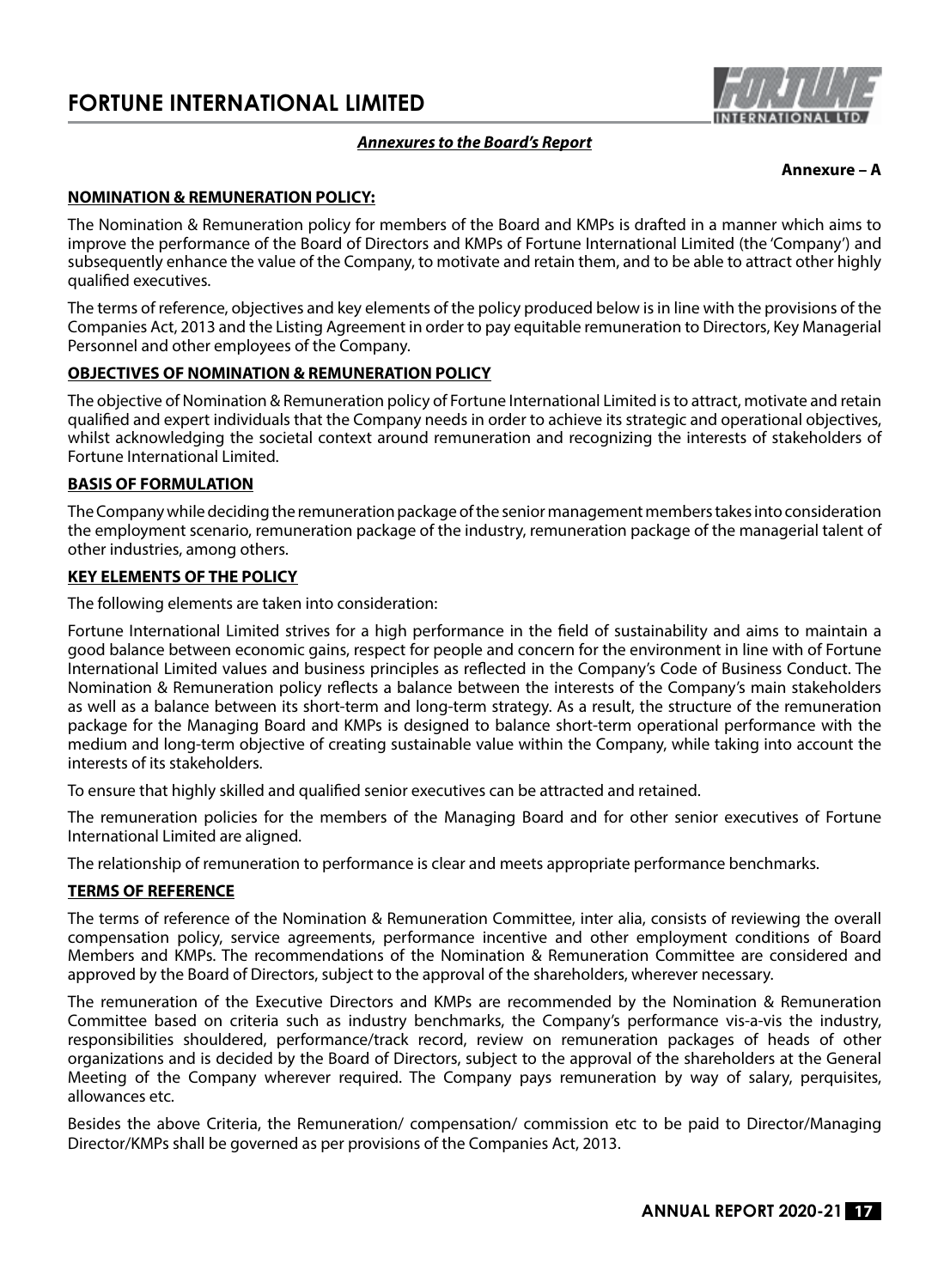

#### **Annexure - B**

#### **Form AOC-1**

(Pursuant to first proviso to sub-section (3) of section 129 read with rule 5 of Companies (Accounts) Rules, 2014)

#### **Statement containing salient features of the financial statement of subsidiaries/associate companies/joint ventures**

#### **Part "B": Associates**

(Statement pursuant to section 129(3) of the Companies Act, 2013 related to Associate Companies)

|               | <b>Name of Associate</b>                                                             | <b>Fortune Stones Limited</b>                                 |  |  |  |
|---------------|--------------------------------------------------------------------------------------|---------------------------------------------------------------|--|--|--|
|               | Latest audited Balance Sheet Date                                                    | March 31, 2021                                                |  |  |  |
| 2.            | Shares of Associate held by the company on the year end                              |                                                               |  |  |  |
|               | No. of shares                                                                        | 17,97,500 equity shares                                       |  |  |  |
|               | Amount of Investment in Associates                                                   | Rs. 3,70,31,025                                               |  |  |  |
|               | <b>Extend of Holding</b>                                                             | 36.01%                                                        |  |  |  |
|               |                                                                                      |                                                               |  |  |  |
| 3.            | Description of how there is significant influence                                    | The Company holds 36.01% equity in Fortune<br>Stones Limited. |  |  |  |
| <sup>4.</sup> | Reason why the associate is not consolidated                                         | N.A                                                           |  |  |  |
| 5.            | Net worth attributable to shareholding as per latest audited<br><b>Balance Sheet</b> | Rs. 38.33.11.724.07                                           |  |  |  |
|               |                                                                                      |                                                               |  |  |  |
| 6.            | Profit/(Loss) for the year                                                           |                                                               |  |  |  |
|               | Considered in Consolidation                                                          | Rs. 7,87,72,309                                               |  |  |  |
|               | ii.<br>Not Considered in Consolidation                                               | Nil                                                           |  |  |  |

1. Names of associates or joint ventures which are yet to commence operations. Nil

2. Names of associates or joint ventures which have been liquidated or sold during the year. Nil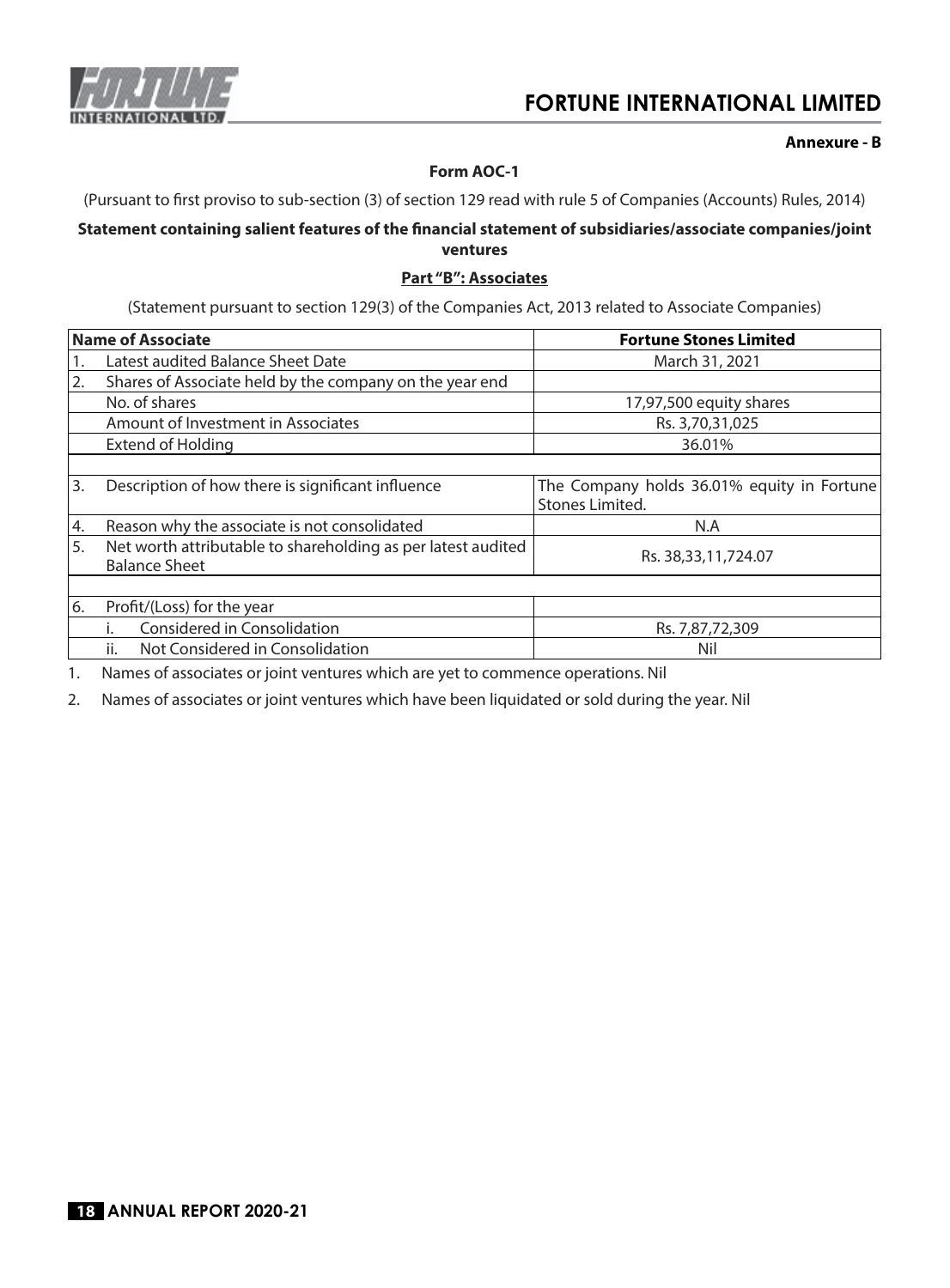

**Annexure – C**

#### **FORM NO. MR- 3**

#### **SECRETARIAL AUDIT REPORT**

#### **FOR THE FINANCIAL YEAR ENDED 31.03.2021**

[Pursuant to Section 204 (1) of the companies Act, 2013 and Rule No. 9 of the Companies (Appointment and Remuneration of Managerial Personnel) Rule, 2014]

To,

The Members,

**Fortune International Limited**

#### **CIN: L52324DL1981PLC012033**

#### **Regd. Address:**

G-4, Community Centre, Naraina Vihar,

New Delhi - 110028

Date of Incorporation: **20.07.1981**

Authorized Share Capital**: Rs. 7,20,00,000.00**

Paid up Share Capital**: Rs. 7,04,00,000.00**

We have conducted the secretarial audit of the compliance of applicable statutory provisions and then adherence to good corporate practices by "**Fortune International Limited"** (hereinafter referred to as **"the Company")**, having its registered office at G-4, Community Centre, Naraina Vihar, New Delhi - 110028. Secretarial Audit was conducted in a manner that provided us a reasonable basis for evaluating the corporate conducts/statutory compliances and expressing our opinion thereon.

Based on our verification, to the extent possible due to lockdown announced by Government of India and **COVID – 19** pandemic, of **M/S. FORTUNE INTERNATIONAL LIMITED** books, papers, minute books, forms and returns filed and other records maintained by the company and also the information provided by the Company, its officers, agents and authorized representatives during the conduct of secretarial audit, we hereby report that in our opinion, the Company has, during the audit period covering the financial year ended on 31st Day of March, 2020 **("Audit Period")** complied with the statutory provisions listed hereunder and also that the Company has proper board-processes and compliance-mechanism in place to the extent, in the manner and subject to the reporting made hereinafter:

We have examined the books, papers, minute books, forms and returns filed and other records maintained by **M/S. FORTUNE INTERNATIONAL LIMITED** for the financial year ended on 31<sup>st</sup> Day of March, 2021 according to the provisions of:

- 1. The Companies Act, 2013 (the Act) and the rules made thereunder;
- 2. The Securities Contracts (Regulation) Act, 1956 ("SCRA") and the rules made thereunder;
- 3. The Depositories Act, 1996 and the Regulations and Bye-laws framed thereunder;
- 4. Foreign Exchange Management Act, 1999 and the rules and regulations made thereunder to the extent of Foreign Direct Investment, Overseas Direct Investment and External Commercial Borrowings; **[Not applicable to the Company during the Audit Period]**
- 5. The following Regulations and Guidelines prescribed under the Securities and Exchange Board of India Act, 1992 **("SEBI Act") :** -
	- **(i)** The Securities and Exchange Board of India (Listing Obligations and Disclosures Requirements) Regulations, 2015 and related circulars & clarifications made thereunder;
	- **(ii)** The Securities and Exchange Board of India (Substantial Acquisition of Shares and Takeovers) Regulations, 2011;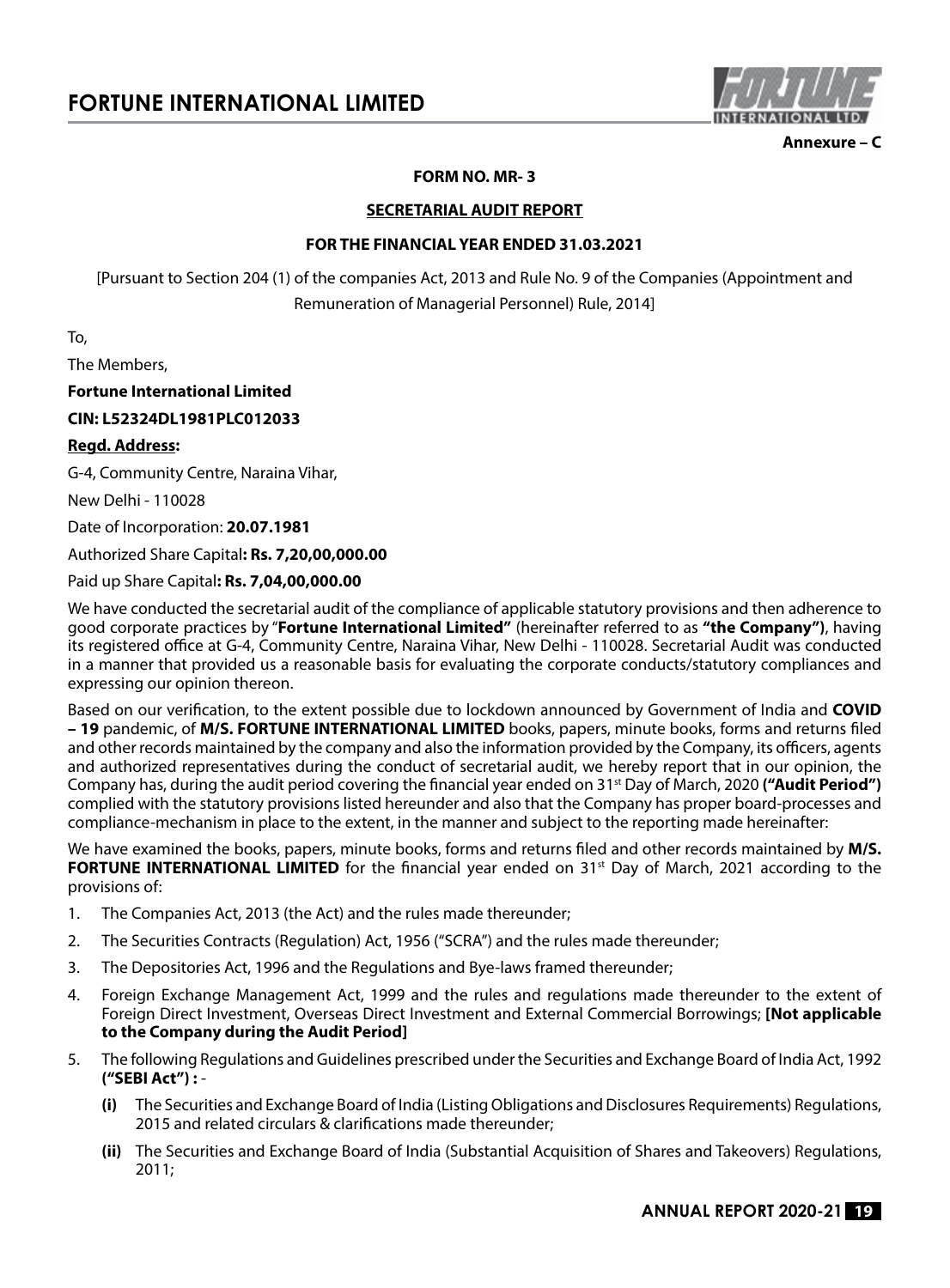

- **(iii)** The Securities and Exchange Board of India (Prohibition of Insider Trading) Regulations, 2015;
- **(iv)** The Securities and Exchange Board of India (Issue of Capital and Disclosure Requirements) Regulations, 2009**; [Not applicable as Company has not issued any further share capital during the Audit Period]**
- **(v)** The Securities and Exchange Board of India (Employee Stock Option Scheme and Employee Stock Purchase Scheme) Guidelines, 1999; **[Not applicable to the company during the Audit Period]**
- **(vi)** The Securities and Exchange Board of India (Issue and Listing of Debt Securities) Regulations, 2008; [**Not Applicable as the Company has not issued and listed any debt securities during the Financial Year]**
- **(vii)** The Securities and Exchange Board of India (Registrars to an Issue and Share Transfer Agents) Regulations, 1993 regarding the Companies Act and dealing with client; [**Not Applicable as Company is not registered as RTA/ STA]**
- **(viii)**The Securities and Exchange Board of India (Delisting of Equity Shares) Regulations, 2009; **[Not applicable to the company during the Audit Period]** and
- **(ix)** The Securities and Exchange Board of India (Buyback of Securities) Regulations, 1998. **[Not applicable to the company during the Audit Period]**

The compliance by the Company of applicable financial laws, like direct and indirect tax laws, has not been reviewed in this audit since the same have been subject to review by the statutory financial auditor and other designated professionals.

We have also examined compliance with the applicable clauses of the following:

- **1.** Secretarial Standards with respect to Meetings of Board of Directors (SS-1) and General Meetings (SS-2) issued by the Institute of Company Secretaries of India.
- **2.** Securities and Exchange Board of India (Listing Obligations and Disclosure Requirements) Regulations, 2015.

During the period under review, the Company has generally complied with the provisions of the Act, Rules, Regulations, Guidelines, Standards etc. mentioned above. Further, it is recommended that for the better governance and compliance of the applicable laws to the Company, timelines prescribed in various provisions must be adhered in true letter and spirit.

#### **We further report that:**

The Board of Directors of the Company is duly constituted with proper balance of Executive Directors, Non-Executive Directors and Independent Directors. During the period under review, there was no change in the composition of Board of Directors of the Company .

Adequate notice is given to all directors to schedule the Board Meetings, agenda and detailed notes on agenda were sent at least seven days in advance, and a system exists for seeking and obtaining further information and clarifications on the agenda items before the meeting and for meaningful participation at the meeting.

Majority decision is carried through while the dissenting members' views are captured and recorded as part of the minutes.

**We further report that** there are adequate systems and processes in the company commensurate with the size and operations of the company to monitor and ensure compliance with applicable laws, rules, regulations and guidelines.

**We further report that** during the audit period, the company had no specific events/actions having a major bearing on the company's affairs in pursuance of the above referred laws, rules, regulations, guidelines, standards, etc. referred to above.

 **Sd/- CS Vishakha Harbola Company Secretary in Practice Proprietor M/s. Vishakha Harbola & Associates, Company Secretaries Place: New Delhi COP No.: 14440 Date: 03.09.2021 Membership No.: A- 38782** *UDIN: A038782T000887938*

**\*This report is to be read with our letter of even date which is annexed as an "Annexure-A" and forms an integral part of this report.**

**20 ANNUAL REPORT 2020-21**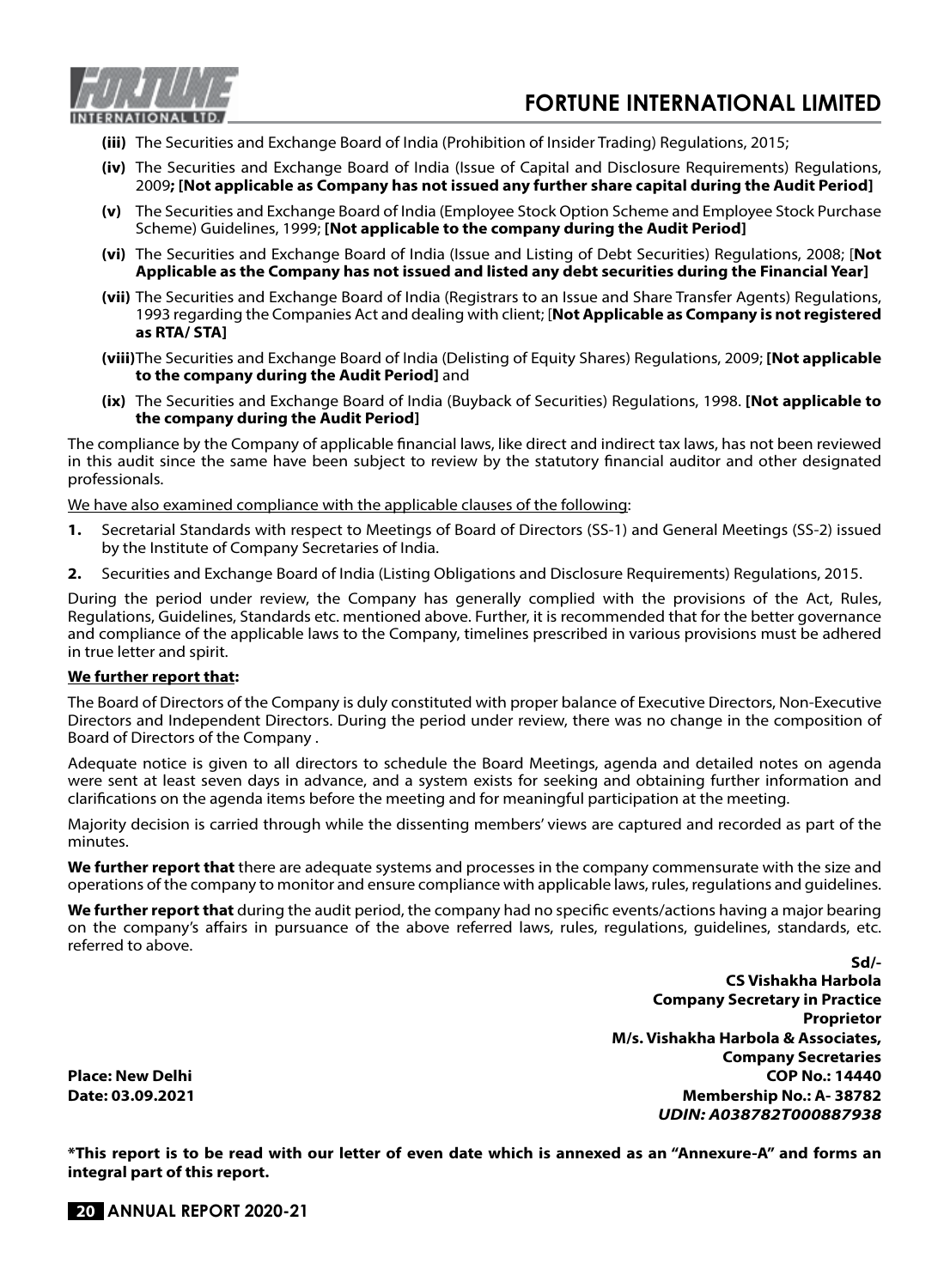

**ANNEXURE- A**

To,

The Members,

**Fortune International Limited**

#### **CIN: L52324DL1981PLC012033**

#### **Regd. Address:**

G-4, Community Centre, Naraina Vihar,

New Delhi - 110028

Our Secretarial Audit Report of even date is to be read along with this letter.

- 1. Maintenance of Secretarial record is the responsibility of the management of the Company. Our responsibility is to express an opinion on these secretarial records based on our audit.
- 2. We have followed the audit practices and process as were appropriate to obtain reasonable assurance about the correctness of the contents of the Secretarial records. The verification was done on test basis to ensure that correct facts are reflected in Secretarial records. We believe that the process and practices, we followed provide a reasonable basis for our opinion.
- 3. We have not verified the correctness and appropriateness of financial records and Books of Accounts of the Company.
- 4. Where ever required, we have obtained the management representations about the compliance of laws, rules and regulations and happening of events etc.
- 5. The Compliance of provisions of corporate and other applicable laws, rules, regulations, standards is the responsibility of the management. Our examination was limited to the verification of procedure on test basis.
- 6. The Secretarial Audit report is neither an assurance as to the future viability nor of the efficacy of the effectiveness with which the management has conducted the affairs of the Company.
- 7. We have tried to verify the physical records maintained by the company to the extent possible in order to verify the compliances, however, *reliance was also placed on electronic records for verification due to lockdown announced by Government of India and COVID- 19 pandemic.*

**Sd/- CS Vishakha Harbola Company Secretary in Practice Proprietor M/s. Vishakha Harbola & Associates, Company Secretaries Place: New Delhi COP No.: 14440 Date: 03.09.2021 Membership No.: A- 38782** *UDIN: A038782T000887938*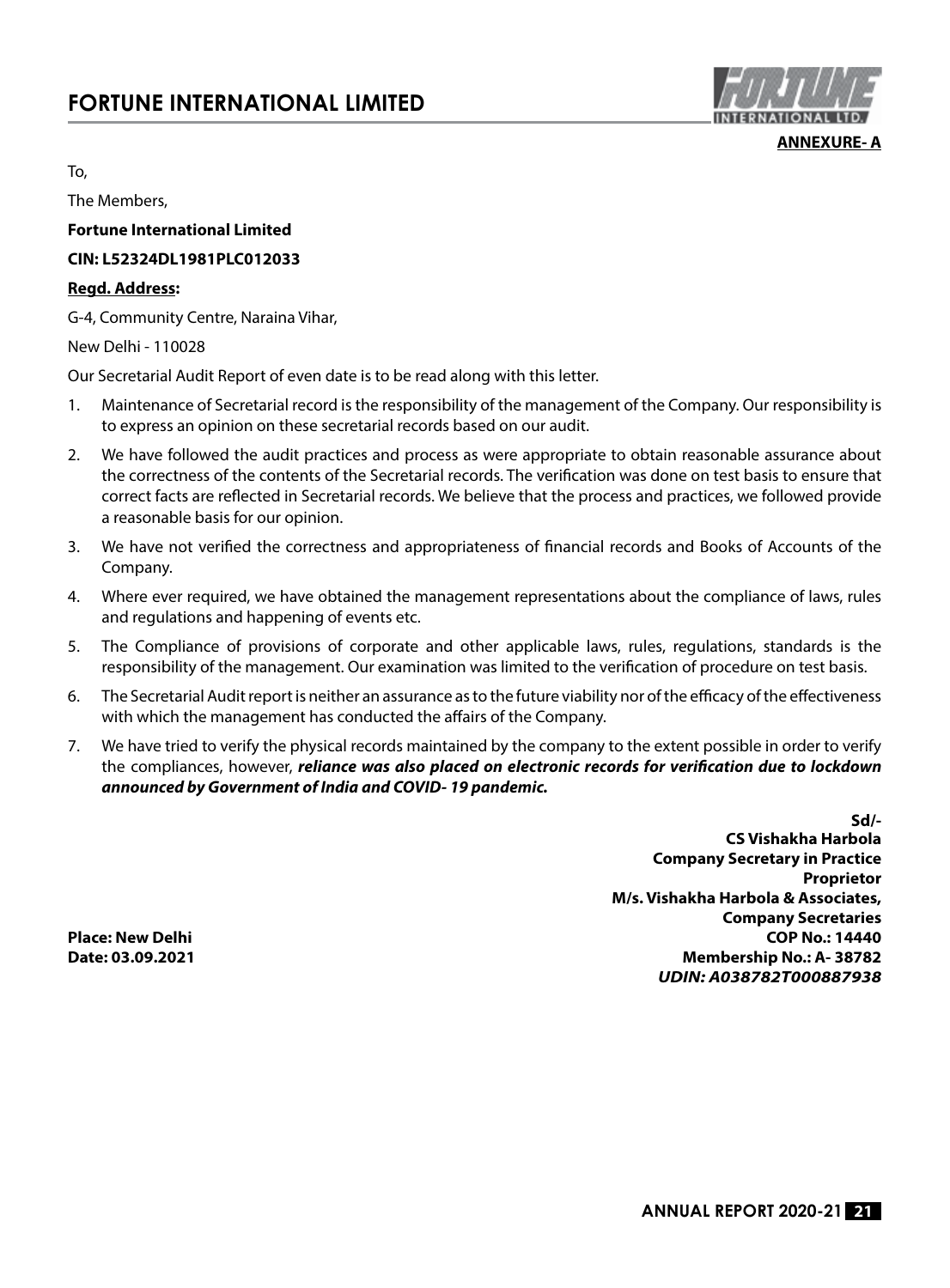

#### **Annexure – D**

**Statement of Disclosure of Remuneration under Section 197 of Companies Act, 2013 and Rule 5(1) of Companies (Appointment and Remuneration of Managerial Personnel) Rules, 2014** 

**i) Ratio of the remuneration of each Executive Director to the median remuneration of the Employees of the Company for the financial year 2020-21, the percentage increase in remuneration of Chief Executive Officer, Chief Financial Officer and other Executive Director and Company Secretary during the financial year 2020-21.** 

| S. No | <b>Name of Director/KMP</b> | <b>Designation</b>          | Ratio of remuneration Percentage increase<br>Director<br>each<br>оf<br>median remuneration of<br><b>Employees</b> | to $\,$ in Remuneration |
|-------|-----------------------------|-----------------------------|-------------------------------------------------------------------------------------------------------------------|-------------------------|
|       | Mr. Nivedan Bharadwaj       | <b>Managing Director</b>    | 1.24                                                                                                              | Nil                     |
|       | Mrs. Rekha Shrivastava      | Director                    |                                                                                                                   | Nil                     |
|       | Mrs. Ruchika Bharadwaj      | Director                    |                                                                                                                   | Nil                     |
|       | Mr. Anil Kumar Kukreja      | Chief Financial Officer   - |                                                                                                                   | Nil                     |
|       | Ms. Megha Chhabra           | <b>Company Secretary</b>    | 0.75                                                                                                              | Nil                     |

**Note :** 

- a) The Non-Executive Directors of the Company are not paid any fee or commission. The ratio of remuneration and percentage increase for Non-Executive Directors Remuneration is therefore not considered for the above purpose.
- b) There was no change in the remuneration of Managing Director and Company Secretary of the Company during the financial year 2020-21.
- c) Employees for the purpose above includes all employees.
- ii) The percentage increase in the median remuneration of Employees for the financial year- No Change
- iii) The Company has nil permanent Employees on the rolls of Company as on  $31<sup>st</sup>$  March, 2021.
- iv) Relationship between average increase in remuneration and Company's performance: There was no change in the remuneration of Company Secretary and Managing Director.
- v) Comparison of the remuneration of the Key Managerial Personnel against the performance of the Company: The Company utilized its income generated from operational activities in its business during fiscal 2021. Therefore, there was no increase in remuneration of Key Managerial Personnel.
- vi) Our Market capitalization was increased by 22.6% to Rs. 809.60 lakhs as of March 31, 2021 from Rs. 660.35 lakhs as of March 31, 2020. The price earnings ratio was 0.72 as of March 31, 2021 which was an increase of 146.45% as compared to March 31, 2020. The closing price of the Company's Equity shares on the BSE at the end of Financial Year 2020-21 was Rs. 11.5.
- vii) The ratio of the remuneration of the highest paid Director to that of the Employees who are not Directors but receive remuneration in excess of the highest paid Director during the year : N.A
- viii) It is hereby affirmed that the remuneration paid during the year is as per the Remuneration Policy of the Company.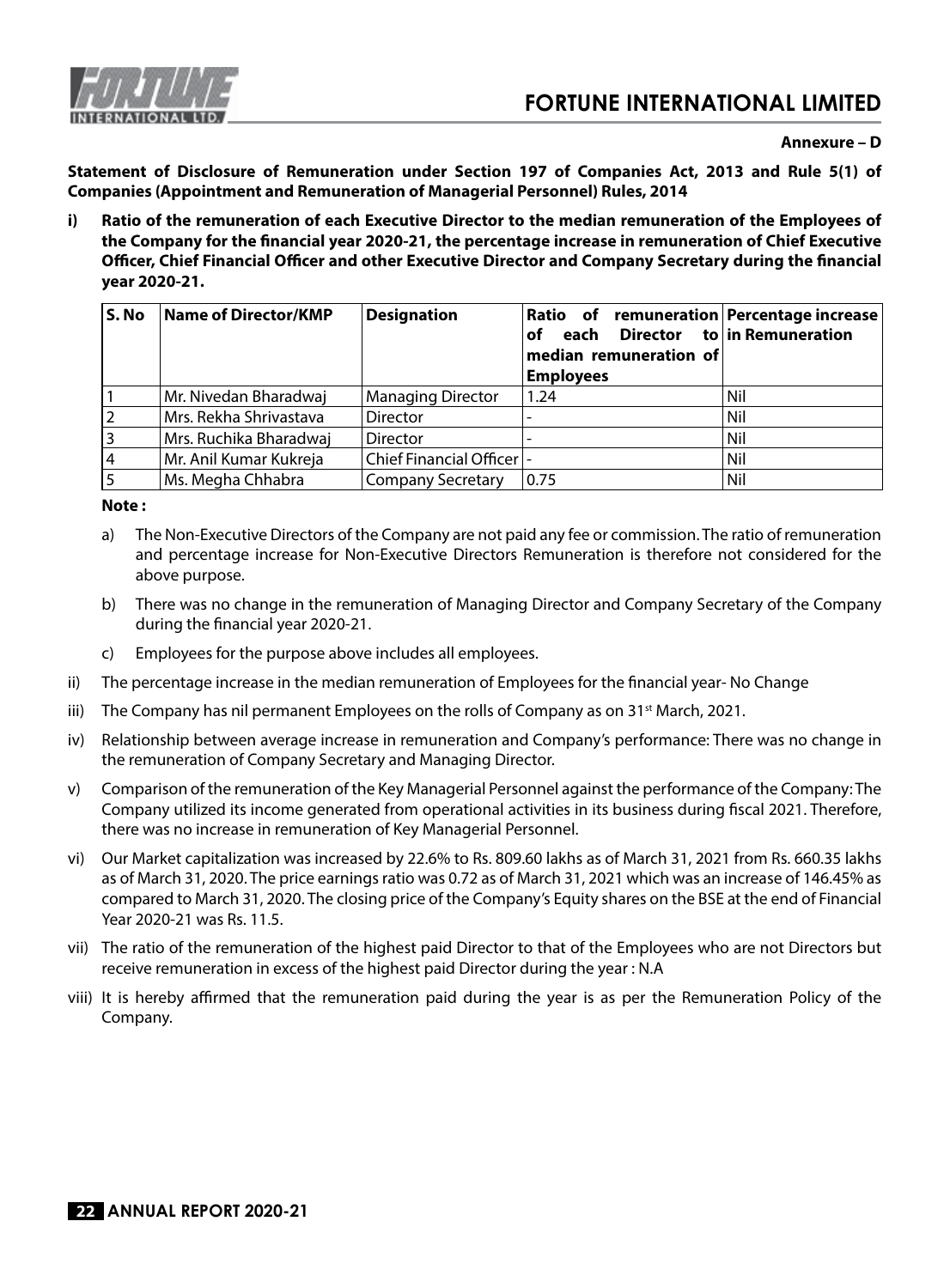

**Annexure – E**

#### **FORM NO. MGT.9**

#### **EXTRACT OF ANNUAL RETURN**

#### **as on the financial year ended on 31.03.2021**

#### *[Pursuant to section 92(3) of the Companies Act, 2013 and rule 12(1) of the Companies (Management and Administration) Rules, 2014]*

#### **I. REGISTRATION AND OTHER DETAILS:**

|              | CIN                                    | L52324DL1981PLC012033                                                                               |
|--------------|----------------------------------------|-----------------------------------------------------------------------------------------------------|
| ii           | <b>Registration Date</b>               | 20/07/1981                                                                                          |
| iii          | Name of the Company                    | FORTUNE INTERNATIONAL LIMITED                                                                       |
| iv           | Category / Sub-Category of the Company | Public Company, Limited by shares                                                                   |
| $\mathsf{v}$ |                                        | Address of the Registered office and contact G-4, Community Centre, Naraina Vihar, New Delhi-110028 |
|              | details                                |                                                                                                     |
| vi           | Whether listed company                 | Yes                                                                                                 |
| vii          | Name, Address and Contact details of   | Purva Sharegistry (India) Pvt. Ltd.                                                                 |
|              | Registrar and Transfer Agent           | Unit no. 9, Shiv Shakti Ind. Estt., J.R. Boricha Marg, Opp.                                         |
|              |                                        | Kasturba Hospital Lane, Lower Parel (E)                                                             |
|              |                                        | Mumbai - 400 011                                                                                    |
|              |                                        | Tel: 91-22-2301 6761 / 8261                                                                         |
|              |                                        | Email: support@purvashare.com                                                                       |

#### **II. PRINCIPAL BUSINESS ACTIVITIES OF THE COMPANY**

All the business activities contributing 10% or more of the total turnover of the company shall be stated: -

| <b>SI. No. Name and Description of main products/</b><br>  services | $\overline{\phantom{a}}$ NIC/HSN Code of the<br><b>Product</b> /service | $\,$ % to total turnover of<br>the company |
|---------------------------------------------------------------------|-------------------------------------------------------------------------|--------------------------------------------|
| Services provided for fees/commission or                            |                                                                         |                                            |
| contract basis on wholesale trade                                   | 996111                                                                  | 81.4%                                      |
| Support Services to other Mining                                    | 998622                                                                  | 18.6%                                      |

#### **III. PARTICULARS OF HOLDING, SUBSIDIARY AND ASSOCIATE COMPANIES-**

| ls. | Name And Address of the<br>No. Company                             | <b>CIN/GLN</b>        | Holding/<br>Subsidiary/ Shares Section<br><b>Associate</b> | $\frac{9}{6}$ of<br><b>Held</b> | <b>Applicable</b> |
|-----|--------------------------------------------------------------------|-----------------------|------------------------------------------------------------|---------------------------------|-------------------|
|     | Fortune Stones Limited<br>#The Address, Plot No. 62, Second Floor, | U26100DL1996PLC075205 | Associate                                                  | 36.01%                          | 2(6)              |
|     |                                                                    |                       |                                                            |                                 |                   |
|     | Okhla Industrial Estate, Phase-III, New                            |                       |                                                            |                                 |                   |
|     | Delhi-110020                                                       |                       |                                                            |                                 |                   |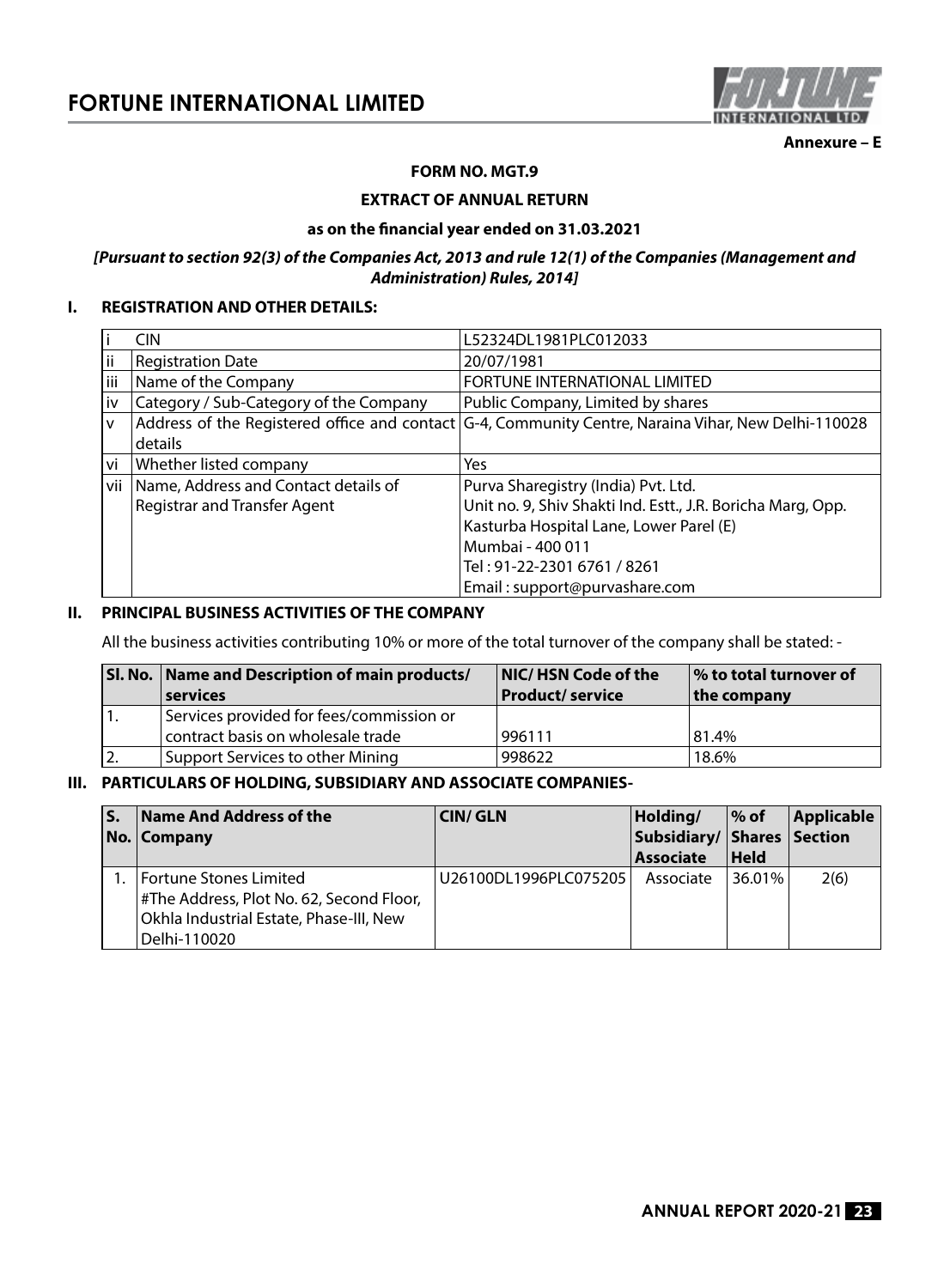

| IV. SHARE HOLDING PATTERN (Equity Share Capital Breakup as percentage of Total Equity)     |              |                       |                                        |                                         |                 |                                                           |              |                                         |                       |
|--------------------------------------------------------------------------------------------|--------------|-----------------------|----------------------------------------|-----------------------------------------|-----------------|-----------------------------------------------------------|--------------|-----------------------------------------|-----------------------|
| i. Category-wise Share Holding                                                             |              |                       |                                        |                                         |                 |                                                           |              |                                         |                       |
| <b>Category of</b><br><b>Shareholders</b>                                                  |              | the year (01.04.2020) | No. of Shares held at the beginning of |                                         |                 | No. of Shares held at the end of the year<br>(31.03.2021) |              |                                         | $\%$<br>Change        |
|                                                                                            | <b>Demat</b> | <b>Physical</b>       | <b>Total</b>                           | $%$ of<br><b>Total</b><br><b>Shares</b> | Demat           | <b>Physical</b>                                           | <b>Total</b> | $%$ of<br><b>Total</b><br><b>Shares</b> | during<br>the<br>year |
| A. Promoters                                                                               |              |                       |                                        |                                         |                 |                                                           |              |                                         |                       |
| $(1)$ Indian                                                                               |              |                       |                                        |                                         |                 |                                                           |              |                                         |                       |
| a. Individual/HUF                                                                          | 38,26,868    | 0                     | 38,26,868                              | 54.36                                   | 38,26,868       | 0                                                         | 38,26,868    | 54.36                                   | 0.00                  |
| b. Central Govt.                                                                           | 0            | $\mathbf 0$           | 0                                      | 0.00                                    | 0               | 0                                                         | 0            | 0.00                                    | 0.00                  |
| c. State Govt. (s)                                                                         | 0            | 0                     | 0                                      | 0.00                                    | 0               | 0                                                         | 0            | 0.00                                    | 0.00                  |
| d. Bodies Corp.                                                                            | 0            | 0                     | $\mathbf 0$                            | 0.00                                    | $\mathbf 0$     | 0                                                         | 0            | 0.00                                    | 0.00                  |
| e. Banks/Fl                                                                                | 0            | 0                     | $\mathbf 0$                            | 0.00                                    | $\mathbf 0$     | 0                                                         | 0            | 0.00                                    | 0.00                  |
| f. Any Other                                                                               | 0            | 0                     | 0                                      | 0.00                                    | 0               | 0                                                         | 0            | 0.00                                    | 0.00                  |
| Sub-total (A) (1)                                                                          | 38,26,868    | 0                     | 38,26,868                              |                                         | 54.36 38,26,868 | 0                                                         | 38,26,868    | 54.36                                   | 0.00                  |
| (2) Foreign                                                                                |              |                       |                                        |                                         |                 |                                                           |              |                                         |                       |
| a. NRIs-Individuals                                                                        | 0            | 0                     | 0                                      | 0                                       | 0               | 0                                                         | 0            | 0                                       |                       |
| b. Other - Individuals                                                                     | 0            | 0                     | 0                                      | 0.00                                    | 0               | 0                                                         | 0            | 0.00                                    |                       |
| c. Bodies Corp.                                                                            | 0            | 0                     | 0                                      | 0                                       | $\mathbf 0$     | 0                                                         | 0            | 0                                       |                       |
| $\overline{d}$ . Banks / Fl                                                                | 0            | 0                     | 0                                      | 0                                       | $\mathbf 0$     | 0                                                         | 0            | $\Omega$                                |                       |
| e. Any Other                                                                               | 0            | 0                     | 0                                      | 0.00                                    | $\mathbf 0$     | 0                                                         | 0            | 0.00                                    |                       |
| Sub-total (A)(2)                                                                           | $\mathbf 0$  | $\mathbf 0$           | $\mathbf 0$                            | $\mathbf 0$                             | $\mathbf 0$     | 0                                                         | $\Omega$     | $\mathbf{0}$                            |                       |
| <b>Total shareholding</b>                                                                  |              |                       |                                        |                                         |                 |                                                           |              |                                         |                       |
| of Promoter $(A) = (A)$                                                                    |              |                       |                                        |                                         |                 |                                                           |              |                                         |                       |
| $(1)+(A)(2)$                                                                               | 38,26,868    | $\mathbf{0}$          | 38,26,868                              |                                         | 54.36 38.26.868 | 0                                                         | 38,26,868    | 54.36                                   | 0.00                  |
| <b>B. Public Shareholding</b>                                                              |              |                       |                                        |                                         |                 |                                                           |              |                                         |                       |
| (1) Institutions                                                                           |              |                       |                                        |                                         |                 |                                                           |              |                                         |                       |
| a. Mutual Funds                                                                            | 0            | 0                     | 0                                      | 0.00                                    | 0               | 0                                                         | 0            | 0.00                                    | 0.00                  |
| b. Banks/Fl                                                                                | 0            | 0                     | 0                                      | 0.00                                    | $\mathbf 0$     | 0                                                         | 0            | 0.00                                    | 0.00                  |
| c. Central Govt                                                                            | 0            | 0                     | $\mathbf 0$                            | 0.00                                    | $\pmb{0}$       | 0                                                         | 0            | 0.00                                    | 0.00                  |
| d. State Govt(s)                                                                           | 0            | 0                     | 0                                      | 0.00                                    | $\pmb{0}$       | 0                                                         | 0            | 0.00                                    | 0.00                  |
| e. Venture Capital Funds                                                                   | 0            | 0                     | $\mathbf 0$                            | 0.00                                    | $\mathbf 0$     | 0                                                         | 0            | 0.00                                    | 0.00                  |
| f. Insurance Companies                                                                     | 0            | 0                     | $\pmb{0}$                              | 0.00                                    | $\pmb{0}$       | 0                                                         | 0            | 0.00                                    | 0.00                  |
| q. Flls                                                                                    | $\mathbf{0}$ | 0                     | $\mathbf{0}$                           | 0.00                                    | $\mathbf 0$     | 0                                                         | 0            | 0.00                                    | 0.00                  |
| h. Foreign Venture<br>Capital Funds                                                        | 0            | 0                     | 0                                      | 0.00                                    | 0               | 0                                                         | 0            | 0.00                                    | 0.00                  |
| i. Others (specify)                                                                        | 0            | 0                     | 0                                      | 0.00                                    | $\mathbf 0$     | 0                                                         | 0            | 0.00                                    | 0.00                  |
| Sub-total (B)(1)                                                                           | 0            | 0                     | 0                                      | 0.00                                    | 0               | 0                                                         | 0            | 0.00                                    | 0.00                  |
| (2) Non-Institutions                                                                       |              |                       |                                        |                                         |                 |                                                           |              |                                         |                       |
| a. Bodies Corp.                                                                            |              |                       |                                        |                                         |                 |                                                           |              |                                         |                       |
| i) Indian                                                                                  | 6,32,550     | 5,01,400              | 11,33,950                              | 16.11                                   | 6,04,536        | 5,01,400                                                  | 11,05,936    | 15.71                                   | 2.47                  |
| ii) Overseas                                                                               | 0            | 0                     | 0                                      | 0.00                                    | 0               | 0                                                         | 0            | 0.00                                    | 0.00                  |
| b. Individuals                                                                             |              |                       |                                        |                                         |                 |                                                           |              |                                         |                       |
| i) Individual<br>shareholders holding<br>nominal share capital<br>upto Rs. 2 lakh          | 97,551       | 5,30,936              | 6,28,487                               | 8.93                                    | 1,25,222        | 5,30,936                                                  | 6,56,158     | 9.32                                    | 4.40                  |
| ii) Individual<br>shareholders holding<br>nominal share capital in<br>excess of Rs. 2 lakh | 67,499       | 13,81,996             | 14,49,495                              | 20.59                                   | 67,499          | 13,81,996                                                 | 14,49,495    | 20.59                                   | 0.00                  |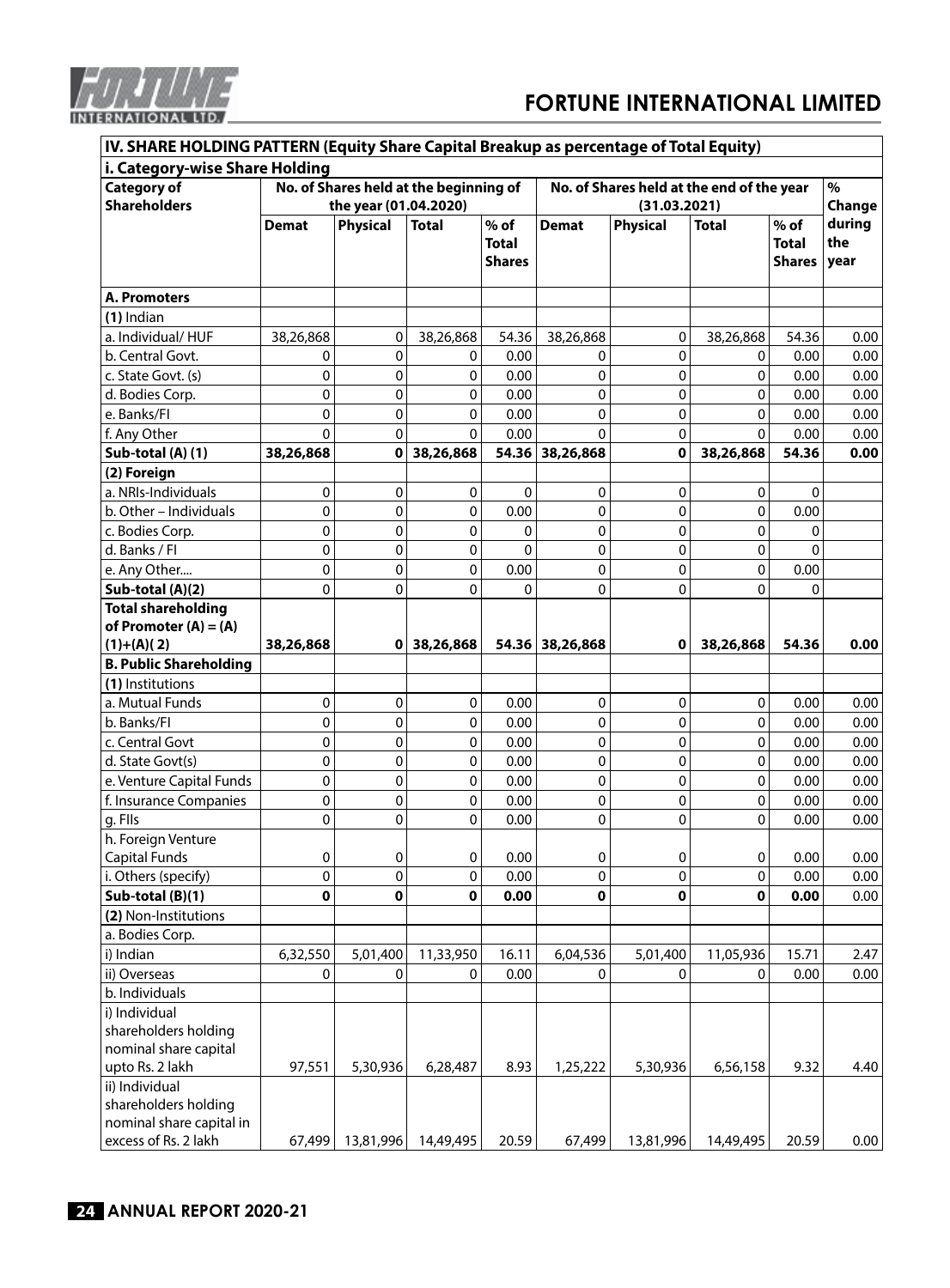

| c. Others (Clearing             |          |           |                               |        |           |           |           |        |       |
|---------------------------------|----------|-----------|-------------------------------|--------|-----------|-----------|-----------|--------|-------|
| Members)                        |          | 0         | 0                             | 0.00   | 43        | 0         | 43        | 0.00   | 0.00  |
| i) NRI (Repat & Non             |          |           |                               |        |           |           |           |        |       |
| Repat)                          | 230      | 0         | 230                           | 0.00   | 230       | 0         | 230       | 0.00   | 0.001 |
| l ii) Hindu Undivided           |          |           |                               |        |           |           |           |        |       |
| Family                          | 170      | 500       | 670                           | 0.01   | 470       | 500       | 970       | 0.01   | 0.001 |
| iii) Trust                      | 300      | 0         | 300                           |        | 300       | O         | 300       | 0      | 0.00  |
| Sub-total (B)(2)                | 7,98,300 | 24,14,832 | 32,13,132                     | 45.64  | 7,98,300  | 24,14,832 | 32,13,132 | 45.64  | 0.00  |
| <b>Total Public</b>             |          |           |                               |        |           |           |           |        |       |
| Shareholding $(B) = (B)$        |          |           |                               |        |           |           |           |        |       |
| $(1) + (B)(2)$                  | 7,98,300 | 24,14,832 | 32,13,132                     | 45.64  | 7,98,300  | 24,14,832 | 32,13,132 | 45.64  | 0.00  |
| C. Shares held by               |          |           |                               |        |           |           |           |        |       |
| <b>Custodian for GDRs &amp;</b> |          |           |                               |        |           |           |           |        |       |
| <b>ADRs</b>                     |          | 0         |                               | 0.00   | 0         | 0         |           | 0.00   | 0.00  |
| <b>Grand Total (A+B+C)</b>      |          |           | 46,25,168 24,14,832 70,40,000 | 100.00 | 46,25,168 | 24,14,832 | 70,40,000 | 100.00 | 0.00  |

#### *ii. Shareholding of Promoters*

| $\overline{\mathsf{s}}$ . |                   | Shareholder's Name   No. of Shares held at the beginning |                          |            | No. of Shares held at the end of the |                               |                                 | $\%$ change |
|---------------------------|-------------------|----------------------------------------------------------|--------------------------|------------|--------------------------------------|-------------------------------|---------------------------------|-------------|
| No.                       |                   |                                                          | of the year (01.04.2020) |            |                                      | in share<br>vear (31.03.2021) |                                 |             |
|                           |                   | No. of                                                   | % of total   % of Shares |            | No. of                               |                               | <b>% of total   % of Shares</b> | holding     |
|                           |                   | <b>Shares</b>                                            | <b>Shares</b>            | Pledged/   | <b>Shares</b>                        | <b>Shares</b>                 | Pledged/                        | during      |
|                           |                   |                                                          | of the                   | encumbered |                                      | of the                        | encumbered                      | the year    |
|                           |                   |                                                          | company                  | to total   |                                      | company                       | to total                        |             |
|                           |                   |                                                          |                          | shares     |                                      |                               | shares                          |             |
|                           | Ruchika Bharadwaj | 37,26,868                                                | 52.94                    | 0          | 37,26,868                            | 52.94                         |                                 | 0.00        |
| $ 2\rangle$               | Rekha Shrivastava | 1.00.000                                                 | 1.42                     | 0          | 1,00,000                             | 1.42                          |                                 | 0.00        |
|                           | Total             | 38,26,868                                                | 54.36                    |            | 0 38,26,868                          | 54.36                         | 0                               | 0.00        |

#### *iii. Change in Promoters' Shareholding*

| IS.<br>No. |                                 | Shareholding at the beginning   Cumulative Shareholding<br>of the year (01.04.2020) |                                                                                                        | during the year |                |
|------------|---------------------------------|-------------------------------------------------------------------------------------|--------------------------------------------------------------------------------------------------------|-----------------|----------------|
|            |                                 |                                                                                     | No. of shares $\mid$ % of total shares $\mid$ No. of shares $\mid$ % of total shares<br>of the company |                 | of the company |
|            | At the beginning of the year    | 38,26,868                                                                           | 54.36                                                                                                  | 38,26,868       | 54.36          |
|            | Increase/Decrease in Promoter's |                                                                                     |                                                                                                        |                 |                |
|            | Share holding during the year   | <b>NIL</b>                                                                          | 0.00                                                                                                   | nil             | 0.00           |
|            | At the End of the year          | 38,26,868                                                                           | 54.36                                                                                                  | 38,26,868       | 54.36          |

#### *iv. Shareholding Pattern of top ten Shareholders (other than Directors, Promoters and Holders of GDRs and ADRs):*

|   | S. No.   For Each of the Top 10<br><b>Shareholders</b> | of the year (01.04.2020) |                | Shareholding at the beginning Cumulative Shareholding during<br>the year |                                                                        |  |
|---|--------------------------------------------------------|--------------------------|----------------|--------------------------------------------------------------------------|------------------------------------------------------------------------|--|
|   |                                                        |                          |                |                                                                          | No. of shares  % of total shares   No. of shares  % of total shares of |  |
|   |                                                        |                          | of the company |                                                                          | the company                                                            |  |
|   | Quest Profin Advisor Pvt. Ltd.                         | 6,00,000                 | 8.52           | 6,00,000                                                                 | 8.52                                                                   |  |
|   | Pankaj Paliwal                                         | 5,41,996                 | 7.70           | 5,41,996                                                                 | 7.70                                                                   |  |
|   | Nimesh Navinchandra Shah                               | 3,90,000                 | 5.54           | 3,90,000                                                                 | 5.54                                                                   |  |
|   | Kalpesh Rajkumar Koradia                               | 3,90,000                 | 5.54           | 3,90,000                                                                 | 5.54                                                                   |  |
|   | Premier Needle Crafts Pvt. Ltd.                        | 2,28,200                 | 3.24           | 2,28,200                                                                 | 3.24                                                                   |  |
| 6 | SBI Capital Market Ltd.                                | 1,60,000                 | 2.27           | 1,60,000                                                                 | 2.27                                                                   |  |
|   | ITC- Agro- Tech Finance &                              |                          |                |                                                                          |                                                                        |  |
|   | Invest. Ltd.                                           | 50,900                   | 0.72           | 50,900                                                                   | 0.72                                                                   |  |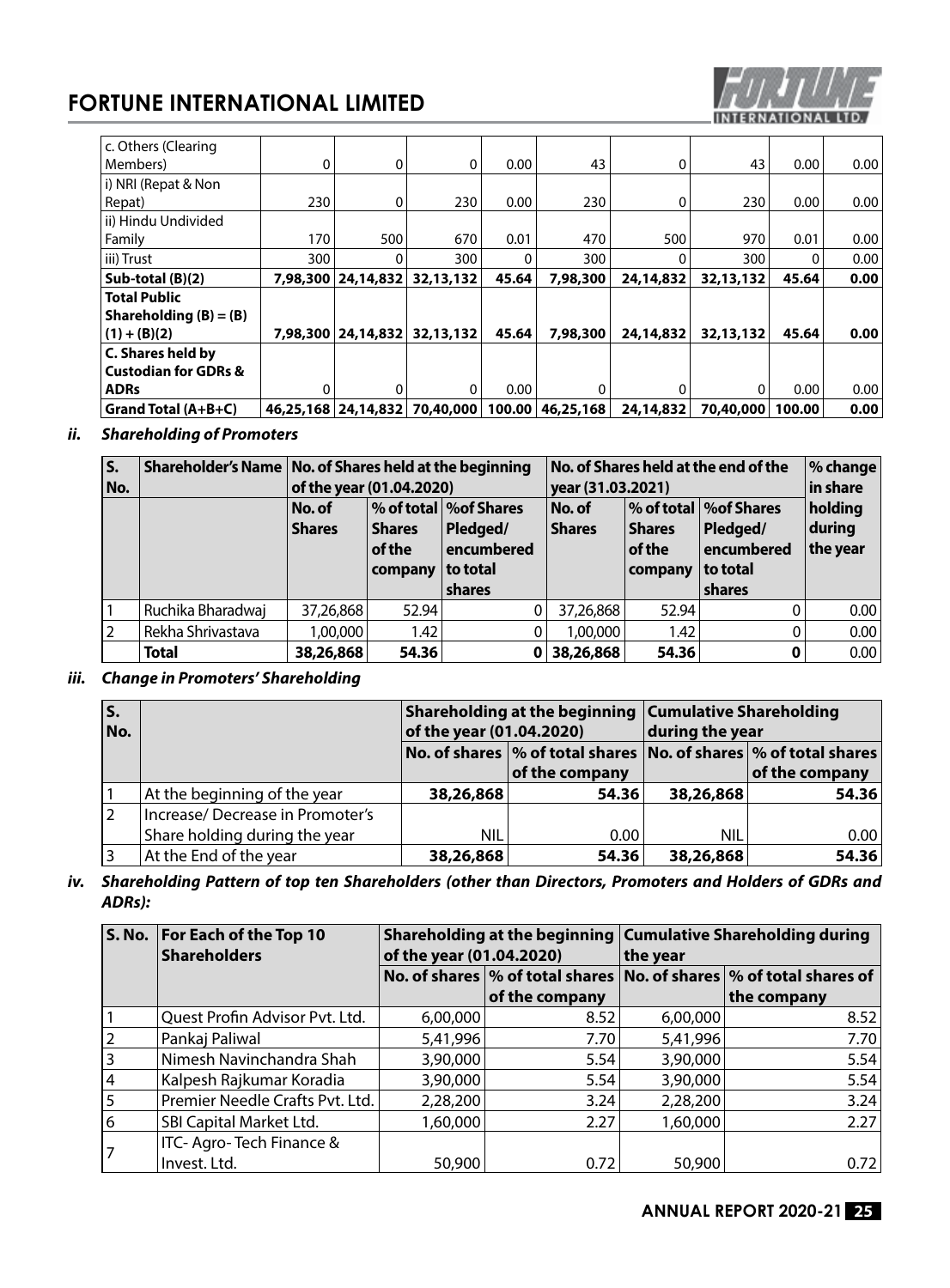

|    | S. No. For Each of the Top 10<br><b>Shareholders</b> | of the year (01.04.2020) |                | Shareholding at the beginning Cumulative Shareholding during<br>the year |                                                                                                    |  |
|----|------------------------------------------------------|--------------------------|----------------|--------------------------------------------------------------------------|----------------------------------------------------------------------------------------------------|--|
|    |                                                      |                          |                |                                                                          | $\vert$ No. of shares $\vert$ % of total shares $\vert$ No. of shares $\vert$ % of total shares of |  |
|    |                                                      |                          | of the company |                                                                          | the company                                                                                        |  |
| 8  | Raju Bhandari                                        | 44,700                   | 1.06           | 46,810                                                                   | 0.66                                                                                               |  |
| 9  | Arjun Lal Niranjan Agarwal                           | 30,000                   | 0.43           | 30,000                                                                   | 0.43                                                                                               |  |
| 10 | Urmila Arjun Lal Agarwal                             | 30,000                   | 0.43           | 30,000                                                                   | 0.43                                                                                               |  |

*v. Shareholding of Directors and Key Managerial Personnel:*

| <b>S. No.</b>           |                               | <b>Shareholding at the beginning</b> |                   | <b>Cumulative Shareholding during</b> |                      |  |
|-------------------------|-------------------------------|--------------------------------------|-------------------|---------------------------------------|----------------------|--|
|                         |                               | of the year                          |                   | the year                              |                      |  |
|                         | For Each of the Directors and | No. of shares                        | % of total shares | No. of shares                         | % of total shares of |  |
|                         | <b>KMP</b>                    |                                      | of the company    |                                       | the company          |  |
|                         | Mrs. Ruchika Bharadwaj        |                                      |                   |                                       |                      |  |
|                         | At the beginning of the year  | 37,26,868                            | 52.94             | 37,26,868                             | 52.94                |  |
|                         | Increase / Decrease in Share  |                                      |                   |                                       |                      |  |
|                         | holding during the year       | Nil                                  | 0.00              | Nil                                   | 0.00                 |  |
|                         | At the End of the year        | 37,26,868                            | 52.94             | 37,26,868                             | 52.94                |  |
| $\overline{\mathbf{2}}$ | Mrs. Rekha Shrivastava        |                                      |                   |                                       |                      |  |
|                         | At the beginning of the year  | 1,00,000                             | 1.42              | 1,00,000                              | 1.42                 |  |
|                         | Increase / Decrease in Share  |                                      |                   |                                       |                      |  |
|                         | holding during the year       |                                      |                   |                                       |                      |  |
|                         | At the End of the year        | 1,00,000                             | 1.42              | 1,00,000                              | 1.42                 |  |
| $\overline{\mathbf{3}}$ | <b>Mr. Prashant Verma</b>     |                                      |                   |                                       |                      |  |
|                         | At the beginning of the year  | 15,100                               | 0.22              | 15,100                                | 0.21                 |  |
|                         | Increase / Decrease in Share  |                                      |                   |                                       |                      |  |
|                         | holding during the year       | O                                    | 0                 | U                                     |                      |  |
|                         | At the End of the year        | 15,100                               | 0.22              | 15,100                                | 0.21                 |  |

#### **IV. INDEBTEDNESS**

#### **Indebtedness of the Company including interest outstanding/accrued but not due for payment**

 **(Rs. In lacs)**

|                                       | excluding<br>deposits | Secured Loans   Unsecured Loans | <b>Deposits</b> | <b>Total</b><br><b>Indebtedness</b> |
|---------------------------------------|-----------------------|---------------------------------|-----------------|-------------------------------------|
| Indebtedness at the beginning of      |                       |                                 |                 |                                     |
| the financial year                    |                       |                                 |                 |                                     |
| $\vert$ i)<br><b>Principal Amount</b> |                       | 7,66,59,904                     |                 | 7,66,59,904                         |
| l ii)<br>Interest due but not paid    |                       |                                 |                 |                                     |
| iii)<br>Interest accrued but not due  |                       |                                 |                 |                                     |
| Total (i+ii+iii)                      |                       | 7,66,59,904                     |                 | 7,66,59,904                         |
| Change in Indebtedness during the     |                       |                                 |                 |                                     |
| financial year                        |                       |                                 |                 |                                     |
| Addition<br>۱.                        |                       |                                 |                 |                                     |
| Reduction<br>I۰                       |                       | (1,25,00,000)                   |                 | (1,25,00,000)                       |
| <b>Net Change</b>                     |                       | (1, 25, 00, 000)                |                 | (1,25,00,000)                       |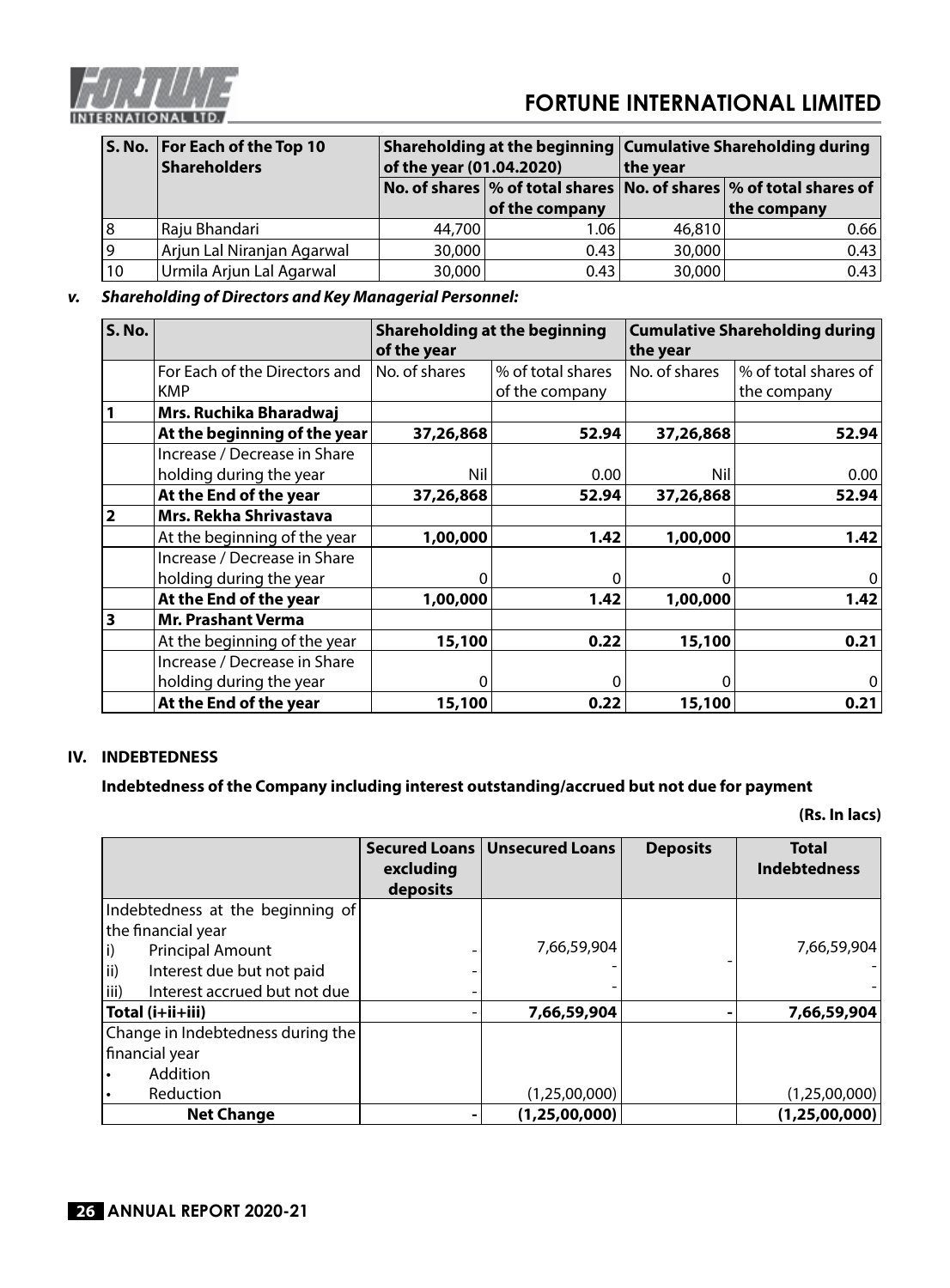

|                                              | excluding<br>deposits | Secured Loans   Unsecured Loans | <b>Deposits</b> | <b>Total</b><br><b>Indebtedness</b> |
|----------------------------------------------|-----------------------|---------------------------------|-----------------|-------------------------------------|
| Indebtedness at the end of the               |                       |                                 |                 |                                     |
| financial year                               |                       |                                 |                 |                                     |
| $\vert i \rangle$<br><b>Principal Amount</b> |                       | 6,41,59,904                     |                 | 6,41,59,904                         |
| $\vert$ ii)<br>Interest due but not paid     |                       |                                 |                 |                                     |
| $\vert$ iii)<br>Interest accrued but not due |                       |                                 |                 |                                     |
| Total (i+ii+iii)                             |                       | 6,41,59,904                     |                 | 6,41,59,904                         |

#### **V. REMUNERATION OF DIRECTORS AND KEY MANAGERIAL PERSONNEL**

*A. Remuneration to Managing Director, Whole-time Directors and/or Manager:*

 *(Rs. In lacs)*

|                  | S. no. Particulars of Remuneration                                                        | Name of MD/WTD or<br><b>Manager</b> | <b>Total Amount</b> |
|------------------|-------------------------------------------------------------------------------------------|-------------------------------------|---------------------|
|                  |                                                                                           | Mr. Nivedan Bharadwaj               |                     |
| $\overline{1}$ . | Gross salary                                                                              |                                     |                     |
|                  | Salary as per provisions contained in section 17(1) of<br>(a)<br>the Income-tax Act, 1961 | 1.20                                | 1.20                |
|                  | Value of perquisites u/s 17(2) Income-tax Act, 1961<br>(b)                                |                                     |                     |
|                  | Profits in lieu of salary under section 17(3) Income-tax<br>(c)                           |                                     |                     |
|                  | Act, 1961                                                                                 |                                     |                     |
|                  | <b>Stock Option</b>                                                                       |                                     |                     |
| $\frac{2}{3}$ .  | Sweat Equity                                                                              |                                     |                     |
| 4.               | Commission                                                                                |                                     |                     |
|                  | as % of profit                                                                            |                                     |                     |
|                  | others, specify                                                                           |                                     |                     |
| 5.               | Others, please specify                                                                    |                                     |                     |
|                  | Total (A)                                                                                 | 1.20                                | 1.20                |
|                  | Ceiling as per the Act                                                                    | 1.20                                | 1.20                |

#### *B. Remuneration to other directors:*

| S. no. | <b>Particulars of Remuneration</b>     |                          | <b>Name of Directors</b> |  |  | <b>Total Amount</b> |
|--------|----------------------------------------|--------------------------|--------------------------|--|--|---------------------|
| 1.     | Independent Directors                  |                          |                          |  |  |                     |
|        | Fee for attending board committee  -   |                          |                          |  |  |                     |
|        | meetings                               |                          |                          |  |  |                     |
|        | Commission                             |                          |                          |  |  |                     |
|        | Others, please specify                 |                          |                          |  |  |                     |
|        | Total (1)                              |                          |                          |  |  |                     |
| 2.     | <b>Other Non-Executive Directors</b>   | $\overline{\phantom{0}}$ |                          |  |  |                     |
|        | Fee for attending board committee<br>٠ |                          |                          |  |  |                     |
|        | meetings                               |                          |                          |  |  |                     |
|        | Commission                             |                          |                          |  |  |                     |
|        | Others, please specify                 |                          |                          |  |  |                     |
|        | Total (2)                              | $\overline{\phantom{0}}$ |                          |  |  |                     |
|        | Total $(B) = (1 + 2)$                  |                          |                          |  |  |                     |
|        | <b>Total Managerial Remuneration</b>   | $\overline{\phantom{0}}$ |                          |  |  |                     |
|        | Overall Ceiling as per the Act         | $\overline{\phantom{0}}$ |                          |  |  |                     |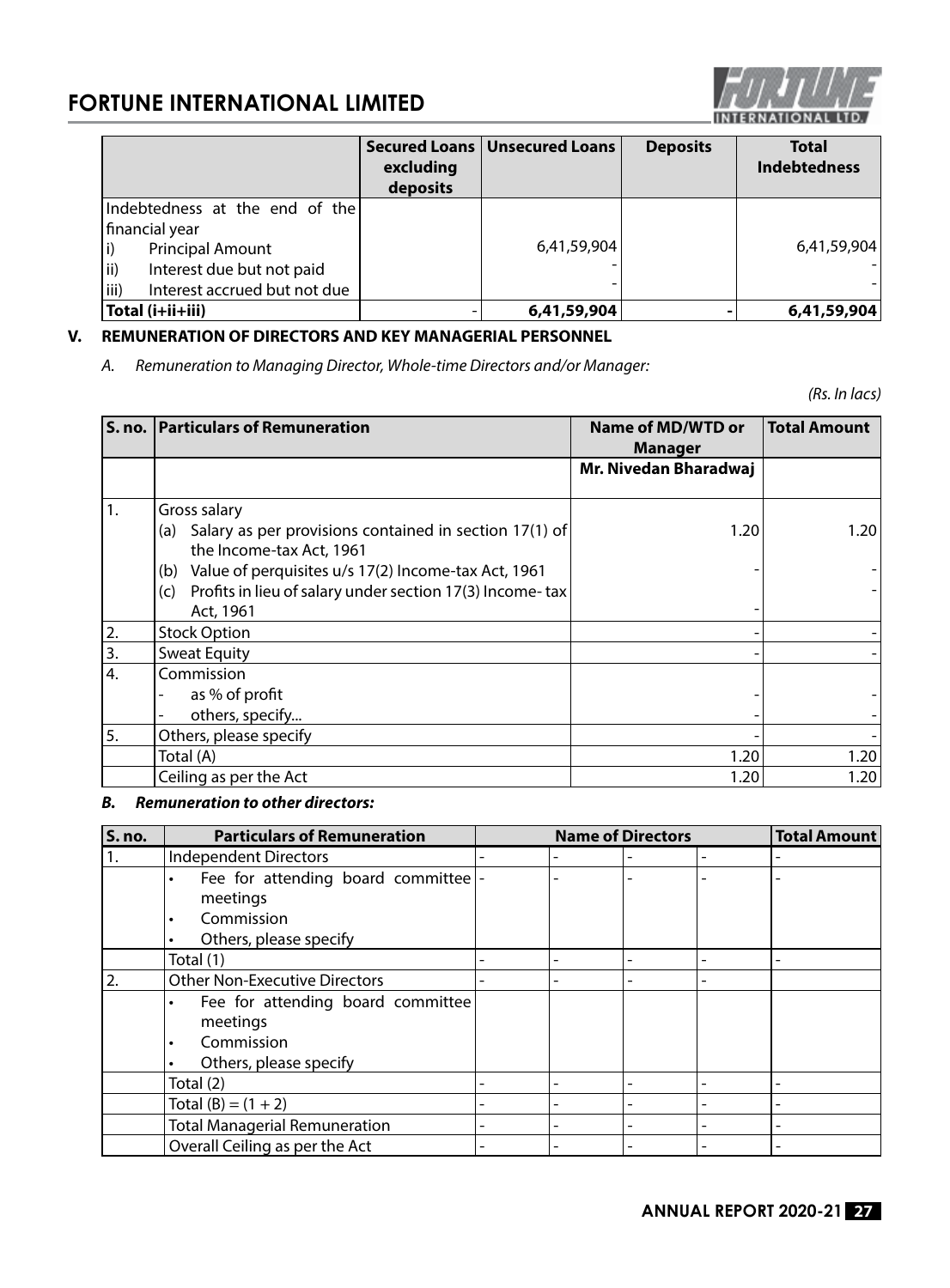

#### *C. REMUNERATION TO KEY MANAGERIAL PERSONNEL OTHER THAN MD/MANAGER/WTD*

*(Rs. In lacs)*

|    | <b>SI. no. Particulars of Remuneration</b>                                | <b>Key Managerial Personnel</b> |      |  |
|----|---------------------------------------------------------------------------|---------------------------------|------|--|
|    |                                                                           | Ms. Megha Chhabra Total         |      |  |
|    |                                                                           | <b>Company Secretary</b>        |      |  |
| 1. | Gross salary                                                              | 0.73                            | 0.73 |  |
|    | Salary as per provisions contained in section 17(1) of the<br>(a)         |                                 |      |  |
|    | Income-tax Act. 1961                                                      |                                 |      |  |
|    | Value of perquisites u/s 17(2) Income-tax Act, 1961<br>(b)                |                                 |      |  |
|    | Profits in lieu of salary under section 17(3) Income-tax Act, 1961<br>(c) |                                 |      |  |
| 2. | <b>Stock Option</b>                                                       |                                 |      |  |
| 3. | Sweat Equity                                                              |                                 |      |  |
| 4. | Commission                                                                |                                 |      |  |
|    | as % of profit                                                            |                                 |      |  |
|    | others, specify                                                           |                                 |      |  |
| 5. | Others, please specify                                                    |                                 |      |  |
|    | Total                                                                     | 0.73                            | 0.73 |  |

#### **VI. PENALTIES/PUNISHMENT/COMPOUNDING OF OFFENCES:**

| <b>Type</b>                         | <b>Section of the</b><br><b>Companies Act</b> | <b>Brief</b> | <b>Details of Penalty/</b><br><b>Description Punishment/</b><br><b>Compounding fees</b><br>imposed | <b>Authority [RD/</b><br><b>NCLT/COURT1</b> | Appeal made,<br>if any (give<br><b>Details</b> ) |  |  |
|-------------------------------------|-----------------------------------------------|--------------|----------------------------------------------------------------------------------------------------|---------------------------------------------|--------------------------------------------------|--|--|
| <b>A. COMPANY</b>                   |                                               |              |                                                                                                    |                                             |                                                  |  |  |
| Penalty                             |                                               | --           | --                                                                                                 |                                             |                                                  |  |  |
| Punishment                          |                                               |              | --                                                                                                 |                                             |                                                  |  |  |
| Compounding                         |                                               |              | --                                                                                                 |                                             |                                                  |  |  |
| <b>B. DIRECTORS</b>                 |                                               |              |                                                                                                    |                                             |                                                  |  |  |
| Penalty                             | --                                            | --           | --                                                                                                 |                                             |                                                  |  |  |
| Punishment                          | --                                            | --           | --                                                                                                 | --                                          |                                                  |  |  |
| Compounding                         |                                               |              | --                                                                                                 | --                                          |                                                  |  |  |
| <b>C. OTHER OFFICERS IN DEFAULT</b> |                                               |              |                                                                                                    |                                             |                                                  |  |  |
| Penalty                             |                                               |              |                                                                                                    |                                             |                                                  |  |  |
| Punishment                          |                                               |              | --                                                                                                 |                                             |                                                  |  |  |
| Compounding                         |                                               |              |                                                                                                    |                                             |                                                  |  |  |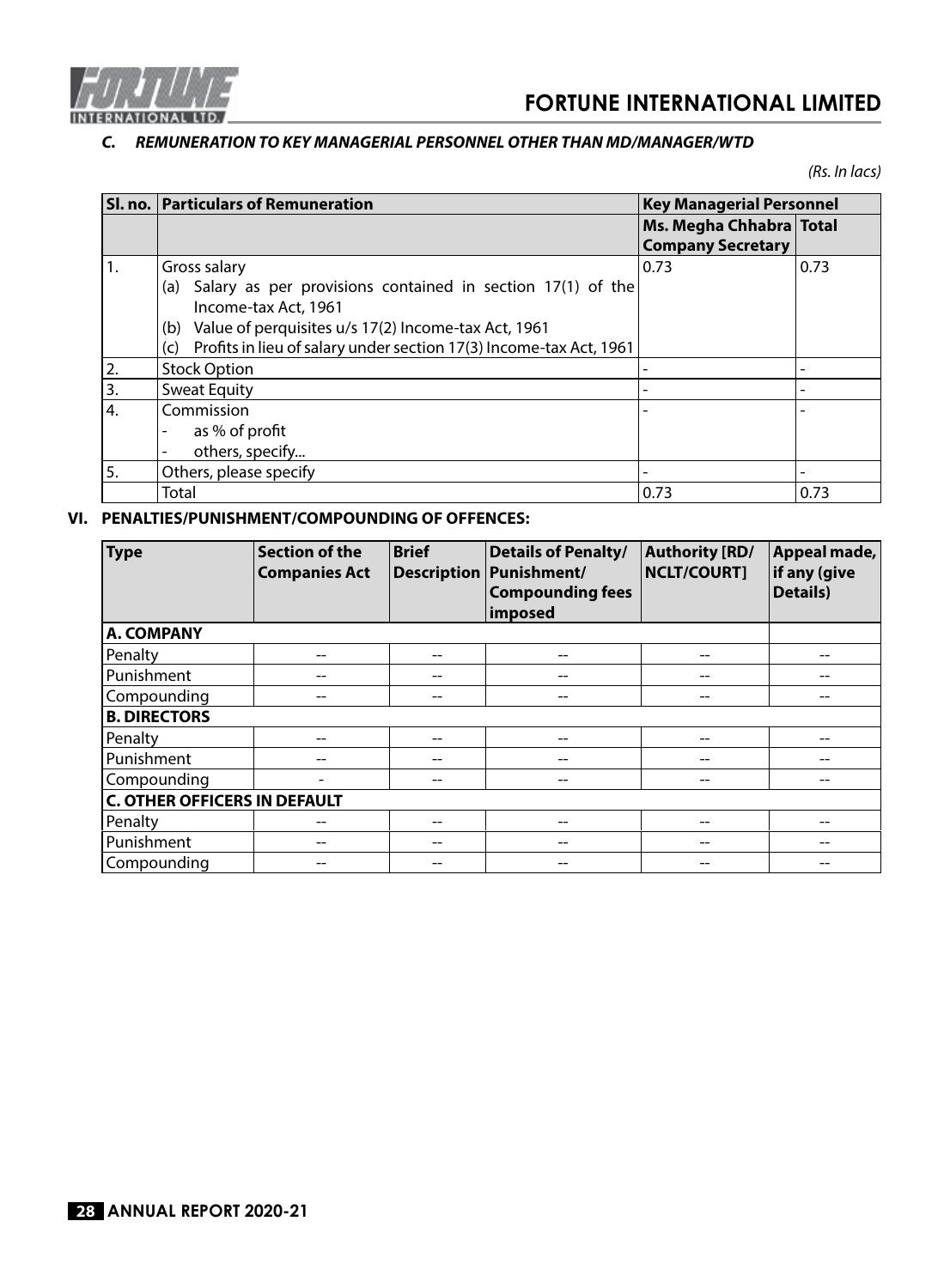

**Annexure –E**

#### **FORM NO. AOC. 2**

#### *(Pursuant to clause (h) of sub-section(3) of section 134 of the Act and Rule 8(2) of the Companies (Accounts) Rules, 2014)*

**Form for disclosure of particulars of contracts/arrangements entered into by the company with related parties referred to in sub-section (1) of section 188 of the Companies Act, 2013 including certain arms length transactions under third proviso is given below:**

1. Details of contracts or arrangements or transactions not at arm's length basis

| S. No          | Particulars                                                                                    | <b>Details</b> |
|----------------|------------------------------------------------------------------------------------------------|----------------|
| $\boxed{a}$    | Name (s) of the related party & nature of relationship                                         | Nil            |
| <sub>b</sub>   | Nature of contracts/arrangements/transaction                                                   | Nil            |
| $\overline{c}$ | Duration of the contracts/arrangements/transaction                                             | Nil            |
| $ d\rangle$    | Salient terms of the contracts or arrangements or transaction including the value, if any      | Nil            |
| $\boxed{e}$    | Justification for entering into such contracts or arrangements or transactions                 | Nil            |
| f              | Date of approval by the Board                                                                  | Nil            |
| g)             | Amount paid as advances, if any                                                                | Nil            |
| $ h\rangle$    | Date on which the special resolution was passed in General meeting as required under first Nil |                |
|                | proviso to section 188                                                                         |                |

2. Details of material contracts or arrangement or transactions at arm's length basis

| Name of Related Party   | Nature of       | Nature of            | <b>Duration of</b> | Date of            | Amount                     | Sailent      |
|-------------------------|-----------------|----------------------|--------------------|--------------------|----------------------------|--------------|
|                         | Relationship    | <b>Transaction</b>   | Contract           |                    | Approval $ (Rs. In lacs) $ | <b>Terms</b> |
| Nivedan Bharadwaj       | Managing        | Director's           | 5 years            | 30.09.2019 1.20    |                            | Nil          |
|                         | Director        | Remuneration         |                    |                    |                            |              |
| Fortune Stones Limited_ | Associate       | Service Income       |                    | 30.11.2020   70.97 |                            | Nil          |
|                         | Company         |                      |                    |                    |                            |              |
| Ruchika Bharadwaj       | <b>Director</b> | Repayment of loan  - |                    | 25.01.2021 125.00  |                            |              |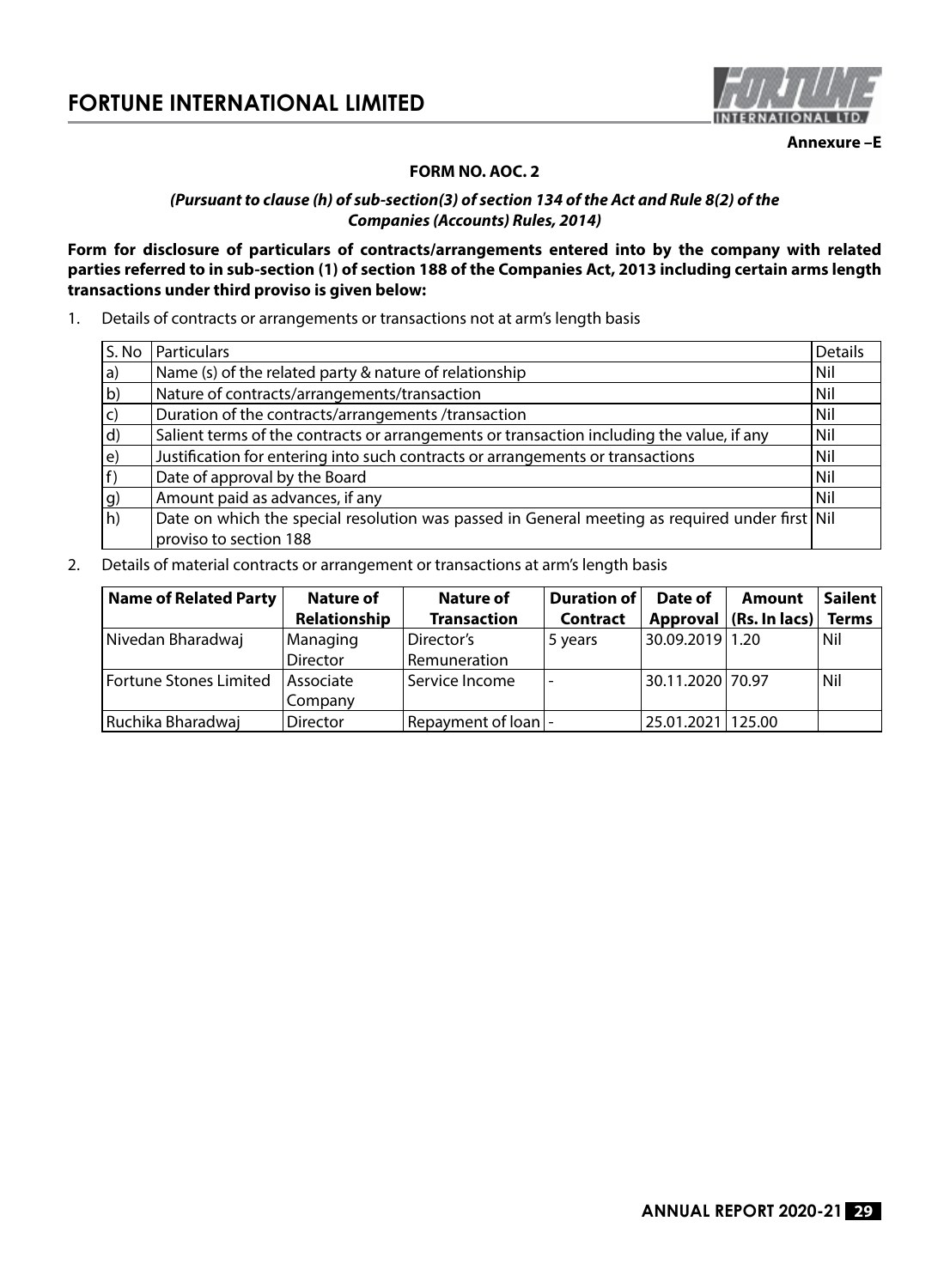

#### **REPORT ON CORPORATE GOVERNANCE**

#### **1. COMPANY'S PHILOSOPHY ON CODE OF GOVERNANCE**

The Company recognizes its role as a corporate citizen and endeavors to adopt the best practices and the highest standards of corporate governance through transparency in business ethics, accountability to its customers, government and others. It emphasizes on long term prosperity of the Corporations while abiding with their National, Human, Social, Economic and Political Obligation. The Corporate Governance principle has become an important constituent for corporate success. The practice of good Corporate Governance has become a necessary prerequisite for any corporation to effective function in the globalised market scenario.

#### **2. APPLICABILITY**

As per the Clause 15 of SEBI (LODR) Regulations, 2015, the Company is exempted from the provision of Corporate Governance, as the Company's Paid up share Capital and Net Worth are below the prescribed limits.

Still, as a good Corporate Practice, the Company complies with the code of Governance and maintain a balance in the Board. There are requisite number of Independent Directors in the Board.

#### **3. BOARD OF DIRECTORS**

The Board of Directors, along with the Committees of the Board, provides leadership and guidance to the Company's Management and directs, supervises and controls the activities of the Company.

#### **a) Composition of Board:**

i. The Company's policy is to maintain optimum combination of Executive and non-Executive Directors. As on March 31, 2021, the Board of Directors (Board) comprises of 5 Directors out of which 2 are Independent Directors. Composition of the Board and category of Directors as on 31<sup>st</sup> March, 2021 is as follows:

| <b>Category</b>           | <b>Name of Director</b> |  |
|---------------------------|-------------------------|--|
| Promoter Director         | Mrs. Ruchika Bharadwaj  |  |
|                           | Mrs. Rekha Shrivastava  |  |
| <b>Executive Director</b> | Mr. Nivedan Bharadwai   |  |
| Independent Director      | Mr. Sanjay Seth         |  |
|                           | Mr. Prashant Verma      |  |

- ii. Mr. Prashant Verma and Mr. Sanjay Seth, Independent director, have furnished the declaration that they qualify the conditions of being independent. All declarations are placed before the Board.
- iii. The details of Directors, their attendance at Board Meetings and at the previous Annual General Meeting of the Company are, given below:

| <b>Name of Director</b> | <b>Director</b><br><b>Identification</b><br>Number (DIN) | Category                 | <b>Board</b><br><b>Meetings</b><br><b>Attended</b> | Whether present at<br>previous AGM held<br>on 30 September<br>2020 |
|-------------------------|----------------------------------------------------------|--------------------------|----------------------------------------------------|--------------------------------------------------------------------|
| Mr. Nivedan Bharadwaj   | 00040191                                                 | <b>Managing Director</b> | 5/5                                                | <b>YES</b>                                                         |
| Mrs. Rekha Shrivastava  | 00051261                                                 | <b>Promoter Director</b> | 5/5                                                | <b>YES</b>                                                         |
| Ms. Ruchika Bharadwaj   | 00288459                                                 | <b>Promoter Director</b> | 5/5                                                | <b>YES</b>                                                         |
| Mr. Sanjay Seth         | 00316091                                                 | Independent<br>Director  | 5/5                                                | <b>YES</b>                                                         |
| Mr. Prashant Verma      | 00328093                                                 | Independent<br>Director  | 5/5                                                | <b>YFS</b>                                                         |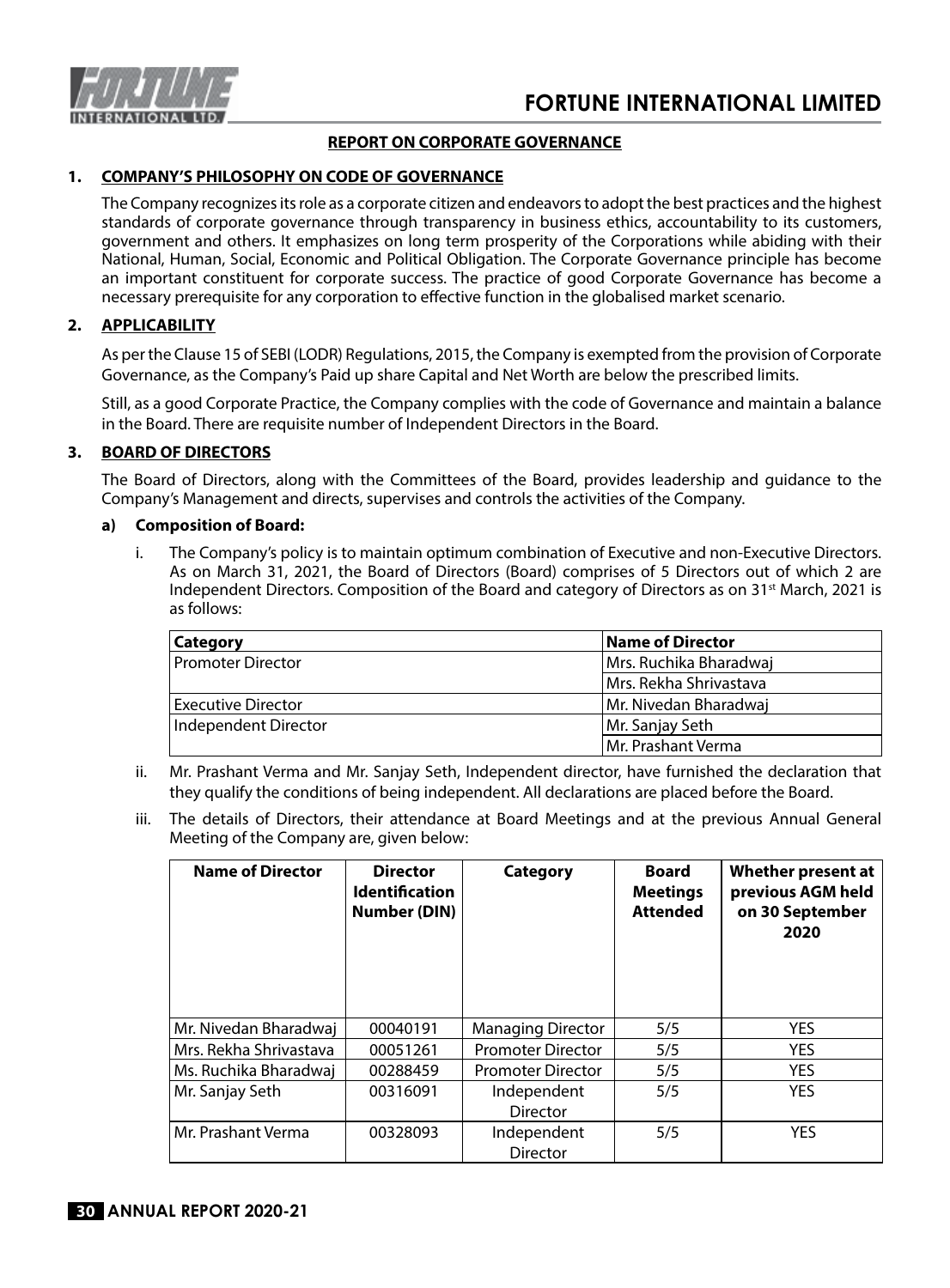

Further the details of the Board of Directors directorships, Committee Membership, Chairmanships**:**

| Name of Director       | <b>Director</b><br><b>Identification</b><br>Number (DIN) | Other<br>Directorships* | Committee<br><b>Memberships</b> | Committee<br><b>Chairmanships</b> |
|------------------------|----------------------------------------------------------|-------------------------|---------------------------------|-----------------------------------|
| Mr. Nivedan Bharadwaj  | 00040191                                                 | 6                       |                                 |                                   |
| Mrs. Rekha Shrivastava | 00051261                                                 |                         |                                 |                                   |
| Mr. Sanjay Seth        | 00316091                                                 |                         |                                 |                                   |
| Ms. Ruchika Bharadwai  | 00288459                                                 |                         |                                 |                                   |
| Mr. Prashant Verma     | 00328093                                                 | 6                       |                                 |                                   |

- iv) Five (5) Board Meetings were held during the financial year ended 31st March, 2021 and the gap between the two meetings did not exceed one hundred and twenty days.
- v) The Board meetings were held on  $31<sup>st</sup>$  July, 2020, 08<sup>th</sup> September, 2020, 15<sup>th</sup> September, 2020, 12<sup>th</sup> November, 2020 and 12th February, 2021.

#### **4. BOARD COMMITTEES**

The Board has constituted Committees with specific terms of reference/scope to focus effectively on issues and ensure expedient resolution of diverse matters. These are the Audit Committee, Stakeholders Relationship Committee, Nomination and Remuneration Committee and Risk Management Committee. The minutes of the meetings of all Committees of the Board are placed before the Board for discussions / noting.

The Board has constituted following five Committees of Directors:

- i. Audit Committee
- ii. Nomination and Remuneration Committee
- iii. Stakeholders' Relationship Committee
- iv. Risk Management Committee
- v. Whistle Committee

#### **(i) Audit Committee:**

#### **a) Composition of Audit Committee & Attendance at Meeting:**

The Audit Committee of the Company comprises of three members. Five Audit Committee Meetings were held during the FY 2020-21 on 31st July, 2020, 08th September, 2020, 15th September, 2020, 12th November, 2020 and 12th February, 2021. The necessary quorum was present for all the Meetings. The Audit Committee meetings are usually held at the registered office of the Company and are normally attended by the Chairman, Directors and representative of the Statutory Auditor.

| <b>Name of Director</b> | <b>Director</b><br><b>Identification</b><br>Number (DIN) | <b>Designation</b> | Category               |
|-------------------------|----------------------------------------------------------|--------------------|------------------------|
| Mr. Sanjay Seth         | 00316091                                                 | Chairman           | Independent Director   |
| Mr. Prashant Verma      | 00328093                                                 | Member             | Independent Director   |
| Mrs. Rekha Shrivastava  | 00051261                                                 | Member             | Non-Executive Director |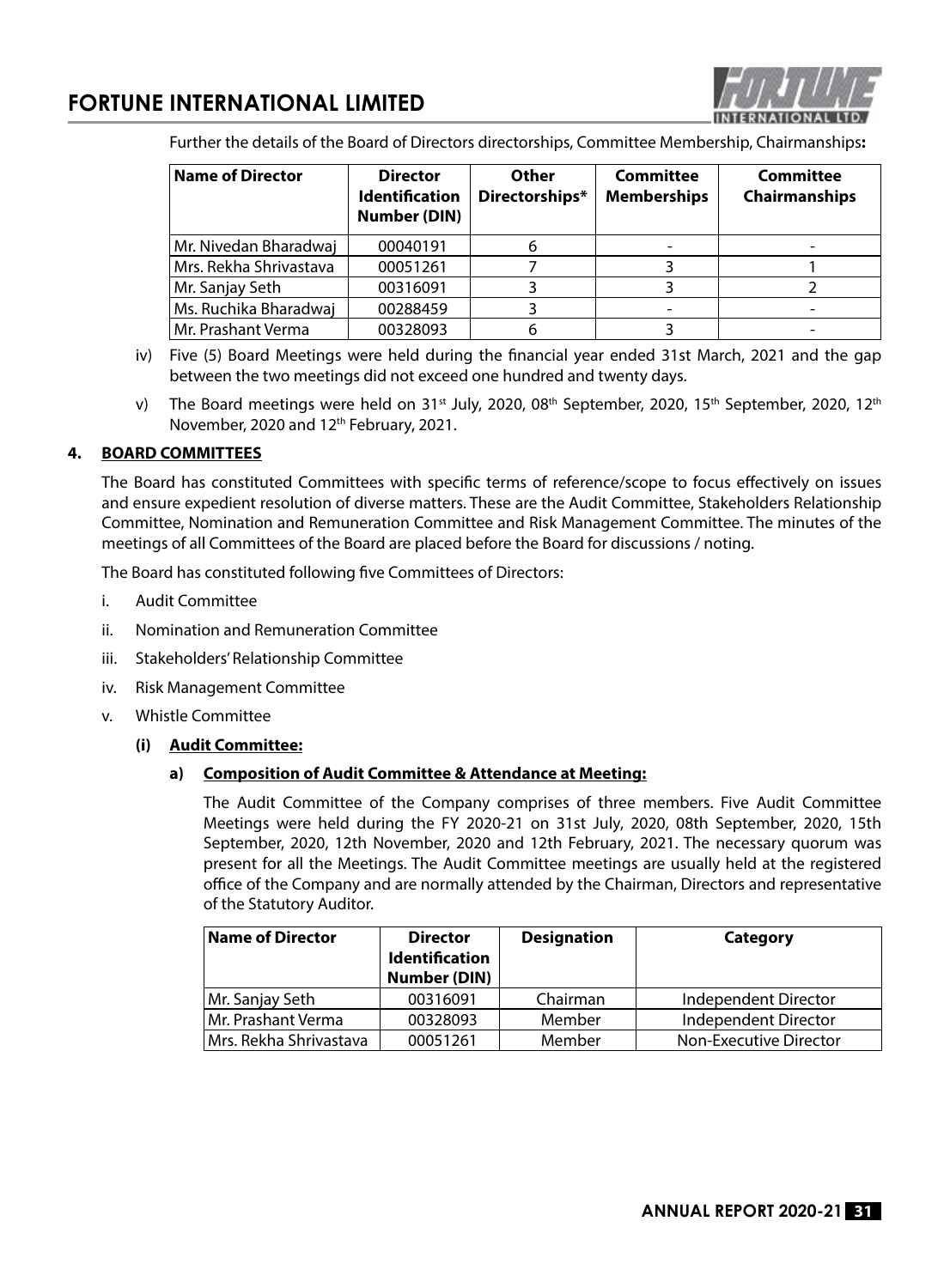

#### **Meeting and Attendance**

| <b>Name of Director</b> | <b>Director</b><br><b>Identification</b><br>Number (DIN) | <b>No. of Audit</b><br>Committee Meetings<br>which Directors were<br>entitled to attend | <b>No. of Audit Committee</b><br><b>Meetings Attended</b> |
|-------------------------|----------------------------------------------------------|-----------------------------------------------------------------------------------------|-----------------------------------------------------------|
| Mr. Sanjay Seth         | 00316091                                                 |                                                                                         |                                                           |
| Mr. Prashant Verma      | 00328093                                                 |                                                                                         |                                                           |
| Mrs. Rekha Shrivastava  | 00051261                                                 |                                                                                         |                                                           |

The minutes of the meeting of the Audit Committee are placed before the Board and the company is following the recommendation of the Audit Committee. The composition of the Audit Committee is in conformity with the Listing Agreement.

#### **b) Terms of Reference:**

The Constitution of the audit committee also meets the requirements under section 177 of the Companies Act, 2013. The terms of reference and power of the audit committee are in line with those contained under clause 49 of the Listing Agreement.

#### **c) Function of Audit Committee:**

- a) Supervising the company's financial reporting process and the disclosure of its financial information to ensure that the financial statement is correct, sufficient and credible.
- b) Recommending to the Board, the appointment, re-appointment and, if required, the replacement or removal of the statutory auditor and the fixation of audit fees.
- c) Approval of payment to statutory auditors for any other services rendered by the statutory auditors.

#### **(ii) Nomination and Remuneration Committee**

#### **a) Composition of Nomination and Remuneration Committee**

The "Nominations and Remuneration Committee" comprised of 3 Non-Executive Directors. One Nomination and Remuneration Committee Meeting was held during the FY 2020-21 on 08th September, 2021. The Committee recommends remuneration / compensation packages for the Executive Directors within prescribed limits from time to time.

| Name of Director       | <b>Director</b><br><b>Identification</b><br>Number (DIN) | <b>Designation</b> | <b>Category</b>        |
|------------------------|----------------------------------------------------------|--------------------|------------------------|
| Mr. Sanjay Seth        | 00316091                                                 | Chairman           | Independent Director   |
| Mr. Prashant Verma     | 00328093                                                 | Member             | Independent Director   |
| Mrs. Rekha Shrivastava | 00051261                                                 | Member             | Non-Executive Director |

#### **Meeting and Attendance**

| <b>Name of Director</b>  | <b>Director</b><br><b>Identification</b><br>Number (DIN) | <b>No. of NRC Meetings</b><br>which Directors were<br>entitled to attend | <b>No. of NRC Meetings</b><br><b>Attended</b> |
|--------------------------|----------------------------------------------------------|--------------------------------------------------------------------------|-----------------------------------------------|
| Mr. Sanjay Seth          | 00316091                                                 |                                                                          |                                               |
| l Mr. Prashant Verma     | 00328093                                                 |                                                                          |                                               |
| l Mrs. Rekha Shrivastava | 00051261                                                 |                                                                          |                                               |

The minutes of the meeting of the Nomination and Remuneration are placed before the Board and the company is following the recommendation of the NRC. The composition of NRC is in conformity with the Listing Agreement.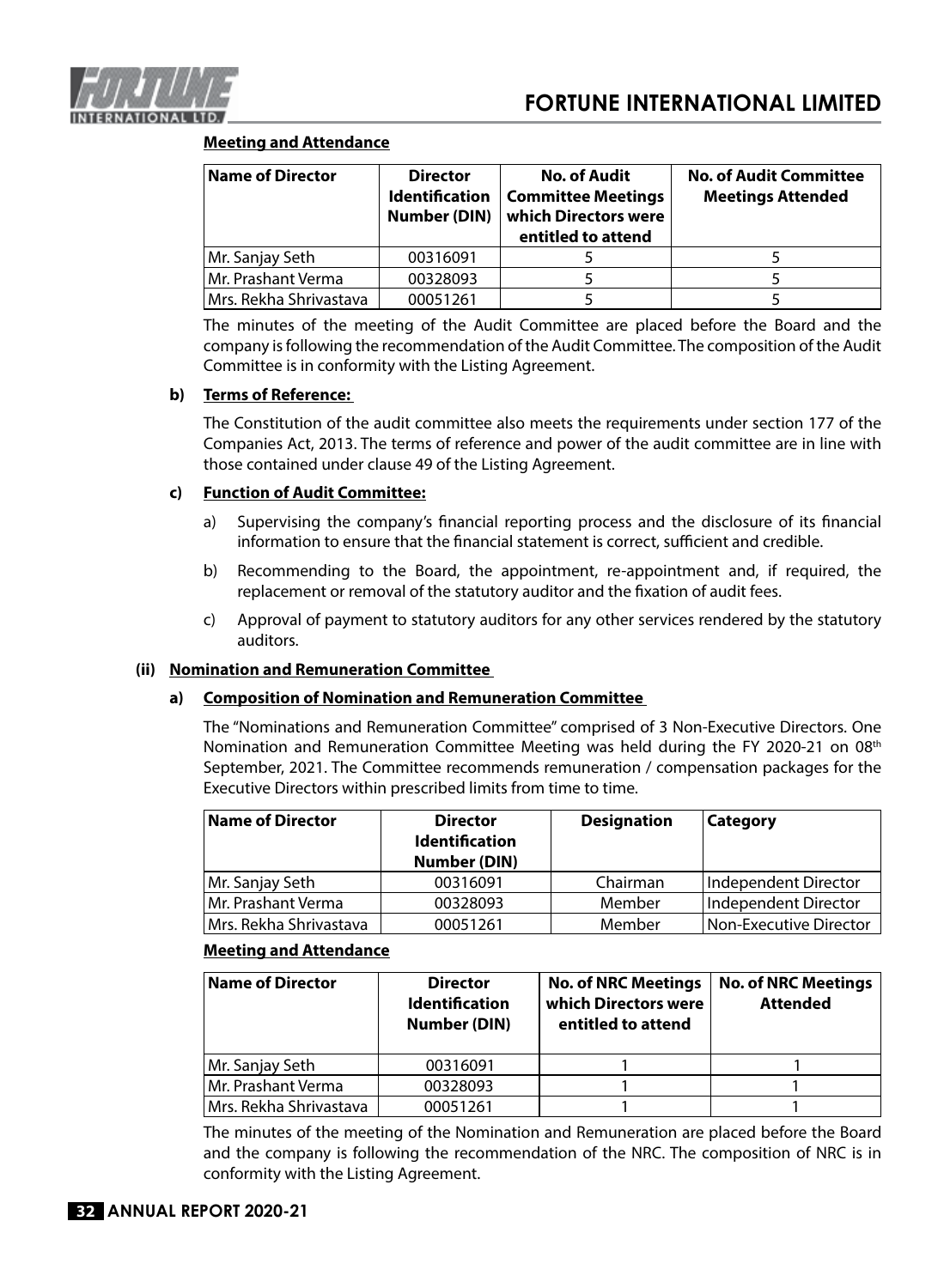

#### **b) Remuneration to Executive Director and Non-Executive Directors**

None of the Non-Executive Director and Independent Directors are drawing any salary nor sitting fees for attending Board meeting or any commission from the Company while Mr. Nivedan Bharadwaj, Managing Director, who is drawing remuneration of Rs. 1,20,000/- p.a.

There is no pecuniary relationship or transaction between any of the Non-Executive Director and the Company.

#### **i. No. of Equity Shares held by Directors**

| <b>Name</b>            | <b>No. Of Equity Shares held</b> | (%) Percentage of holding |
|------------------------|----------------------------------|---------------------------|
| Mr. Nivedan Bharadwaj  | NIL                              | NIL                       |
| Mrs. Rekha Shrivastava | 1,00,000                         | 1.42                      |
| Mr. Sanjay Seth        | NIL                              | nil                       |
| Ms. Ruchika Bharadwaj  | 37,26,868                        | 52.94                     |
| Mr. Prashant Verma     | 15,100                           | 0.21                      |

#### **Terms of reference:**

- a) Review the overall compensation policy, service agreement and employment condition of the Director and other employees of appropriate cadres with a view to motivating the best managerial talents, their remuneration packages.
- b) Evaluate the remuneration paid by comparable organization.
- c) Review the performance of the Directors and recommendations to the Board in this regard.
- d) Such other matters as the Board may from time to time request the Remuneration Committee to examine and recommend / approve.

#### **c) Stakeholder Relationship Committee**

#### **i. Composition of Stakeholder Relationship Committee**

As per section 178 of the Companies Act 2013, the Stakeholders Relationship Committee was constituted. The Stakeholders Relationship Committee comprised of 3 Directors. The Stakeholders Relationship Committee looks into the matter like transfer / transmission, issue of duplicate shares, non-receipt of declared dividend etc. and investigates the investor's complaints and takes necessary steps for redress thereof.

| Name                   | <b>Designation</b> | Category               |
|------------------------|--------------------|------------------------|
| Mrs. Rekha Shrivastava | Chairperson        | Non-Executive Director |
| Mr. Sanjay Seth        | Member             | Independent Director   |
| Mr. Prashant Verma     | Member             | Independent Director   |

#### **ii. Registrar and Transfer Agent (R & T Agent):**

The Company, in order to expedite the process of share transfers, has delegated the power of share transfers to an officer of the Share Transfer Agent (STA). The Company, as a matter of policy, disposes of investors' complaints within a span of seven days.

**Purva Sharegistry (India) Private Limited** has been appointed as the Registrar and Transfer (R & T) Agent of the Company and the Committee oversees the performance of the Registrar and Share Transfer Agent and recommends measures for overall improvement in the quality of investor's services. The Committee also advises on the matter enabling better investor services and relations. All matters connected with the share transfer, dividends and other matters are being handled by the STA located at the address mentioned elsewhere in this report.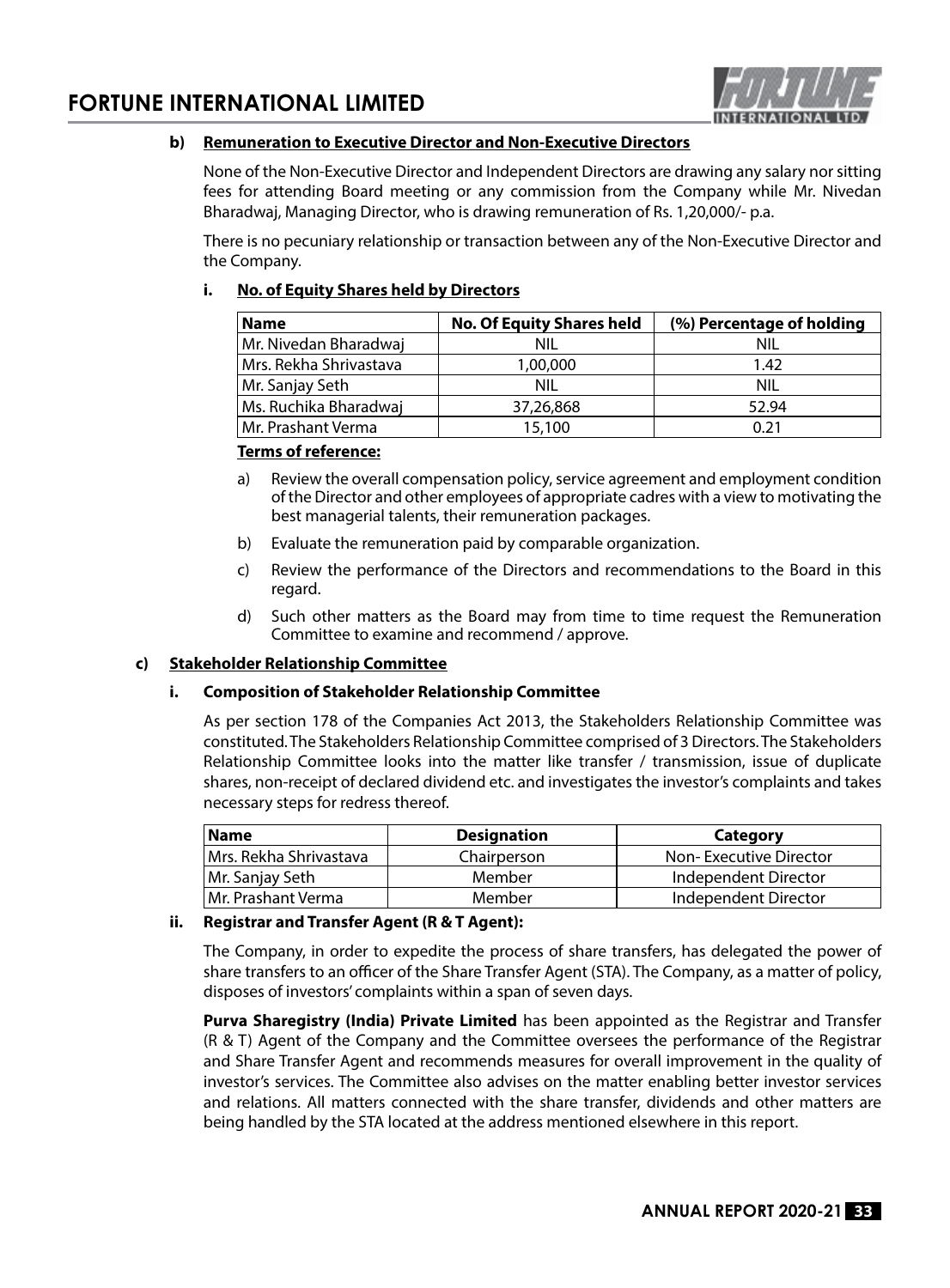

#### **iii. Complaints received and redressed during the year 2020-2021:**

| Nature of           |          | No. of Complaints No. of Complaints No. of Complaints No Complaints |         |                |
|---------------------|----------|---------------------------------------------------------------------|---------|----------------|
| Complaints          | received | resolved                                                            | Pending | were pending / |
|                     |          |                                                                     |         | outstanding    |
| Non-receipt of      | 02       | 02                                                                  | ' NIL   | ' NIL          |
| physical shares for |          |                                                                     |         |                |
| rejected demat      |          |                                                                     |         |                |

#### **d) Risk Management Committee:**

The Company has constituted Risk Management Committee to inform the board for risk assessment, control and to mitigate the same arises if any in terms of business. The Committee comprised of Mr. Nivedan Bharadwaj, Managing Director and Mrs. Rekha Srivastava, Non-Executive Director of the Company. The Board has framed plan to monitor and manage the risk.

#### **e) Whistle Committee:**

The Company has constituted Whistle Committee to conduct detailed investigation of the disclosure received from the whistle blower and recommend disciplinary action. The Committee comprised of Mr. Nivedan Bharadwaj, Managing Director, Mrs. Ruchika Bharadwaj, Director and Ms. Megha Chhabra, Company Secretary of the Company.

#### **5. WOMAN DIRECTOR**

Pursuant to section 149 of the Companies Act, 2013 and clause II.A of the Listing Agreement, Mrs. Rekha Srivastava and Mrs. Ruchika Bharadwaj are the Women Directors.

#### **6. ASSOCIATE COMPANY**

Fortune Stones Limited (FSL) is the Associate of the Company.

The Company invested in 17,97,500 equity shares of FSL and results of both the Companies have been consolidated. Further, Consolidated Results for the F.Y 2020-21 are part of this report.

#### **7. SUBSIDIARY COMPANY**

The Company does not have any subsidiary company at present.

#### **8. OTHER DISCLOSURES**

#### **a. Related Party Transactions**

There are no materially significant related party transactions i.e. transaction material in nature with its promoters, directors, their relatives or the management, subsidiaries of the Company etc. having potential conflict with the interest of the Company at large.

#### **b. Statutory Compliance, Penalties and structures**

The company has complied with the mandatory requirements of the Stock Exchanges, SEBI and other statutory authorities on all matters related to capital markets during the year. No penalties have been imposed on the Company by Stock Exchanges or SEBI or any statutory authority on any matter related to capital markets during the years.

#### **c. Accounting Standards**

In preparation of the financial statements, the Company follows Indian Accounting Standards (abbreviated as Ind-AS) issued under the supervision of Accounting Standards Board (ASB).

#### **d. Risk management:**

The Company has formulated and laid down the procedure for assessment and minimization of risks. These procedures have been considered by the Board and a properly defined framework is being laid down to ensure that executive management controls the identified risks.

#### **34 ANNUAL REPORT 2020-21**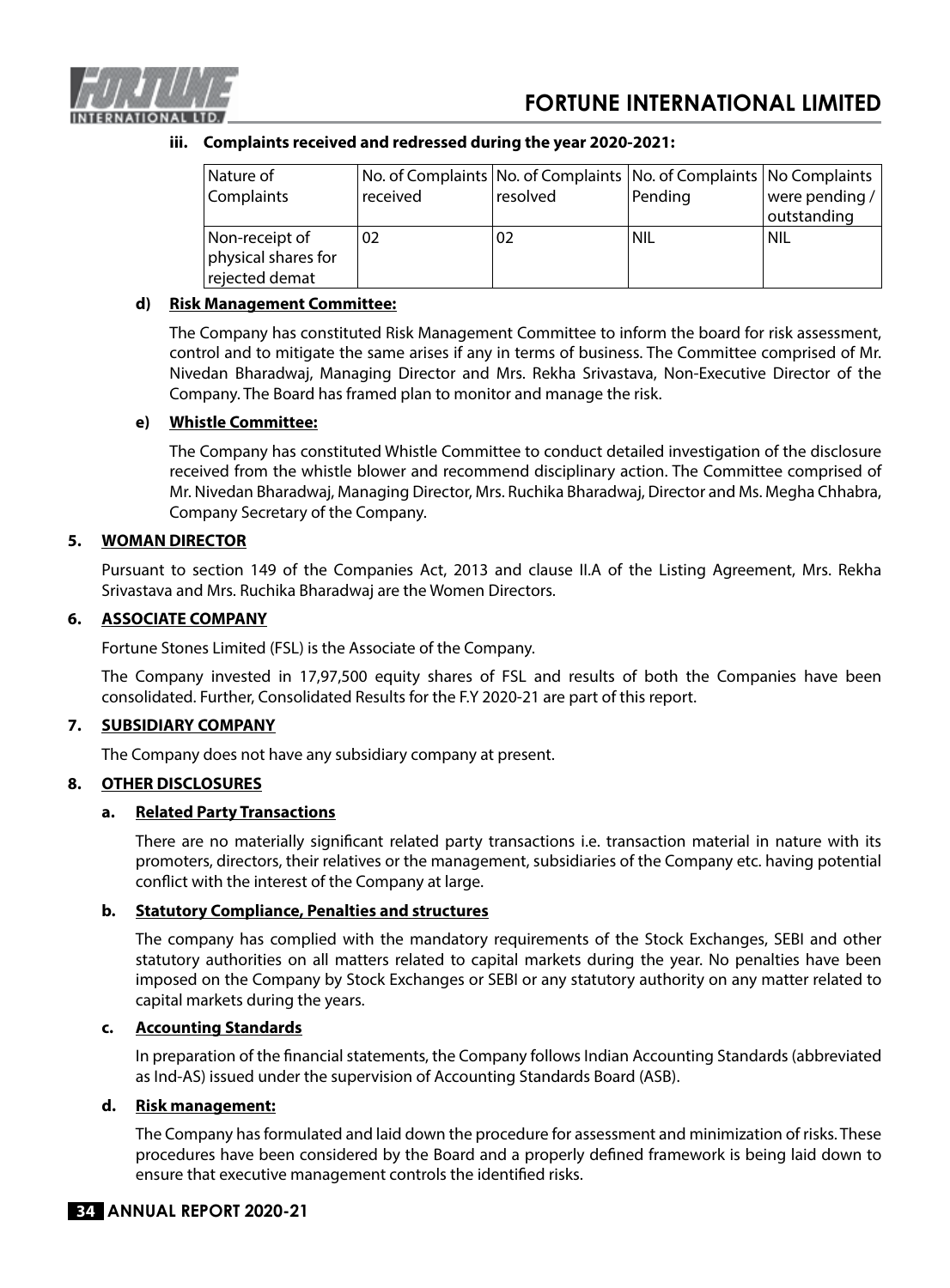

#### **e. Proceeds from Public Issue**

There was no public issue of equity shares of the Company during the FY 2020-21.

#### **9. VIGIL MECHANISM (WHISTLE BLOWER POLICY):**

 The Company has not denied access to any personnel, to approach the management on any issue. The Company has a policy on vigil mechanism as required under the Companies Act 2013.

#### **10. RECONCILIATION OF SHARE CAPITAL AUDIT:**

A Qualified Practising Company Secretary carries out a Reconciliation of Share Capital (RSC) Audit on a quarterly basis to reconcile the total admitted capital with National Securities Depository Limited (NSDL) and Central Depository Services (India) Limited (CDSL) and the total issued and listed capital and place the report for perusal of the board. The RSC Audit report confirms that the total issued, and listed capital is in agreement with the total number of shares in physical form and the total number of dematerialized shares held with NSDL and CDSL.

#### **11. MEANS OF COMMUNICATION**

The Board believes that effective communication of information is an essential component of corporate governance. The Company regularly interacts with shareholders through multiple channels of communication such as monthly sales update, results announcement, annual report, media releases, Company's website and specific communications to Stock Exchanges, where the Company's shares are listed.

#### **(i) Quarterly Results:**

The Company has furnished quarterly financial results along with the notes on a quarterly basis to the Stock Exchange as per the format prescribed and within the time period stipulated under the Listing Agreement.

#### **(ii) Newspapers wherein results are normally published:**

The Company has published the financial results within 48 hours of the conclusion of the Board Meeting in at least one English daily newspaper circulating in the whole or substantially the whole of India and in one newspaper published in the language of the region, where the registered office of the Company is situated.

#### **(iii) Website:**

The Company's website is www.fortuneinternational.in. This website contains the basic information about the Company, e.g., details of its business, code of conduct, financial information, shareholding pattern, contact information of the designated officials of the Company, who are responsible for assisting and handling investor grievances and such other details as may be required under SEBI (Listing Obligation and Disclosure Requirements) Regulation, 2015. The Company ensures that the contents of this website are periodically updated. In addition, the Company makes use of this website for publishing official news releases and presentations, if any, made to institutional investors / analysts.

The Company has designated the following e-mail IDs, namely rekha.srivastava2016@gmail.com for the purpose of registering complaints, if any, by the investors and expeditious redressal of their grievances.

#### **12. EMPLOYEES' STOCK OPTION SCHEMES (ESOP)**

No employee has been issued share options, during the year.

#### **13. COMPLIANCE OFFICER**

Ms. Megha Chhabra is acting as Company Secretary and Compliance Officer of the Company.

#### **14. GENERAL SHAREHOLDER INFORMATION:**

Registered Office: G-4, Community Centre, Naraina Vihar, New Delhi- 110028

Corporate Identification Number (CIN): L52324DL1981PLC012033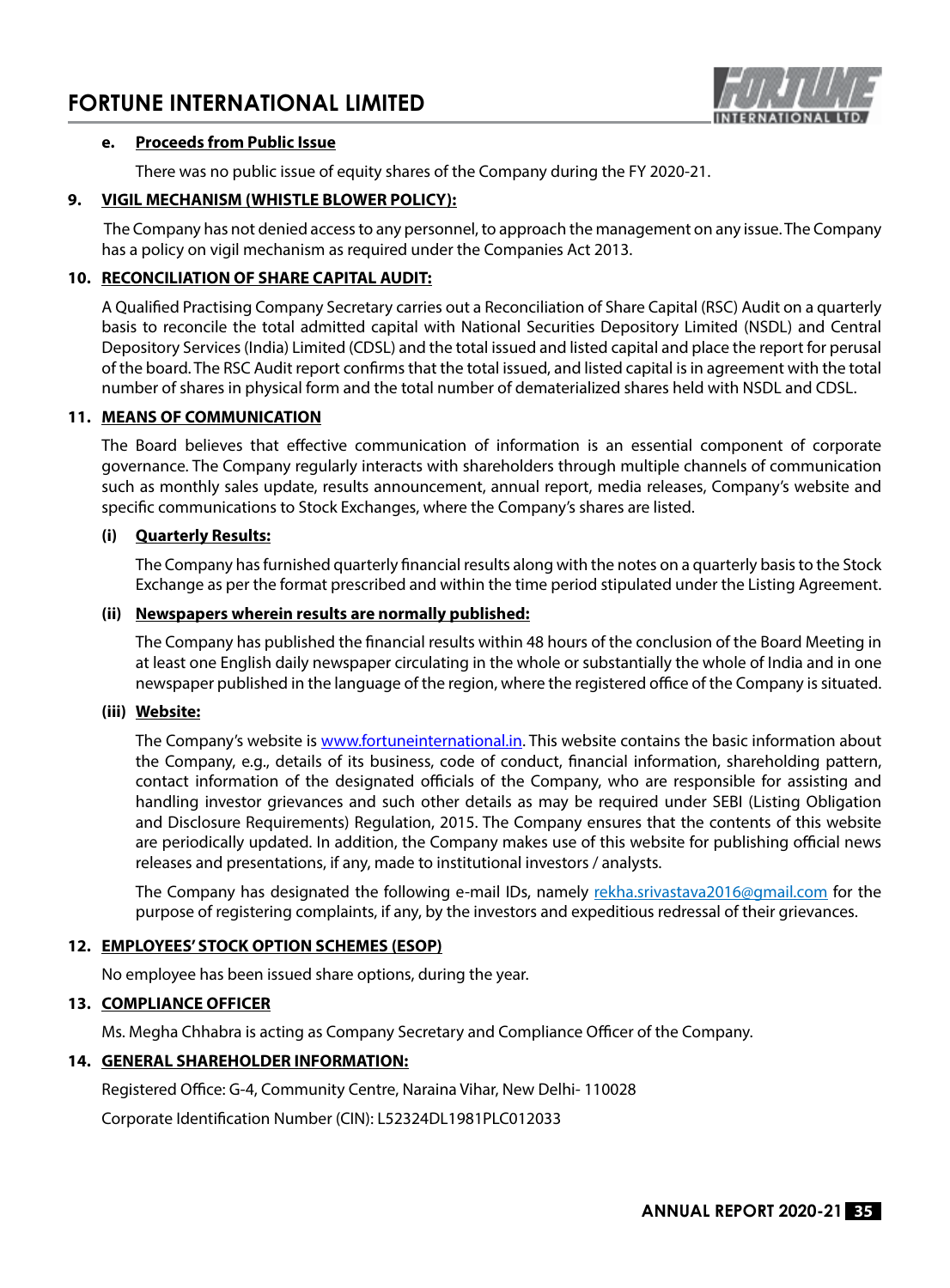

#### **15. MARKET PRICE DATA:**

The market price of the shares is available with the Company from April, 2020 to March, 2021:

| <b>Month</b>  |       | <b>BSE</b>        |                  |       |                                 |
|---------------|-------|-------------------|------------------|-------|---------------------------------|
|               | Open  | <b>High Price</b> | <b>Low Price</b> | Close | <b>SENSEX</b><br><b>CLOSING</b> |
| Apr-20        | 9.38  | 9.38              | 9.38             | 9.38  | 33,717.62                       |
| May-20        | 9.38  | 9.38              | 9.30             | 9.30  | 32,424.10                       |
| <b>Jun-20</b> | 9.30  | 9.30              | 8.90             | 9.00  | 34,915.80                       |
| <b>Jul-20</b> | 9.00  | 9.00              | 9.00             | 9.00  | 37,606.89                       |
| Aug-20        | 9.00  | 9.00              | 9.00             | 9.00  | 38,628.29                       |
| Sep-20        | 9.05  | 9.05              | 9.00             | 9.00  | 38,067.93                       |
| Oct-20        | 9.00  | 9.00              | 9.00             | 9.00  | 39,614.07                       |
| Nov-20        | 9.00  | 9.45              | 9.00             | 9.45  | 44,149.72                       |
| Dec-20        | 9.45  | 10.00             | 8.98             | 9.20  | 47,751.33                       |
| Jan-21        | 8.80  | 16.34             | 8.80             | 11.43 | 46,285.77                       |
| Feb-21        | 11.43 | 14.53             | 9.31             | 11.88 | 49,099.99                       |
| Mar-21        | 12.15 | 12.50             | 11.25            | 11.50 | 49,509.15                       |

#### **16. (A) A Comparative chart of the price movement of the Company with BSE Sensex is given below:**



#### **(B) DISTRIBUTION OF SHAREHOLDING AS ON 31ST MARCH, 2021:**

| Range (in Rs)      | Number of<br><b>Shareholders</b> | $%$ of<br><b>Shareholder</b> | <b>Amount in Rs.</b> | % of Paid up<br>Capital. |
|--------------------|----------------------------------|------------------------------|----------------------|--------------------------|
| 0001-5000          | 2214                             | 93.30                        | 27,68,120            | 3.93                     |
| 5001-10,000        | 70                               | 2.95                         | 6,03,860             | 0.86                     |
| 10,001 - 20,000    | 35                               | 1.47                         | 5,38,190             | 0.76                     |
| 20,001-30,000      | 9                                | 0.38                         | 2,21,100             | 0.31                     |
| 30,001-40,000      | 5                                | 0.21                         | 1,78,840             | 0.25                     |
| 40,001-50,000      |                                  | 0.29                         | 3,26,860             | 0.46                     |
| 50,001 - 1,00,000  | 8                                | 0.34                         | 7,68,900             | 1.09                     |
| 1,00,000-and above | 25                               | 1.05                         | 6,49,94,130          | 92.32                    |
| <b>Total</b>       | 2373                             | 100                          | 7,04,00,000          | 100                      |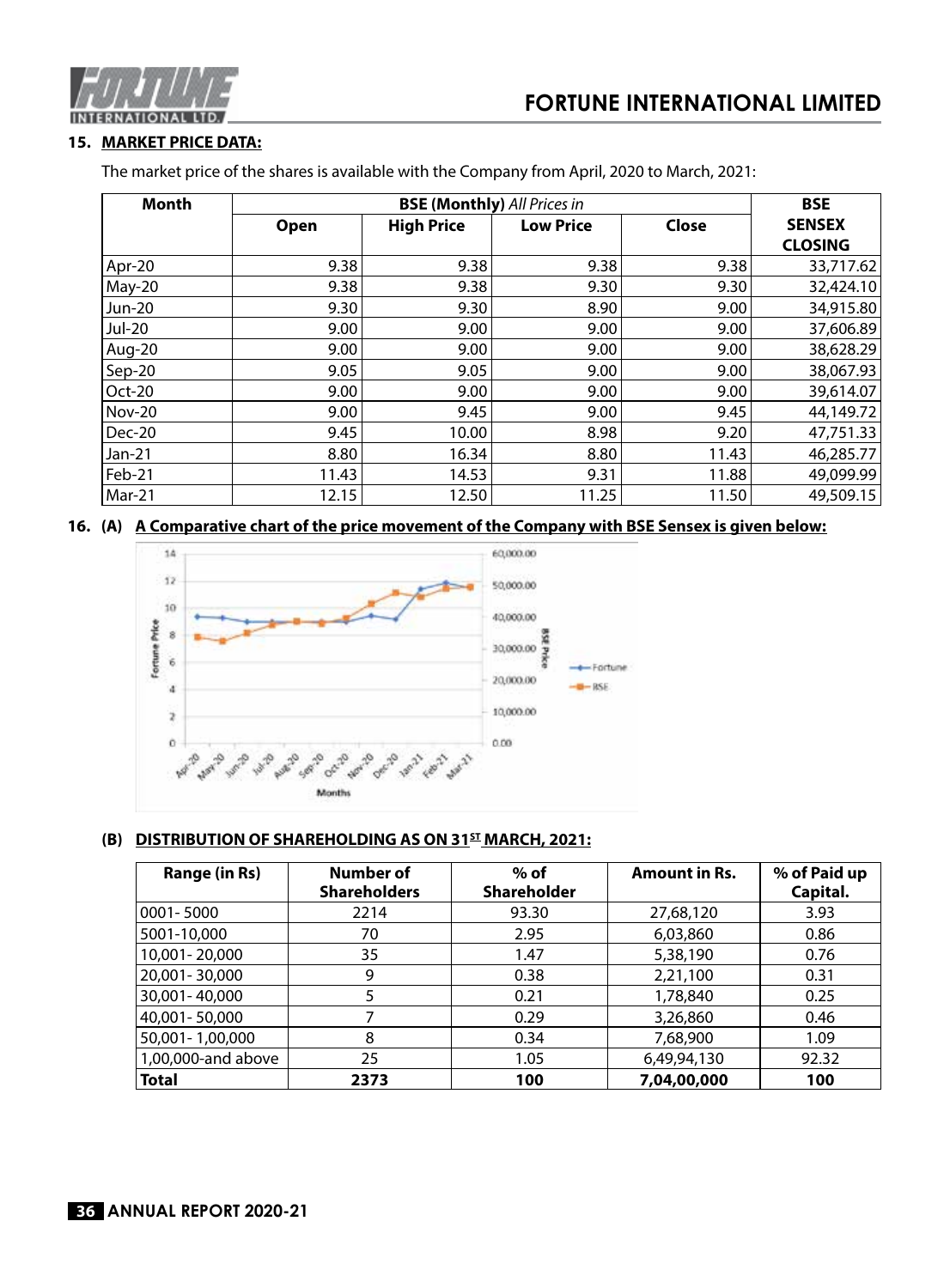

#### **(C) SHAREHOLDING PATTERN AS ON 31ST MARCH, 2021**

| Category                         | No. of shares held | Percentage to<br>shareholding (%) |
|----------------------------------|--------------------|-----------------------------------|
| <b>Foreign Companies</b>         | <b>NIL</b>         | NIL                               |
| Non-Resident                     | 230                | 0.00                              |
| Foreign Financial Institution    | <b>NIL</b>         | <b>NIL</b>                        |
| <b>Financial Institutions</b>    | <b>NIL</b>         | <b>NIL</b>                        |
| <b>Mutual Fund</b>               | <b>NIL</b>         | <b>NIL</b>                        |
| Promoters                        | 38,26,868          | 54.36                             |
| <b>Director Relative</b>         | <b>NIL</b>         | <b>NIL</b>                        |
| Resident Individual              | 21,05,653          | 29.52                             |
| Nationalized Bank                | <b>NIL</b>         | <b>NIL</b>                        |
| Other Bodies corporate           | 11,05,936          | 16.11                             |
| <b>HUF</b>                       | 970                | 0.01                              |
| Trust                            | 300                | 0.00                              |
| Employee                         | <b>NIL</b>         | <b>NIL</b>                        |
| In Transit                       | <b>NIL</b>         | <b>NIL</b>                        |
| <b>Others (Clearing Members)</b> | 43                 | 0.00                              |
| Total                            | 70,40,000          | 100                               |

#### **(D) Shares held in physical and dematerialized form**

As on March 31, 2021, 65.7 percent of the Company's shares were held in dematerialized form and the remaining 34.30 percent in physical form. The break-up is listed below:

| Shares in Form | No. of shares | % held |
|----------------|---------------|--------|
| N.S.D.L        | 39,55,988     | 56.19  |
| C.D.S.L        | 6.69.180      | 9.51   |
| Physical       | 24,14,832     | 34.30  |
| <b>Total</b>   | 70,40,000     | 100    |

#### **17. OUTSTANDING GDRS/ ADRS/WARRANTS/CONVERTIBLE INSTRUMENTS AND THEIR IMPACT ON EQUITY:**

The Company has not issued any GDR/ADRs/ Warrants or any convertible instruments. No amounts were outstanding on accounts of the same as on the date of the Balance Sheet.

#### **18. MANAGEMENT DISCUSSION & ANALYSIS REPORT**

The Management Discussion and Analysis Report are appended to and forms part of the Annual Report.

#### **19. GENERAL BODY MEETINGS**

#### **1. Annual General Meetings**

Details of Special Resolution passed in the previous three Annual General Meetings are given below:

| Year | Venue                                   | Date & Time               | <b>Special Resolution Passed</b> |
|------|-----------------------------------------|---------------------------|----------------------------------|
|      | <b>2017-18 Amarai Farms, Khasra No.</b> | $28th$ September, 2018  - |                                  |
|      | 375, Village Kapashera, near            | 10:00 a.m.                |                                  |
|      | Police Chowki, Old Delhi-               |                           |                                  |
|      | Gurgaon road, Kapashera, New            |                           |                                  |
|      | Delhi-110037                            |                           |                                  |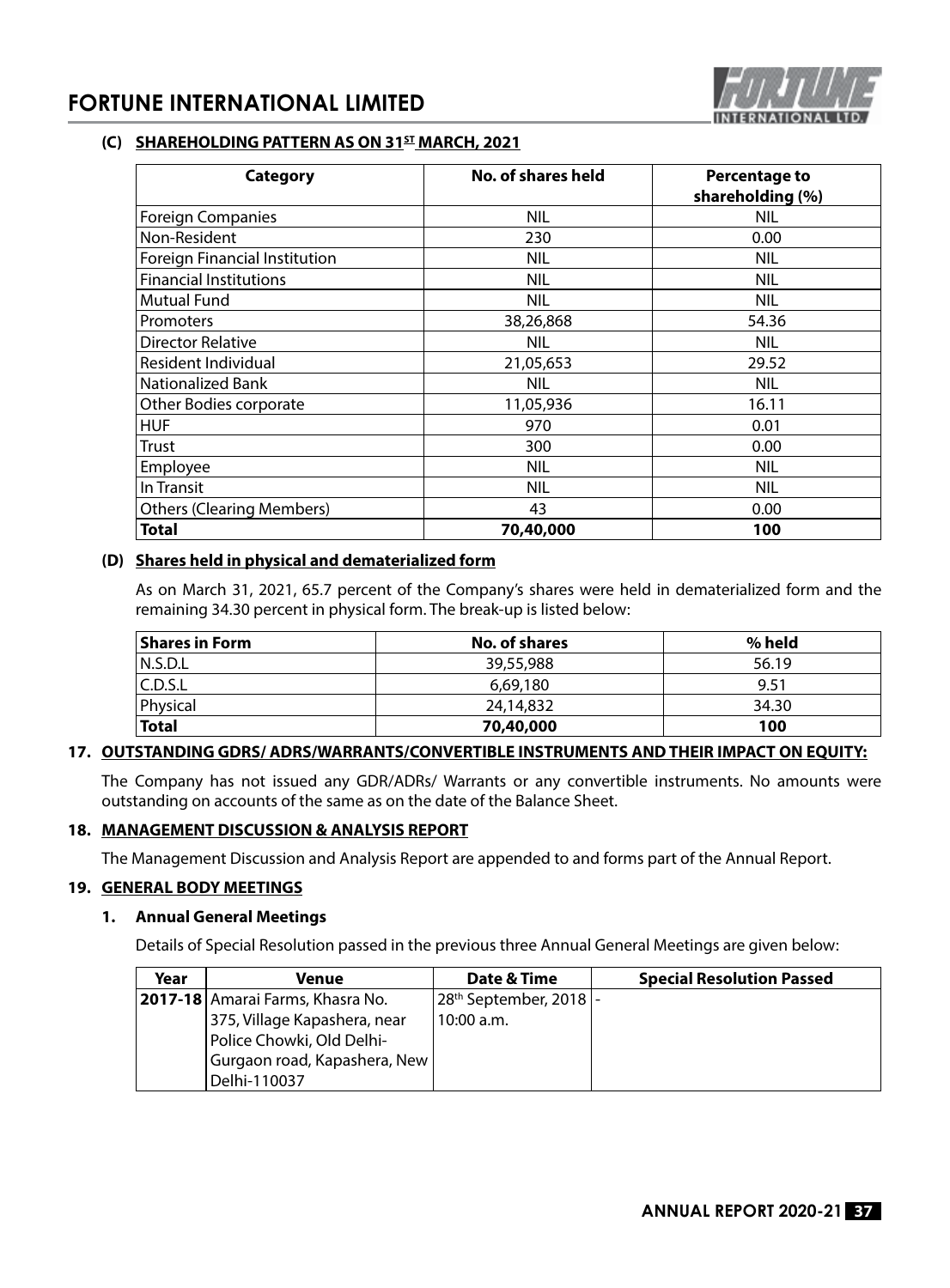

| 2018-19 Amarai Farms, Khasra No. | $30th$ September, 2019 (i)          |      | To regularise the appointment of     |
|----------------------------------|-------------------------------------|------|--------------------------------------|
| 375, Village Kapashera, near     | 10:00 a.m.                          |      | Mr. Sanjay Seth (DIN-00316091)       |
| Police Chowki, Old Delhi-        |                                     |      | as an Independent Director of the    |
| Gurgaon road, Kapashera, New     |                                     |      | Company                              |
| Delhi-110037                     |                                     | (ii) | Nivedan I<br>Mr.<br>re-appoint<br>To |
|                                  |                                     |      | Bharadwaj as a Managing Director     |
|                                  |                                     |      | of the Company                       |
| 2019-20 Amarai Farms, Khasra No. | 30 <sup>th</sup> September, 2020  - |      |                                      |
| 375, Village Kapashera, near     | 10:00 a.m                           |      |                                      |
| Police Chowki, Old Delhi-        |                                     |      |                                      |
| Gurgaon road, Kapashera, New     |                                     |      |                                      |
| Delhi-110037                     |                                     |      |                                      |

All the Resolutions were passed with requisite majority.

#### **2. Postal Ballot**

No Special Resolution was passed though Postal Ballots during the financial year and no special resolution is being proposed to be conducted though postal ballot.

#### **20. SHAREHOLDER**

#### **a) GENERAL SHAREHOLDER INFORMATION**

| Date, Time and Venue of AGM                  | 30 <sup>th</sup> September, 2021 at 10:00 a.m at Amarai Farms, Khasra No.         |  |  |  |
|----------------------------------------------|-----------------------------------------------------------------------------------|--|--|--|
|                                              | 375, Village Kapashera, Near Police Chowki, Old Delhi-Gurgaon                     |  |  |  |
|                                              | Road, Kapashera, New Delhi-110037                                                 |  |  |  |
| <b>Financial Year</b>                        | April 1, 2020- March 31, 2021                                                     |  |  |  |
| <b>Dates of Book Closure</b>                 | September 24 <sup>th</sup> , 2021 to September 30 <sup>th</sup> , 2021 (both days |  |  |  |
|                                              | inclusive)                                                                        |  |  |  |
| <b>Dividend Payment Date</b>                 | There is no dividend recommended by the Board                                     |  |  |  |
| <b>Listing on Stock Exchange</b>             | Bombay Stock Exchange Limited                                                     |  |  |  |
|                                              | Calcutta Stock Exchange Association Limited<br>2.                                 |  |  |  |
| <b>BSE Scrip Code</b>                        | 530213                                                                            |  |  |  |
| <b>Scrip name</b>                            | <b>FORINTL</b>                                                                    |  |  |  |
| <b>International Security Identification</b> | INE501D01013                                                                      |  |  |  |
| Number (ISIN)                                |                                                                                   |  |  |  |

#### **b) SHARE TRANSFER SYSTEM**

Purva Sharegistry (India) Private Limited has been appointed as Registrar & Share Transfer Agent from of the company.

#### **Address for communication for Shareholding related queries is as follows:**

M/s. Purva Sharegistry (India) Private Limited 9, Shiv Shakti Industrial Estate J.R. Boricha Marg, Lower Parel (E) Mumbai – 400011 Email ID: support@purvashare.com Website: www. purvashare.com Tel : 91-22-2301 6761 / 2518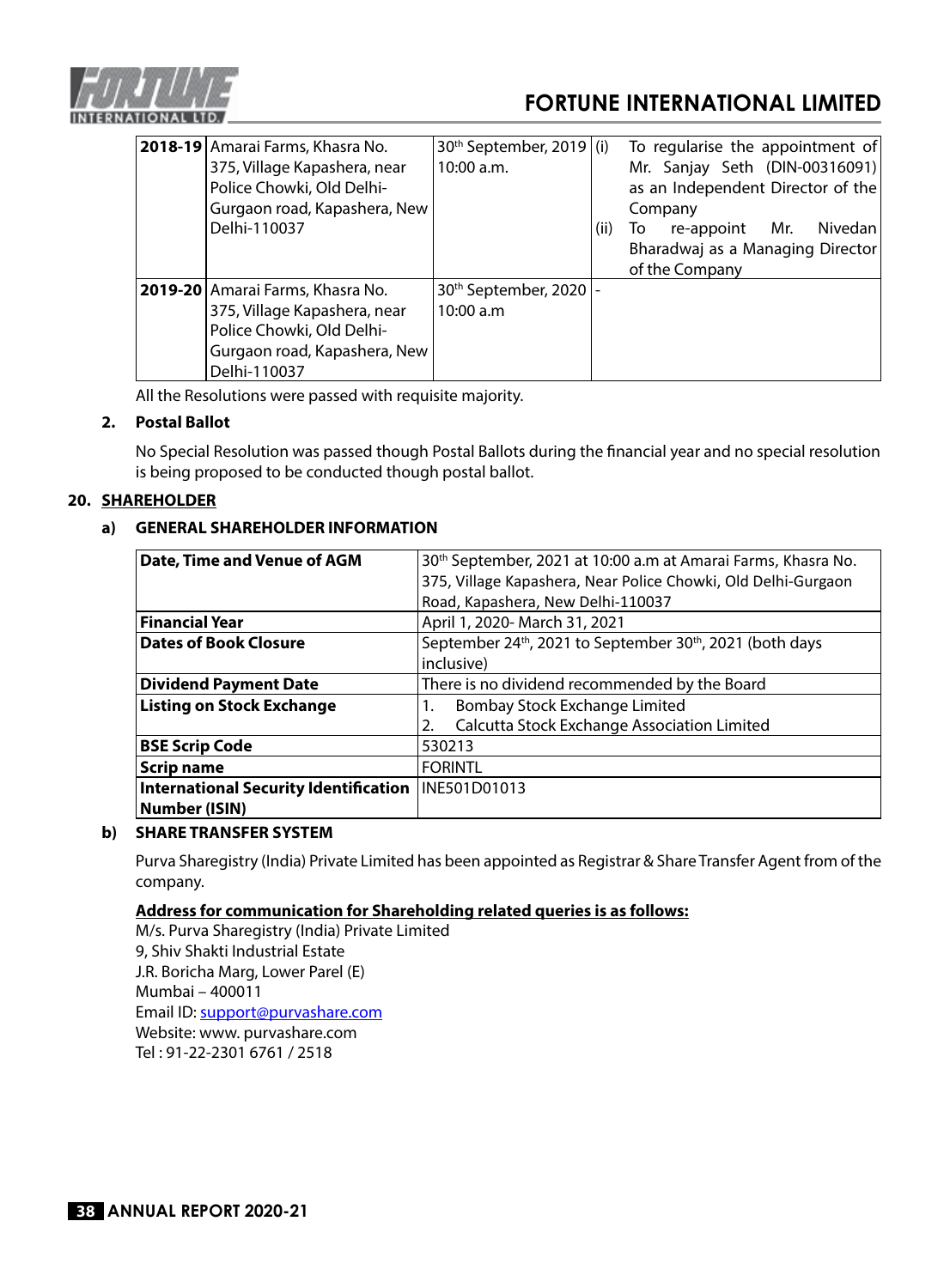

Fax: 91-22-2301 2517

#### **c) BOOK CLOSURE DATES**

September 24<sup>th</sup>, 2021 to September 30<sup>th</sup>, 2021 (both days inclusive)

#### **d) ADDRESS FOR CORRESPONDANCE:**

Ms. Megha Chhabra Fortune International Limited G-3, First Floor, C-Block, Community Centre, Naraina Vihar, New Delhi-110 028

**DATE: August 13th, 2021 By order of the Board of Directors PLACE: New Delhi Sd/- Nivedan Bharadwaj Managing Director (DIN-00040191)**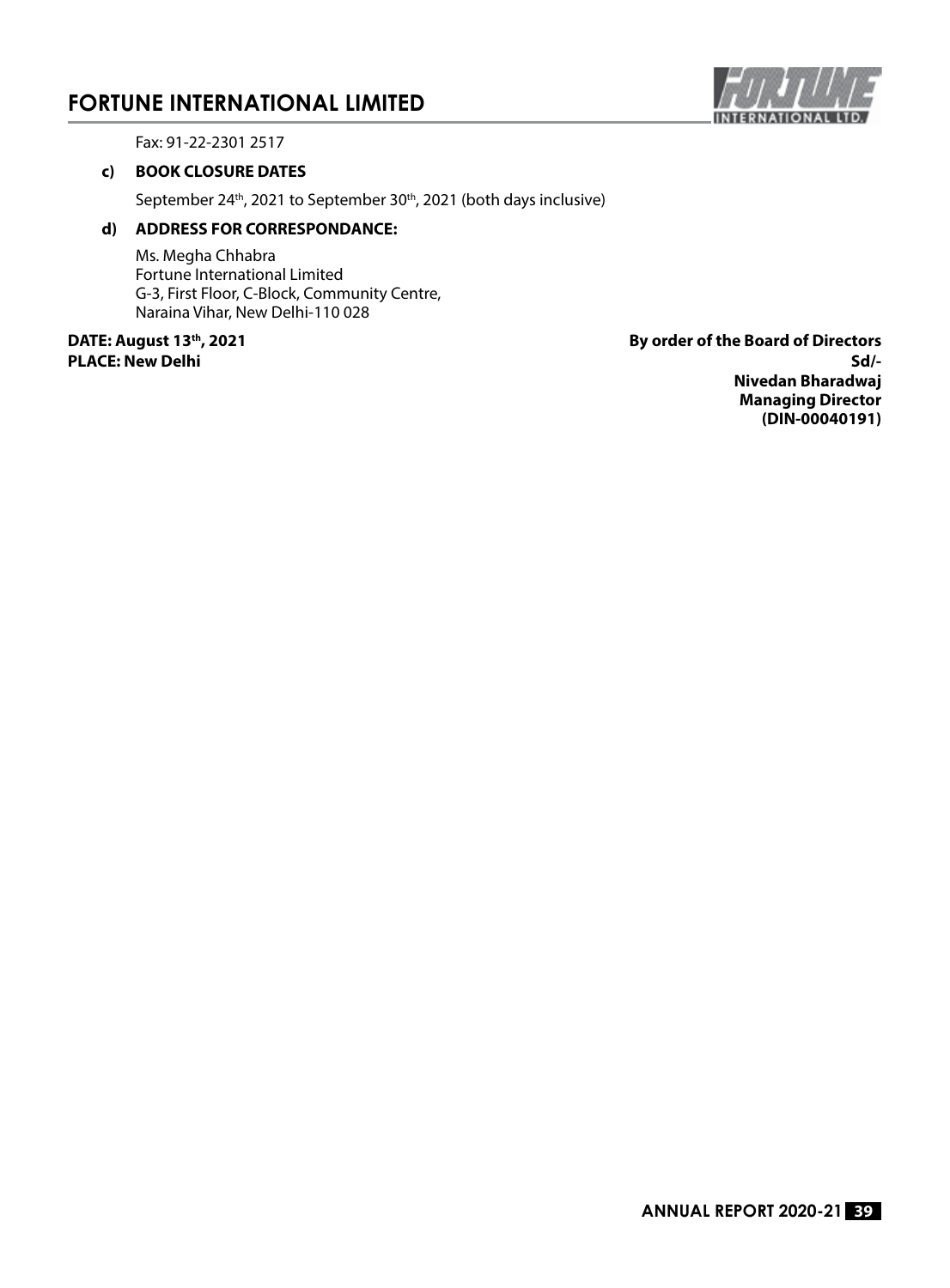

#### **MANAGEMENT DISCUSSION AND ANALYSIS REPORT**

The management of Fortune International Limited presents the analysis of the performance of the Company for the year 2019-20 and its outlook for the future. This outlook is based on an assessment of the current business environment. It may vary due to future economy and other developments both in India and Abroad.

#### **1. Industry structure and developments.**

The Indian products have a huge demand in the foreign markets. The export business in India has been flourishing and according to reports it contributes a huge share to the development of the country. The Indian exporters have succeeded in standing the stiff competition prevalent in the foreign markets through skilled manpower and quality products.

#### **2. Opportunities and Threats.**

Indian exporters have a healthy competition with neighboring countries which has further led to the growth of export sector in the Country. The government has created new opportunities by introducing several policies to augment the export sector. The introduction of various trade policies have led to a substantial flow of foreign currency. There are certain opportunities and strengths in the export business which has been specified below.

#### **OPPORTUNITIES**

- An unfulfilled customer need.
- Arrival of new technologies.
- Loosening of regulations.
- Removal of international trade barriers.
- Patents
- Strong brand names.
- Good reputation among customers.
- Cost advantages from proprietary know-how.
- Exclusive access to high grade natural resources.
- Favorable access to distribution networks.

#### **THREATS**

- · Changes in the external environmental also may present threats to the firm. Some examples of such threats include:
- Shifts in consumer tastes away from the firm's products
- Emergence of substitute products.
- · New regulations. International labor and environmental Laws.
- Increased trade barriers
- Threat for traditional market facing the product diversification;
- Competition from other developing countries, especially China;

#### **3. Risks and concerns.**

Export business can be a great opportunity, but it is risky and challenging at the same time which is totally different from those encountered domestically. Increasing competition remains the major problem of the industry especially with China. Risk can be identified in the following factors: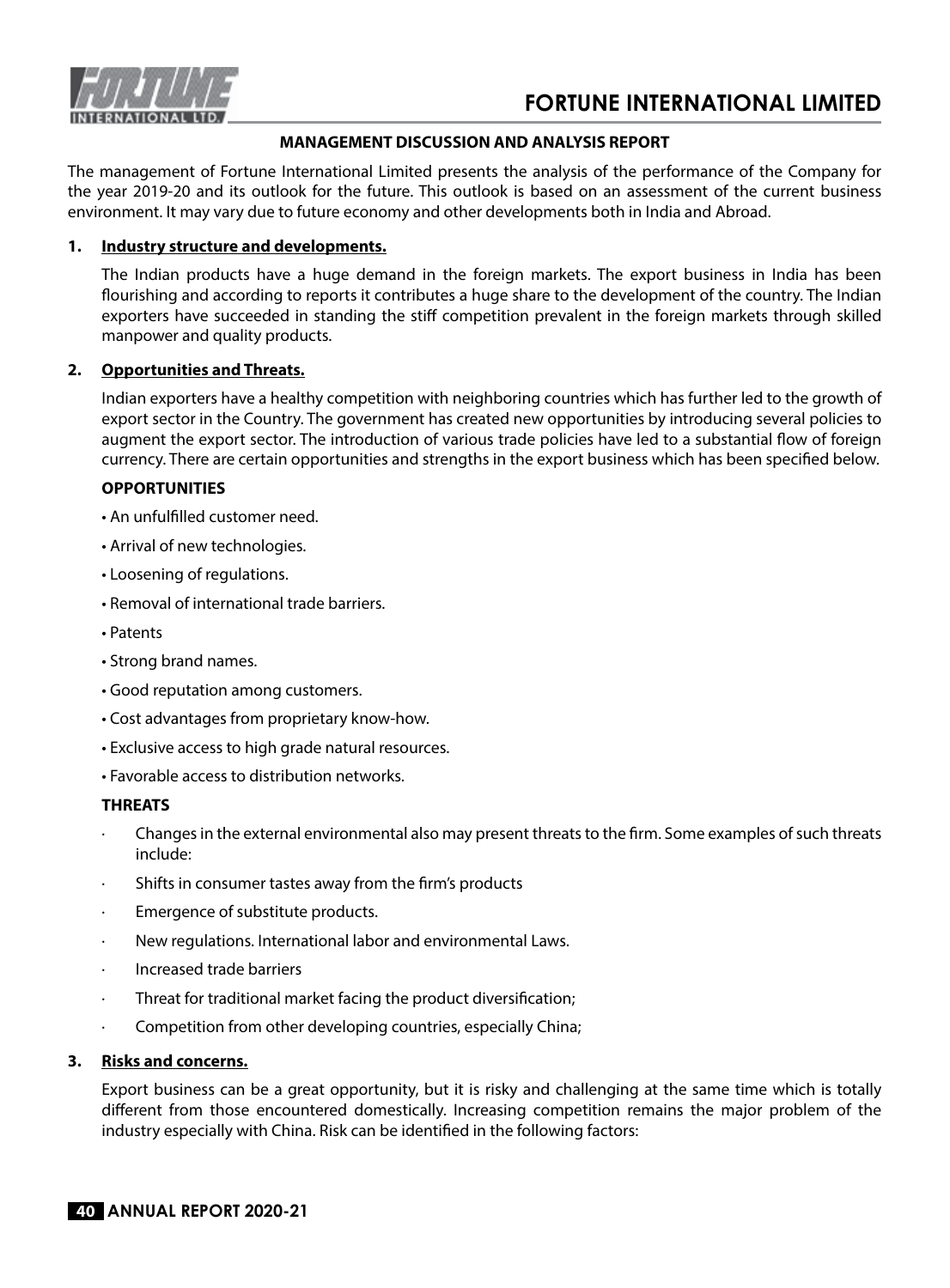

- **a) Political Risk:** The Country where our client is located may experience major political instability. Such instability could result in defaults on payments, confiscation of property, exchange transfer blockages etc.
- **b) Legal Risk:** At domestic level, businesses are subject to a myriad of laws, regulations, and restrictions. But there are much more complexities in international business. International transactions are governed by unilateral measures, bilateral relationships, multilateral and regional agreements. The differences in law may have impact in such areas as taxation, currency dealings, and property rights and employments practices.
- **c) Credit Risk**: While doing business internationally, trading can seem complicated and risky. Besides political, legal and other risks, the most common problem businesses face is the risk in the transaction.
- **d) Exchange Rate Risk**: Our major business involves export to the other Countries and the transactions are primarily done in other currency. The exchange rate between the Rupee and other currencies change substantially and could fluctuate substantially in the future. Fluctuations in Indian Rupee against other foreign currencies may adversely affect our results of operations.

#### **4. Internal control systems and their adequacy.**

Your company has a well settled internal control system and policies and procedures for operations accounting and financial reporting as well as compliance. An effective internal Audit function adds the elements of completeness to the System of Internal Control, The Internal Auditor are an Independent firm who present their finding and report to the Audit Committee on the regular basis.

#### **5. Discussion on financial performance with respect to operational performance**.

The Board has discussed the performance of the Company in its Board's Report

#### **6. Material developments in Human Resources / Industrial Relations front, including number of people employed.**

The company realized and understands that the human resources are the most valuable assets that it has and it takes pains to see that there are not overlook in the process of trying business and profit. The Company also understand that it depends on the experience ability skills and knowledge of his employee and therefore takes pains to encourage them to expand the knowledge and as and when as required sends them for courses which will develop their skills and knowledge. The Company also offers attractive remuneration, conductive working atmosphere. The Company had peaceful industrial relation with employees and the company continues to focus on Human Resource Development to enhance the employee performance and promote knowledge integration

#### **7. Cautionary Statement**

Statements in the Management Discussion and Analysis, describing the Company's objectives, projections and estimates are forward looking statements and progressive within the meaning of applicable security laws and regulations. Actual results may vary from those expressed or implied, depending upon the economic conditions, government policies and other incidental/ related factors.

**DATE: August 13th, 2021 By order of the Board of Directors PLACE: New Delhi Sd/- Nivedan Bharadwaj Managing Director (DIN-00040191)**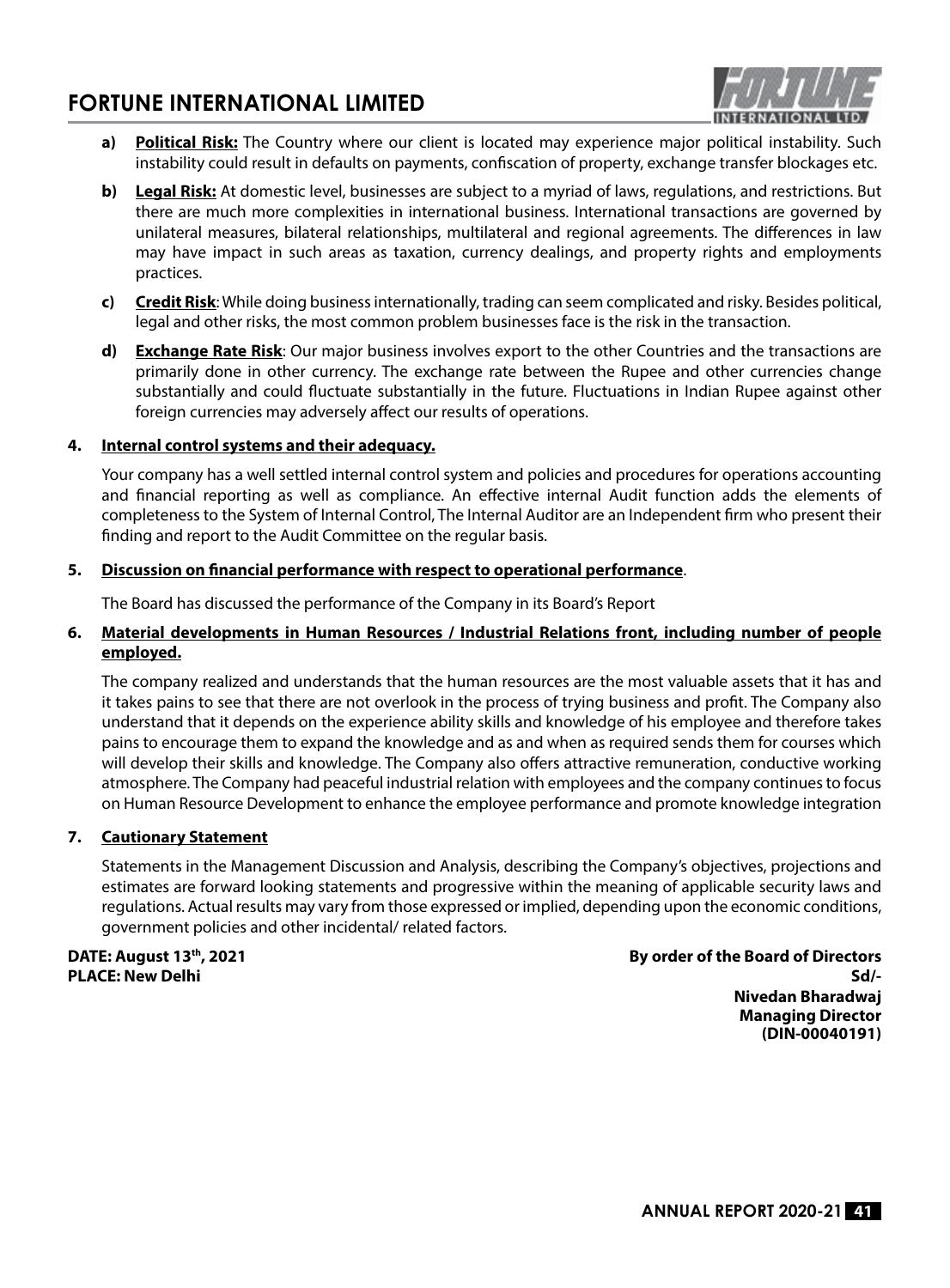

#### **INDEPENDENT AUDITOR'S REPORT**

#### **To the Members of**

#### **Fortune International Limited**

#### **Report on the Financial Statements**

#### **Opinion**

We have audited the accompanying financial statements of **Fortune International Limited** ("the Company"), which comprise the Balance Sheet as at 31st March, 2021, the Statement of Profit and Loss (including Other Comprehensive Income), the Cash Flow Statement, the Statement of Changes in Equity for the year then ended, and notes to the financial statements, including a summary of significant accounting policies and other explanatory information.

In our opinion and to the best of our information and according to the explanations given to us, the aforesaid standalone financial statements give the information required by the Companies Act, 2013 in the manner so required and give a true and fair view in conformity with the accounting principles generally accepted in India, of the state of affairs of the Company as at 31st March, 2021, and its profit, total comprehensive income, its cash flows and changes in equity for the year ended on that date.

#### **Basis of Opinion**

We conducted our audit in accordance with the Standards on Auditing (SAs) specified under section 143(10) of the Companies Act, 2013. Our responsibilities under those Standards are further described in the Auditor's Responsibilities for the Audit of the Financial Statements section of our report. We are independent of the Company in accordance with the Code of Ethics issued by the Institute of Chartered Accountants of India together with the ethical requirements that are relevant to our audit of the financial statements under the provisions of the Companies Act, 2013 and the Rules thereunder, and we have fulfilled our other ethical responsibilities in accordance with these requirements and the Code of Ethics. We believe that the audit evidence we have obtained is sufficient and appropriate to provide a basis for our opinion.

#### **Information Other than the financial Statements and Auditor's Report thereon**

The Company's management and Board of Directors are responsible for the Other Information. The Other Information comprises the information included in the Company's annual report, but does not include the financial statements and our auditors' report thereon.

Our opinion on the financial statements does not cover the Other Information and we do not express any form of assurance conclusion thereon.

In connection with our audit of the financial statements, our responsibility is to read the Other Information and, in doing so, consider whether the Other Information is materially inconsistent with the financial statements or our knowledge obtained in the audit or otherwise appears to be materially misstated. If, based on the work we have performed, we conclude that there is a material misstatement of this Other Information, we are required to report that fact. We have nothing to report in this regard.

#### **Responsibilities of Management and Those Charged with Governance for the Standalone Financial Statements**

The Company's Board of Directors is responsible for the matters stated in Section 134(5) of the Companies Act, 2013 ("the Act") with respect to the preparation of these standalone financial statements that give a true and fair view of the financial position, financial performance including other comprehensive income, cash flows and changes in equity of the Company in accordance with the accounting principles generally accepted in India, including the Indian Accounting Standards (Ind AS) specified under Section 133 of the Act, read with Rule 7 of the Companies (Accounts) Rules, 2014. This responsibility also includes maintenance of adequate accounting records in accordance with the provisions of the Act for safeguarding of the assets of the Company and for preventing and detecting frauds and other irregularities; selection and application of appropriate accounting policies; making judgments and estimates that are reasonable and prudent; and design, implementation and maintenance of adequate internal financial controls, that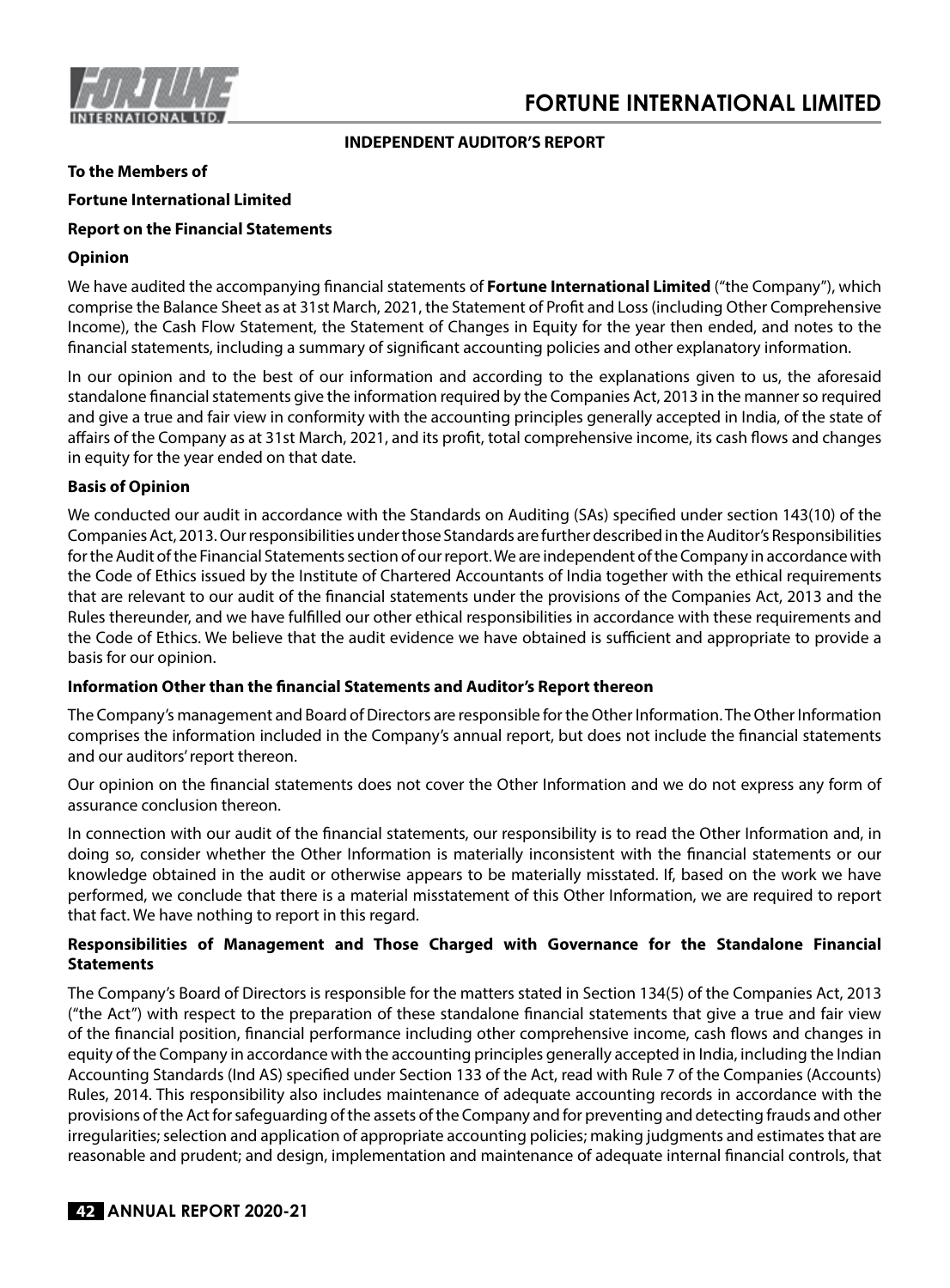

were operating effectively for ensuring the accuracy and completeness of the accounting records, relevant to the preparation and presentation of the financial statements that give a true and fair view and are free from material misstatement, whether due to fraud or error.

In preparing the financial statements, the Board of Directors is responsible for assessing the Company's ability to continue as a going concern, disclosing, as applicable, matters related to going concern and using the going concern basis of accounting unless the Board of Directors either intends to liquidate the Company or to cease operations, or has no realistic alternative but to do so.

Those Board of Directors are also responsible for overseeing the Company's financial reporting process.

#### **Auditor's Responsibilities for the Audit of the Financial Statements**

Our objectives are to obtain reasonable assurance about whether the financial statements as a whole are free from material misstatement, whether due to fraud or error, and to issue an auditor's report that includes our opinion. Reasonable assurance is a high level of assurance, but is not a guarantee that an audit conducted in accordance with SAs will always detect a material misstatement when it exists. Misstatements can arise from fraud or error and are considered material if, individually or in the aggregate, they could reasonably be expected to influence the economic decisions of users taken on the basis of these financial statements.

As part of an audit in accordance with SAs, we exercise professional judgment and maintain professional skepticism throughout the audit. We also:

- Identify and assess the risks of material misstatement of the financial statements, whether due to fraud or error, design and perform audit procedures responsive to those risks, and obtain audit evidence that is sufficient and appropriate to provide a basis for our opinion. The risk of not detecting a material misstatement resulting from fraud is higher than for one resulting from error, as fraud may involve collusion, forgery, intentional omissions, misrepresentations, or the override of internal control.
- Obtain an understanding of internal control relevant to the audit in order to design audit procedures that are appropriate in the circumstances. Under section 143(3)(i) of the Companies Act, 2013, we are also responsible for expressing our opinion on whether the company has adequate internal financial controls system in place and the operating effectiveness of such controls.
- Evaluate the appropriateness of accounting policies used and the reasonableness of accounting estimates and related disclosures made by management.
- Conclude on the appropriateness of management's use of the going concern basis of accounting and, based on the audit evidence obtained, whether a material uncertainty exists related to events or conditions that may cast significant doubt on the Company's ability to continue as a going concern. If we conclude that a material uncertainty exists, we are required to draw attention in our auditor's report to the related disclosures in the financial statements or, if such disclosures are inadequate, to modify our opinion. Our conclusions are based on the audit evidence obtained up to the date of our auditor's report. However, future events or conditions may cause the Company to cease to continue as a going concern.
- Evaluate the overall presentation, structure and content of the financial statements, including the disclosures, and whether the financial statements represent the underlying transactions and events in a manner that achieves fair presentation.

We communicate with those charged with governance regarding, among other matters, the planned scope and timing of the audit and significant audit findings, including any significant deficiencies in internal control that we identify during our audit.

We also provide those charged with governance with a statement that we have complied with relevant ethical requirements regarding independence, and to communicate with them all relationships and other matters that may reasonably be thought to bear on our independence, and where applicable, related safeguards.

From the matters communicated with those charged with governance, we determine those matters that were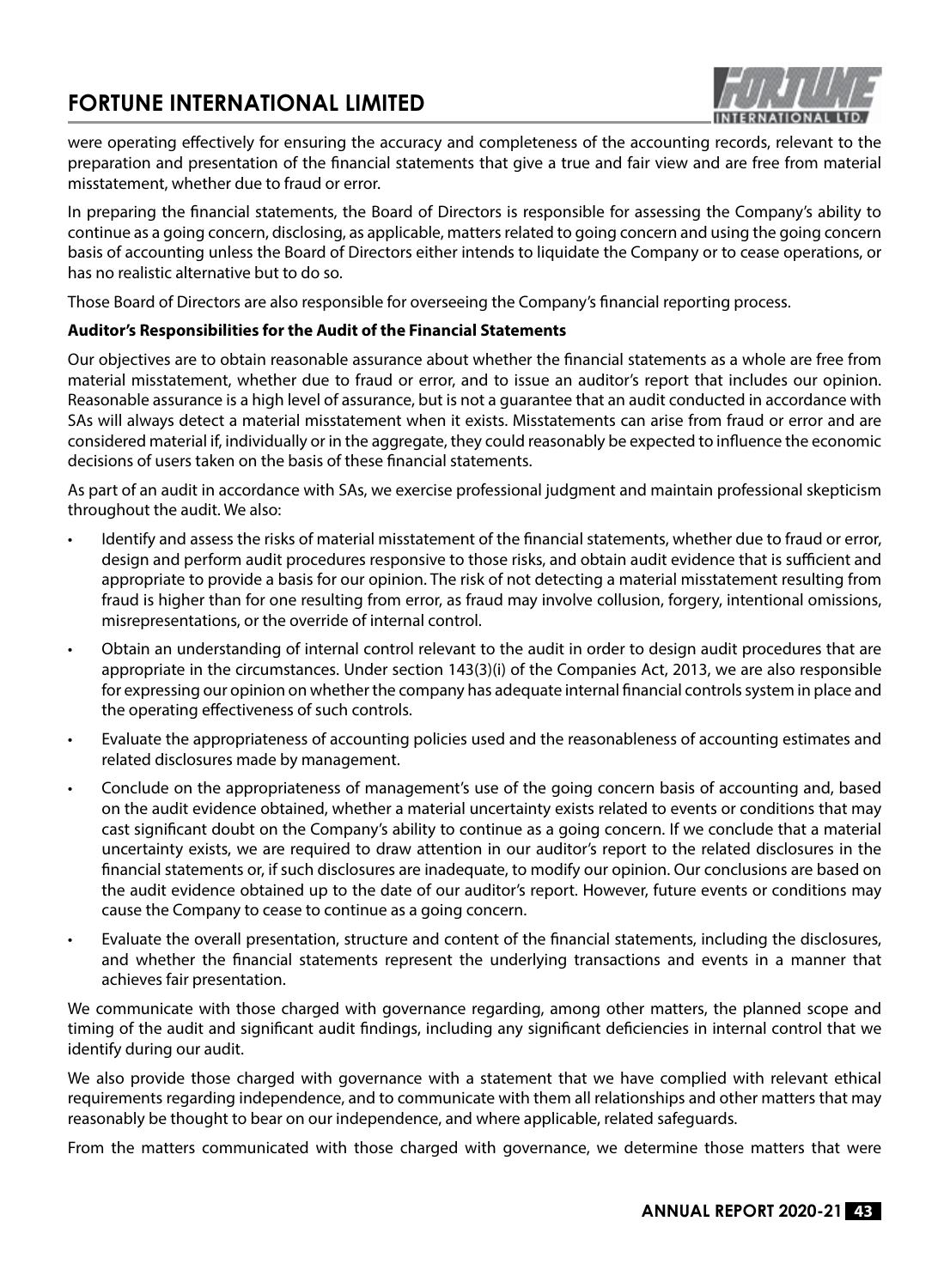

of most significance in the audit of the financial statements of the current period and are therefore the key audit matters. We describe these matters in our auditor's report unless law or regulation precludes public disclosure about the matter or when, in extremely rare circumstances, we determine that a matter should not be communicated in our report because the adverse consequences of doing so would reasonably be expected to outweigh the public interest benefits of such communication.

#### **Report on Other Legal and Regulatory Requirements**

- 1. As required by the Companies (Auditor's Report) Order, 2016 ("the Order"), issued by the Central Government of India in terms of sub-section (11) of Section 143 of the Act, we give in the "Annexure A", a statement on the matters specified in paragraphs 3 and 4 of the Order, to the extent applicable.
- 2. As required by Section 143 (3) of the Act, we report that:
	- (a) We have sought and obtained all the information and explanations which to the best of our knowledge and belief were necessary for the purposes of our audit.
	- (b) In our opinion, proper books of account as required by law have been kept by the Company so far as it appears from our examination of those books.
	- (c) The Balance Sheet, the Statement of Profit and Loss including Other Comprehensive Income, the Cash Flow Statement and Statement of Changes in Equity dealt with by this report are in agreement with the books of account.
	- (d) In our opinion, the aforesaid standalone financial statements comply with the Indian Accounting Standards specified under Section 133 of the Act, read with Rule 7 of the Companies (Accounts) Rules, 2014.
	- (e) On the basis of the written representations received from the directors as on 31st March, 2021 taken on record by the Board of Directors, none of the directors are disqualified as on 31st March, 2021 from being appointed as a director in terms of Section 164 (2) of the Act.
	- (f) With respect to the adequacy of the internal financial controls over financial reporting of the Company and the operating effectiveness of such controls, refer to our separate report in "Annexure B"; and
	- (g) In our opinion, the managerial remuneration for the year ended March 31, 2021 has been paid / provided by the Company to its directors in accordance with the provisions of section 197 read with Schedule V to the Act.
	- (h) With respect to the other matters to be included in the Auditor's Report in accordance with Rule 11 of the Companies (Audit and Auditors) Rules, 2014, in our opinion and to the best of our information and according to the explanations given to us:
		- i. The Company does not have any pending litigation to be disclosed on its financial position in its financial statements.
		- ii. The Company did not have any long-term contracts including derivative contracts for which there were any material foreseeable losses.
		- iii. There is no amount due to transfer to the Investor Education and Protection Fund by the Company during the year ended 31<sup>st</sup> March, 2021.

For **D. Kothary & Co** Chartered Accountants (Firm Registration No. 105335W) **Sd/- Rahul G. Shah Partner** Membership No. 132651

Place: Mumbai Date: 30<sup>th</sup> June 2021 UDIN: 21132651AAAACJ7808

**44 ANNUAL REPORT 2020-21**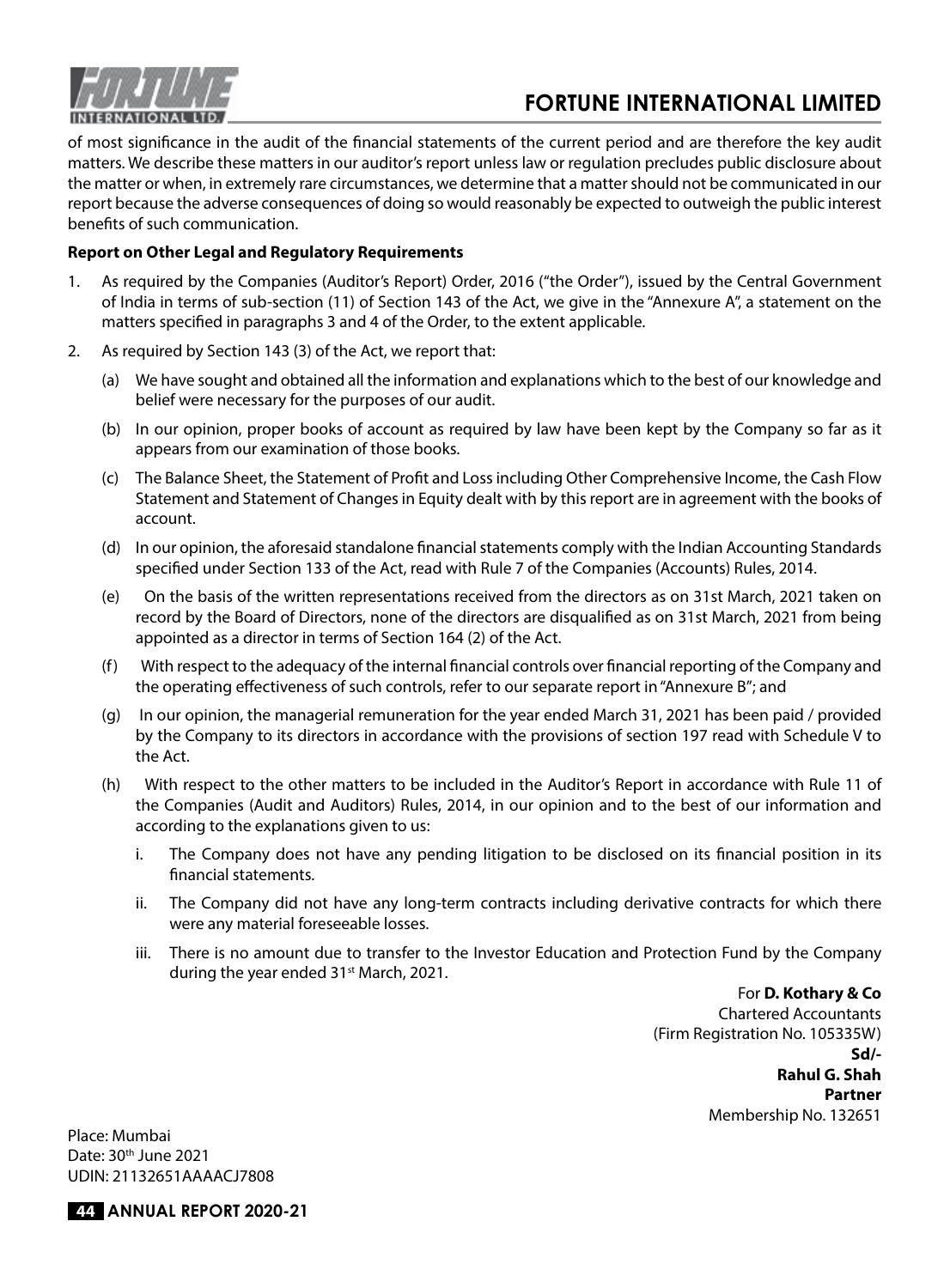

#### **Annexure A to Independent Auditors' Report**

(Referred to in Paragraph 1 under the heading of "Report on Other Legal and Regulatory Requirements" of our report of even date)

- 1. In respect of its Property, Plant & Equipment:
	- a) The Company has maintained proper records showing full particulars including quantitative details and situation of property, plant & equipment on the basis of available information.
	- b) As explained to us, all the fixed assets have been physically verified by the management in a phased periodical manner, which in our opinion is reasonable, having regard to the size of the Company and nature of its assets. No material discrepancies were noticed on such physical verification.
	- c) According to the documents provided to us, we report that, the Company does not have any immovable properties as at the balance sheet date.
- 2. The Company does not hold any inventories during the year, hence this clause is not applicable.
- 3. The Company has not granted any loans secured or unsecured to companies, firms, Limited Liability Partnerships or other parties covered in the register maintained under section 189 of the Companies Act, 2013.
- 4. In our opinion and according to the information and explanations given to us, the Company has complied with the provisions of section 185 and 186 of the Act, with respect to the loans and investments made.
- 5. The Company has not accepted any deposits from the public.
- 6. To the best of our knowledge and belief, the Central Government has not prescribed maintenance of cost records under clause (d) of sub-section (1) of Section 148 of the Act, in respect of the business activities rendered by the Company.
- 7. According to the information and explanations given to us in respect of statutory dues:
	- a) Undisputed statutory dues in respect of sales tax, service tax, withholding taxes, provident fund, and employees' state insurance, cess as applicable and any other statutory dues have been regularly deposited with the appropriate authorities. There were no undisputed amounts payable in respect of Income-tax, Custom Duty, GST, Cess and other material statutory dues in arrears as at 31<sup>st</sup> March 2021, for a period of more than six months from the date they became payable.
	- b) There are no statutory dues pending to be deposited on account of disputes pending with various forums.
- 8. Based on our audit procedures and as per the information and explanations given by management, the Company has not defaulted in repayment of dues to any financial institution or Bank.
- 9. The Company did not raise any money by way of initial public offer or further public offer (including debt instruments) and term loans during the year. Accordingly, paragraph 3 (ix) of the Order is not applicable.
- 10. According to the information and explanations given to us, no material fraud by the Company or on the Company by its officers or employees has been noticed or reported during the course of our audit.
- 11. The Company has paid/provided for managerial remuneration in the books of accounts in accordance with the requisite approvals mandated by the provisions of section 197 read with Schedule V to the Companies Act.
- 12. In our opinion and according to the information and explanations given to us, the Company is not a nidhi company. Accordingly, paragraph 3(xii) of the Order is not applicable.
- 13. According to the information and explanations given to us and based on our examination of the records of the Company, transactions with the related parties are in compliance with sections 177 and 188 of the Act where applicable and details of such transactions have been disclosed in the financial statements as required by the applicable accounting standards.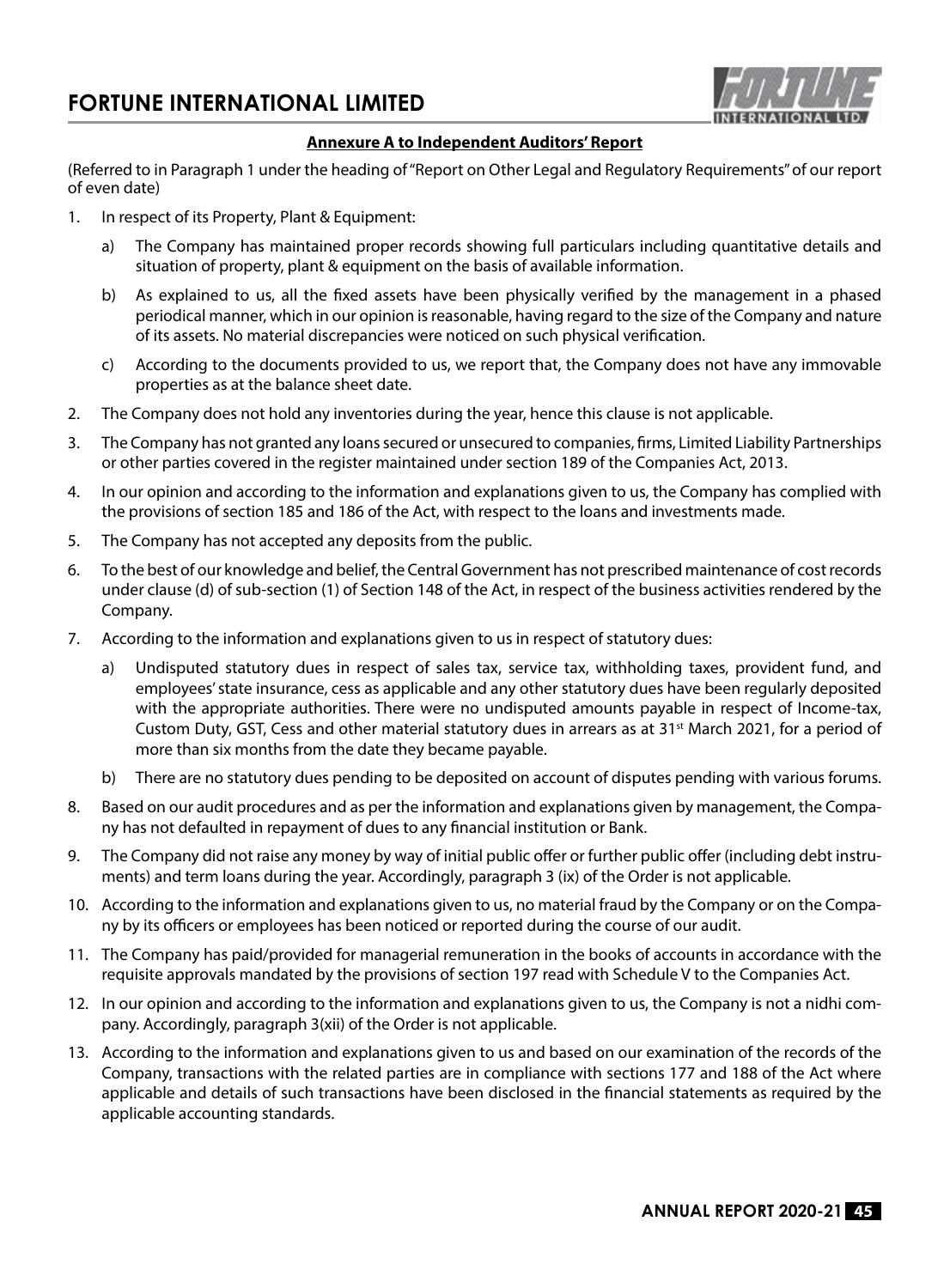

- 14. According to the information and explanations give to us and based on our examination of the records of the Company, the Company has not made any preferential allotment or private placement of shares or fully or partly convertible debentures during the year.
- 15. According to the information and explanations given to us and based on our examination of the records of the Company, the Company has not entered into non-cash transactions with directors or persons connected with him. Accordingly, paragraph 3(xv) of the Order is not applicable.
- 16. The Company is not required to be registered under section 45-IA of the Reserve Bank of India Act 1934.

For **D. Kothary & Co** Chartered Accountants (Firm Registration No. 105335W) **Sd/- Rahul G. Shah Partner** Membership No. 132651

Place: Mumbai Date: 30<sup>th</sup> June 2021 UDIN: 21132651AAAACJ7808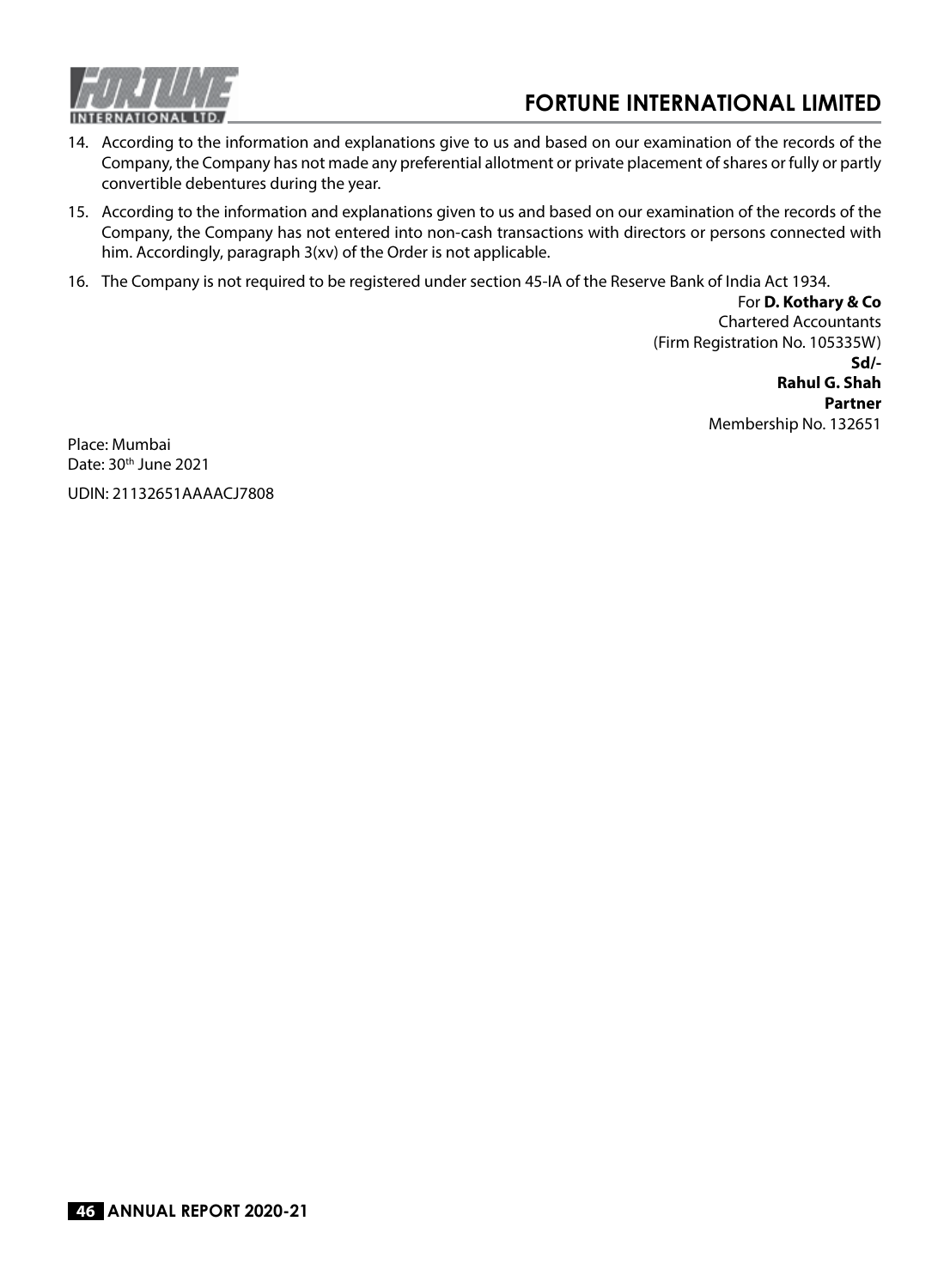

#### **Annexure - B to the Auditors' Report**

#### **To the Members of**

#### **Fortune International Limited**

#### **Report on the Internal Financial Controls under Clause (i) of Sub-section 3 of Section 143 of the Companies Act, 2013 ("the Act")**

We have audited the internal financial controls over financial reporting of **Fortune International Limited** ("the Company") as of 31 March 2021 in conjunction with our audit of the standalone financial statements of the Company for the year ended on that date.

#### **Management's Responsibility for Internal Financial Controls**

The Company's management is responsible for establishing and maintaining internal financial controls based on the internal control over financial reporting criteria established by the Company considering the essential components of internal control stated in the Guidance Note on Audit of Internal Financial Controls over Financial Reporting issued by the Institute of Chartered Accountants of India ('ICAI'). These responsibilities include the design, implementation and maintenance of adequate internal financial controls that were operating effectively for ensuring the orderly and efficient conduct of its business, including adherence to company's policies, the safeguarding of its assets, the prevention and detection of frauds and errors, the accuracy and completeness of the accounting records, and the timely preparation of reliable financial information, as required under the Companies Act, 2013.

#### **Auditors' Responsibility**

Our responsibility is to express an opinion on the Company's internal financial controls over financial reporting based on our audit. We conducted our audit in accordance with the Guidance Note on Audit of Internal Financial Controls over Financial Reporting (the "Guidance Note") and the Standards on Auditing, issued by ICAI and deemed to be prescribed under section 143(10) of the Companies Act, 2013, to the extent applicable to an audit of internal financial controls, both applicable to an audit of Internal Financial Controls and, both issued by the Institute of Chartered Accountants of India. Those Standards and the Guidance Note require that we comply with ethical requirements and plan and perform the audit to obtain reasonable assurance about whether adequate internal financial controls over financial reporting was established and maintained and if such controls operated effectively in all material respects.

Our audit involves performing procedures to obtain audit evidence about the adequacy of the internal financial controls system over financial reporting and their operating effectiveness. Our audit of internal financial controls over financial reporting included obtaining an understanding of internal financial controls over financial reporting, assessing the risk that a material weakness exists, and testing and evaluating the design and operating effectiveness of internal control based on the assessed risk. The procedures selected depend on the auditor's judgment, including the assessment of the risks of material misstatement of the financial statements, whether due to fraud or error.

We believe that the audit evidence we have obtained is sufficient and appropriate to provide a basis for our audit opinion on the Company's internal financial controls system over financial reporting.

#### **Meaning of Internal Financial Controls over Financial Reporting**

A company's internal financial control over financial reporting is a process designed to provide reasonable assurance regarding the reliability of financial reporting and the preparation of financial statements for external purposes in accordance with generally accepted accounting principles. A company's internal financial control over financial reporting includes those policies and procedures that (1) pertain to the maintenance of records that, in reasonable detail, accurately and fairly reflect the transactions and dispositions of the assets of the company; (2) provide reasonable assurance that transactions are recorded as necessary to permit preparation of financial statements in accordance with generally accepted accounting principles, and that receipts and expenditures of the company are being made only in accordance with authorisations of management and directors of the company; and (3) provide reasonable assurance regarding prevention or timely detection of unauthorised acquisition, use, or disposition of the company's assets that could have a material effect on the financial statements.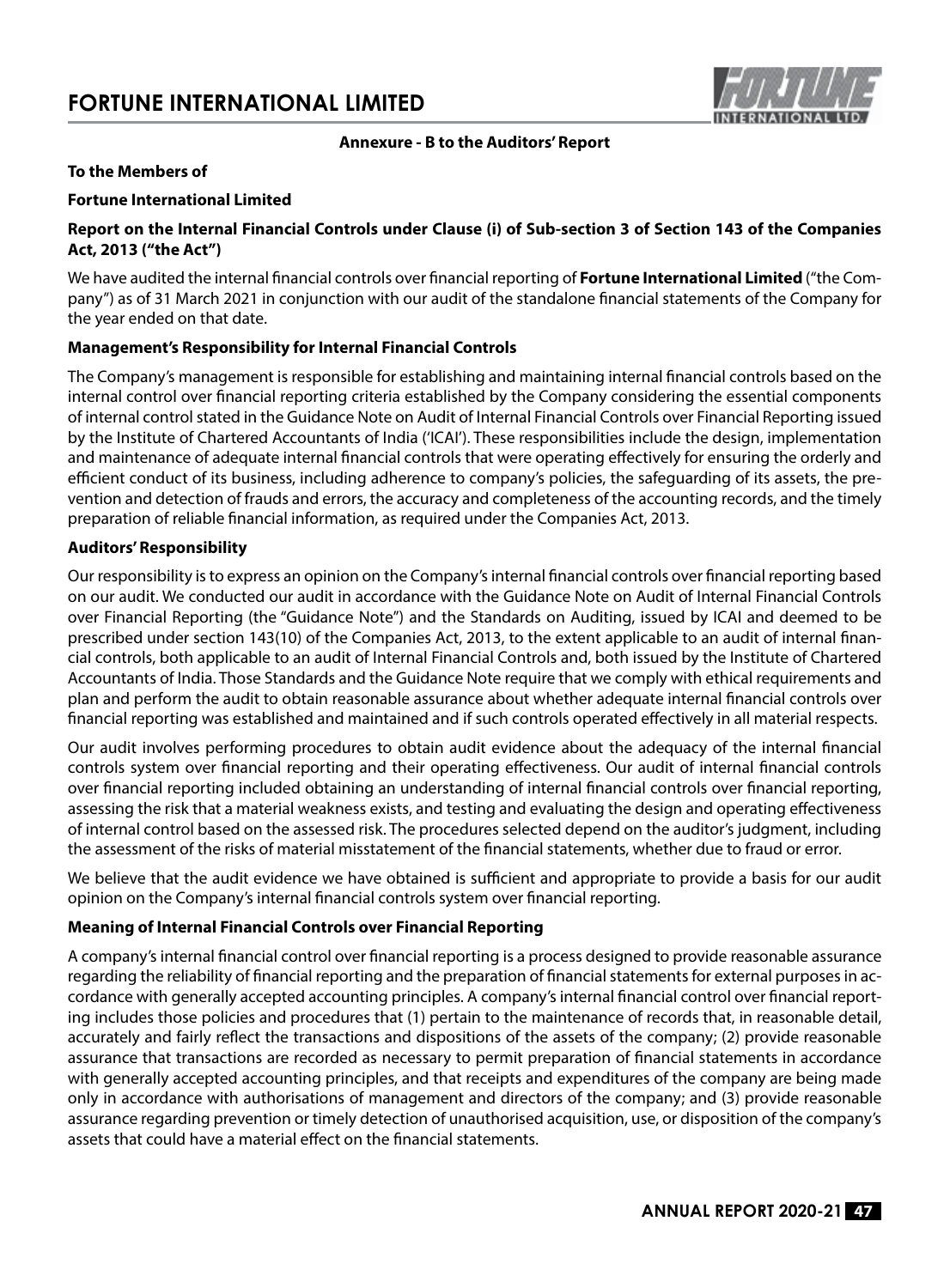

#### **Inherent Limitations of Internal Financial Controls Over Financial Reporting**

Because of the inherent limitations of internal financial controls over financial reporting, including the possibility of collusion or improper management override of controls, material misstatements due to error or fraud may occur and not be detected. Also, projections of any evaluation of the internal financial controls over financial reporting to future periods are subject to the risk that the internal financial control over financial reporting may become inadequate because of changes in conditions, or that the degree of compliance with the policies or procedures may deteriorate.

#### **Opinion**

In our opinion, the Company has, in all material respects, an adequate internal financial controls system over financial reporting and such internal financial controls over financial reporting were operating effectively as at 31 March 2021, based on the internal control over financial reporting criteria established by the Company considering the essential components of internal control stated in the Guidance Note on Audit of Internal Financial Controls Over Financial Reporting issued by the Institute of Chartered Accountants of India.

For **D. Kothary & Co**

Chartered Accountants (Firm Registration No. 105335W) **Sd/- Rahul G. Shah Partner** Membership No. 132651

Place: Mumbai Date: 30<sup>th</sup> June 2021 UDIN: 21132651AAAACJ7808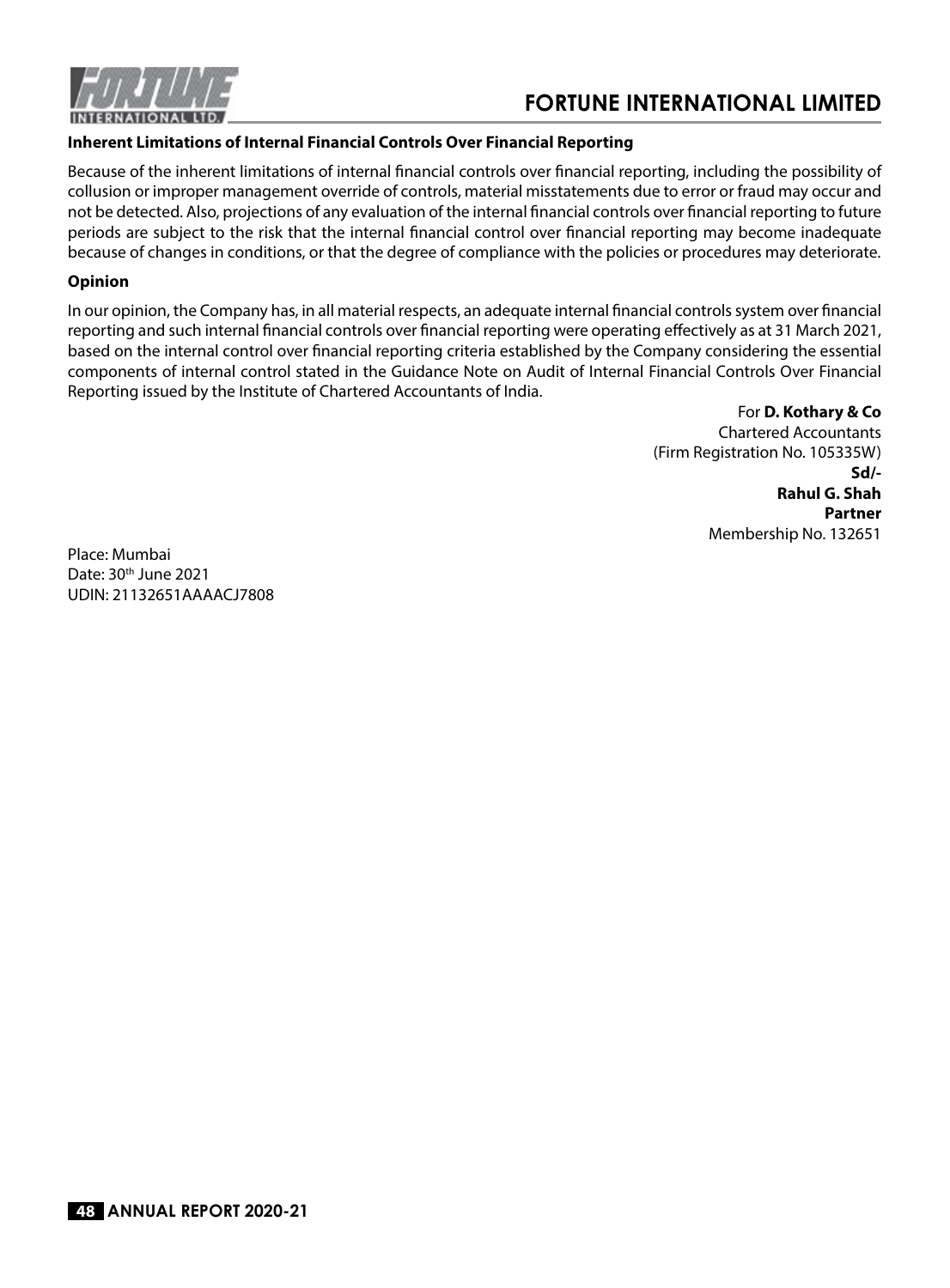

#### **Balance Sheet As at 31st March 2021**

| Sr. No.        | <b>Particulars</b>    |                                               | <b>Notes</b>   | As at March 31, 2021 | As at March 31, 2020 |
|----------------|-----------------------|-----------------------------------------------|----------------|----------------------|----------------------|
|                |                       |                                               |                | <b>Amount In Rs.</b> | Amount In Rs.        |
|                |                       |                                               |                |                      |                      |
| Ι.             | <b>ASSETS</b>         |                                               |                |                      |                      |
| $\mathbf{1}$   |                       | <b>Non Current Assets</b>                     |                |                      |                      |
|                | (a)                   | Property, Plant and Equipment                 | $\overline{4}$ | 208,179              | 208,179              |
|                | (b)                   | <b>Financial Assets</b>                       |                |                      |                      |
|                |                       | (i) Investments                               | 5              | 37,031,025           | 37,031,025           |
|                | (c)                   | Other non-current assets                      | 6              | 1,010,377            | 1,010,377            |
|                |                       |                                               |                | 38,249,581           | 38,249,581           |
| $\overline{2}$ | <b>Current Assets</b> |                                               |                |                      |                      |
|                | (a)                   | <b>Financial Assets</b>                       |                |                      |                      |
|                |                       | (i) Trade receivables                         | $\overline{7}$ | 24,593,057           |                      |
|                |                       | (ii) Cash and cash equivalents                | 8              | 4,441,771            | 3,083,420            |
|                | (b)                   | <b>Current Tax Assets (net)</b>               |                | 1,308,986            |                      |
|                | (c)                   | Other current assets                          | 9              | 3,088                | 116,664              |
|                |                       |                                               |                | 30,346,901           | 3,200,084            |
|                |                       |                                               |                |                      |                      |
|                |                       | <b>TOTAL</b>                                  |                | 68,596,482           | 41,449,665           |
|                |                       |                                               |                |                      |                      |
| Ш.             |                       | <b>EQUITY AND LIABILITIES</b>                 |                |                      |                      |
|                | <b>EQUITY</b>         |                                               |                |                      |                      |
|                | (a)                   | <b>Equity Share Capital</b>                   | 10             | 70,400,000           | 70,400,000           |
|                | (b)                   | <b>Other Equity</b>                           | 11             | (71,680,755)         | (105, 704, 973)      |
|                |                       |                                               |                | (1, 280, 755)        | (35, 304, 973)       |
|                | <b>LIABILITIES</b>    |                                               |                |                      |                      |
| 1              |                       | <b>Non Current Liabilities</b>                |                |                      |                      |
|                | (a)                   | <b>Financial Liabilities</b>                  |                |                      |                      |
|                |                       | (i) Borrowings                                | 12             | 64,159,904           | 76,659,904           |
|                |                       |                                               |                | 64,159,904           | 76,659,904           |
| $\overline{2}$ |                       | <b>Current Liabilites</b>                     |                |                      |                      |
|                | (a)                   | <b>Financial Liabilities</b>                  |                |                      |                      |
|                |                       | (i) Trade payables                            | 13             |                      |                      |
|                |                       | (a) total outstanding dues of MSE             |                |                      |                      |
|                |                       | enterprises                                   |                |                      |                      |
|                |                       | (b) total outstanding dues of creditors other |                | 2,444,551            |                      |
|                |                       | than MSE Enterprises                          |                |                      |                      |
|                | (b)                   | <b>Other Current Liabilities</b>              | 14             | 3,272,782            | 94,734               |
|                |                       |                                               |                | 5,717,333            | 94,734               |
|                |                       |                                               |                |                      |                      |
|                |                       | <b>TOTAL</b>                                  |                | 68,596,482           | 41,449,665           |

The accompanying significant accounting policies and notes form an integral part of the standalone financial statements **As per our report of even date**

 Chartered Accountants Firm Registration No. 105335W<br>Sd/- **Sd/- Sd/- Sd/- Rahul G. Shah Nivedan Bharadwaj Ruchika Bharadwaj** Partner **Managing Director Director**  Membership No.: 132651 DIN No. 00040191 DIN No. 00288459

Place : Mumbai **Place : New Delhi**<br>
Date : 30/06/2021 **Place : 20/06/2021** Date: 30/06/2021

#### **For D. Kothary & Co For and on behalf of the Board of Directors**

**Sd/- Sd/- Anil Kumar Kukreja Megha Chhabra Company Secretary** PAN No. AAJPK2353F PAN No. AVZPC1678E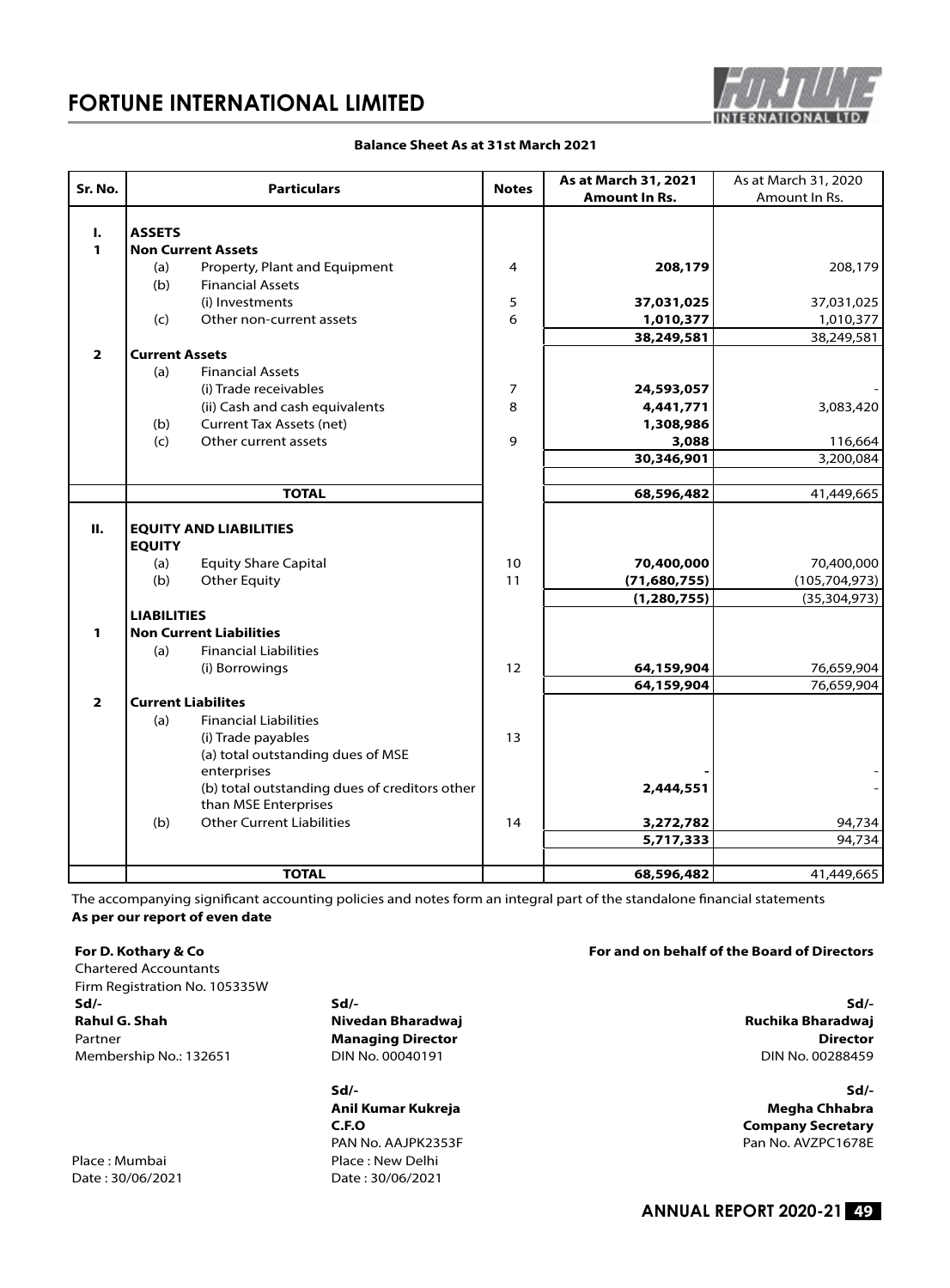

|                                                   |              | 2020-2021     | 2019-2020      |  |
|---------------------------------------------------|--------------|---------------|----------------|--|
| <b>Particulars</b>                                | <b>Notes</b> | Amount In Rs. | Amount In Rs.  |  |
|                                                   |              |               |                |  |
| Revenue from operations                           | 15           | 38,218,085    |                |  |
| Other incomes                                     | 16           |               | 3,595,000      |  |
|                                                   |              |               |                |  |
| <b>Total Revenue</b>                              |              | 38,218,085    | 3,595,000      |  |
| <b>Expenses:</b>                                  |              |               |                |  |
| <b>Raw Material Consumed</b>                      |              | 3,014,200     |                |  |
| Employee benefit expenses                         | 17           | 255,254       | 193,200        |  |
| Depreciation and amortization expenses            | 4            |               |                |  |
| <b>Other Expenses</b>                             | 18           | 924,413       | 45,818,706     |  |
| <b>Total Expenses</b>                             |              | 4,193,867     | 46,011,906     |  |
|                                                   |              |               |                |  |
| <b>Profit before tax</b>                          |              | 34,024,218    | (42, 416, 906) |  |
| Tax expense:                                      |              |               |                |  |
| Current tax                                       |              |               |                |  |
| Earlier year tax                                  |              |               | 5,520          |  |
| Deferred tax                                      |              |               |                |  |
| Profit for the year                               |              | 34,024,218    | (42, 422, 426) |  |
| <b>Other Comprehensive Income</b>                 |              |               |                |  |
| Items will not be reclassified to profit & loss   |              |               |                |  |
| Items will be reclassified to profit & loss       |              |               |                |  |
|                                                   |              |               |                |  |
| <b>Total Comprehensive Income</b>                 |              | 34,024,218    | (42, 422, 426) |  |
| Earning per share on Equity Shares of Rs. 10 each | 21           |               |                |  |
| - Basic & Diluted                                 |              | 4.83          | (6.03)         |  |
|                                                   |              |               |                |  |

#### **Statement of Profit and Loss for the year ended 31st March 2021**

The accompanying significant accounting policies and notes form an integral part of the standalone financial statements **As per our report of even date**

 Chartered Accountants Firm Registration No. 105335W<br>Sd/- **Sd/- Sd/- Sd/- Rahul G. Shah Nivedan Bharadwaj Ruchika Bharadwaj** Partner **Director Constant Director Managing Director Partner of Constant Director Director Physics of American**<br>Membership No.: 132651 DIN No. 00040191 DIN No. 00288459 Membership No.: 132651

**Anil Kumar Kukreja Megha Chhabra Megha Chhabra C.F.O Company Secretary** PAN No. AAJPK2353F Pan No. AVZPC1678E Place : Mumbai Place : New Delhi Date : 30/06/2021 Date : 30/06/2021

#### **For D. Kothary & Co For and on behalf of the Board of Directors**

**Sd/- Sd/-**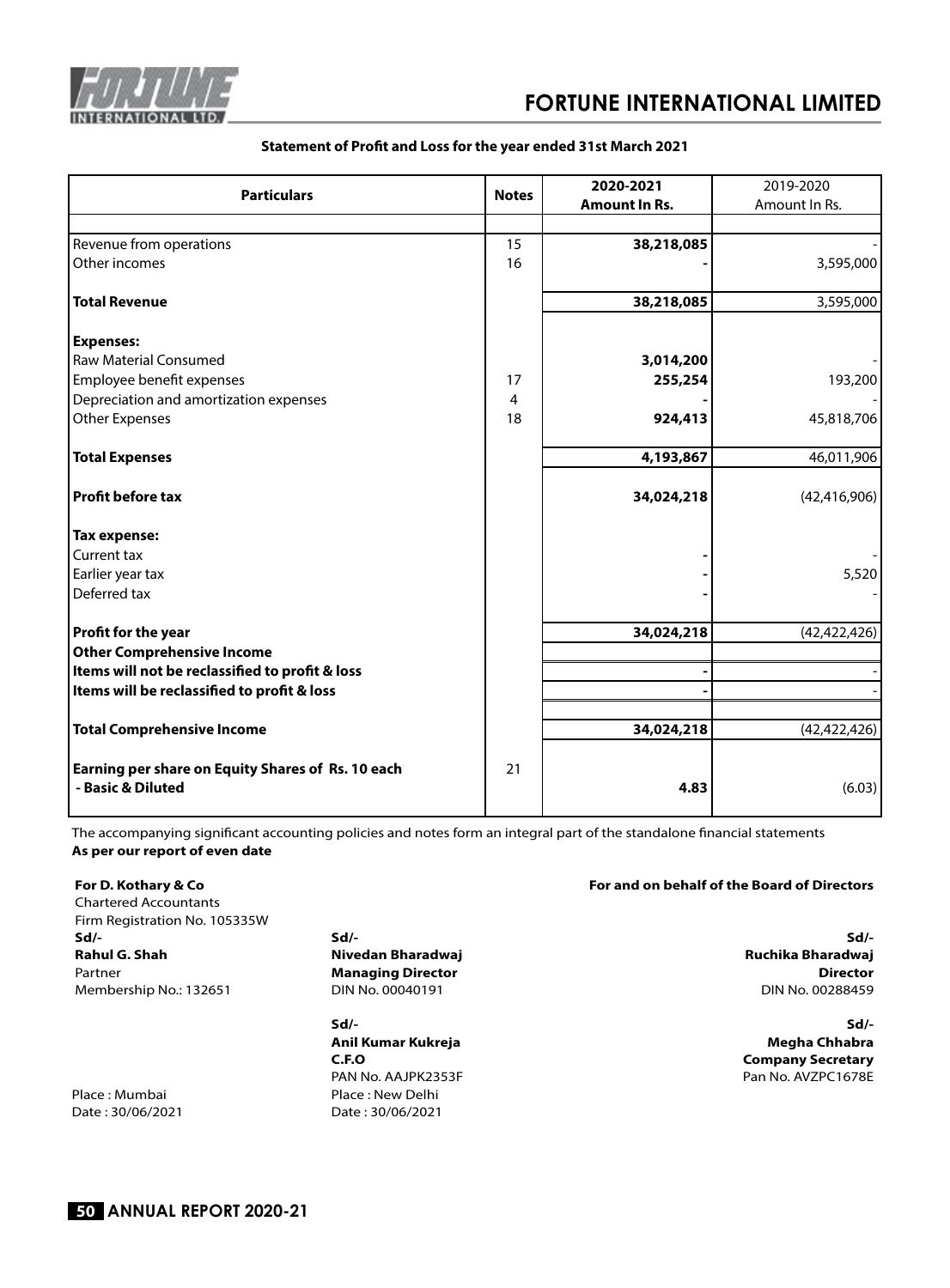

#### **Cash Flow Statement For The Year Ended 31st March 2021**

|                                                               | 2020-2021            | 2019-2020      |
|---------------------------------------------------------------|----------------------|----------------|
| <b>Particulars</b>                                            | <b>Amount In Rs.</b> | Amount In Rs.  |
| A. Cash Flow From Operating Activities:                       |                      |                |
| Net profit before tax as per statement of profit and loss     | 34,024,218           | (42, 416, 906) |
| Adjustments for:                                              |                      |                |
| Dividend Income                                               |                      | (3,595,000)    |
| <b>Bad Debts</b>                                              |                      | 45,204,860     |
| <b>Operating Cash Flow Before Changes in Working Capital</b>  | 34,024,218           | (807,046)      |
| <b>Changes in current assets and liabilities</b>              |                      |                |
| (Increase)/ Decrease in trade receivables                     | (24, 593, 057)       |                |
| I (Increase)/Decrease in Other Current and Non-Current Assets | 113,577              | (96, 961)      |
| Increase/ (Decrease) in trade payables                        | 2,444,551            |                |
| Increase/(Decrease) in Other Current Liabilities              | 3,178,048            | (49, 974)      |
| <b>Cash Generated From Operations</b>                         | 15,167,337           | (953, 981)     |
| Payment of Taxes (Net of Refunds)                             | (1,308,986)          | (842, 520)     |
| Net Cash Flow From Operating Activities (A)                   | 13,858,351           | (1,796,501)    |
| <b>B. Cash Flow From Investing Activities:</b>                |                      |                |
| Dividend Income                                               |                      | 3,595,000      |
| Net Cash Flow From Investment Activities (B)                  |                      | 3,595,000      |
| <b>C. Cash Flow From Financing Activities:</b>                |                      |                |
| (Repayment) / Borrowing from financial institutions/Others    | (12,500,000)         | (1,817,975)    |
| Financial Expenses                                            |                      |                |
| Net Cash From / (Used In) Financing Activities (C)            | (12,500,000)         | (1,817,975)    |
| Net Increase In Cash Or Cash Equivalents (A+B+C)              | 1,358,351            | (19, 476)      |
| Cash And Cash Equivalents At The Beginning Of The Year        | 3,083,420            | 3,102,895      |
| Cash And Cash Equivalents As At The End Of The Year           | 4,441,771            | 3,083,420      |
|                                                               |                      |                |

The accompanying significant accounting policies and notes form an integral part of the standalone financial statements **As per our report of even date**

 Chartered Accountants Firm Registration No. 105335W  **Sd/- Sd/- Sd/- Rahul G. Shah Nivedan Bharadwaj Ruchika Bharadwaj** Partner **Managing Director Managing Director Director Director** Membership No.: 132651 DIN No. 00040191 DIN No. 00288459

Date: 30/06/2021

**Anil Kumar Kukreja Megha Chhabra** PAN No. AAJPK2353F PAN No. AVZPC1678E Place : Mumbai Place : New Delhi<br>
Date : 30/06/2021 Date : 30/06/2021

#### **For D. Kothary & Co For and on behalf of the Board of Directors**

**Sd/- Sd/- Company Secretary**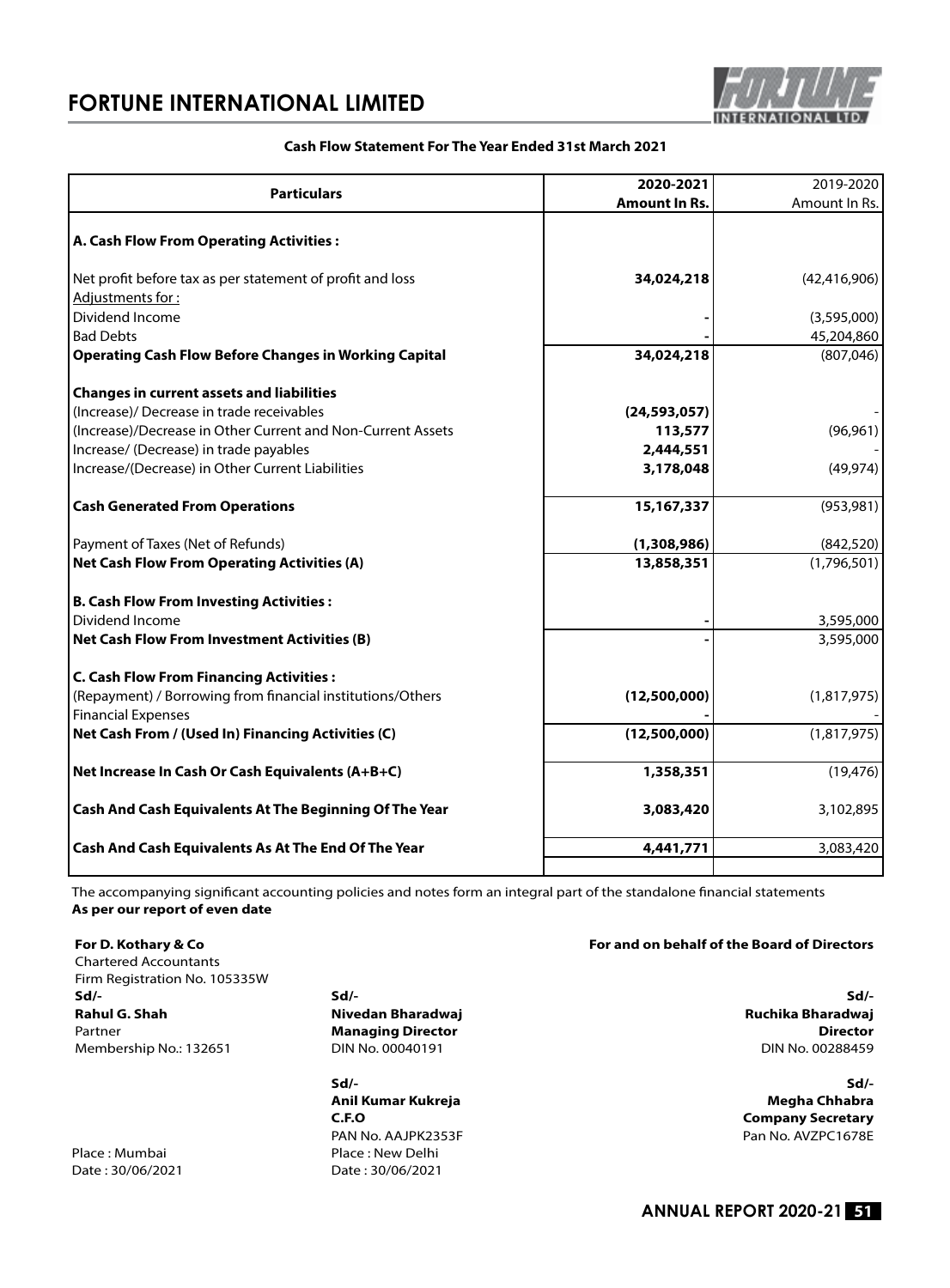

#### **Statement of Changes in Equity for the year ended 31st March 2021**

#### **Note A :- Equity share Capital**

| <b>PARTICULARS</b>                              | <b>Note</b> | Amount In Rs. |
|-------------------------------------------------|-------------|---------------|
| As at 1st April 2019                            |             | 70,400,000    |
| Changes in Equity share capital during the year |             |               |
| As at 31st March 2020                           |             | 70,400,000    |
| Changes in Equity share capital during the year |             |               |
| As at 31st March 2021                           | 10          | 70,400,000    |
|                                                 |             |               |

#### **Note B : Other Equity**

|                                              | <b>Reserves &amp; Surplus</b> |         |                 | Capital         | <b>Total Other</b> |
|----------------------------------------------|-------------------------------|---------|-----------------|-----------------|--------------------|
| <b>Particulars</b>                           | <b>Securities</b>             | General | <b>Retained</b> | <b>Reserves</b> | <b>Equity</b>      |
|                                              | <b>Premium</b>                | Reserve | <b>Earnings</b> |                 |                    |
|                                              | <b>Reserve</b>                |         |                 |                 |                    |
| <b>Balance as at April 1, 2019</b>           |                               |         | (63, 282, 547)  |                 | (63, 282, 547)     |
| Profit for the year                          |                               |         | (42, 422, 426)  |                 | (42, 422, 426)     |
| Other Comprehensive Income for the year, net |                               |         |                 |                 |                    |
| of Income Tax                                |                               |         |                 |                 |                    |
| Total Comprehensive Income for the year      |                               |         | (105,704,973)   |                 | (105,704,973)      |
| <b>Transfer from Retained Earnings</b>       |                               |         |                 |                 |                    |
| Balance as at March 31, 2020                 |                               |         | (105,704,973)   |                 | (105, 704, 973)    |
| Profit for the year                          |                               |         | 34,024,218      |                 | 34,024,218         |
| Other Comprehensive Income for the year, net |                               |         |                 |                 |                    |
| of Income Tax                                |                               |         |                 |                 |                    |
| Total Comprehensive Income for the year      |                               |         | (71,680,755)    |                 | (71,680,755)       |
| <b>Transfer from Retained Earnings</b>       |                               |         |                 |                 |                    |
| Balance as at March 31, 2021                 |                               |         | (71,680,755)    |                 | (71,680,755)       |

#### **As per our report of even date**

| For D. Kothary & Co<br><b>Chartered Accountants</b><br>Firm Registration No. 105335W |                          | For and on behalf of the Board of Directors |
|--------------------------------------------------------------------------------------|--------------------------|---------------------------------------------|
| $Sd$ /-                                                                              | $Sd$ -                   | $Sd$ /-                                     |
| Rahul G. Shah                                                                        | Nivedan Bharadwaj        | Ruchika Bharadwaj                           |
| Partner                                                                              | <b>Managing Director</b> | <b>Director</b>                             |
| Membership No.: 132651                                                               | DIN No. 00040191         | DIN No. 00288459                            |
|                                                                                      | $Sd$ /-                  | $Sd$ /-                                     |

**Anil Kumar Kukreja Megha Chhabra C.F.O Company Secretary** PAN No. AAJPK2353F Pan No. AVZPC1678E

Place : Mumbai Place : New Delhi<br>Date : 30/06/2021 Date : 30/06/2021 Date: 30/06/2021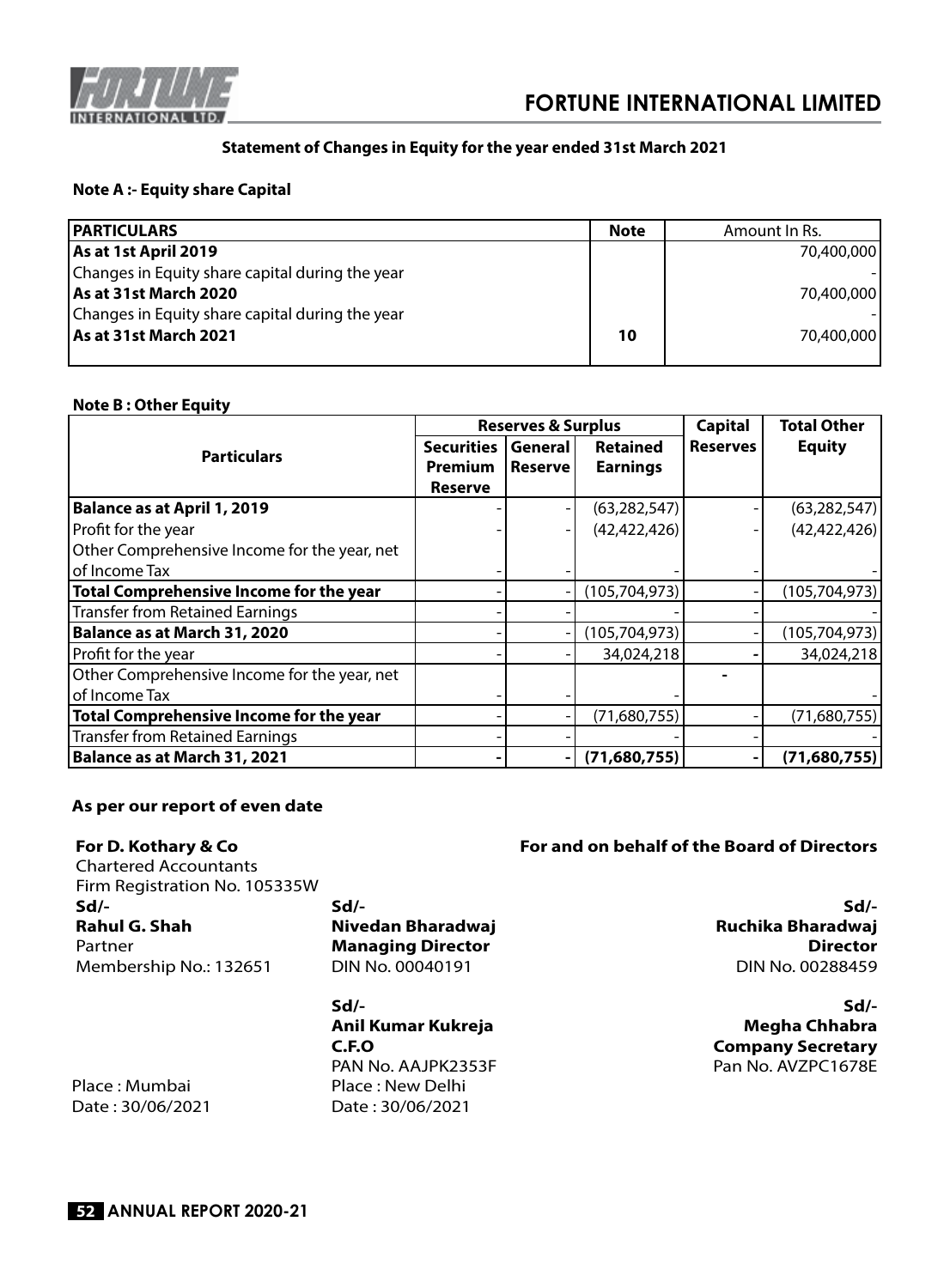

#### **1. Company overview**

Fortune International Limited is Govt. of India recognized Start Trading House, engaged in the business of procuring, trading and exporting a number of product groups including engineering goods commodities to various parts of the world.

#### **2. Basis of preparation of financial statements**

#### **a) Accounting convention**

The financial statements are prepared in accordance with the Indian Accounting Standards (Ind AS) notified under the Companies (Indian Accounting Standards) Rules, 2015 as amended by the companies (Indian Accounting Standards) Amendment Rules, 2016

These financial statements have been prepared in accordance with the accounting policies, set out below and were consistently applied to all periods presented unless otherwise stated.

Certain comparative figures appearing in these financial statements have been regrouped and/or reclassified to better reflect the nature of those items.

#### **b) Basis of measurement**

The financial statements have been prepared on an accrual basis and in accordance with the historical cost convention, uness otherwise stated. These financial statements comply in all material aspects with Indian Accounting Standards (Ind AS) notified under Section 133 of the Companies Act, 2013 (the Act) [Companies (Indian Accounting Standards) Rules, 2015] and other relevant provisions of the Act. All assets and liabilities are classified into current and non-current based on the operating cycle of less than twelve months or based on the criteria of realisation/settlement within twelve months period from the balance sheet date.

#### **c) Key accounting judgement, estimates and assumptions**

The preparation of the financial statements required the management to exercise judgment and to make estimates and assumptions. These estimates and associated assumptions are based on historical experiences and various other factors that are believed to be reasonable under the circumstances. Actual results may differ from these estimates. The estimates and underlying assumptions are reviewed on an ongoing basis. Revision to accounting estimates are recognised in the period in which the estimate is revised, if the revision affects only that period, or in the period of the revision and future periods if the revision affects both current and future period.

#### **d) Functional and presentation currency**

The functional and presentation currency of the Company is the Indian Rupee.

#### **e) Foreign currency transaction**

Foreign currency transactions are translated at the exchange rate that approximates the prevalent exchange rate on the transaction date. Monetary assets and liabilities in foreign currencies are translated at the yearend rate. Non-monetary assets and liabilities denominated in a foreign currency and measured at historical cost are translated at the exchange rate prevalent at the date of transaction.

#### **3. Significant Accounting Policies**

The Company has applied the following accounting policies to all periods presented in the financial statements.

#### **a) Revenue Recognition**

Revenue is measured at the fair value of the consideration received or receivable, and represents amounts exclusive of excise duty receivable for goods supplied, stated net of discounts, returns and value added taxes. The company recognises revenue when the amount of revenue can be reliably measured; when it is probable that future economic benefits will flow to the entity; and when specific criteria have been met for each of the Company's activities, as described below.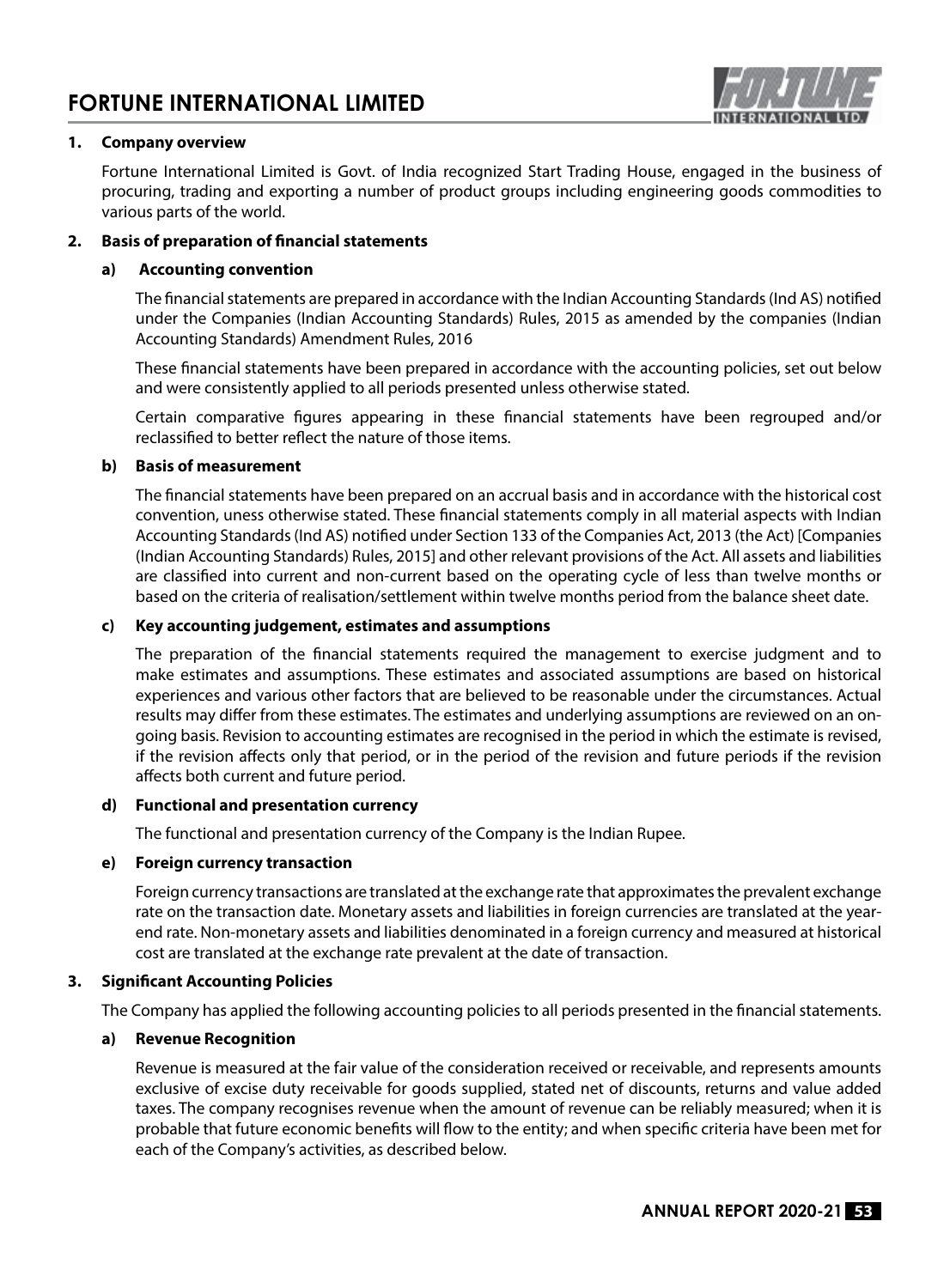

#### **Sale of Goods and services**

Sales are recognised when the significant risks and rewards of ownership of the goods are transferred to the buyer as per terms of contract. Income and fees from services are accounted as per terms of relevant contractual agreements/arrangements.

Revenue from sale of power is recognised when delivered and measured based on rates as per bilateral contractual agreements with buyers and at rate arrived at based on the principles laid down under the relevant Tariff Regulations as notified by the regulatory bodies, as applicable.

#### **Interest & Commission Income**

Interest income is recognised on accrual basis as per the terms of relevant contracts or by using the effective interest method, where applicable

#### **Investment income**

Incomes from investments are accounted on an accrual basis.

#### **b) Property, Plant and Equipment**

- **i) Recognition and measurement**: Property, plant and equipment are carried at cost of acquisition less accumulated depreciation and accumulated impairment loss, if any. Subsequent expenditure related to an item of fixed asset are added to its book value only when it is probable that future economic benefits associated with the item will flow to the Company and the cost of the item can be measured reliably. The carrying amount of the replaced part is derecognised. All repairs and maintenance are charged to the Statement of Profit and Loss during the financial year in which they are incurred.
- **ii) Depreciation**: Depreciation of other items of Property, Plant and Equipment are provided on a straight line basis over the estimated useful life of the asset or as prescribed in Schedule II to the Companies Act, 2013 or based on technical evaluation of the asset. Estimated useful life of items of property, plant and equipment are as follows:

| Type of Asset        | Estimated Useful Life |
|----------------------|-----------------------|
| Furniture & Fittings | 10 years              |
| Computers & Printers | 3 years               |
| Office Equipment's   | 5 years               |

The residual values, useful lives and methods of depreciation of property, plant and equipment are reviewed at each financial year end and adjusted prospectively, if appropriate.

The Company assesses at each balance sheet date whether there is objective evidence that an asset or a group of assets is impaired. An asset's carrying amount is written down immediately to its recoverable amount if the asset's carrying amount is greater than its estimated recoverable amount.

Gains and losses on disposals are determined by comparing the sale proceeds with the carrying amount and are recognised within operating profit in the Income statement.

#### **c) Financial Instruments**

#### **Financial Assets**

The Company classifies its financial assets in the following categories:

i) **Financial assets at amortised cost** - Assets that are held for collection of contractual cash flows where those cash flows represent solely payments of principal and interest are measured at amortised cost.

They are presented as current assets, except for those maturing later than 12 months after the reporting date which are presented as non-current assets. Financial assets are measured initially at fair value which usually represents cost plus transaction costs and subsequently carried at amortised cost using the effective interest method, less any impairment loss if any.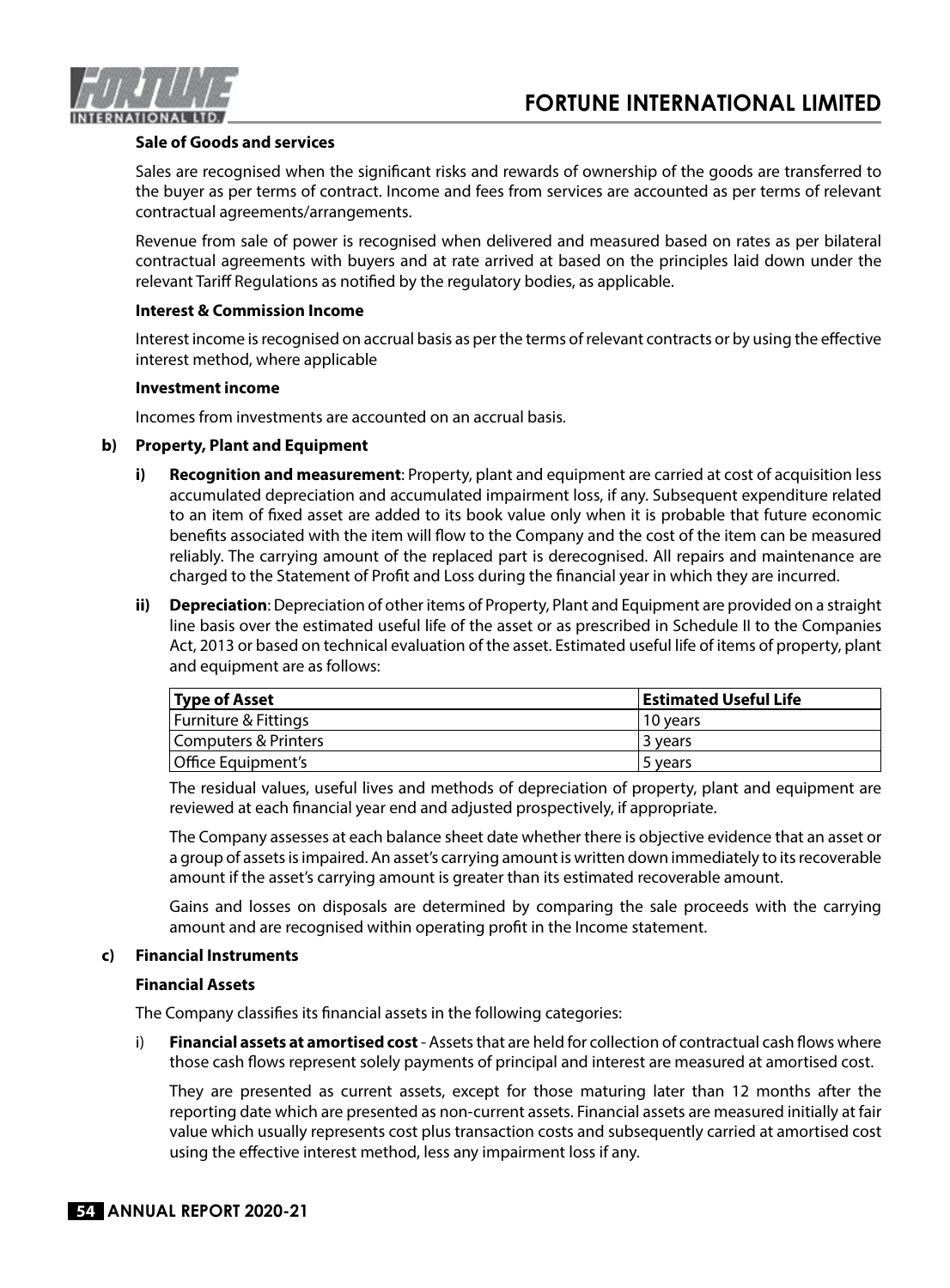

Financial assets at amortised cost are represented by trade receivables, security and other deposits, cash and cash equivalent, employee and other advances.

- ii) **Equity investments** Investment in subsidiaries/associates are stated at cost. All other equity investments are measured at fair value, except for certain unquoted equity investments which are carried at cost where the fair value of these investments cannot be reliably measured.
- iii) **Financial Assets at Fair Value through Other Comprehensive Income (FVTOCI)** For investments which are not held for trading purposes and where the company has exercised the option to classify the investment as at FVTOCI, all fair value changes on the investment are recognized in OCI. The accumulated gains or losses on such investments are not recycled to the Statement of Profit and Loss even on sale of such investment.
- iv) **Financial assets at Fair Value through Profit and loss (FVTPL)** Financial assets other than the equity investments and investment classified as FVTOCI are measured at FVTPL. These include surplus funds invested in mutual funds etc.
- v) **Impairment of financial assets** The Company assesses at each balance sheet date whether there is objective evidence that a financial asset or a group of financial assets is impaired. A financial asset or a group of financial assets is impaired and impairment losses are incurred only if there is objective evidence of impairment as a result of one or more events that occurred after the initial recognition of the asset (a 'loss event') and that loss event (or events) has an impact on the estimated future cash flows of the financial asset or group of financial assets that can be reliably estimated.

#### **Financial liabilities**

#### **Initial recognition and measurement**

Financial liabilities are measured at amortised cost using effective interest method. For trade and other payable maturing within one year from the Balance Sheet date, the carrying value approximates fair value due to short maturity.

#### **Offsetting financial instruments**

Financial assets and liabilities are offset and the net amount reported in the Balance Sheet when there is a legally enforceable right to offset the recognized amounts and there is an intention to settle on a net basis or realise the asset and settle the liability simultaneously. The legally enforceable right must not be contingent on future events and must be enforceable in the normal course of business and in the event of default, insolvency or bankruptcy of the company or the counterparty.

#### **d) Provisions**

Provisions are recognized when the Company has a present obligation (legal or constructive) as a result of a past event, it is probable that an outflow of economic benefits will be required to settle the obligation, and a reliable estimate can be made of the amount of the obligation.

The amount recognized as a provision is the best estimate of the consideration required to settle the present obligation at the end of the reporting period, taking into account the risks and uncertainties surrounding the obligation.

These estimates are reviewed at each reporting date and adjusted to reflect the current best estimates. If the effect of the time value of money is material, provisions are discounted. The discount rate used to determine the present value is a pre- tax rate that reflects current market assessments of the time value of money and the risks specific to the liability. The increase in the provision due to the passage of time is recognised as interest expense.

#### **e) Income Tax**

#### **a) Current Income Tax**

Current Income Tax is measured at the amount expected to be paid to the tax authorities in accordance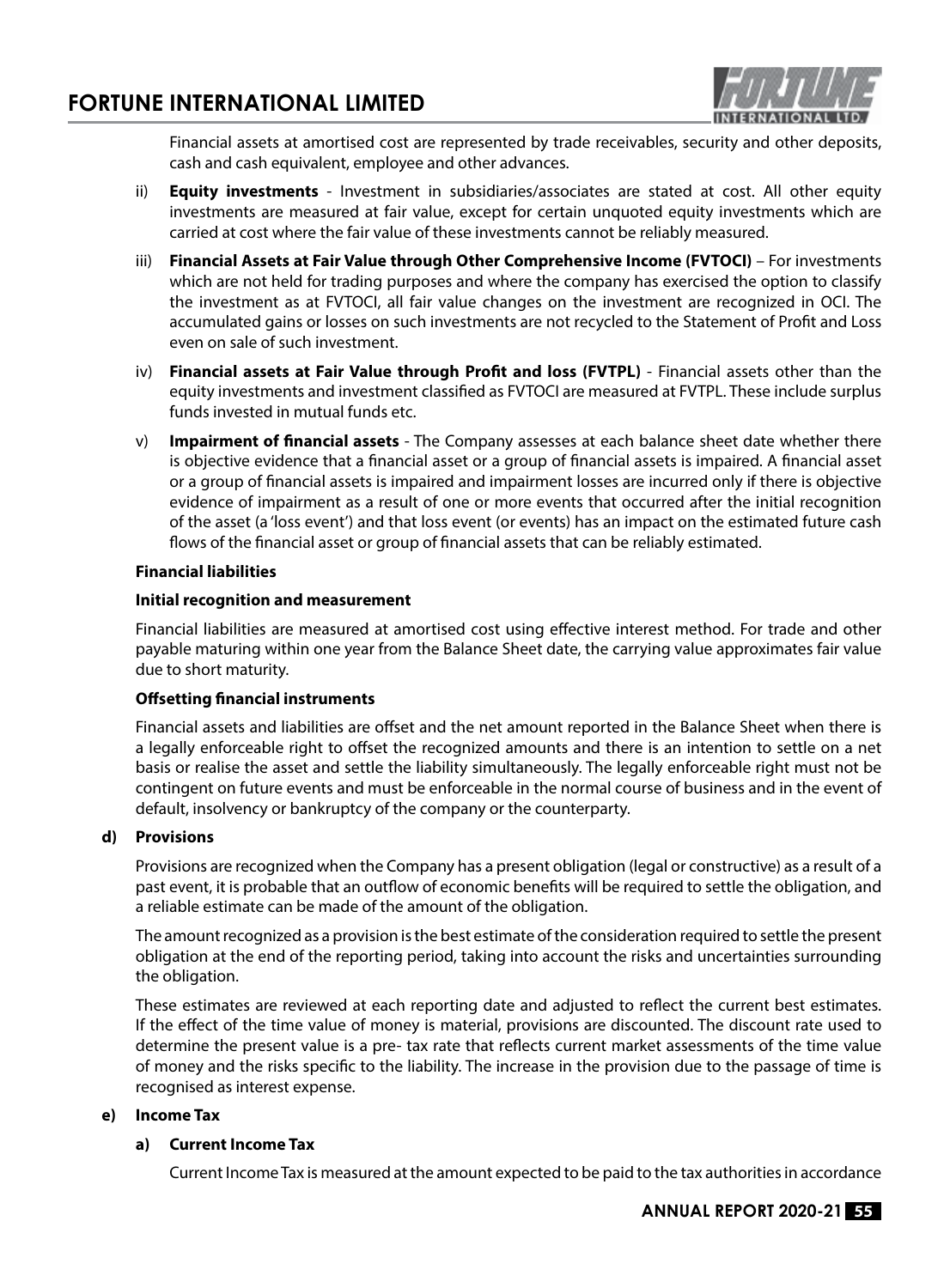

with local laws of various jurisdiction where the Company operates.

#### **b) Deferred Tax:**

Deferred tax is provided using the balance sheet approach on differences between the tax bases of assets and liabilities and their carrying amounts for financial reporting purposes at the reporting date.

Deferred tax assets are recognised to the extent that it is probable that taxable profit will be available against which the deductible differences, and the carry forward of unused tax credits and unused tax losses can be utilised.

The tax rates and tax laws used to compute the tax are those that are enacted or substantively enacted at the reporting date.

Current and Deferred Tax are recognised in the Statement of Profit and Loss except to items recognised directly in Other Comprehensive income or equity, in which case the deferred tax is recognised in Other Comprehensive Income and equity respectively.

#### **f) Leases**

Ind AS 116 requires lessees to determine the lease term as the non-cancellable period of a lease adjusted with any option to extend or terminate the lease, if the use of such option is reasonably certain. The Company makes an assessment on the expected lease term on a lease-by-lease basis and thereby assesses whether it is reasonably certain that any options to extend or terminate the contract will be exercised. In evaluating the lease term, the Company considers factors such as any significant leasehold improvements undertaken over the lease term, costs relating to the termination of the lease and the importance of the underlying asset to Company's operations taking into account the location of the underlying asset and the availability of suitable alternatives. The lease term in future periods is reassessed to ensure that the lease term reflects the current economic circumstances. After considering current and future economic conditions, the Company has concluded that no changes are required to lease period relating to the existing lease contracts.

#### **g) Cash flow Statement**

Cash flows are reported using the indirect method, whereby profit for the period is adjusted for the effects of transactions of a non-cash nature, any deferrals or accruals of past or future operating cash receipt or payments and item of income or expense associated with investing or financing cash-flows. The cash flow from operating, investing and financing activities of the Company are segregated.

#### **h) Earnings per share**

The Company presents Basic and Diluted earnings per share data for its equity shares. Basic and Diluted earnings per share is calculated by dividing the profit or loss attributable to equity shareholders of the Company by the weighted average number of equity shares outstanding during the year.

#### **i) Contingent Liabilities**

Contingent liabilities exist when there is a possible obligation arising from past events, the existence of which will be confirmed only by the occurrence or nonoccurrence of one or more uncertain future events not wholly within the control of the Company, or a present obligation that arises from past events where it is either not probable that an outflow of resources will be required or the amount cannot be reliably estimated. Contingent liabilities are appropriately disclosed unless the possibility of an outflow of resources embodying economic benefits is remote.

#### **j) Borrowing Costs**

Borrowing costs directly relating to the acquisition, construction or production of a qualifying capital project under construction are capitalised and added to the project cost during construction until such time that the assets are substantially ready for their intended use i.e. when they are capable of commercial production. Where funds are borrowed specifically to finance a project, the amount capitalised represents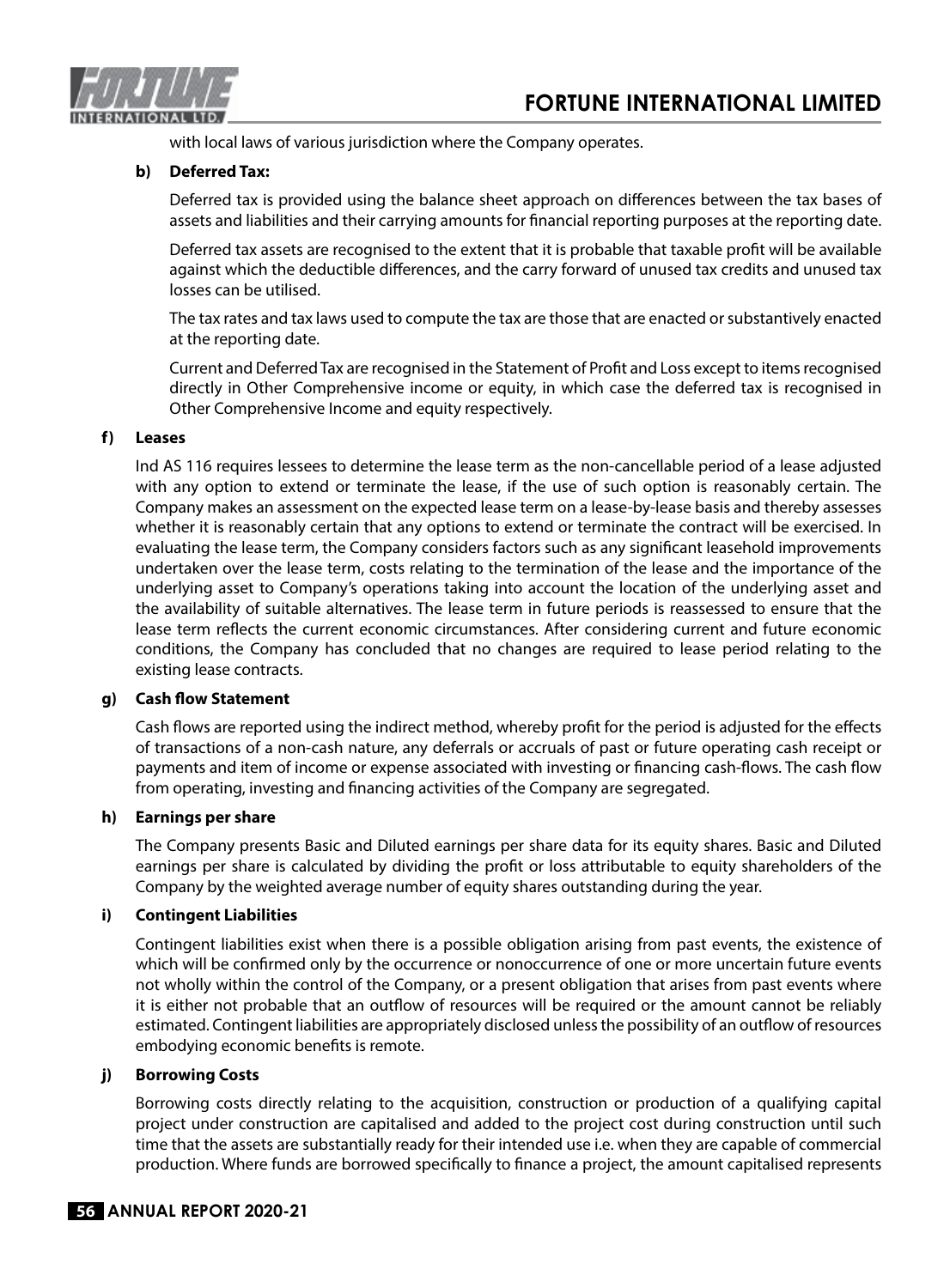

the actual borrowing costs incurred. Where surplus funds are available out of money borrowed specifically to finance a project, the income generated from such current investments is deducted from the total capitalized borrowing cost. Where the funds used to finance a project form part of general borrowings, the amount capitalised is calculated using a weighted average of rates applicable to relevant general borrowings of the company during the year. Capitalisation of borrowing costs is suspended and charged to profit and loss during the extended periods when the active development on the qualifying assets is interrupted.

#### **k) Useful economic lives and impairment of other assets**

Property, plant and equipment other than mining rights are depreciated over their useful economic lives. Management reviews the useful economic lives at least once a year and any changes could affect the depreciation rates prospectively and hence the asset carrying values. The Company also reviews its property, plant and equipment, for possible impairment if there are events or changes in circumstances that indicate that carrying values of the assets may not be recoverable. In assessing the property, plant and equipment for impairment, factors leading to significant reduction in profits such as changes in prices, the Company's business plans and changes in regulatory environment are taken into consideration.

The carrying value of the assets of a cash generating unit (CGU) is compared with the recoverable amount of those assets, that is, the higher of fair value less costs of disposal and value in use. Recoverable value is based on the management estimates of prices, market demand and supply, economic and regulatory climates, long-term plan, discount rates and other factors. Any subsequent changes to cash flow due to changes in the above mentioned factors could impact the carrying value of the assets.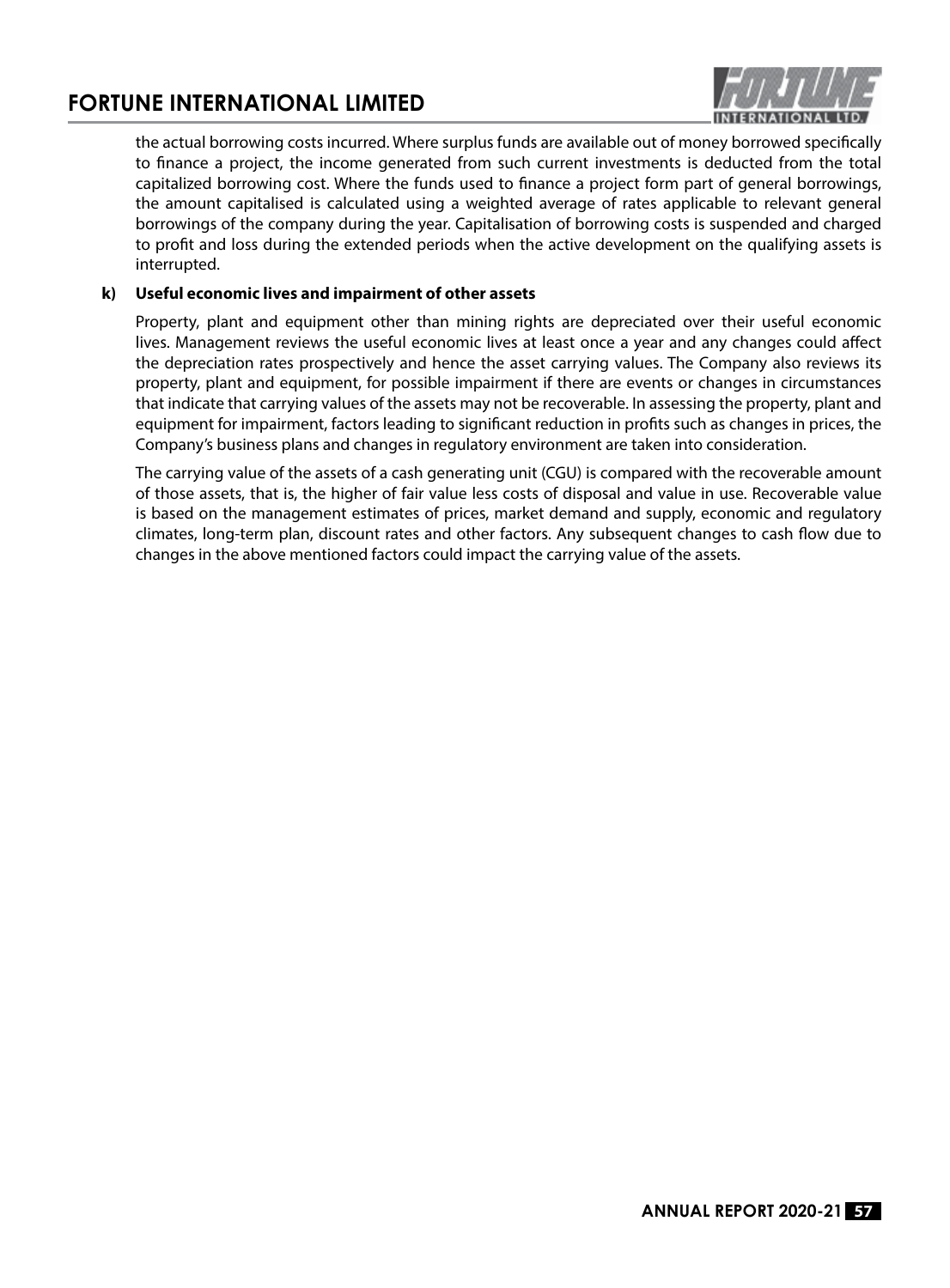|                | Note: 4 - Property, Plant & Equipment |                       |                    |                                                              |           |                                |                    |                                                 |           |                                    |                         |
|----------------|---------------------------------------|-----------------------|--------------------|--------------------------------------------------------------|-----------|--------------------------------|--------------------|-------------------------------------------------|-----------|------------------------------------|-------------------------|
|                |                                       |                       | <b>Gross Block</b> |                                                              |           |                                |                    | <b>Depreciaton</b>                              |           |                                    | Net Block               |
| $\frac{1}{2}$  | Particulars                           | 04.2020<br>As on<br>5 | year               | during the during the<br><b>Addition   Deduction</b><br>year | As on     | 31.03.2021 01.04.2020<br>As on | during<br>the year | during the<br><b>Addition Deduction</b><br>year | As on     | WDV as on<br>31.03.2021 31.03.2021 | 31.03.2020<br>WDV as on |
|                |                                       |                       |                    |                                                              |           |                                |                    |                                                 |           |                                    |                         |
|                | <b>Tangible Assets</b>                |                       |                    |                                                              |           |                                |                    |                                                 |           |                                    |                         |
|                | Furnitures & Fixtures                 | 2,687,794             |                    | ı                                                            | 2,687,794 | 2,651,068                      | ı                  |                                                 | 2,651,068 | 36,726                             | 36,726                  |
| $\sim$         | Office Equipment                      | 3,567,789             | 1                  |                                                              | 3,567,789 | 3,465,959                      | ı                  |                                                 | 3,465,959 | 101,830                            | 101,830                 |
| $\overline{3}$ | Air Conditioners                      | 1,509,905             | ı                  | ı                                                            | 1,509,905 | 1,441,345                      | ı                  |                                                 | 1,441,345 | 68,560                             | 68,560                  |
|                | 4 Computer                            | 21,250                | ı                  | ı                                                            | 21,250    | 20,187                         | ı                  |                                                 | 20,187    | 1,063                              | 1,063                   |
|                | Total                                 | 7,786,738             |                    |                                                              | 7,786,738 | 7,578,559                      |                    |                                                 | 7,578,559 | 208,179                            | 208,179                 |
|                | Figure<br><b>Previous Year</b>        | 7,786,738             |                    |                                                              |           | $- 7,786,738 7,578,559$        |                    |                                                 | 7,578,559 | 208,179                            |                         |

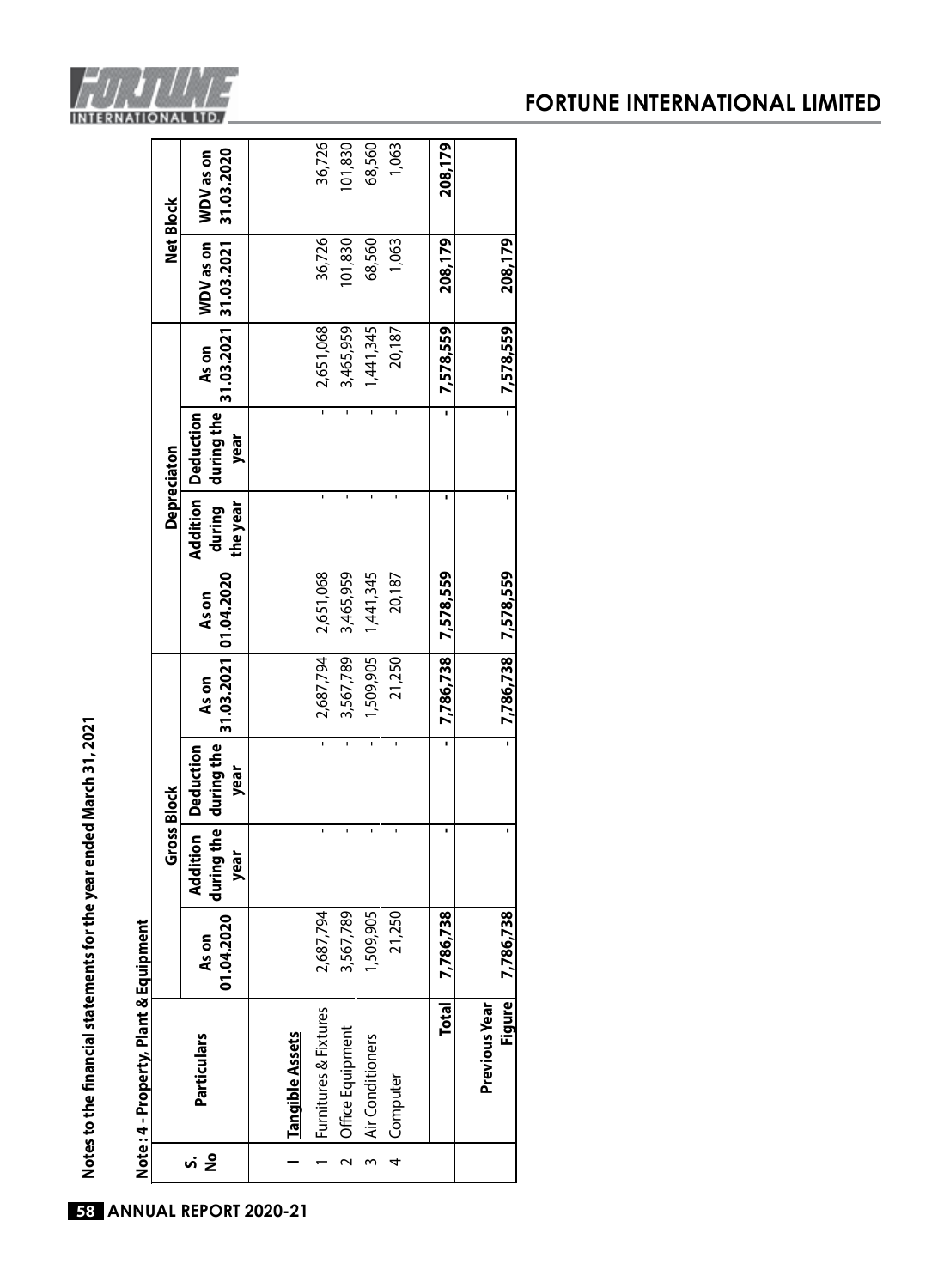

### **Notes to the financial statements for the year ended March 31, 2021**

| <b>PARTICULARS</b>                                                                                                                                                                  | As at March 31, 2021 | As at March 31, 2019 |
|-------------------------------------------------------------------------------------------------------------------------------------------------------------------------------------|----------------------|----------------------|
|                                                                                                                                                                                     | <b>Amount In Rs.</b> | Amount In Rs.        |
| Note 5 :- Investments (Non Current)                                                                                                                                                 |                      |                      |
| <b>Investment in Associate</b><br>17,97,500 equity shares of Fortune Stones Limited of Rs. 10 each<br>fully paid up                                                                 | 37,031,025           | 37,031,025           |
| <b>Total</b>                                                                                                                                                                        | 37,031,025           | 37,031,025           |
| Note 6 :- Other Non Current Assets<br>(Unsecured, Considered Good)<br>(a) Income tax Refund Receivable                                                                              | 1,010,377            | 1,010,377            |
| <b>Total</b>                                                                                                                                                                        | 1,010,377            | 1,010,377            |
| Note 7 :- Trade Receivables<br>(Unsecured)<br>Considered Good<br><b>Considered Doubtful</b><br>Less: Allowance for Bad and Doubtful Debts                                           | 24,593,057           |                      |
| <b>Total</b>                                                                                                                                                                        | 24,593,057           |                      |
| During the year the Company has taken approval from RBI for write -off of unrealised export proceeds, hence it was<br>treated has Bad Debts.<br>Note 8 :- Cash And Cash Equivalents |                      |                      |
| Balances with banks<br>(i) In current accounts<br>Cash on hand                                                                                                                      | 4,441,771            | 3,083,420            |
| <b>Total</b>                                                                                                                                                                        | 4,441,771            | 3,083,420            |
| Note 9 :- Other Current Assets                                                                                                                                                      |                      |                      |
| Prepaid Expenses<br><b>GST Input Receivable</b>                                                                                                                                     | 3,088                | 1,027<br>115,637     |

**Total 3,088** 116,664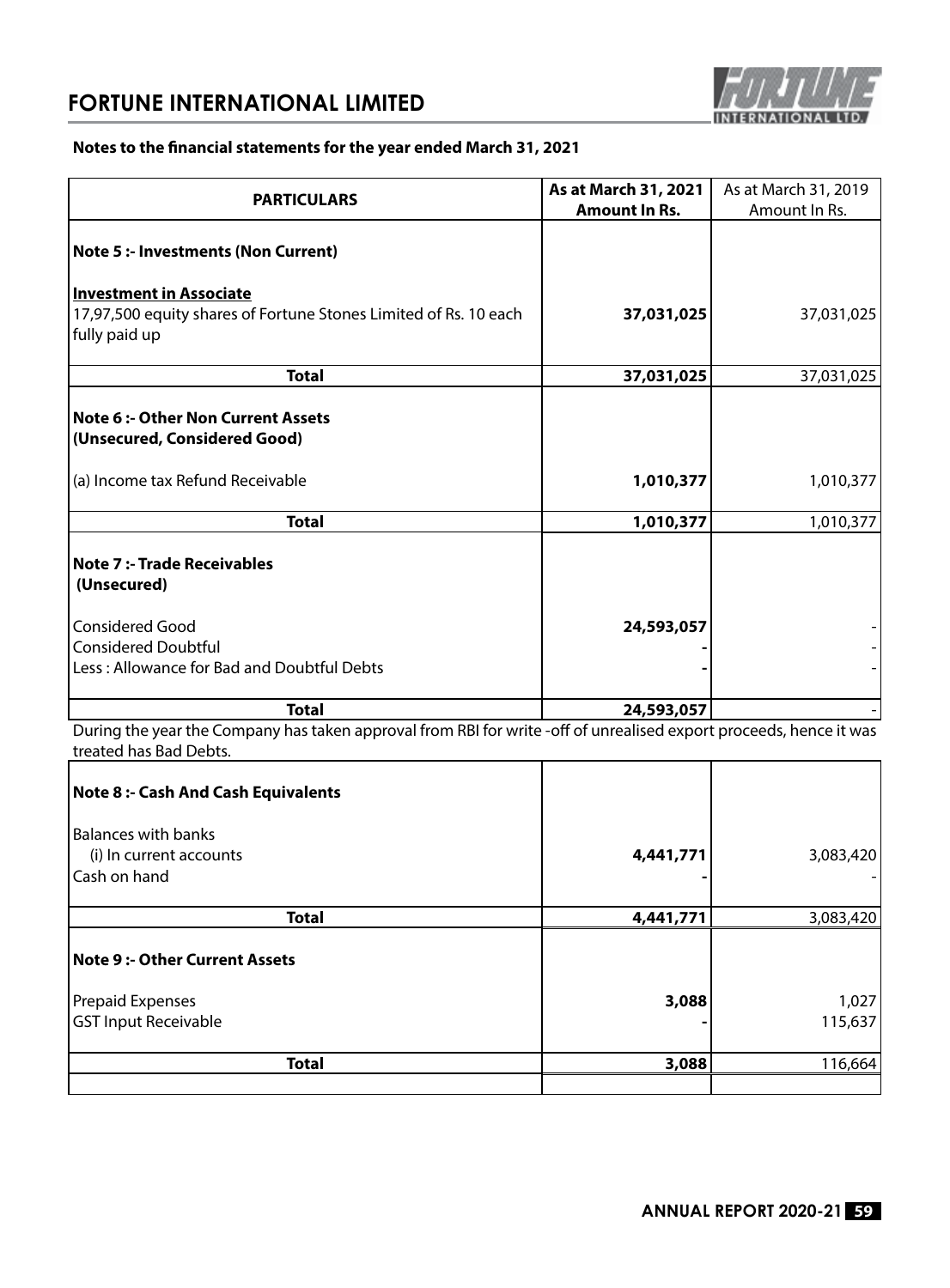

#### **Notes to the financial statements for the year ended March 31, 2021**

#### **NOTE 10 (a) :- EQUITY CAPITAL**

| <b>PARTICULARS</b>                                               | As at March 31, 2021 | As at March 31, 2020 |
|------------------------------------------------------------------|----------------------|----------------------|
|                                                                  | <b>Amount In Rs.</b> | Amount In Rs.        |
| <b>AUTHORISED SHARE CAPITAL</b>                                  |                      |                      |
| 71,60,000 (Previous Year 71,60,000) Equity Shares of Rs.10 each  | 71,600,000           | 71,600,000           |
| 40,000 (Previous Year 40,000) 10% Cumulative preference sharesof |                      |                      |
| l Rs.10 each                                                     | 400,000              | 400,000              |
| <b>Total</b>                                                     | 72,000,000           | 72,000,000           |
|                                                                  |                      |                      |
| <b>ISSUED, SUBSCRIBED AND PAID UP</b>                            |                      |                      |
| 70,40,000 (Previous Year 70,40,000) Equity Shares of Rs.10 each  |                      |                      |
| fully paid up                                                    | 70,400,000           | 70,400,000           |
| Total                                                            | 70,400,000           | 70,400,000           |
|                                                                  |                      |                      |

**NOTE 10 (b)** :- The company has only one class of equity with a par value of Rs. 10/- per share. Each holder of equity shares is entitle to one vote per share.

#### **NOTE 10 (c) :- The reconciliation of the number of shares outstanding and the amount of share capital as at March 31, 2021 and March 31, 2020 is set out below**

| <b>PARTICULARS</b>                | As at March 31, 2021                                                    |            | As at March 31, 2020 |            |
|-----------------------------------|-------------------------------------------------------------------------|------------|----------------------|------------|
|                                   | No. of shares held   Amount In Rs.   No. of shares held   Amount In Rs. |            |                      |            |
| <b>Equity Shares</b>              |                                                                         |            |                      |            |
| Number of shares at the beginning | 7,040,000                                                               | 70,400,000 | 7.040.000            | 70,400,000 |
| Add: Fresh Issue                  |                                                                         |            |                      |            |
| Add: Bonus Shares                 |                                                                         |            |                      |            |
| Less: Buy Back                    |                                                                         |            |                      |            |
| Number of shares at the end       | 7,040,000                                                               | 70,400,000 | 7,040,000            | 70,400,000 |

#### **NOTE 10 (d) :- Details of shares held by each shareholder holding more than 5% shares:**

| <b>Class of shares / Name of shareholder</b> | As at March 31, 2021 |           | As at March 31, 2020 |           |
|----------------------------------------------|----------------------|-----------|----------------------|-----------|
|                                              | No. of shares held   | % holdina | No. of shares held   | % holdina |
| <b>Equity shares with voting rights</b>      |                      |           |                      |           |
| Ruchika Bharadwaj                            | 3,726,868            | 52.94%    | 3,726,868            | 52.94%    |
| Quest Profin Advisor Pvt Ltd                 | 600,000              | 8.52%     | 600,000              | 8.52%     |
| Pankaj Paliwal                               | 541,996              | 7.70%     | 541,996              | 7.70%     |
| Nimesh N. Shah                               | 390,000              | 5.54%     | 390,000              | $5.54\%$  |
| Kalpesh R. Koradia                           | 390,000              | 5.54%     | 390,000              | 5.54%     |
|                                              |                      |           |                      |           |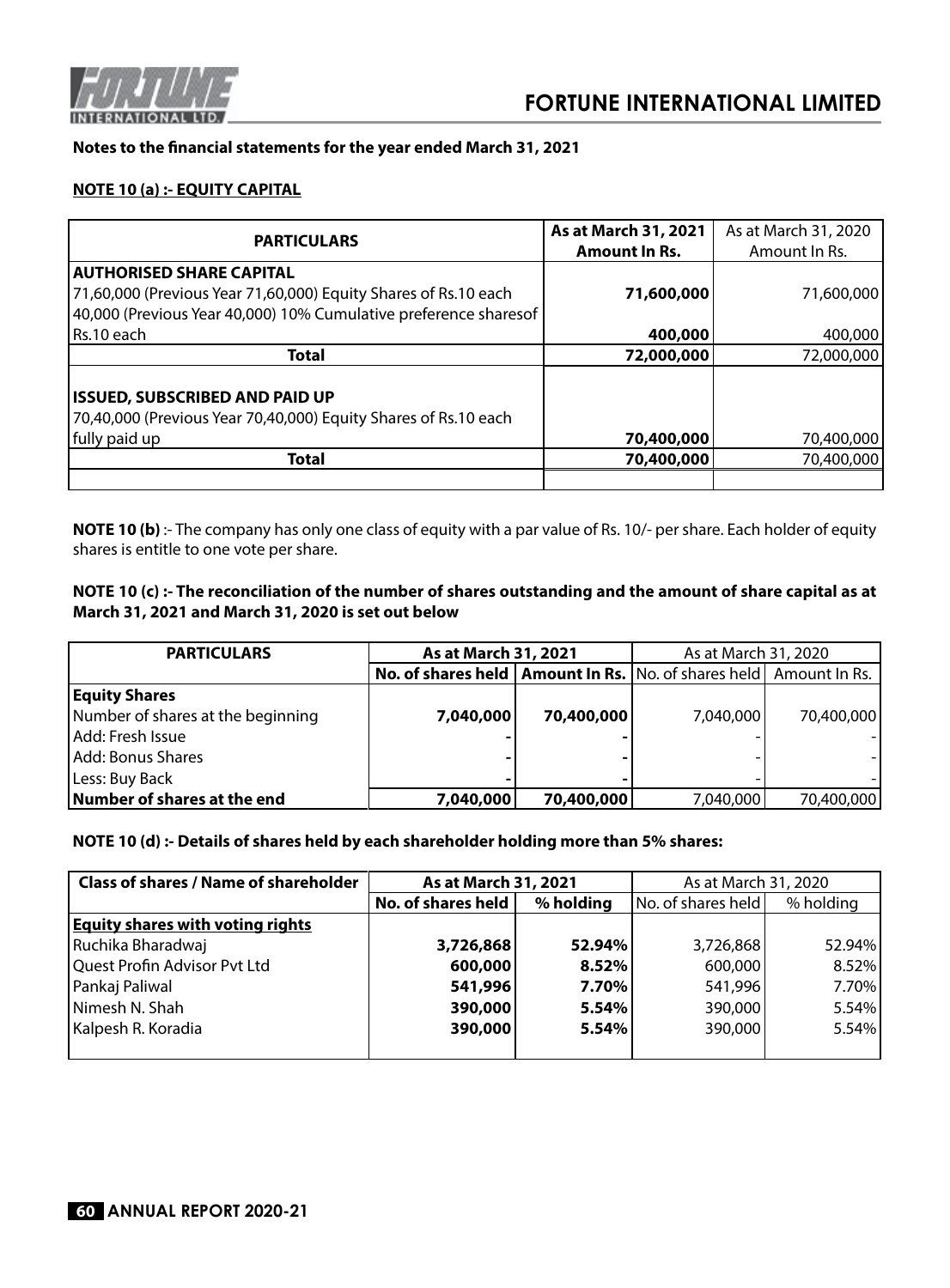

### **Notes to the financial statements for the year ended March 31, 2021**

| <b>PARTICULARS</b>                                             | As at March 31, 2021 | As at March 31, 2020 |
|----------------------------------------------------------------|----------------------|----------------------|
|                                                                | Amount In Rs.        | Amount In Rs.        |
| <b>Note 11: Other Equity</b>                                   |                      |                      |
|                                                                |                      |                      |
| <b>Surplus / (Deficit) in Statement of Profit and Loss</b>     |                      |                      |
| Opening balance                                                | (105, 704, 973)      | (63, 282, 547)       |
| Add: Profit / (Loss) for the year                              | 34,024,218           | (42, 422, 426)       |
|                                                                | (71,680,755)         | (105, 704, 973)      |
| <b>Total</b>                                                   | (71,680,755)         | (105, 704, 973)      |
|                                                                |                      |                      |
| <b>Note 12 :- Borrowings (Non Current)</b>                     |                      |                      |
| <b>Unsecured</b>                                               |                      |                      |
| Loan from directors and relatives                              | 64,159,904           | 76,659,904           |
| <b>Total</b>                                                   | 64,159,904           | 76,659,904           |
|                                                                |                      |                      |
| Note 13 :- Trade Payable (Current)                             |                      |                      |
| Total outstanding dues of micro and small enterprises          |                      |                      |
| Total outstanding dues of creditors other than micro and small | 2,444,551            |                      |
| enterprises                                                    |                      |                      |
| <b>Total</b>                                                   | 2,444,551            |                      |
| <b>Note 14 :- Other Current Liabilities (Current)</b>          |                      |                      |
|                                                                |                      |                      |
| (a) Statutory liabilities                                      | 3,201,361            | 321                  |
| (b) Other Payable                                              | 71,421               | 94,413               |
| <b>Total</b>                                                   | 3,272,782            | 94,734               |
|                                                                |                      |                      |
| Note 15 :- Revenue from operation                              |                      |                      |
| Service Income                                                 | 7,096,752            |                      |
| <b>Commission Income</b>                                       | 31,121,333           |                      |
|                                                                |                      |                      |
| <b>Total</b>                                                   | 38,218,085           |                      |
| Note 16 :- Other Incomes                                       |                      |                      |
| Dividend Income                                                |                      | 3,595,000            |
|                                                                |                      |                      |
| <b>Total</b>                                                   |                      | 3,595,000            |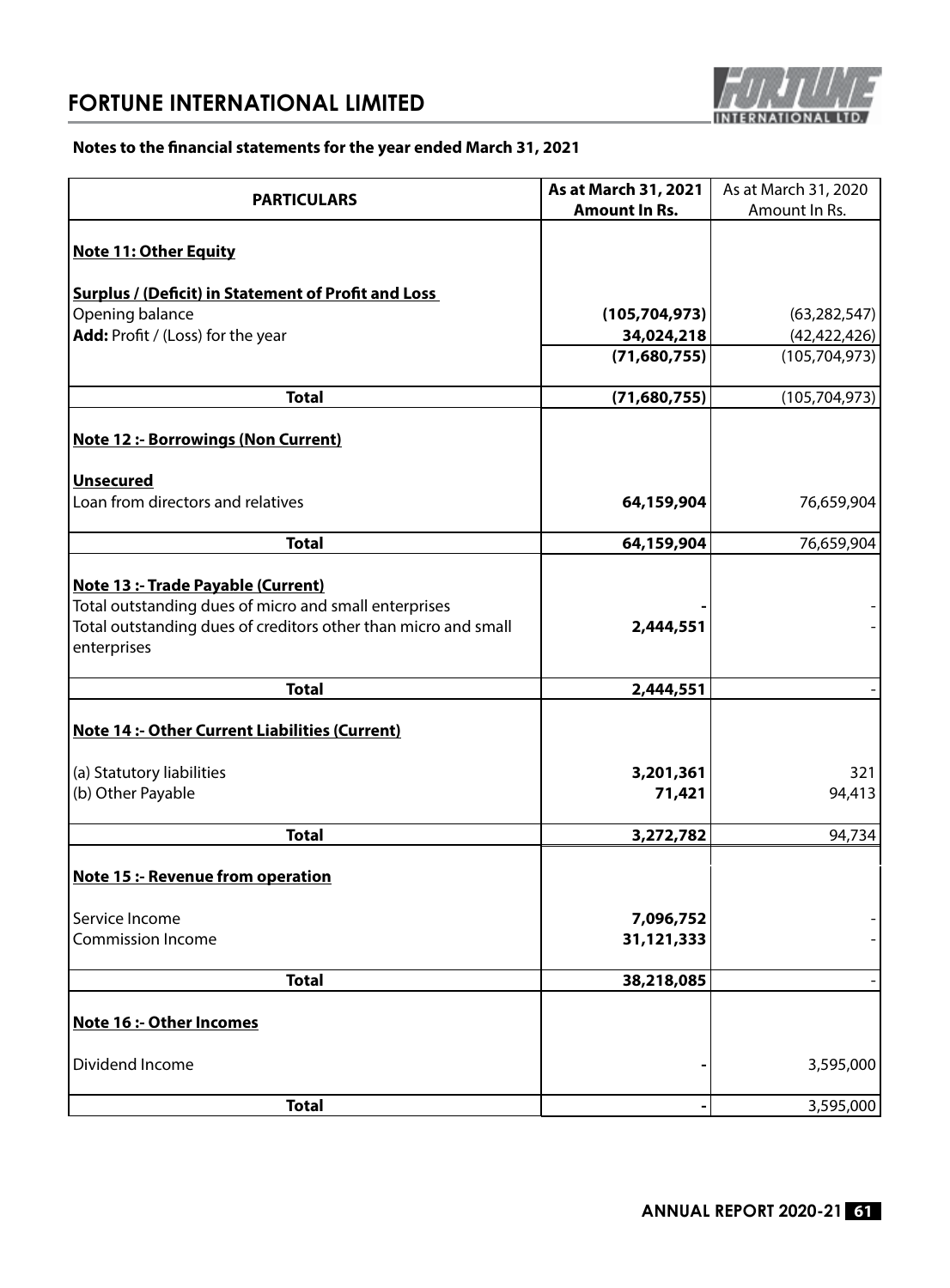

#### **Notes to the financial statements for the year ended March 31, 2021**

| <b>PARTICULARS</b>                   | As at March 31, 2021 | As at March 31, 2020 |
|--------------------------------------|----------------------|----------------------|
|                                      | <b>Amount In Rs.</b> | Amount In Rs.        |
| Note 17 :- Employee Benefit Expenses |                      |                      |
| Directors remuneration               | 120,000              | 120,000              |
| Salary, wages, bonus and allowances  | 135,254              | 73,200               |
| Total                                | 255,254              | 193,200              |
| <b>Note 18 :- Other Expenses</b>     |                      |                      |
| Printing & Stationery Expenses       | 8,850                | 57,756               |
| <b>Bank Charges</b>                  | 1,770                | 3,400                |
| <b>Auditors Remuneration</b>         | 20,000               | 20,000               |
| Miscellaneous Expenses               | 8,971                | 52,417               |
| Rates & Taxes                        | 16,165               | 16,570               |
| Labour Charges                       | 379,408              |                      |
| <b>Bad debts</b>                     |                      | 45,204,860           |
| <b>Professional Charges</b>          | 443,450              | 418,668              |
| Advertisement & Publicity            | 45,799               | 45,035               |
| <b>Total</b>                         | 924,413              | 45,818,706           |

**Note : 19** There is no contingent liabilities during the year

#### **Note : 20 Related party transactions**

As per Ind AS 24, the disclosures of transactions with the related parties are given below:

#### **20.1 Relationships during the year**

#### **(A) Key Managerial Personnel**

Mr. Nivedan Bharadwaj Mrs. Ruchika Bharadwaj Mrs. Rekha Shrivastava

**(B)** Fortune Stones Ltd. (Associate Company)

#### **(C) Enterprises over which Key Management Personnel have Significant Influence**

ISS International Ltd. Double Fortune Private Limited Auctus Mining LLP (99.99%) Astrum Mining LLP (99.99%) Festino Mining LLP (99.99%) Sterlite Mining LLP (99.99%)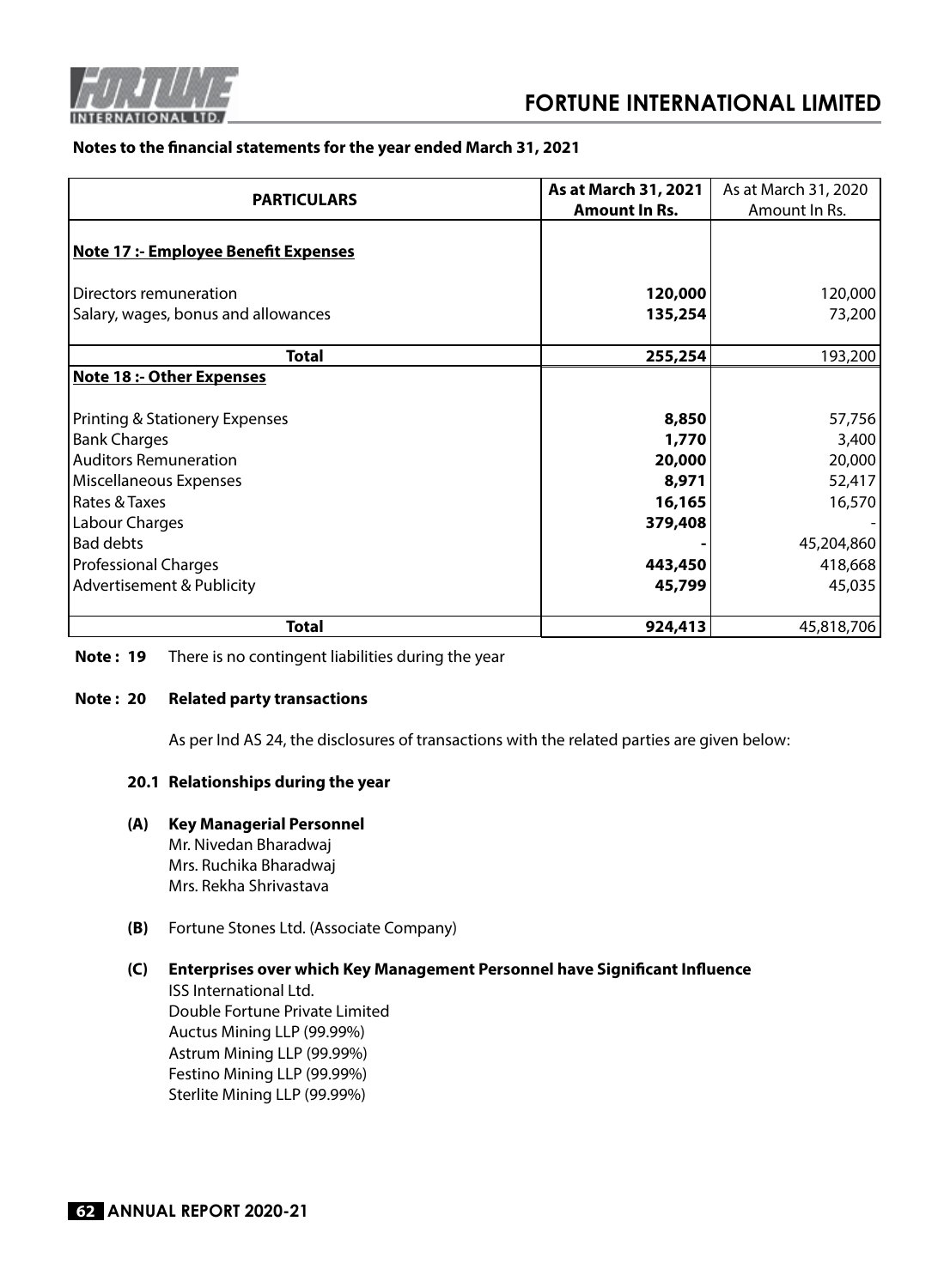

### **20.2 Related party transactions during the year**

| <b>Particulars</b>                                     | 2020-21     | 2019-20    |
|--------------------------------------------------------|-------------|------------|
| (A) Transactions with related parties during the year: |             |            |
| <b>Service Income</b>                                  |             |            |
| Fortune Stones Limited                                 | 7,096,752   |            |
| <b>Dividend Received</b>                               |             |            |
| Fortune Stones Limited                                 |             | 3,595,000  |
| Investment made                                        |             |            |
| Fortune Stones Limited                                 | 37,031,025  | 37,031,025 |
| <b>Remuneration</b>                                    |             |            |
| Nivedan Bharadwaj                                      | 120,000     | 120,000    |
| (B) Balances outstanding at the end of the year        |             |            |
| Amount Payable / (Receivable)                          |             |            |
| Ruchika Bharadwaj                                      | 59,860,000  | 72,360,000 |
| Rekha Shrivastava                                      | 4,299,904   | 4,299,904  |
| Fortune Stones Limited                                 | (3,277,706) |            |

### **Note : 21 Earnings per share**

| <b>Particulars</b>                                                      | As At March 31, 2021 | As At March 31, 2020 |
|-------------------------------------------------------------------------|----------------------|----------------------|
| Net profit after tax as per statement of profit and loss                | 34,024,218           | (42, 422, 426)       |
| Weighted average number of equity shares outstanding during<br>the year | 7,040,000            | 7,040,000            |
| Nominal value per equity share                                          | 10                   | 10 I                 |
| Basic & Diluted earnings per share                                      | 4.83                 | (6.03)               |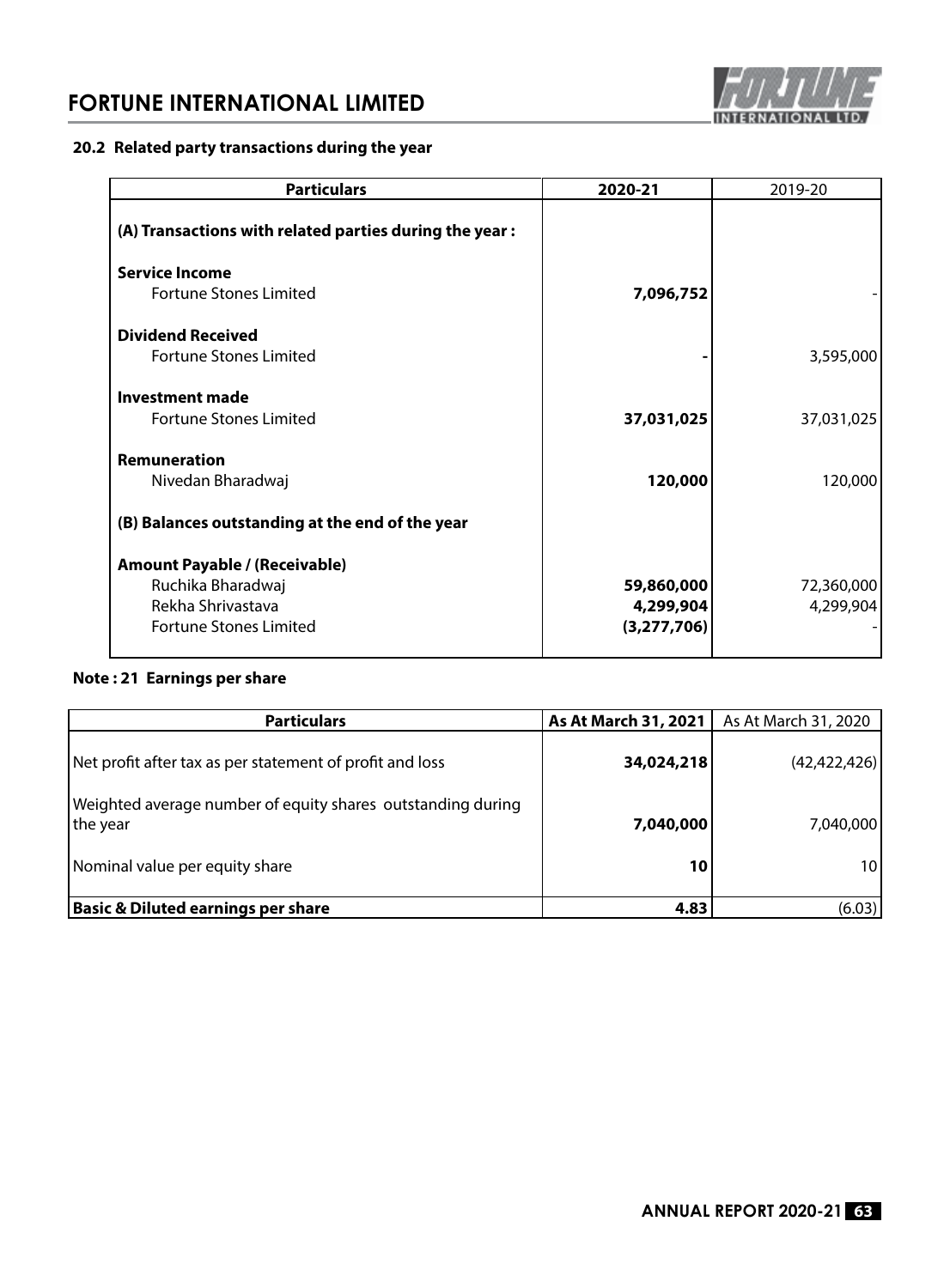

- **Note : 22** The Company has not received intimation from most of the suppliers regarding the status under the Micro, Small and Medium Enterprise Development Act, 2006, and hence disclosure requirements in this regard as per schedule III of the Companies Act, 2013 is not being provided.
- **Note : 23** Figures of previous year are regrouped, rearranged and reclassified wherever necessary to correspond to figures of the current year

#### **As per our report of even date**

#### **For D. Kothary & Co For and on behalf of the Board of Directors**

 Chartered Accountants Firm Registration No. 105335W  **Sd/- Sd/- Sd/- Rahul G. Shah Nivedan Bharadwaj Ruchika Bharadwaj** Partner **Managing Director Director**  Membership No.: 132651 DIN No. 00040191 DIN No. 00288459

**C.F.O Company Secretary** PAN No. AAJPK2353F PAN No. AVZPC1678E Place : Mumbai Place : New Delhi Date : 30/06/2021 Date : 30/06/2021

**Sd/- Sd/- Anil Kumar Kukreja Megha Chhabra Megha Chhabra**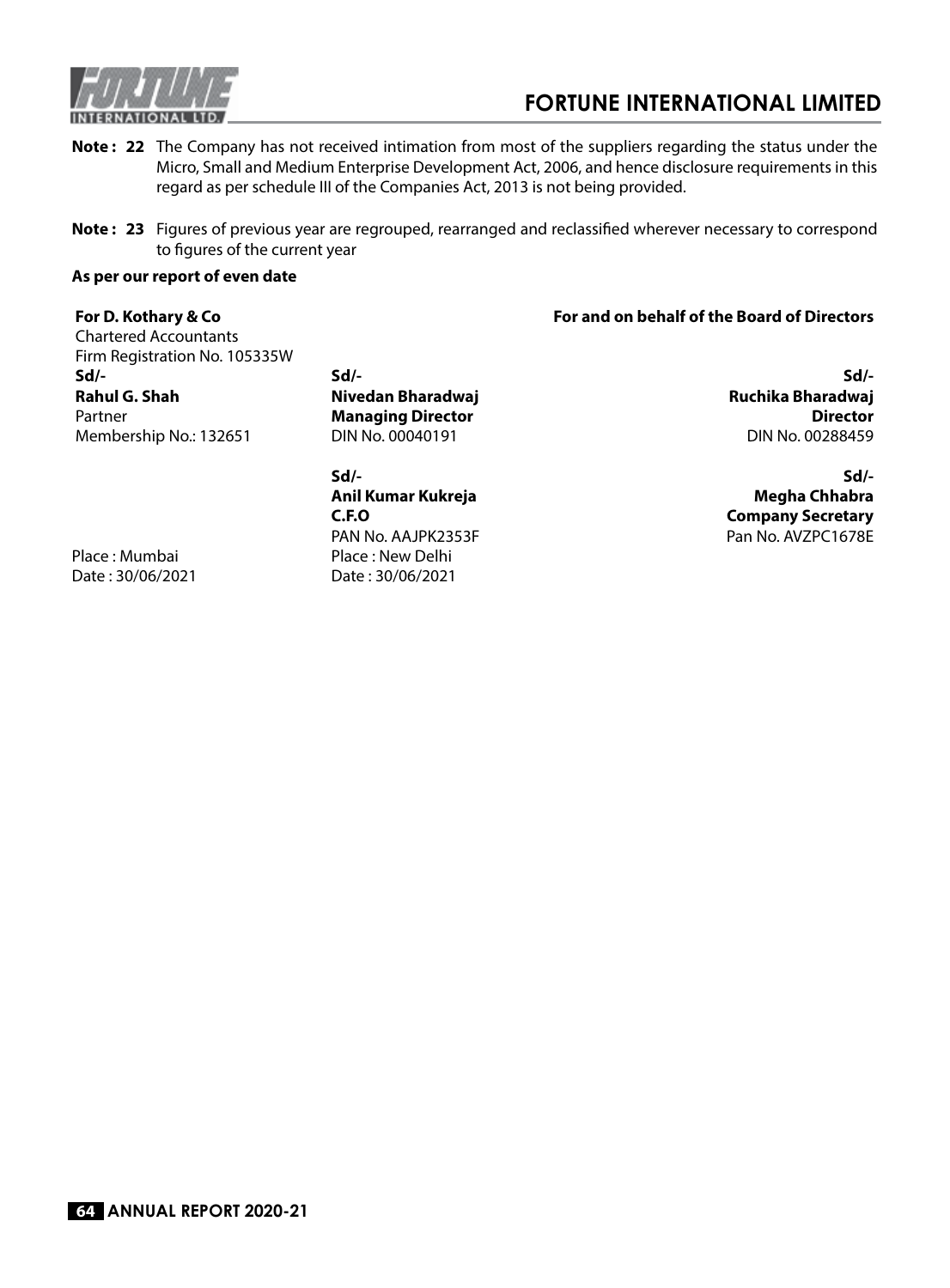

#### **INDEPENDENT AUDITOR'S REPORT**

#### **To the Members of**

#### **Fortune International Limited**

#### **Report on the Consolidated Financial Statements**

#### **Opinion**

We have audited the accompanying consolidated financial statements of **Fortune International Limited** (herein after referred as "the Parent Company") and its associates (the Parent Company and its associates together referred to as "the Group") , which comprise the Consolidated Balance Sheet as at 31st March 2021, the Consolidated Statement of Profit and Loss (including Other Comprehensive Income), the Consolidated Statement of Cash Flow, the Consolidated Statement of Changes in Equity for the year then ended, and notes to the consolidated financial statements, including a summary of significant accounting policies and other explanatory information (herein after referred to as "the Consolidated Ind AS Financial Statements")

In our opinion and to the best of our information and according to the explanations given to us, the aforesaid consolidated Ind AS financial statements give the information required by the Act in the manner so required and give a true and fair view in conformity with the accounting principles generally accepted in India, of the consolidated state of affairs of the Group as at 31st March, 2021, their consolidated profit (including other comprehensive income), their consolidated cash flows and consolidated statement of changes in equity for the year ended on that date.

#### **Basis of Opinion**

We conducted our audit in accordance with the Standards on Auditing (SAs) specified under section 143(10) of the Companies Act, 2013. Our responsibilities under those Standards are further described in the Auditor's Responsibilities for the Audit of the Consolidated Financial Statements section of our report. We are independent of the Group, in accordance with the ethical requirements that are relevant to our audit of the consolidated financial statements in India in terms of the Code of Ethics issued by ICAI and the relevant provisions of the Companies Act, 2013, and we have fulfilled our other ethical responsibilities in accordance with these requirements. We believe that the audit evidence we have obtained is sufficient and appropriate to provide a basis for our opinion.

#### **Key Audit Matters**

Key audit matters are those matters that, in our professional judgment, were of most significance in our audit of the consolidated financial statements of the current period. These matters were addressed in the context of our audit of the consolidated financial statements as a whole, and in forming our opinion thereon, and we do not provide a separate opinion on these matters. There are no key audit matters to be disclosed.

#### **Information Other than the Consolidated Financial Statements and Auditor's Report thereon**

The Parent Company's Board of Directors is responsible for the preparation of the other information. The other information comprises the information included in the Management Discussion and Analysis, Board's Report, Shareholders' Information, but does not include the consolidated financial statements, standalone financial statements and our auditor's report thereon.

Our opinion on the consolidated financial statements does not cover the other information and we do not express any form of assurance conclusion thereon.

In connection with our audit of the consolidated financial statements, our responsibility is to read the other information and, in doing so, consider whether the other information is materially inconsistent with the consolidated financial statements or our knowledge obtained in the audit or otherwise appears to be materially misstated.

If, based on the work we have performed, we conclude that there is a material misstatement of this other information, we are required to report that fact. We have nothing to report in this regard.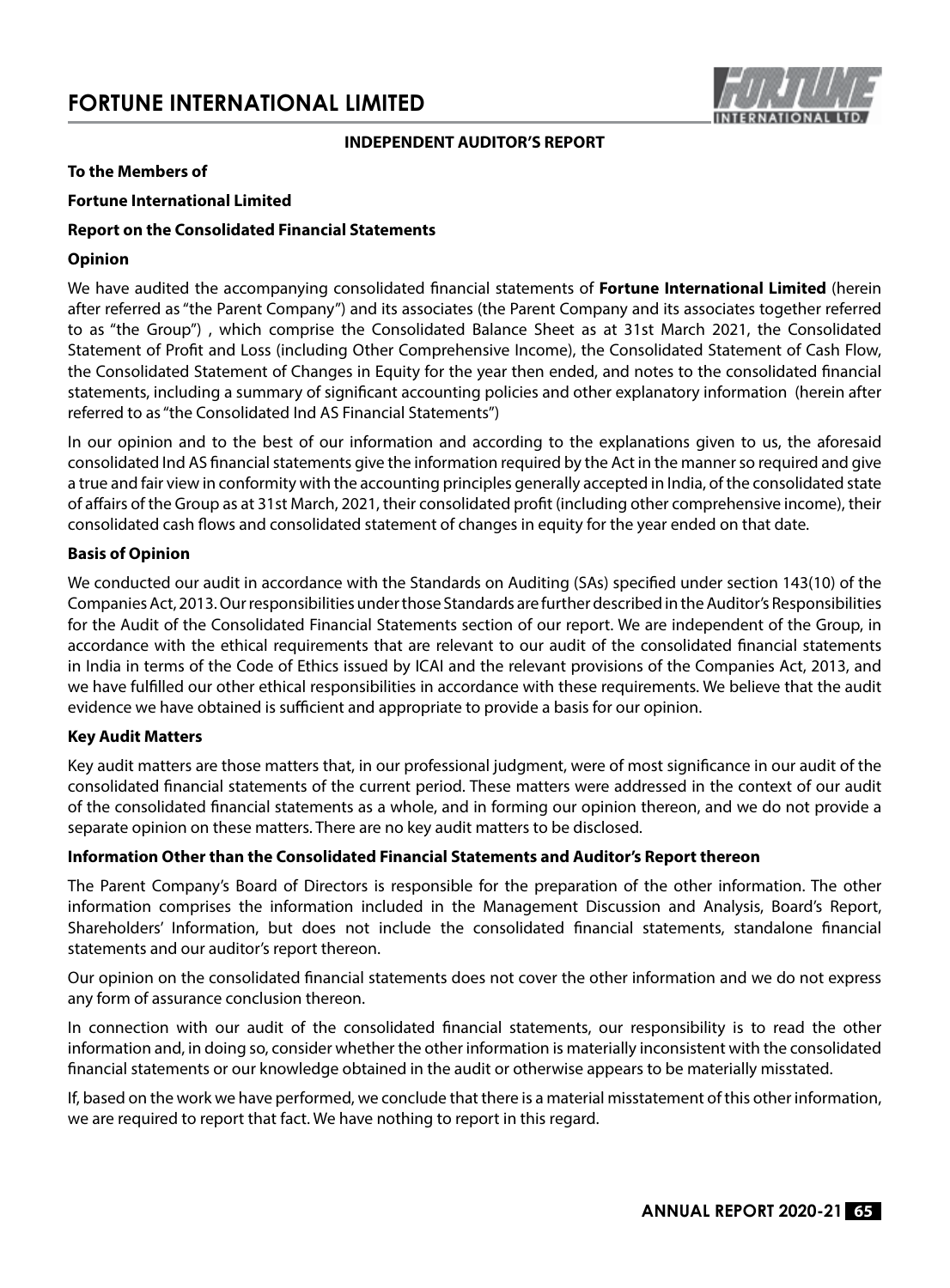



#### **Responsibilities of Management and Those Charged with Governance for the Consolidated Financial Statements**

The Parent Company's Board of Directors is responsible for the preparation and presentation of these consolidated financial statements in term of the requirements of the Companies Act, 2013 (the Act) that give a true and fair view of the consolidated financial position, consolidated financial performance and consolidated cash flows of the Group in accordance with the accounting principles generally accepted in India, including the Accounting Standards specified under section 133 of the Act. The respective Board of Directors of the companies included in the Group are responsible for maintenance of adequate accounting records in accordance with the provisions of the Act for safeguarding the assets of the Group and for preventing and detecting frauds and other irregularities; selection and application of appropriate accounting policies; making judgments and estimates that are reasonable and prudent; and the design, implementation and maintenance of adequate internal financial controls, that were operating effectively for ensuring accuracy and completeness of the accounting records, relevant to the preparation and presentation of the financial statements that give a true and fair view and are free from material misstatement, whether due to fraud or error, which have been used for the purpose of preparation of the consolidated financial statements by the Directors of the Parent Company, as aforesaid.

In preparing the consolidated financial statements, the respective Board of Directors of the companies included in the Group are responsible for assessing the ability of the Group to continue as a going concern, disclosing, as applicable, matters related to going concern and using the going concern basis of accounting unless the Board of Directors either intends to liquidate the Group or to cease operations, or has no realistic alternative but to do so.

The respective Board of Directors of the companies included in the Group are responsible for overseeing the financial reporting process of the Group.

### **Auditor's Responsibilities for the Audit of the Consolidated Financial Statements**

Our objectives are to obtain reasonable assurance about whether the consolidated financial statements as a whole are free from material misstatement, whether due to fraud or error, and to issue an auditor's report that includes our opinion. Reasonable assurance is a high level of assurance, but is not a guarantee that an audit conducted in accordance with SAs will always detect a material misstatement when it exists. Misstatements can arise from fraud or error and are considered material if, individually or in the aggregate, they could reasonably be expected to influence the economic decisions of users taken on the basis of these consolidated financial statements.

As part of an audit in accordance with SAs, we exercise professional judgment and maintain professional skepticism throughout the audit. We also:

- Identify and assess the risks of material misstatement of the consolidated financial statements, whether due to fraud or error, design and perform audit procedures responsive to those risks, and obtain audit evidence that is sufficient and appropriate to provide a basis for our opinion. The risk of not detecting a material misstatement resulting from fraud is higher than for one resulting from error, as fraud may involve collusion, forgery, intentional omissions, misrepresentations, or the override of internal control.
- Obtain an understanding of internal control relevant to the audit in order to design audit procedures that are appropriate in the circumstances. Under section 143(3)(i) of the Companies Act, 2013, we are also responsible for expressing our opinion on whether the company has adequate internal financial controls system in place and the operating effectiveness of such controls.
- Evaluate the appropriateness of accounting policies used and the reasonableness of accounting estimates and related disclosures made by management.
- Conclude on the appropriateness of management's use of the going concern basis of accounting and, based on the audit evidence obtained, whether a material uncertainty exists related to events or conditions that may cast significant doubt on the ability of the Group and its associates and jointly controlled entities to continue as a going concern. If we conclude that a material uncertainty exists, we are required to draw attention in our auditor's report to the related disclosures in the consolidated financial statements or, if such disclosures are inadequate, to modify our opinion. Our conclusions are based on the audit evidence obtained up to the date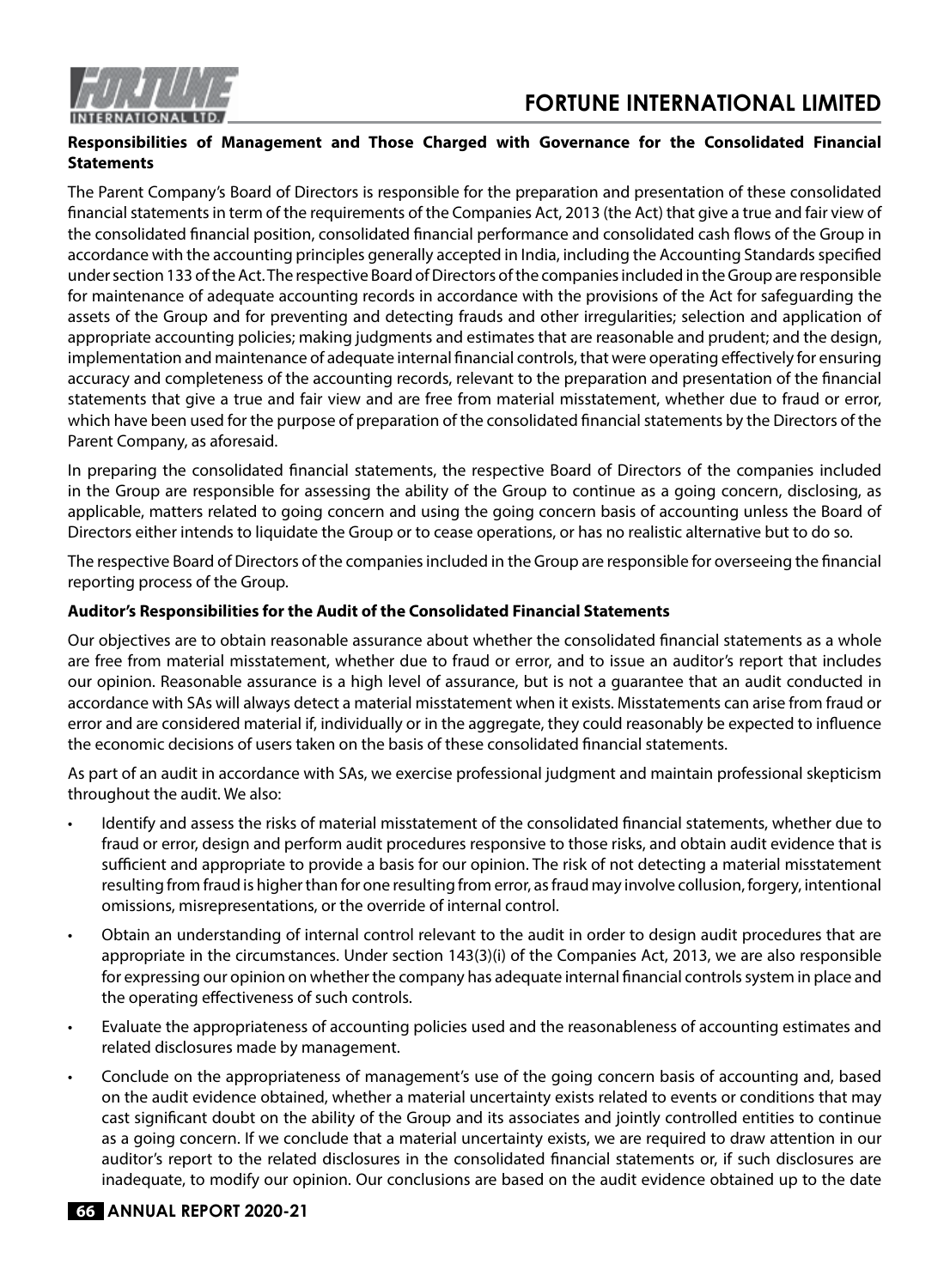

of our auditor's report. However, future events or conditions may cause the Group and its associates and jointly controlled entities to cease to continue as a going concern.

- Evaluate the overall presentation, structure and content of the consolidated financial statements, including the disclosures, and whether the consolidated financial statements represent the underlying transactions and events in a manner that achieves fair presentation.
- Obtain sufficient appropriate audit evidence regarding the financial information of the entities or business activities within the Group and its associates and jointly controlled entities to express an opinion on the consolidated financial statements. We are responsible for the direction, supervision and performance of the audit of the financial statements of such entities included in the consolidated financial statements of which we are the independent auditors. For the other entities included in the consolidated financial statements, which have been audited by other auditors, such other auditors remain responsible for the direction, supervision and performance of the audits carried out by them. We remain solely responsible for our audit opinion.

We communicate with those charged with governance of the Parent Company and such other entities included in the consolidated financial statements of which we are the independent auditors regarding, among other matters, the planned scope and timing of the audit and significant audit findings, including any significant deficiencies in internal control that we identify during our audit.

We also provide those charged with governance with a statement that we have complied with relevant ethical requirements regarding independence, and to communicate with them all relationships and other matters that may reasonably be thought to bear on our independence, and where applicable, related safeguards.

From the matters communicated with those charged with governance, we determine those matters that were of most significance in the audit of the consolidated financial statements of the current period and are therefore the key audit matters. We describe these matters in our auditor's report unless law or regulation precludes public disclosure about the matter or when, in extremely rare circumstances, we determine that a matter should not be communicated in our report because the adverse consequences of doing so would reasonably be expected to outweigh the public interest benefits of such communication.

#### **Other Matter**

We have not audited the financial statements of an associates namely Fortune Stones Limited. The consolidated financial statements include the Group's share of net profit/loss of Rs. 787.72 lakhs for the year ended 31st March, 2021, and total comprehensive income of Rs. 797.57 lakhs as considered in the consolidated financial statements, in respect of an associates. The financial statements in so far as it relates to such an associate company have been audited by other auditors whose reports have been furnished to us by the management is based solely on the reports of the auditors of such companies.

Our opinion above on the consolidated financial statements, and our report on other legal and regulatory requirements below, are not modified in respect of the above matter with respect to our reliance on the financial information certified by the management.

#### **Report on Other Legal and Regulatory Requirements**

As required by Section 143 (3) of the Act, based on our audit and on the consideration of report of the other auditor on separate financial statements and the other financial information of a subsidiary as noted in the 'other matter' paragraph, we report, to the extent applicable, that:

- (a) We have sought and obtained all the information and explanations which to the best of our knowledge and belief were necessary for the purposes of our audit of the aforesaid consolidated Ind AS financial statements.
- (b) In our opinion, proper books of account as required by law relating to preparation of the aforesaid consolidated Ind AS financial statements have been kept so far asit appears from our examination of those books and the report of the other auditor.
- (c) The Consolidated Balance Sheet, the Consolidated Statement of Profit and Loss (including Other Comprehensive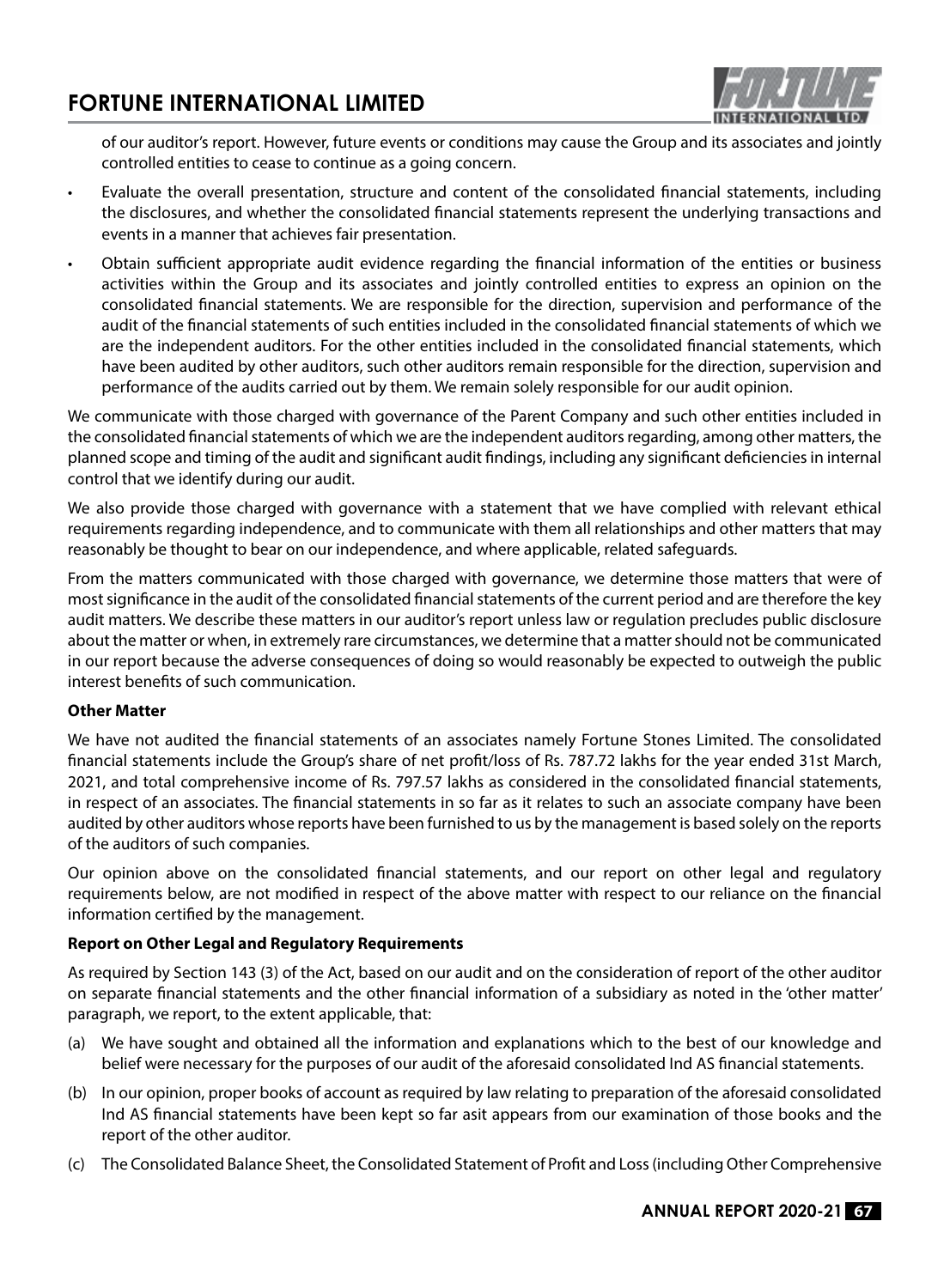

Income), the Consolidated Statement of Cash Flow and Consolidated Statement of Changes in Equity dealt with by this report are in agreement with the relevant books of account maintained for the purpose of preparation of the Consolidated Ind AS Financial Statements.

- (d) In our opinion, the aforesaid consolidated Ind AS financial statements comply with the Indian Accounting Standards specified under Section 133 of the Act, read with relevant rules there under.
- (e) On the basis of the written representations received from the directors of the Parent Company as on 31st March, 2021 taken on record by the Board of Directors of the Parent Company and the reports of the other statutory auditors of its associate company covered under the Act, none of the directors of the Group companies are disqualified as on31st March, 2021 from being appointed as a director in terms of Section 164 (2) of the Act.
- (f) With respect to the adequacy of the internal financial controls with reference to financial reporting of the Group and the operating effectiveness of such controls, refer to our separate Report in "Annexure A" and
- (g) In our opinion, the managerial remuneration for the year ended March 31, 2021 has been paid / provided by the Company to its directors in accordance with the provisions of section 197 read with Schedule V to the Act.
- (h) With respect to the other matters to be included in the Auditor's Report in accordance with Rule 11 of the Companies (Audit and Auditor's) Rules, 2014, in our opinion and to the best of our information and according to the explanations given to us and based on the consideration of the report of the other auditor on separate financial statements as also the other financial information of a subsidiary, as noted in the 'Other matter' paragraph:
	- i. The Company does not have any pending litigation to be disclosed on its financial position in its financial statements.
	- ii. The Group did not have any long-term contracts including derivative contracts for which there were any material foreseeable losses.
	- iii. There is no amount due to transfer to the Investor Education and Protection Fund by the Parent Company during the year ended 31st March, 2021.

For **D. Kothary & Co** Chartered Accountants (Firm Registration No. 105335W) **Sd/- Rahul G. Shah Partner** Membership No. 132651

Place: Mumbai Date: 30<sup>th</sup> June 2021 UDIN: 21132651AAAACJ7808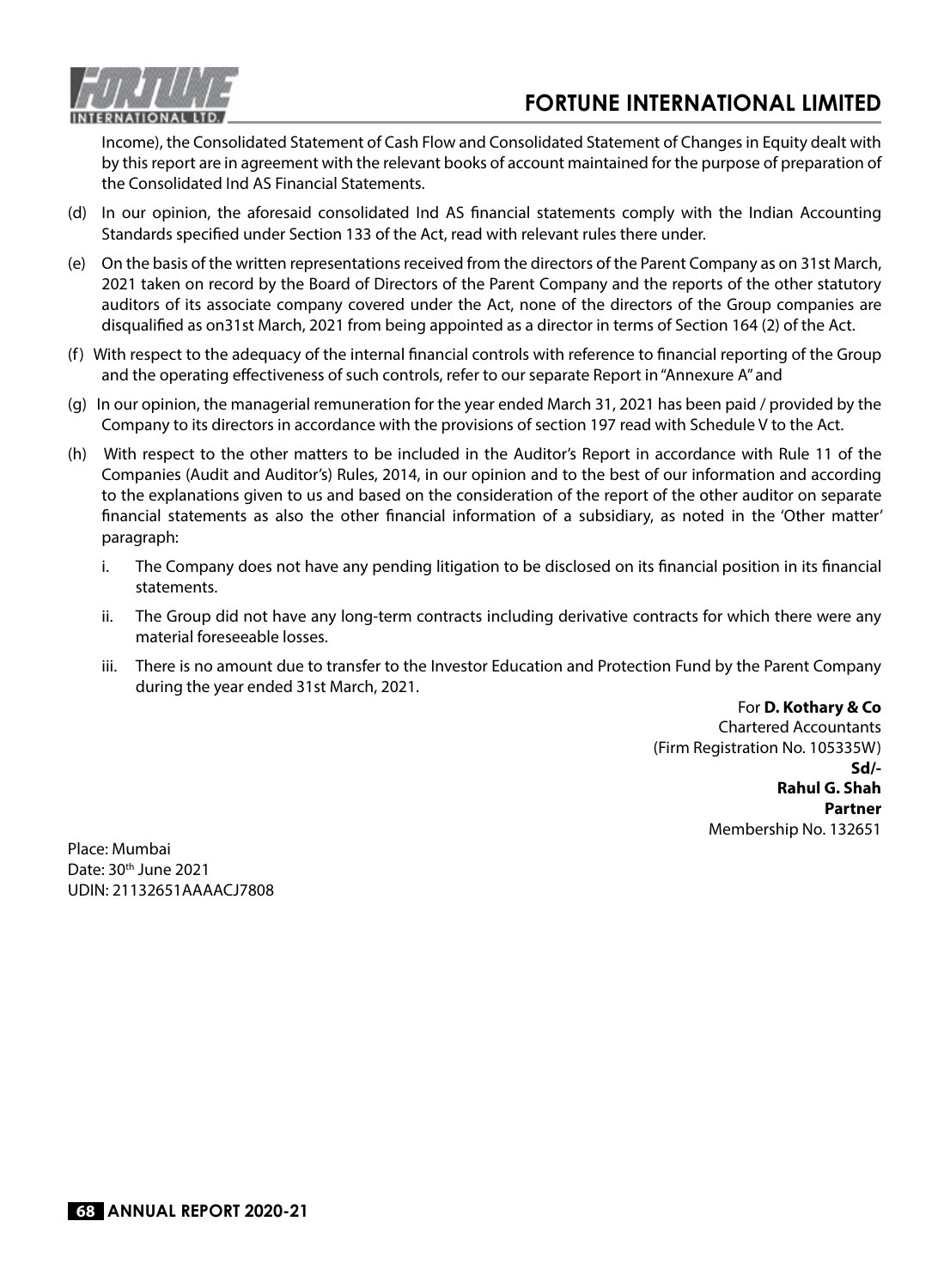

#### **Annexure - A**

#### **To the Independent Auditor's Report on the Consolidated Ind AS Financial Statements of Fortune International Limited**

#### **Report on the Internal Financial Controls under Clause (i) of Sub-section 3 of Section 143 of the Companies Act, 2013 ("the Act")**

We have audited the internal financial controls over financial reporting of **Fortune International Limited** ("the Company") as of 31st March 2021 in conjunction with our audit of the Consolidated Ind AS Financial Statements of the Company for the year ended on that date.

#### **Management's Responsibility for Internal Financial Controls**

The respective Board of Directors of the Company, are responsible for establishing and maintaining internal financial controls based on the internal controls with reference to financial statements criteria established by the Company considering the essential components of internal controls stated in the Guidance Note on Audit of Internal Financial Controls Over Financial Reporting ("the Guidance Note") issued by the Institute of Chartered Accountants of India ("ICAI"). These responsibilities include the design, implementation and maintenance of adequate internal financial controls that were operating effectively for ensuring the orderly and efficient conduct of its business, including adherence to the respective company's policies, the safeguarding of its assets, the prevention and detection of frauds and errors, the accuracy and completeness of the accounting records, and the timely preparation of reliable financial information, as required under the Act.

#### **Auditors' Responsibility**

Our responsibility is to express an opinion on the Company, internal financial controls with reference to financial statements based on our audit. We conducted our audit in accordance with the Guidance Note issued by the ICAI and the Standards on Auditing, issued by ICAI and deemed to be prescribed under section 143(10) of the Act, to the extent applicable to an audit of internal financial controls, both issued by the ICAI. Those Standards and the Guidance Note require that we comply with ethical requirements and plan and perform the audit to obtain reasonable assurance about whether adequate internal financial controls with reference to financial statements was established and maintained and if such controls operated effectively in all material respects

Our audit involves performing procedures to obtain audit evidence about the adequacy of the internal financial control system with reference to financial statements and their operating effectiveness. Our audit of internal financial controls with reference to financial statements included obtaining an understanding of internal financial controls with reference to financial statements, assessing the risk that a material weakness exists, and testing and evaluating the design and operating effectiveness of internal control based on the assessed risk. The procedures selected depend on the auditor's judgement, including the assessment of the risks of material misstatement of the consolidated Ind AS financial statements, whether due to fraud or error.

We believe that the audit evidence we have obtained is sufficient and appropriate to provide a basis for our audit opinion on the Company's internal financial control system with reference to financial statements.

#### **Meaning of Internal Financial Controls over Financial Reporting**

A company's internal financial controls with reference to financial statements is a process designed to provide reasonable assurance regarding the reliability of financial reporting and the preparation of financial statements for external purposes in accordance with generally accepted accounting principles. A company's internal financial controls with reference to financial statements includes those policies and procedures that (1) pertain to the maintenance of records that, in reasonable detail, accurately and fairly reflect the transactions and dispositions of the assets of the company; (2) provide reasonable assurance that transactions are recorded as necessary to permit preparation of financial statements in accordance with generally accepted accounting principles, and that receipts and expenditures of the company are being made only in accordance with authorisations of management and directors of the company; and (3) provide reasonable assurance regarding prevention or timely detection of unauthorised acquisition, use, or disposition of the company's assets that could have a material effect on the financial statements.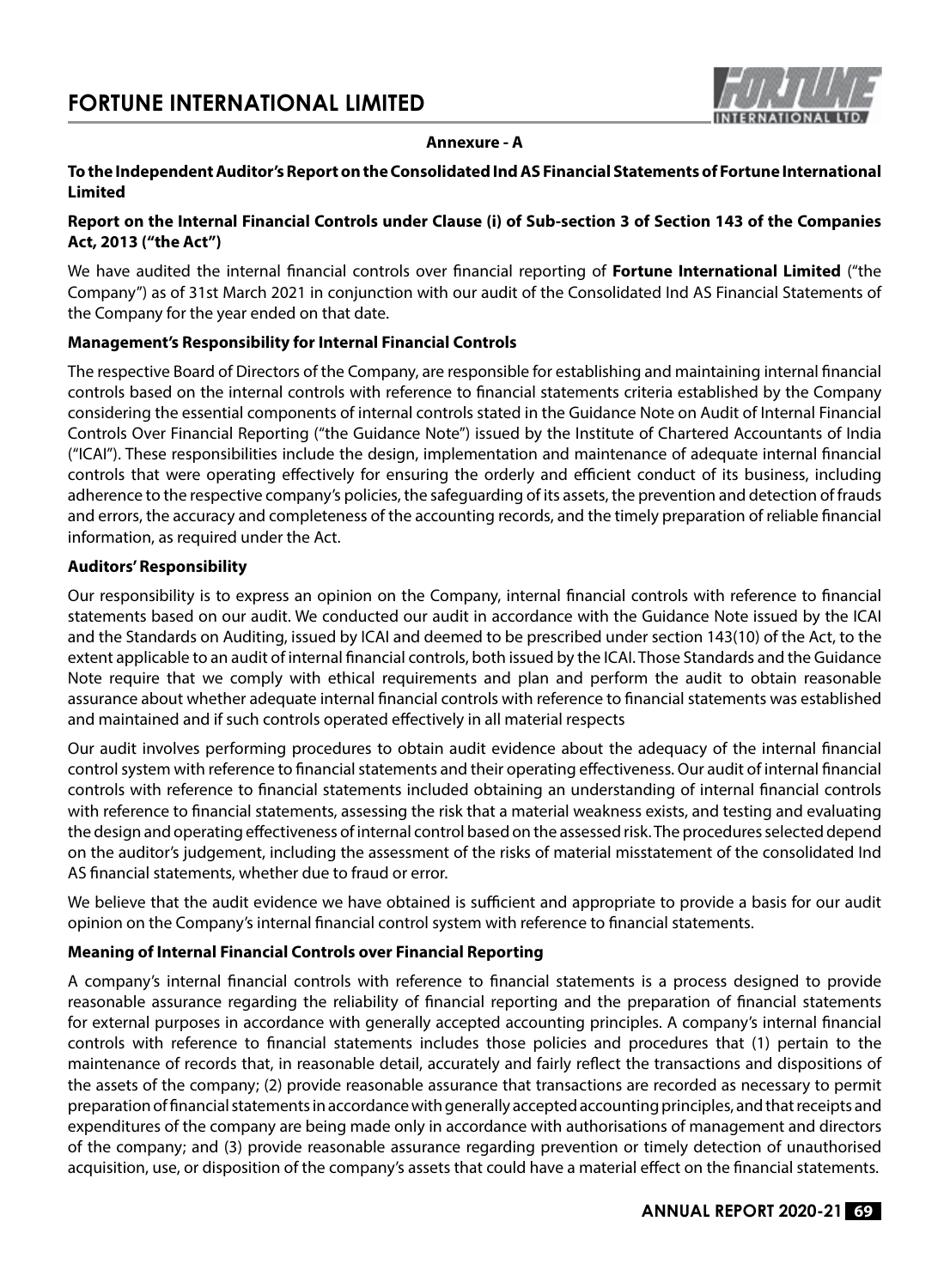

#### **Inherent Limitations of Internal Financial Controls Over Financial Reporting**

Because of the inherent limitations of internal financial controls with reference to financial statements, including the possibility of collusion or improper management override of controls, material misstatements due to error or fraud may occur and not be detected. Also, projections of any evaluation of the internal financial controls with reference to financial statements to future periods are subject to the risk that the internal financial control with reference to financial statements may become inadequate because of changes in conditions, or that the degree of compliance with the policies or procedures may deteriorate.

#### **Opinion**

In our opinion, the Company, have in all material respects, an adequate internal financial control system with reference to consolidated financial statements and such internal financial controls with reference to financial statements were operating effectively as at 31st March 2021, based on the internal controls with reference to financial statements criteria established by the Company, considering the essential components of internal controls stated in the Guidance Note issued by the ICAI.

> For **D. Kothary & Co** Chartered Accountants (Firm Registration No. 105335W) **Sd/- Rahul G. Shah Partner** Membership No. 132651

Place: Mumbai Date: 30<sup>th</sup> June 2021 UDIN: 21132651AAAACJ7808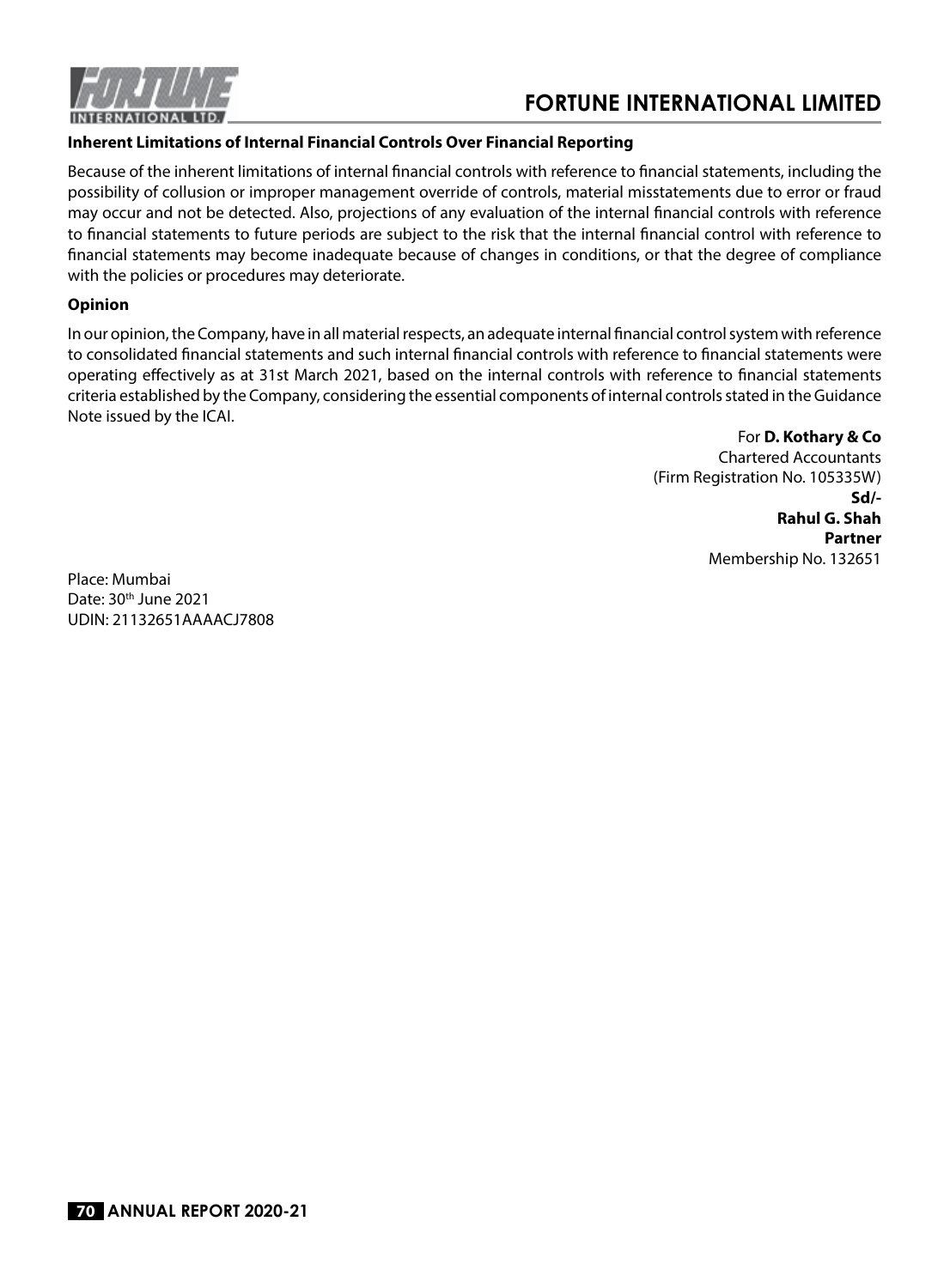

#### **Consolidated Balance Sheet As at 31st March, 2021**

|                |                           |                                                                              |              | As at March 31, 2021 | As at March 31, 2020 |
|----------------|---------------------------|------------------------------------------------------------------------------|--------------|----------------------|----------------------|
| Sr. No.        |                           | <b>Particulars</b>                                                           | <b>Notes</b> | Amount In Rs.        | Amount In Rs.        |
|                |                           |                                                                              |              |                      |                      |
| Ι.             | <b>ASSETS</b>             |                                                                              |              |                      |                      |
| 1              |                           | <b>Non Current Assets</b>                                                    |              |                      |                      |
|                | (a)                       | Property, Plant and Equipment                                                | 4            | 208,179              | 208,179              |
|                | (b)                       | <b>Financial Assets</b>                                                      |              |                      |                      |
|                |                           | (i) Investments                                                              | 5            | 242,160,090          | 162,402,916          |
|                | (c)                       | Other non-current assets                                                     | 6            | 1,010,377            | 1,010,377            |
|                |                           |                                                                              |              | 243,378,646          | 163,621,472          |
| $\overline{2}$ | <b>Current Assets</b>     |                                                                              |              |                      |                      |
|                | (a)                       | <b>Financial Assets</b>                                                      |              |                      |                      |
|                |                           | (i) Trade receivables                                                        | 7            | 24,593,057           |                      |
|                |                           | (ii) Cash and cash equivalents                                               | 8            | 4,441,771            | 3,083,420            |
|                | (b)                       | Current Tax Assets (net)                                                     |              | 1,308,986            |                      |
|                | (c)                       | Other current assets                                                         | 9            | 3,088                | 116,664              |
|                |                           |                                                                              |              | 30,346,901           | 3,200,084            |
|                |                           |                                                                              |              |                      |                      |
|                |                           | <b>TOTAL</b>                                                                 |              | 273,725,547          | 166,821,556          |
| н.             |                           | <b>EQUITY AND LIABILITIES</b>                                                |              |                      |                      |
|                | <b>EQUITY</b>             |                                                                              |              |                      |                      |
|                | (a)                       | <b>Equity Share Capital</b>                                                  | 10           | 70,400,000           | 70,400,000           |
|                | (b)                       | Other Equity                                                                 | 11           | 133,448,310          | 19,666,918           |
|                |                           |                                                                              |              | 203,848,310          | 90,066,918           |
|                | <b>LIABILITIES</b>        |                                                                              |              |                      |                      |
| 1              |                           | <b>Non Current Liabilities</b>                                               |              |                      |                      |
|                | (a)                       | <b>Financial Liabilities</b>                                                 |              |                      |                      |
|                |                           | (i) Borrowings                                                               | 12           | 64,159,904           | 76,659,904           |
|                |                           |                                                                              |              | 64,159,904           | 76,659,904           |
| $\overline{2}$ | <b>Current Liabilites</b> |                                                                              |              |                      |                      |
|                | (a)                       | <b>Financial Liabilities</b>                                                 |              |                      |                      |
|                |                           | (i) Trade payables                                                           | 13           |                      |                      |
|                |                           | (a) total outstanding dues of MSE enterprises                                |              |                      |                      |
|                |                           | (b) total outstanding dues of creditors other than<br><b>MSE Enterprises</b> |              | 2,444,551            |                      |
|                | (b)                       | <b>Other Current Liabilities</b>                                             | 14           | 3,272,782            | 94,734               |
|                |                           |                                                                              |              | 5,717,333            | 94,734               |
|                |                           |                                                                              |              |                      |                      |
|                |                           | <b>TOTAL</b>                                                                 |              | 273,725,547          | 166,821,556          |

The accompanying significant accounting policies and notes form an integral part of the Consolidated financial statements **As per our report of even date**

 Chartered Accountants Firm Registration No. 105335W<br>Sd/- **Sd/- Sd/- Sd/- Rahul G. Shah Nivedan Bharadwaj Ruchika Bharadwaj** Partner **Managing Director Director**  Membership No.: 132651 DIN No. 00040191 DIN No. 00288459

**Anil Kumar Kukreja Megha Chhabra Megha Chhabra Megha Chhabra C.F.O C.F.O C.F.O** PAN No. AAJPK2353F PAN No. AVZPC1678E Place : Mumbai Place : New Delhi Date : 30/06/2021 Date : 30/06/2021

**For D. Kothary & Co For and on behalf of the Board of Directors** 

**Sd/- Sd/-**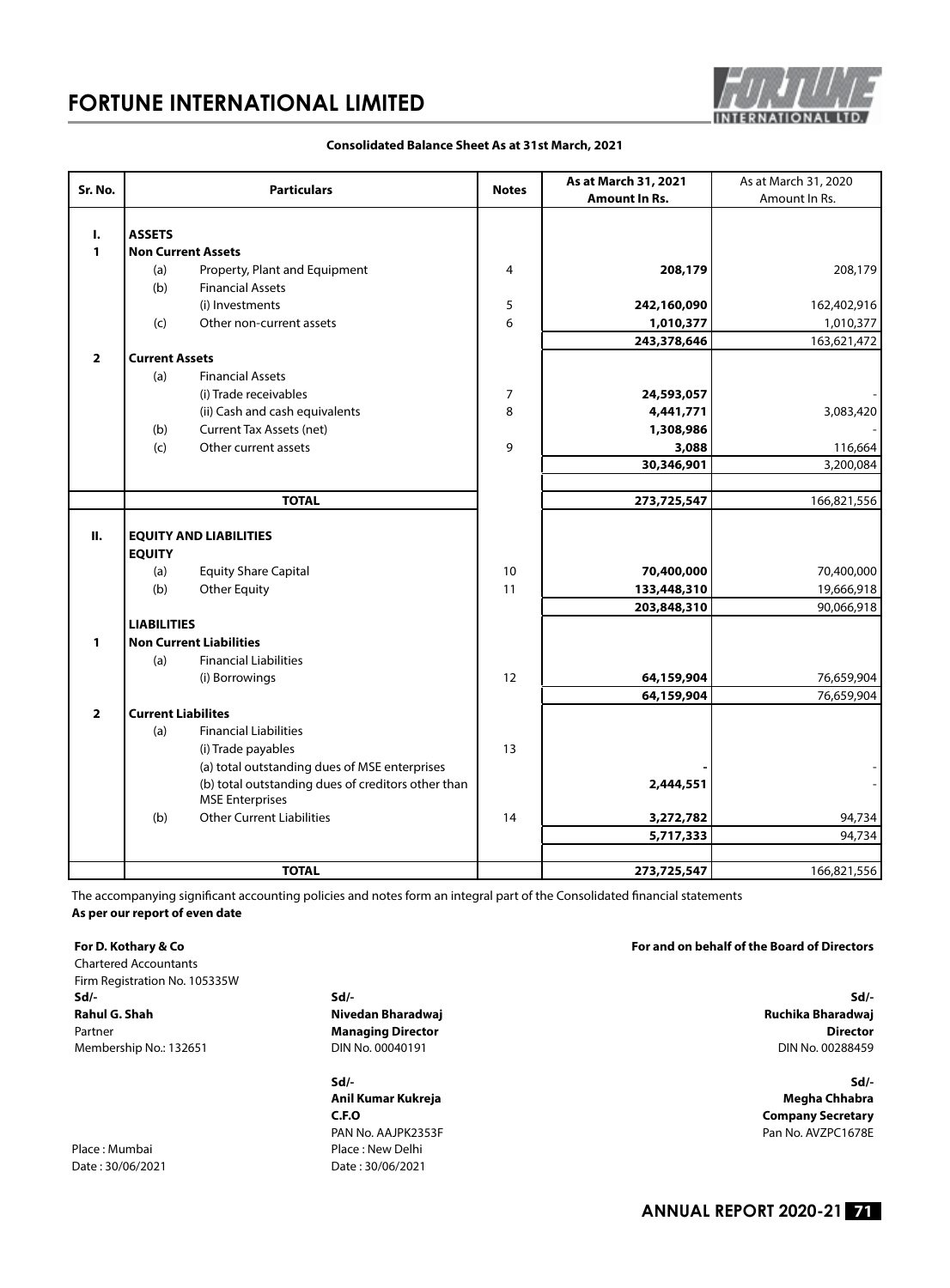

#### **Consolidated Statement of Profit and Loss for the year ended 31st March 2021**

|                                                                                                    |              | 2020-2021     | 2019-2020     |
|----------------------------------------------------------------------------------------------------|--------------|---------------|---------------|
| <b>Particulars</b>                                                                                 | <b>Notes</b> | Amount In Rs. | Amount In Rs. |
|                                                                                                    |              |               |               |
| Revenue from operations                                                                            | 15           | 38,218,085    |               |
| Other incomes                                                                                      | 16           |               |               |
| <b>Total Revenue</b>                                                                               |              | 38,218,085    |               |
|                                                                                                    |              |               |               |
| <b>Expenses:</b>                                                                                   |              |               |               |
| Raw Material Consumed                                                                              |              | 3,014,200     |               |
| Employee benefit expenses                                                                          | 17           | 255,254       | 193,200       |
| Depreciation and amortization expenses                                                             | 4            |               |               |
| <b>Other Expenses</b>                                                                              | 18           | 924,413       | 45,818,706    |
| <b>Total Expenses</b>                                                                              |              | 4,193,867     | 46,011,906    |
| Profit before tax                                                                                  |              | 34,024,218    | (46,011,906)  |
| Tax expense:                                                                                       |              |               |               |
| Current tax                                                                                        |              |               |               |
| Earlier year tax                                                                                   |              |               | 5,520         |
| Deferred tax                                                                                       |              |               |               |
| Profit for the year                                                                                |              | 34,024,218    | (46,017,426)  |
| Add: Share in (loss)/profit of associates                                                          |              | 78,772,309    | 39,760,278    |
| Profit(Loss) for the year after share in (loss)/profit of associates<br>Other Comprehensive Income |              | 112,796,528   | (6, 257, 148) |
| Items will not be reclassified to profit & loss                                                    |              |               |               |
| Add: Share in (loss)/profit of associates                                                          |              | 984,865       | (434,064)     |
| <b>Total Comprehensive Income</b>                                                                  |              | 113,781,393   | (6,691,212)   |
| Earning per share on Equity Shares of Rs. 10 each<br>- Basic & Diluted                             | 21           | 16.02         | (0.89)        |

#### **As per our report of even date**

 **For D. Kothary & Co For and on behalf of the Board of Directors** Chartered Accountants Firm Registration No. 105335W  **Sd/- Sd/- Sd/- Rahul G. Shah Nivedan Bharadwaj Ruchika Bharadwaj** Partner **Managing Director Managing Director Director Director Director** Membership No.: 132651 DIN No. 00040191 DIN No. 00288459

Place : Mumbai Place : New Delhi Date : 30/06/2021 Date : 30/06/2021

**Sd/- Sd/-**

**Anil Kumar Kukreja Megha Chhabra C.F.O Company Secretary** Pan No. AVZPC1678E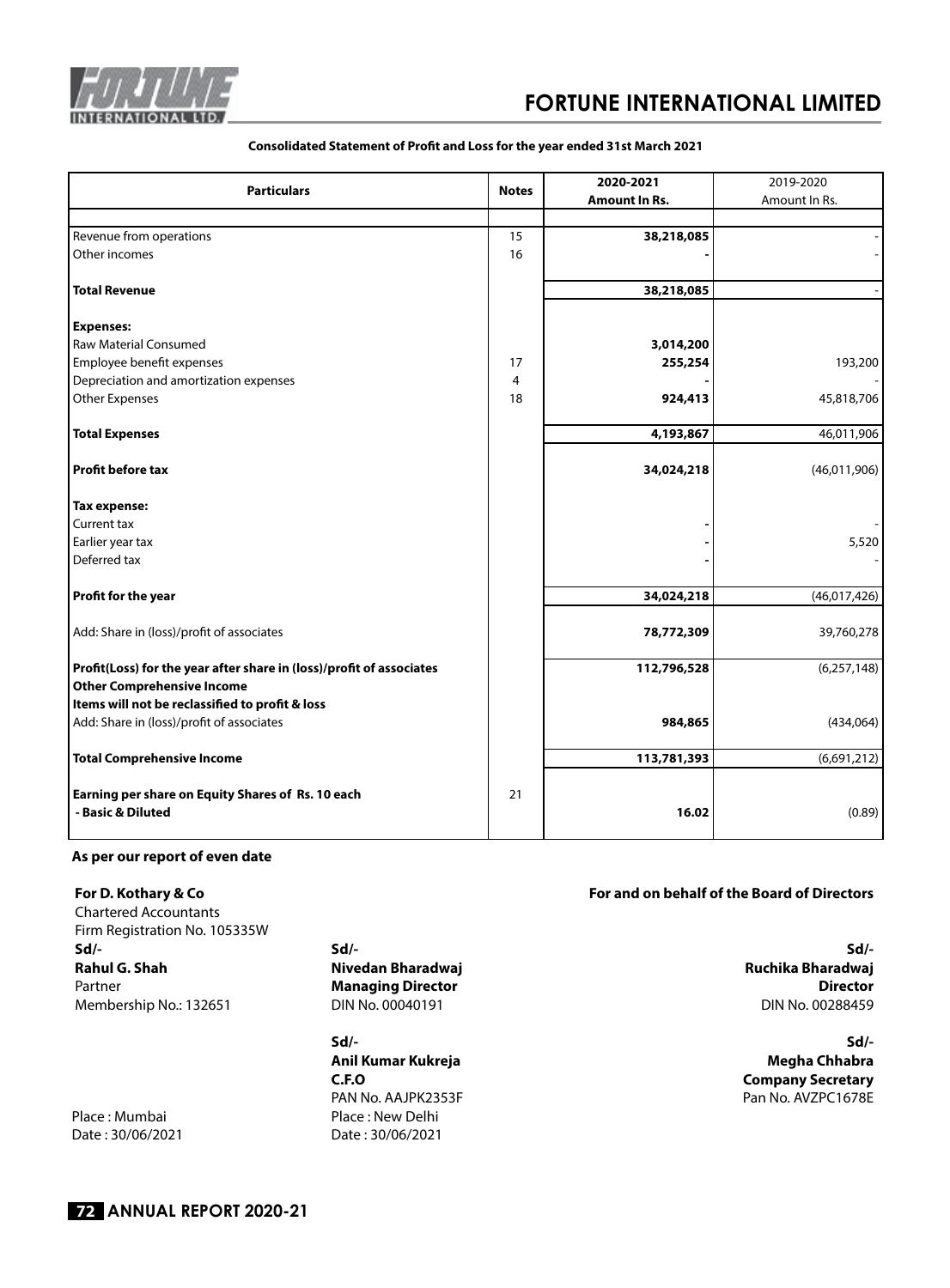

### **Consolidated Cash Flow Statement For The Year Ended March 31, 2021**

| <b>Particulars</b>                                           | As at March 31, 2021 | As at March 31, 2020 |
|--------------------------------------------------------------|----------------------|----------------------|
|                                                              | <b>Amount In Rs.</b> | Amount In Rs.        |
| A. Cash Flow From Operating Activities:                      |                      |                      |
| Net profit before tax as per statement of profit and loss    | 34,024,218           | (46,011,906)         |
| Adjustments for:                                             |                      |                      |
| <b>Bad Debts</b>                                             |                      | 45,204,860           |
| Interest Expenses                                            |                      |                      |
| <b>Operating Cash Flow Before Changes in Working Capital</b> | 34,024,218           | (807,046)            |
| <b>Changes in current assets and liabilities</b>             |                      |                      |
| (Increase)/ Decrease in trade receivables                    | (24, 593, 057)       |                      |
| (Increase)/Decrease in Other Current and Non-Current Assets  | 113,577              | (96, 961)            |
| Increase/ (Decrease) in trade payables                       | 2,444,551            |                      |
| Increase/(Decrease) in Other Current Liabilities             | 3,178,048            | (49, 974)            |
| <b>Cash Generated From Operations</b>                        | 15,167,337           | (953, 981)           |
| Payment of Taxes (Net of Refunds)                            | (1,308,986)          | (842, 520)           |
| Net Cash Flow From Operating Activities (A)                  | 13,858,351           | (1,796,501)          |
| <b>B. Cash Flow From Investing Activities:</b>               |                      |                      |
| Dividend Income                                              |                      | 3,595,000            |
| Interest income                                              |                      |                      |
| Net Cash Flow From Investment Activities (B)                 |                      | 3,595,000            |
| <b>C. Cash Flow From Financing Activities:</b>               |                      |                      |
| (Repayment) / Borrowing from financial institutions/Others   | (12,500,000)         | (1,817,975)          |
| Financial Expenses                                           |                      |                      |
| Net Cash From / (Used In) Financing Activities (C)           | (12,500,000)         | (1,817,975)          |
| Net Increase In Cash Or Cash Equivalents (A+B+C)             | 1,358,351            | (19, 476)            |
| Cash And Cash Equivalents At The Beginning Of The Year       | 3,083,420            | 3,102,895            |
| Cash And Cash Equivalents As At The End Of The Year          | 4,441,771            | 3,083,420            |
|                                                              |                      |                      |

The accompanying significant accounting policies and notes form an integral part of the Consolidated financial statements **As per our report of even date**

 Chartered Accountants Firm Registration No. 105335W<br>Sd/- **Sd/- Sd/- Sd/- Rahul G. Shah Nivedan Bharadwaj Ruchika Bharadwaj** Partner **Managing Director Managing Director Director Director Director** Membership No.: 132651 DIN No. 00040191 DIN No. 00288459

Place : Mumbai Place : New Delhi Date : 30/06/2021 Date : 30/06/2021

### **For D. Kothary & Co For and on behalf of the Board of Directors**

**Sd/- Sd/- Anil Kumar Kukreja Megha Chhabra C.F.O Company Secretary** PAN No. AAJPK2353F PAN No. AVZPC1678E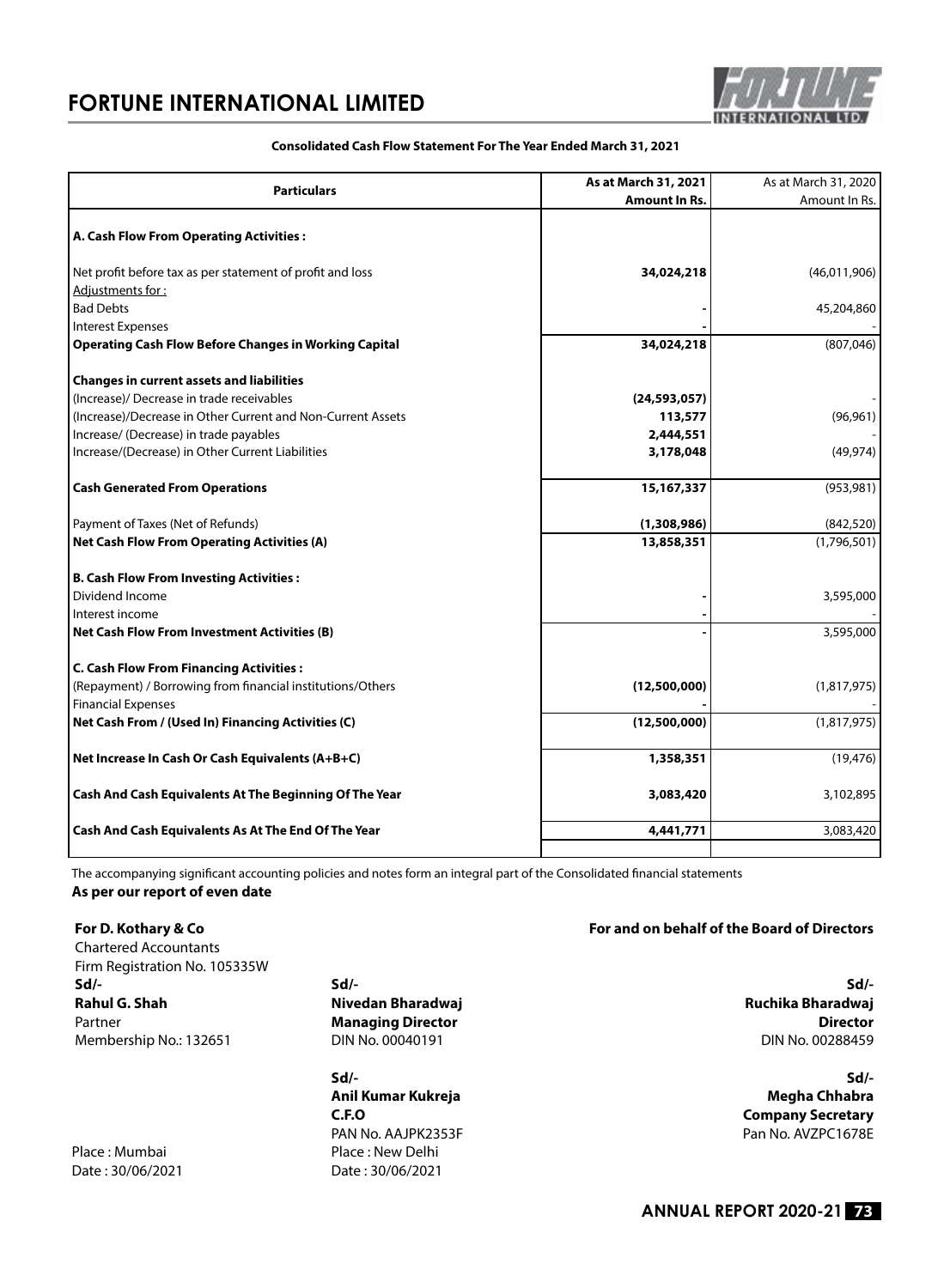

### **Consolidated Statement of Changes in Equity for the year ended 31st March 2021**

### **Note A :- Equity share Capital**

| <b>PARTICULARS</b>                              | <b>Note</b> | Amount In Rs. |
|-------------------------------------------------|-------------|---------------|
| As at 1st April 2019                            |             | 70,400,000    |
| Changes in Equity share capital during the year |             |               |
| As at 31st March 2020                           |             | 70,400,000    |
| Changes in Equity share capital during the year |             |               |
| As at 31st March 2021                           | 10          | 70,400,000    |
|                                                 |             |               |

### **Note B : Other Equity**

|                                           |                | <b>Reserves &amp; Surplus</b> |                 | Other         | <b>Total Other</b> |
|-------------------------------------------|----------------|-------------------------------|-----------------|---------------|--------------------|
| <b>Particulars</b>                        | Securities     | General                       | <b>Retained</b> | Comprehensive | <b>Equity</b>      |
|                                           | Premium        | <b>Reserve</b>                | <b>Earnings</b> | income        |                    |
|                                           | <b>Reserve</b> |                               |                 |               |                    |
| Balance as at April 1, 2019               |                |                               | 26,481,256      | (123, 127)    | 26,358,129         |
| Profit for the year                       |                |                               | (6,257,148)     |               | (6,257,148)        |
| Other Comprehensive Income for the        |                |                               |                 |               |                    |
| vear, net                                 |                |                               |                 |               |                    |
| l of Income Tax                           |                |                               |                 | (434,064)     | (434,064)          |
| <b>Total Comprehensive Income for the</b> |                |                               |                 |               |                    |
| year                                      |                |                               | 20,224,109      | (557, 191)    | 19,666,918         |
| <b>Transfer from Retained Earnings</b>    |                |                               |                 |               |                    |
| Balance as at March 31, 2020              |                |                               | 20,224,109      | (557, 191)    | 19,666,918         |
| Profit for the year                       |                |                               | 112,796,528     |               | 112,796,528        |
| Other Comprehensive Income for the        |                |                               |                 |               |                    |
| year, net                                 |                |                               |                 |               |                    |
| of Income Tax                             |                |                               |                 | 984,865       | 984,865            |
| <b>Total Comprehensive Income for the</b> |                |                               |                 |               |                    |
| year                                      |                |                               | 133,020,636     | 427,674       | 133,448,311        |
| (Short) / excess provision for tax        |                |                               |                 |               |                    |
| <b>Transfer from Retained Earnings</b>    |                |                               |                 |               |                    |
| Balance as at March 31, 2021              |                |                               | 133,020,636     | 427,674       | 133,448,311        |

### **As per our report of even date**

 **For D. Kothary & Co For and on behalf of the Board of Directors** Chartered Accountants Firm Registration No. 105335W  **Sd/- Sd/- Sd/- Rahul G. Shah Nivedan Bharadwaj Ruchika Bharadwaj** Partner **Director Contains Container Managing Director Container and Director Container Structure Point Contain**<br>Membership No.: 132651 DIN No. 00040191 DIN No. 00040191 DIN No. 00288459 Membership No.: 132651 DIN No. 00040191

**Anil Kumar Kukreja Megha Chhabra C.F.O Company Secretary** PAN No. AAJPK2353F PAN No. AVZPC1678E Place : Mumbai Place : New Delhi Date : 30/06/2021 Date : 30/06/2021

**Sd/- Sd/-**

**74 ANNUAL REPORT 2020-21**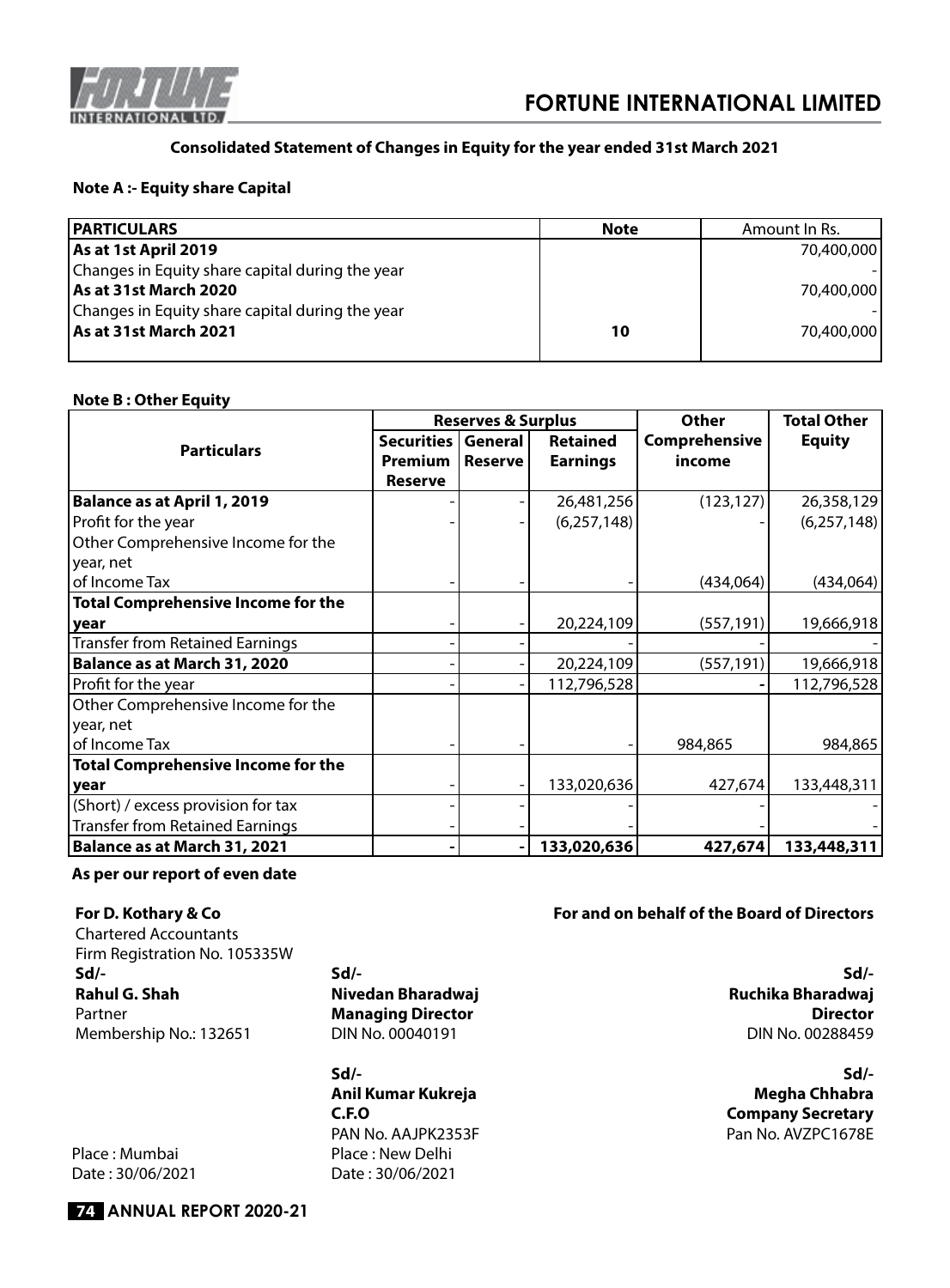

### **1. Company overview**

Fortune International Limited is Govt. of India recognized Start Trading House, engaged in the business of procuring, trading and exporting a number of product groups including engineering goods commodities to various parts of the world.

### **2. Basis of preparation of financial statements**

### **a) Accounting convention**

The financial statements are prepared in accordance with the Indian Accounting Standards (Ind AS) notified under the Companies (Indian Accounting Standards) Rules, 2015 as amended by the companies (Indian Accounting Standards) Amendment Rules, 2016.

These financial statements have been prepared in accordance with the accounting policies, set out below and were consistently applied to all periods presented unless otherwise stated.

Certain comparative figures appearing in these financial statements have been regrouped and/or reclassified to better reflect the nature of those items.

### **b) Basis of measurement**

The financial statements have been prepared on an accrual basis and in accordance with the historical cost convention, unless otherwise stated. These financial statements comply in all material aspects with Indian Accounting Standards (Ind AS) notified under Section 133 of the Companies Act, 2013 (the Act) [Companies (Indian Accounting Standards) Rules, 2015] and other relevant provisions of the Act. All assets and liabilities are classified into current and non-current based on the operating cycle of less than twelve months or based on the criteria of realisation/settlement within twelve months period from the balance sheet date.

Associates included in consolidation

| Name of Enterprises                    | <b>I Country of incorporation   Nature of Business</b> |                  | Controlling Interest |
|----------------------------------------|--------------------------------------------------------|------------------|----------------------|
| <b>I Fortune Stones Limited IIndia</b> |                                                        | l Granite Mining | 36.01%               |

### **c) Key accounting judgement, estimates and assumptions**

The preparation of the financial statements required the management to exercise judgment and to make estimates and assumptions. These estimates and associated assumptions are based on historical experiences and various other factors that are believed to be reasonable under the circumstances. Actual results may differ from these estimates. The estimates and underlying assumptions are reviewed on an ongoing basis. Revision to accounting estimates are recognised in the period in which the estimate is revised, if the revision affects only that period, or in the period of the revision and future periods if the revision affects both current and future period.

### **d) Functional and presentation currency**

The functional and presentation currency of the Company is the Indian Rupee.

### **e) Foreign currency transaction**

Foreign currency transactions are translated at the exchange rate that approximates the prevalent exchange rate on the transaction date. Monetary assets and liabilities in foreign currencies are translated at the yearend rate. Non-monetary assets and liabilities denominated in a foreign currency and measured at historical cost are translated at the exchange rate prevalent at the date of transaction.

### **3. Significant Accounting Policies**

The Company has applied the following accounting policies to all periods presented in the financial statements.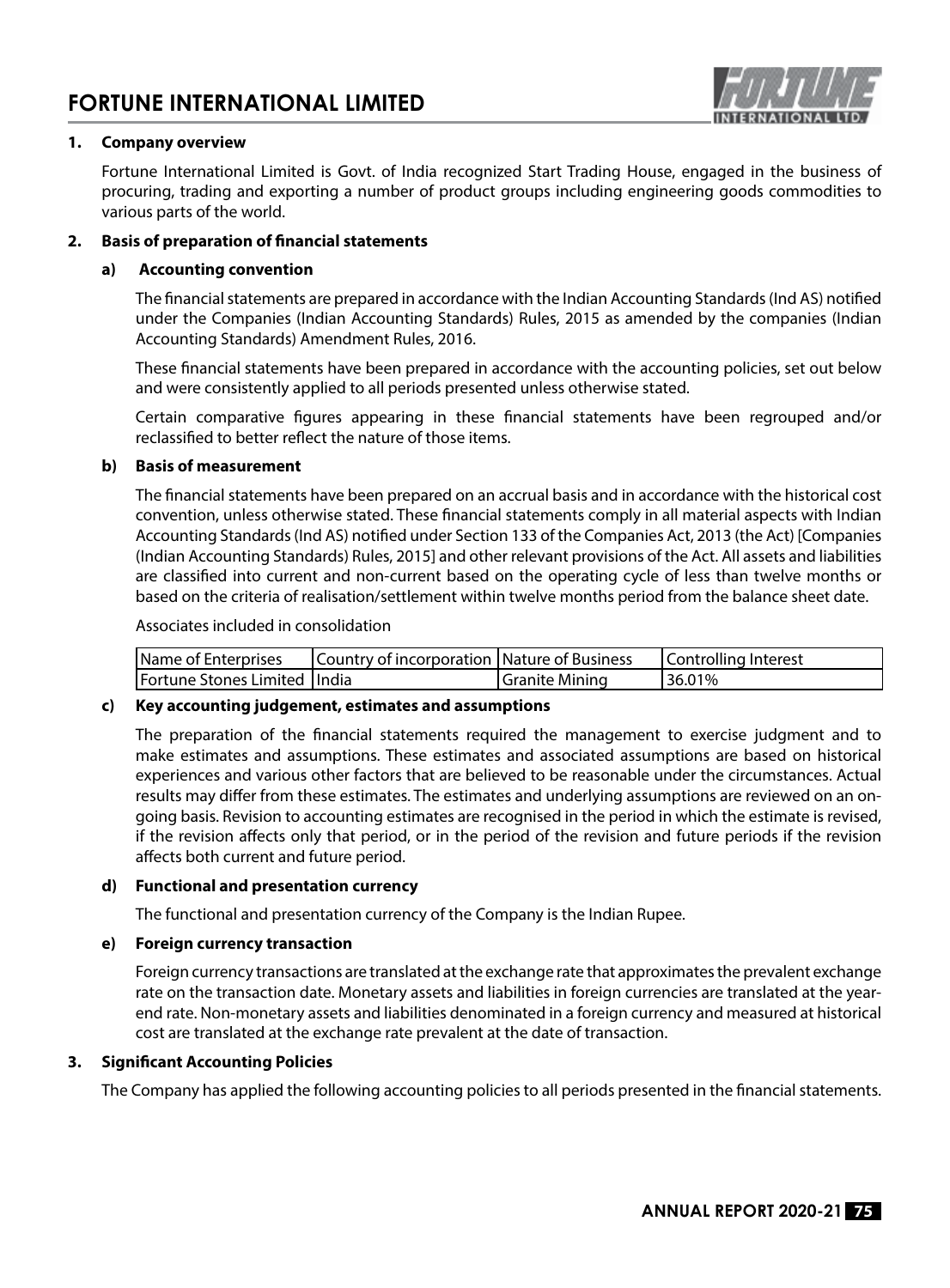

### **Basis of Consolidation**

### **Associates**

Investments in associates are accounted for using the equity method. An associate is an entity over which the Group is in a position to exercise significant influence over operating and financial policies. Goodwill arising on the acquisition of associates is included in the carrying value of investments in associate.

### **a) Revenue Recognition**

Revenue is measured at the fair value of the consideration received or receivable, and represents amounts exclusive of excise duty receivable for goods supplied, stated net of discounts, returns and value added taxes. The company recognises revenue when the amount of revenue can be reliably measured; when it is probable that future economic benefits will flow to the entity; and when specific criteria have been met for each of the Company's activities, as described below.

### **Sale of Goods and services**

Sales are recognised when the significant risks and rewards of ownership of the goods are transferred to the buyer as per terms of contract. Income and fees from services are accounted as per terms of relevant contractual agreements/arrangements.

Revenue from sale of power is recognised when delivered and measured based on rates as per bilateral contractual agreements with buyers and at rate arrived at based on the principles laid down under the relevant Tariff Regulations as notified by the regulatory bodies, as applicable.

### **Interest & Commission Income**

Interest income is recognised on accrual basis as per the terms of relevant contracts or by using the effective interest method, where applicable

### **Investment income**

Incomes from investments are accounted on an accrual basis.

### **b) Property, Plant and Equipment**

- **i) Recognition and measurement**: Property, plant and equipment are carried at cost of acquisition less accumulated depreciation and accumulated impairment loss, if any. Subsequent expenditure related to an item of fixed asset are added to its book value only when it is probable that future economic benefits associated with the item will flow to the Company and the cost of the item can be measured reliably. The carrying amount of the replaced part is derecognised. All repairs and maintenance are charged to the Statement of Profit and Loss during the financial year in which they are incurred.
- **ii) Depreciation**: Depreciation of other items of Property, Plant and Equipment are provided on a straight line basis over the estimated useful life of the asset or as prescribed in Schedule II to the Companies Act, 2013 or based on technical evaluation of the asset. Estimated useful life of items of property, plant and equipment are as follows:

| Type of Asset        | Estimated Useful Life |
|----------------------|-----------------------|
| Furniture & Fittings | 10 years              |
| Computers & Printers | 3 years               |
| Office Equipment's   | 5 years               |

The residual values, useful lives and methods of depreciation of property, plant and equipment are reviewed at each financial year end and adjusted prospectively, if appropriate.

The Company assesses at each balance sheet date whether there is objective evidence that an asset or a group of assets is impaired. An asset's carrying amount is written down immediately to its recoverable amount if the asset's carrying amount is greater than its estimated recoverable amount.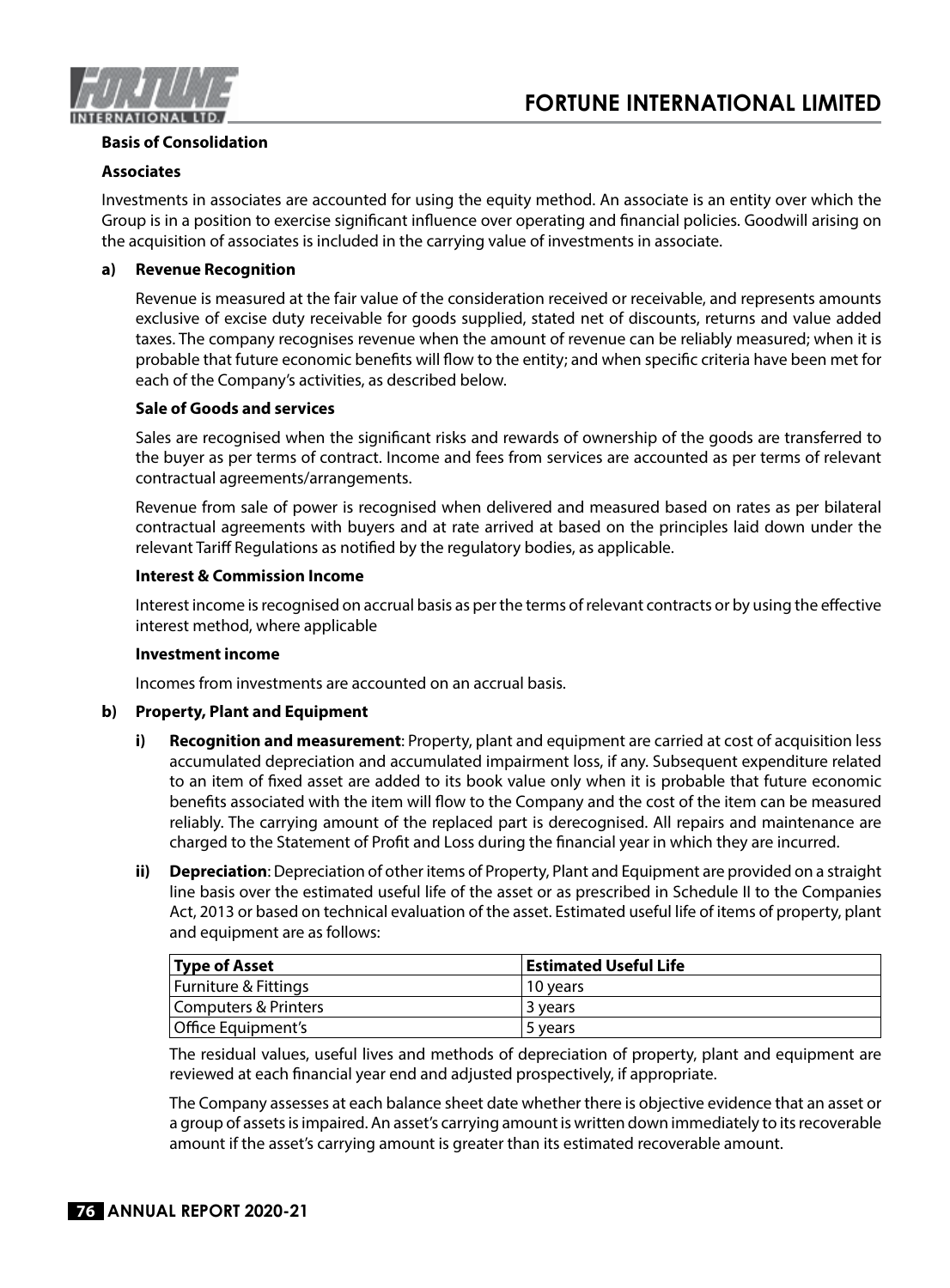

Gains and losses on disposals are determined by comparing the sale proceeds with the carrying amount and are recognised within operating profit in the Income statement.

### **c) Financial Instruments**

### **Financial Assets**

The Company classifies its financial assets in the following categories:

i) **Financial assets at amortised cost** - Assets that are held for collection of contractual cash flows where those cash flows represent solely payments of principal and interest are measured at amortised cost.

They are presented as current assets, except for those maturing later than 12 months after the reporting date which are presented as non-current assets. Financial assets are measured initially at fair value which usually represents cost plus transaction costs and subsequently carried at amortised cost using the effective interest method, less any impairment loss if any.

Financial assets at amortised cost are represented by trade receivables, security and other deposits, cash and cash equivalent, employee and other advances.

- ii) **Equity investments** Investment in subsidiaries/associates are stated at cost. All other equity investments are measured at fair value, except for certain unquoted equity investments which are carried at cost where the fair value of these investments cannot be reliably measured.
- iii) **Financial Assets at Fair Value through Other Comprehensive Income (FVTOCI)** For investments which are not held for trading purposes and where the company has exercised the option to classify the investment as at FVTOCI, all fair value changes on the investment are recognized in OCI. The accumulated gains or losses on such investments are not recycled to the Statement of Profit and Loss even on sale of such investment.
- iv) **Financial assets at Fair Value through Profit and loss (FVTPL)** Financial assets other than the equity investments and investment classified as FVTOCI are measured at FVTPL. These include surplus funds invested in mutual funds etc.
- v) **Impairment of financial assets** The Company assesses at each balance sheet date whether there is objective evidence that a financial asset or a group of financial assets is impaired. A financial asset or a group of financial assets is impaired and impairment losses are incurred only if there is objective evidence of impairment as a result of one or more events that occurred after the initial recognition of the asset (a 'loss event') and that loss event (or events) has an impact on the estimated future cash flows of the financial asset or group of financial assets that can be reliably estimated.

### **Financial liabilities**

### **Initial recognition and measurement**

Financial liabilities are measured at amortised cost using effective interest method. For trade and other payable maturing within one year from the Balance Sheet date, the carrying value approximates fair value due to short maturity.

### **Offsetting financial instruments**

Financial assets and liabilities are offset and the net amount reported in the Balance Sheet when there is a legally enforceable right to offset the recognized amounts and there is an intention to settle on a net basis or realise the asset and settle the liability simultaneously. The legally enforceable right must not be contingent on future events and must be enforceable in the normal course of business and in the event of default, insolvency or bankruptcy of the company or the counterparty.

### **d) Employee benefits**

The Company operates various post-employment schemes, including both defined benefit and defined contribution plans: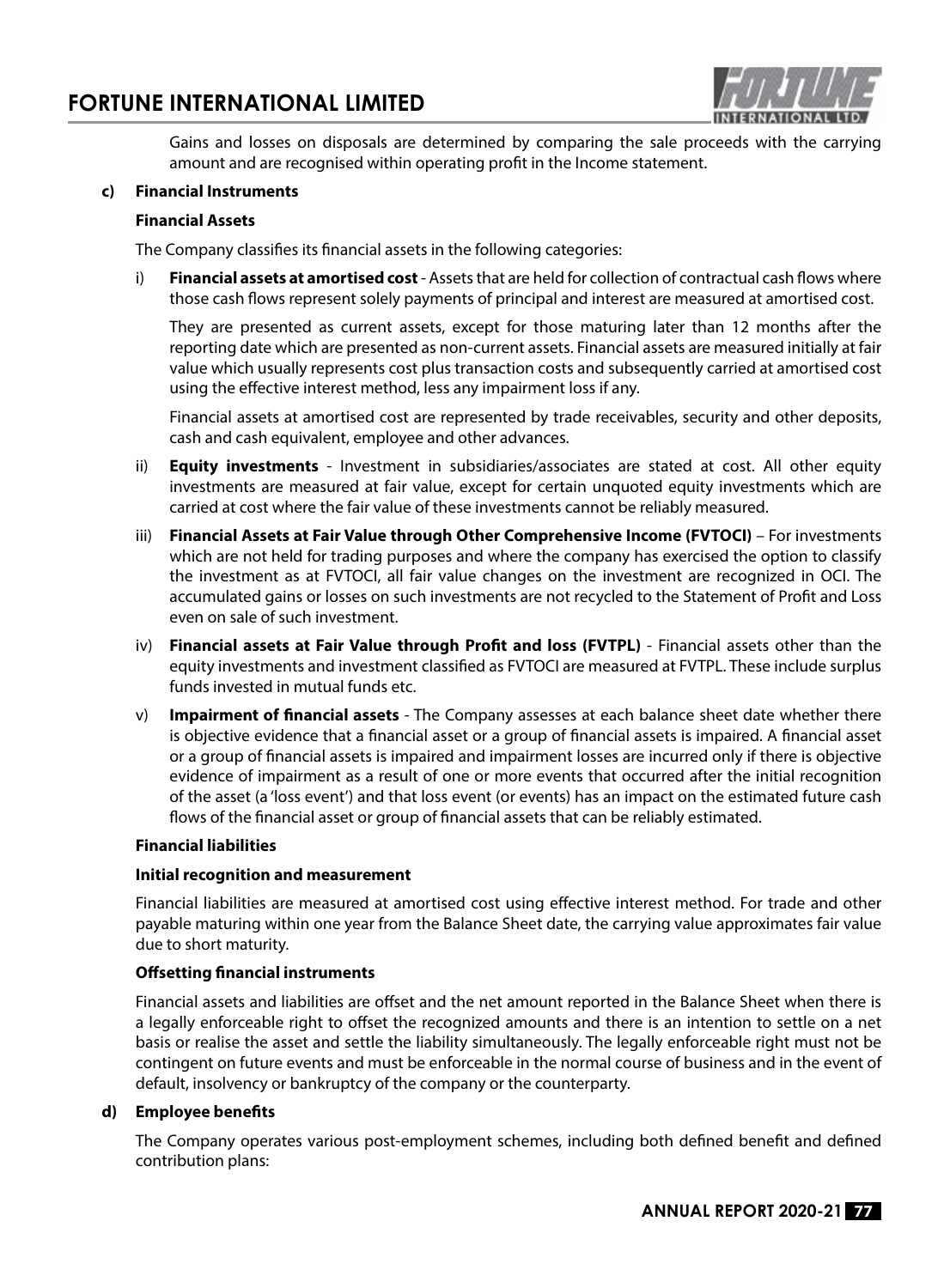

### **Defined contribution plan:**

Contributions to defined contribution schemes such as contribution to Provident Fund, Employees' State Insurance Corporation, National Pension Scheme and Labours Welfare Fund are charged as an expense to the Statement of Profit and Loss based on the amount of contribution required to be made as and when services are rendered by the employees. The above benefits are classified as Defined Contribution Schemes as the Company has no further defined obligations beyond the monthly contributions.

### **Defined benefit plan:**

### **Gratuity:**

Gratuity liability is a defined benefit obligation and is computed on the basis of an actuarial valuation by an actuary appointed for the purpose as per projected unit credit method at the end of each financial year. The liability or asset recognised in the Balance Sheet in respect of defined benefit pension and gratuity plans is the present value of the defined benefit obligation at the end of the reporting period less the fair value of plan assets. The liability so provided is paid to a Trust administered by the Company, which in turn invests in eligible securities to meet the liability as and when it accrues for payment in future. Any shortfall in the value of assets over the defined benefit obligation is recognised as a liability with a corresponding charge to the Statement of Profit and Loss.

The present value of the defined benefit obligation is determined by discounting the estimated future cash outflows by reference to market yields at the end of the reporting period on Government bonds that have terms approximating to the terms of the related obligation.

The net interest cost is calculated by applying the discount rate to the net balance of the defined benefit obligation and the fair value of plan assets. This cost is included in employee benefit expense in the Statement of Profit and Loss.

Re-measurement gains and losses arising from experience adjustments and changes in actuarial assumptions are recognized in the period in which they occur directly in Other Comprehensive Income. They are included in retained earnings in the Statement of changes in equity and in the Balance Sheet.

Changes in the present value of the defined benefit obligation resulting from plan amendments or curtailments are recognised immediately in profit or loss as past service cost.

### **e) Provisions**

Provisions are recognized when the Company has a present obligation (legal or constructive) as a result of a past event, it is probable that an outflow of economic benefits will be required to settle the obligation, and a reliable estimate can be made of the amount of the obligation.

The amount recognized as a provision is the best estimate of the consideration required to settle the present obligation at the end of the reporting period, taking into account the risks and uncertainties surrounding the obligation.

These estimates are reviewed at each reporting date and adjusted to reflect the current best estimates. If the effect of the time value of money is material, provisions are discounted. The discount rate used to determine the present value is a pre- tax rate that reflects current market assessments of the time value of money and the risks specific to the liability. The increase in the provision due to the passage of time is recognised as interest expense.

### **f) Income Tax**

### a) **Current Income Tax**

Current Income Tax is measured at the amount expected to be paid to the tax authorities in accordance with local laws of various jurisdiction where the Company operates.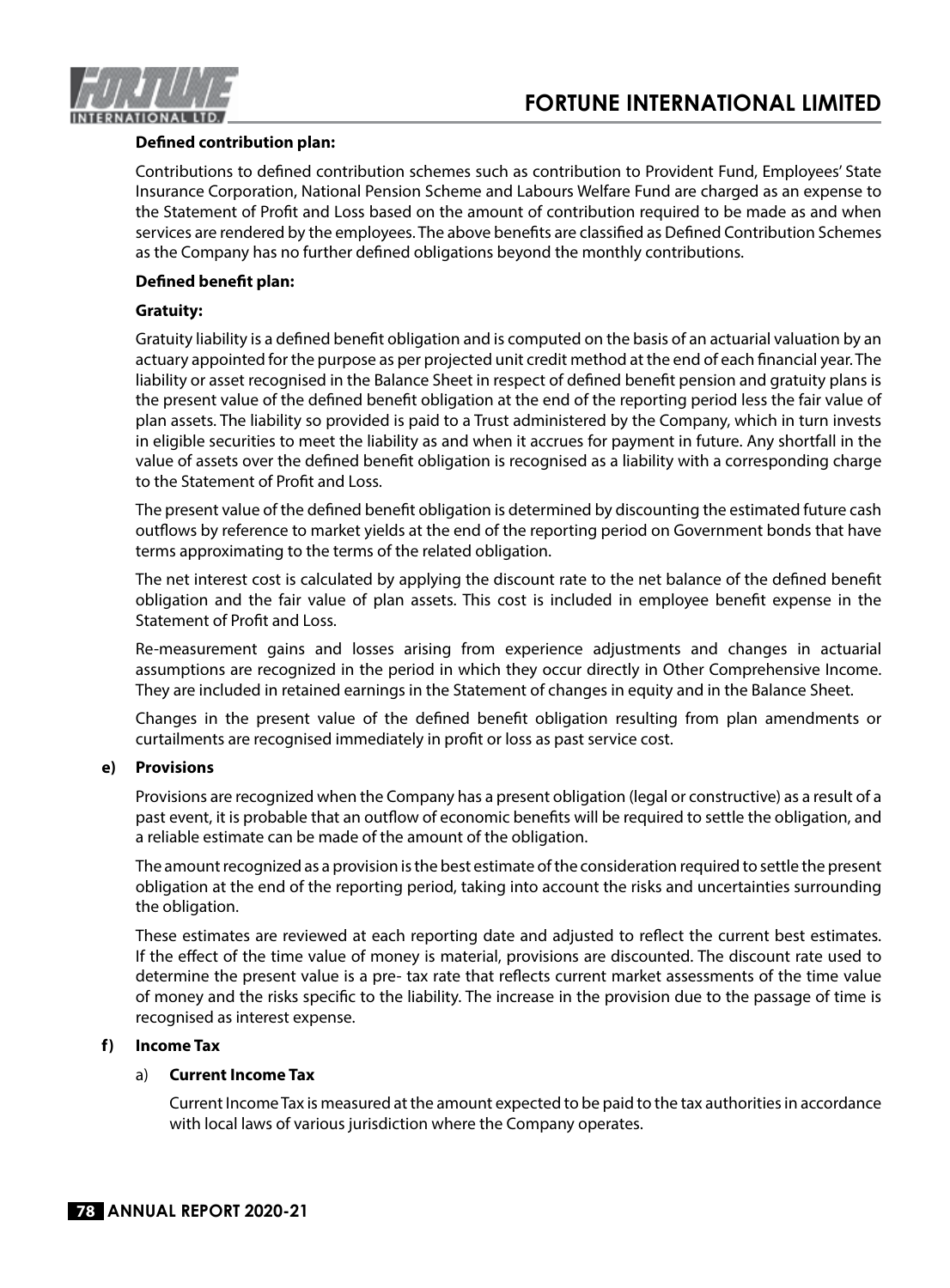

### b) **Deferred Tax:**

Deferred tax is provided using the balance sheet approach on differences between the tax bases of assets and liabilities and their carrying amounts for financial reporting purposes at the reporting date.

Deferred tax assets are recognised to the extent that it is probable that taxable profit will be available against which the deductible differences, and the carry forward of unused tax credits and unused tax losses can be utilised.

The tax rates and tax laws used to compute the tax are those that are enacted or substantively enacted at the reporting date.

Current and Deferred Tax are recognised in the Statement of Profit and Loss except to items recognised directly in Other Comprehensive income or equity, in which case the deferred tax is recognised in Other Comprehensive Income and equity respectively.

### **g) Leases**

Ind AS 116 requires lessees to determine the lease term as the non-cancellable period of a lease adjusted with any option to extend or terminate the lease, if the use of such option is reasonably certain. The Company makes an assessment on the expected lease term on a lease-by-lease basis and thereby assesses whether it is reasonably certain that any options to extend or terminate the contract will be exercised. In evaluating the lease term, the Company considers factors such as any significant leasehold improvements undertaken over the lease term, costs relating to the termination of the lease and the importance of the underlying asset to Company's operations taking into account the location of the underlying asset and the availability of suitable alternatives. The lease term in future periods is reassessed to ensure that the lease term reflects the current economic circumstances. After considering current and future economic conditions, the Company has concluded that no changes are required to lease period relating to the existing lease contracts.

### **h) Cash flow Statement**

Cash flows are reported using the indirect method, whereby profit for the period is adjusted for the effects of transactions of a non-cash nature, any deferrals or accruals of past or future operating cash receipt or payments and item of income or expense associated with investing or financing cash-flows. The cash flow from operating, investing and financing activities of the Company are segregated.

### **i) Earnings per share**

The Company presents Basic and Diluted earnings per share data for its equity shares. Basic and Diluted earnings per share is calculated by dividing the profit or loss attributable to equity shareholders of the Company by the weighted average number of equity shares outstanding during the year.

### **j) Contingent Liabilities**

Contingent liabilities exist when there is a possible obligation arising from past events, the existence of which will be confirmed only by the occurrence or nonoccurrence of one or more uncertain future events not wholly within the control of the Company, or a present obligation that arises from past events where it is either not probable that an outflow of resources will be required or the amount cannot be reliably estimated. Contingent liabilities are appropriately disclosed unless the possibility of an outflow of resources embodying economic benefits is remote.

### **k) Borrowing Costs**

Borrowing costs directly relating to the acquisition, construction or production of a qualifying capital project under construction are capitalised and added to the project cost during construction until such time that the assets are substantially ready for their intended use i.e. when they are capable of commercial production. Where funds are borrowed specifically to finance a project, the amount capitalised represents the actual borrowing costs incurred. Where surplus funds are available out of money borrowed specifically to finance a project, the income generated from such current investments is deducted from the total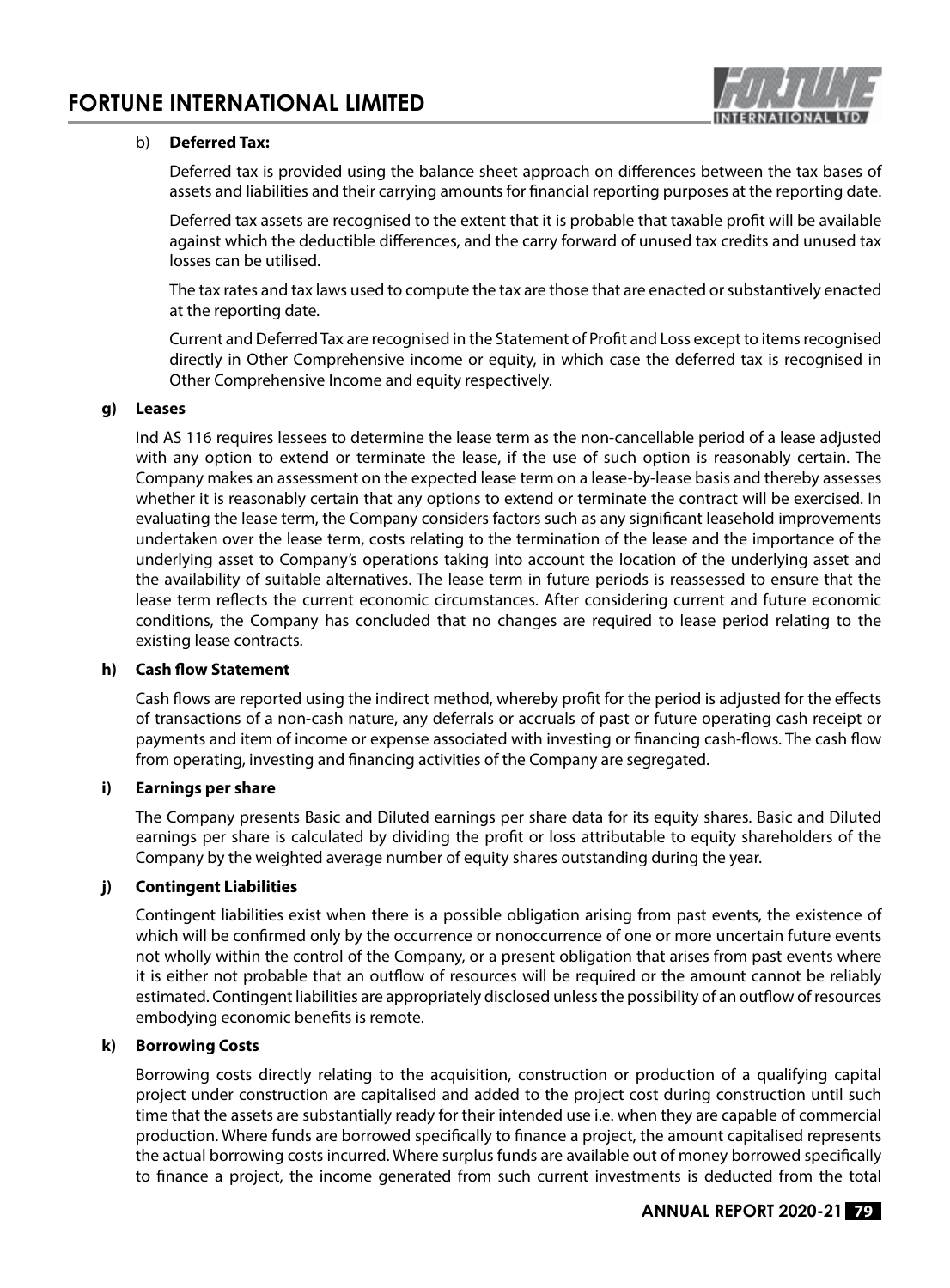

capitalized borrowing cost. Where the funds used to finance a project form part of general borrowings, the amount capitalised is calculated using a weighted average of rates applicable to relevant general borrowings of the company during the year. Capitalisation of borrowing costs is suspended and charged to profit and loss during the extended periods when the active development on the qualifying assets is interrupted.

### **l) Useful economic lives and impairment of other assets**

Property, plant and equipment other than mining rights are depreciated over their useful economic lives. Management reviews the useful economic lives at least once a year and any changes could affect the depreciation rates prospectively and hence the asset carrying values. The Company also reviews its property, plant and equipment, for possible impairment if there are events or changes in circumstances that indicate that carrying values of the assets may not be recoverable. In assessing the property, plant and equipment for impairment, factors leading to significant reduction in profits such as changes in prices, the Company's business plans and changes in regulatory environment are taken into consideration.

The carrying value of the assets of a cash generating unit (CGU) is compared with the recoverable amount of those assets, that is, the higher of fair value less costs of disposal and value in use. Recoverable value is based on the management estimates of prices, market demand and supply, economic and regulatory climates, long-term plan, discount rates and other factors. Any subsequent changes to cash flow due to changes in the above mentioned factors could impact the carrying value of the assets.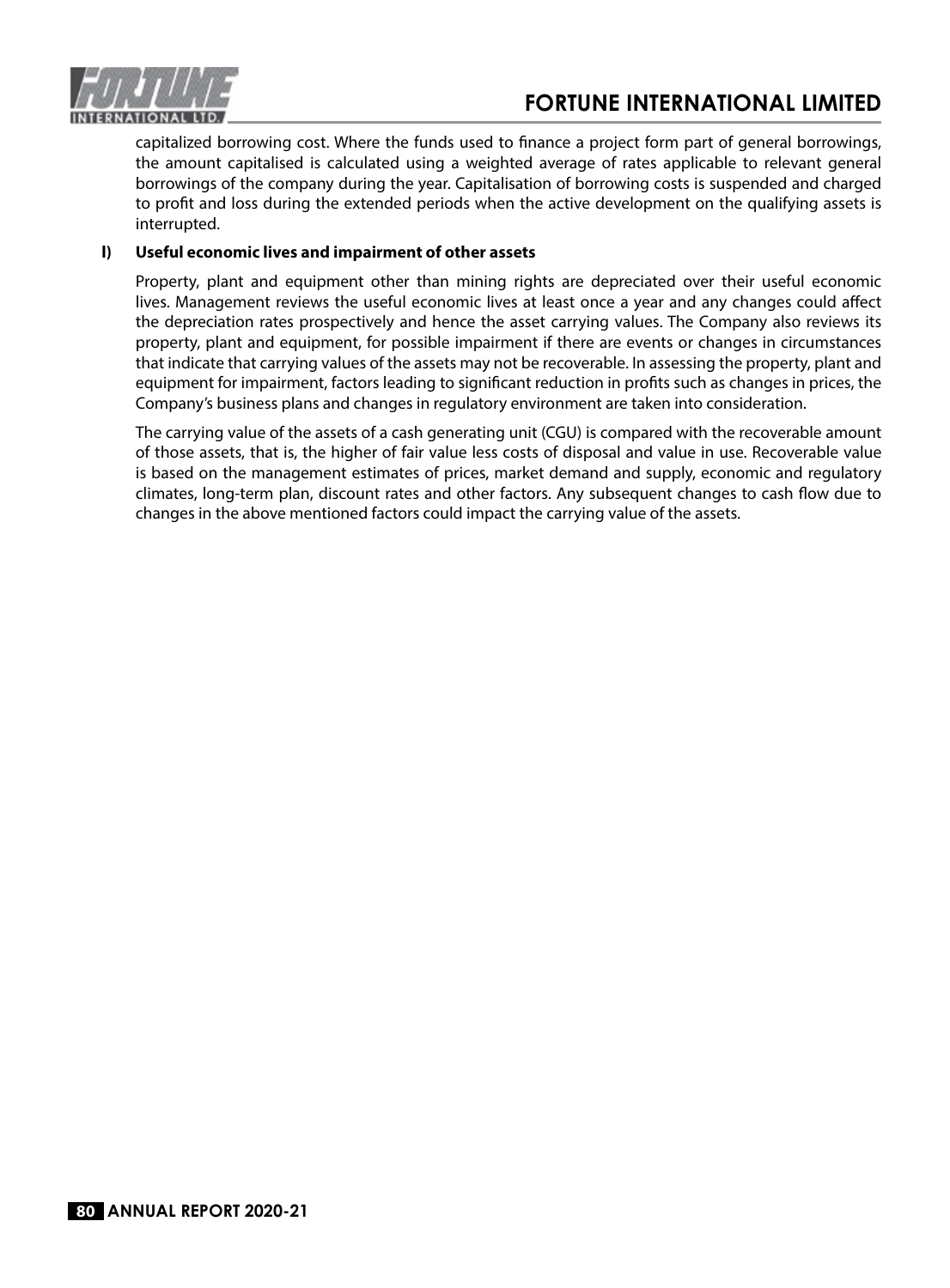# Consolidated Notes to the financial statements for the year ended March 31, 2021 **Consolidated Notes to the financial statements for the year ended March 31, 2021**

Note: 4 Property, Plant & Equipment **Note : 4 Property, Plant & Equipment**

|   |                       |                    | <b>Gross Block</b> |                                                       |                          |                     |                                | <b>Depreciaton</b>                  |                                           | Net Block             |         |
|---|-----------------------|--------------------|--------------------|-------------------------------------------------------|--------------------------|---------------------|--------------------------------|-------------------------------------|-------------------------------------------|-----------------------|---------|
| ş | <b>Particulars</b>    | 1.04.2020<br>As on | year               | during the during the<br>Addition   Deduction<br>year | 31.03.2021<br>As on      | 01.04.2020<br>As on | during the<br>Addition<br>year | during the year<br><b>Deduction</b> | 31.03.2021 31.03.2021 31.03.2020<br>As on | WDV as on   WDV as on |         |
|   |                       |                    |                    |                                                       |                          |                     |                                |                                     |                                           |                       |         |
|   | Tangible Assets       |                    |                    |                                                       |                          |                     |                                |                                     |                                           |                       |         |
|   | Furnitures & Fixtures | 2,687,794          |                    |                                                       | 2,687,794                | 2,651,068           |                                |                                     | 2,651,068                                 | 36,726                | 36,726  |
|   | 2   Office Equipment  | 3,567,789          |                    |                                                       | 3,567,789                | 3,465,959           |                                |                                     | 3,465,959                                 | 101,830               | 101,830 |
|   | Air Conditioners      | 1,509,905          |                    |                                                       | 1,509,905                | 1,441,345           |                                |                                     | 1,441,345                                 | 68,560                | 68,560  |
|   | 4 Computer            | 21,250             |                    |                                                       | 21,250                   | 20,187              |                                |                                     | 20,187                                    | 1,063                 | 1,063   |
|   | Total                 | 7,786,738          |                    |                                                       | 7,786,738                | 7,578,559           |                                |                                     | 7,578,559                                 | 208,179               | 208,179 |
|   | Previous Year Figure  | 7,786,738          |                    |                                                       | $- 7,786,738 $ 7,578,559 |                     |                                |                                     | 7,578,559                                 | 208,179               | 208,179 |

**FORTUNE INTERNATIONAL LIMITED**

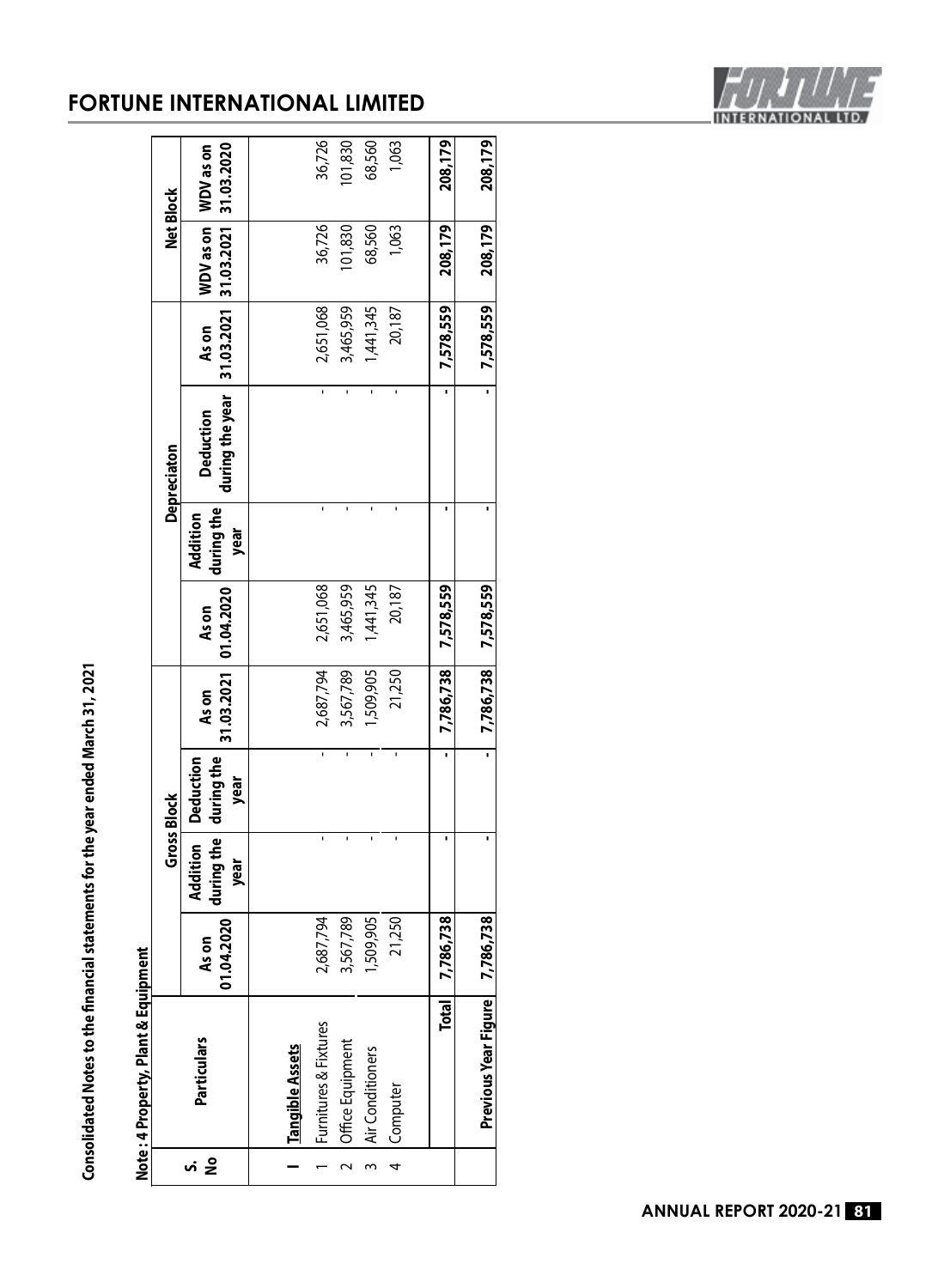

### **Consolidated Notes to the financial statements for the year ended March 31, 2021**

| <b>PARTICULARS</b>                                                 | As at March 31, 2021<br><b>Amount In Rs.</b> | As at March 31, 2020<br>Amount In Rs. |
|--------------------------------------------------------------------|----------------------------------------------|---------------------------------------|
| Note 5 :- Investments (Non Current)                                |                                              |                                       |
| Investment in Associate                                            |                                              |                                       |
| 17,97,500 equity shares of Fortune Stones Limited of Rs. 10 each   | 37,031,025                                   | 37,031,025                            |
| fully paid up<br>Add : Share in Profit from Associates             | 205,129,065                                  | 128,966,891                           |
| Less : Dividend received                                           |                                              | (3,595,000)                           |
|                                                                    |                                              |                                       |
| <b>Total</b>                                                       | 242,160,090                                  | 162,402,916                           |
| Note 6 :- Other Non Current Assets<br>(Unsecured, Considered Good) |                                              |                                       |
| (a) Income tax Refund Receivable                                   | 1,010,377                                    | 1,010,377                             |
| <b>Total</b>                                                       | 1,010,377                                    | 1,010,377                             |
| Note 7 :- Trade Receivables<br>(Unsecured)                         |                                              |                                       |
| l Considered Good                                                  | 24,593,057                                   |                                       |
| l Considered Doubtful                                              |                                              |                                       |
| Less : Allowance for Bad and Doubtful Debts                        |                                              |                                       |
| <b>Total</b>                                                       | 24,593,057                                   |                                       |

During the year the Company has taken approval from RBI for write -off of unrealised export proceeds, hence it was treated has Bad Debts.

| <b>Note 8 :- Cash And Cash Equivalents</b> |           |           |
|--------------------------------------------|-----------|-----------|
| Balances with banks                        |           |           |
| (i) In current accounts<br>l Cash on hand  | 4,441,771 | 3,083,420 |
| <b>Total</b>                               | 4,441,771 | 3,083,420 |
| Note 9 :- Other Current Assets             |           |           |
| Prepaid expenses                           | 3,088     | 1,027     |
| <b>GST Input Receivable</b>                |           | 115,637   |
| <b>Total</b>                               | 3,088     | 116,664   |
|                                            |           |           |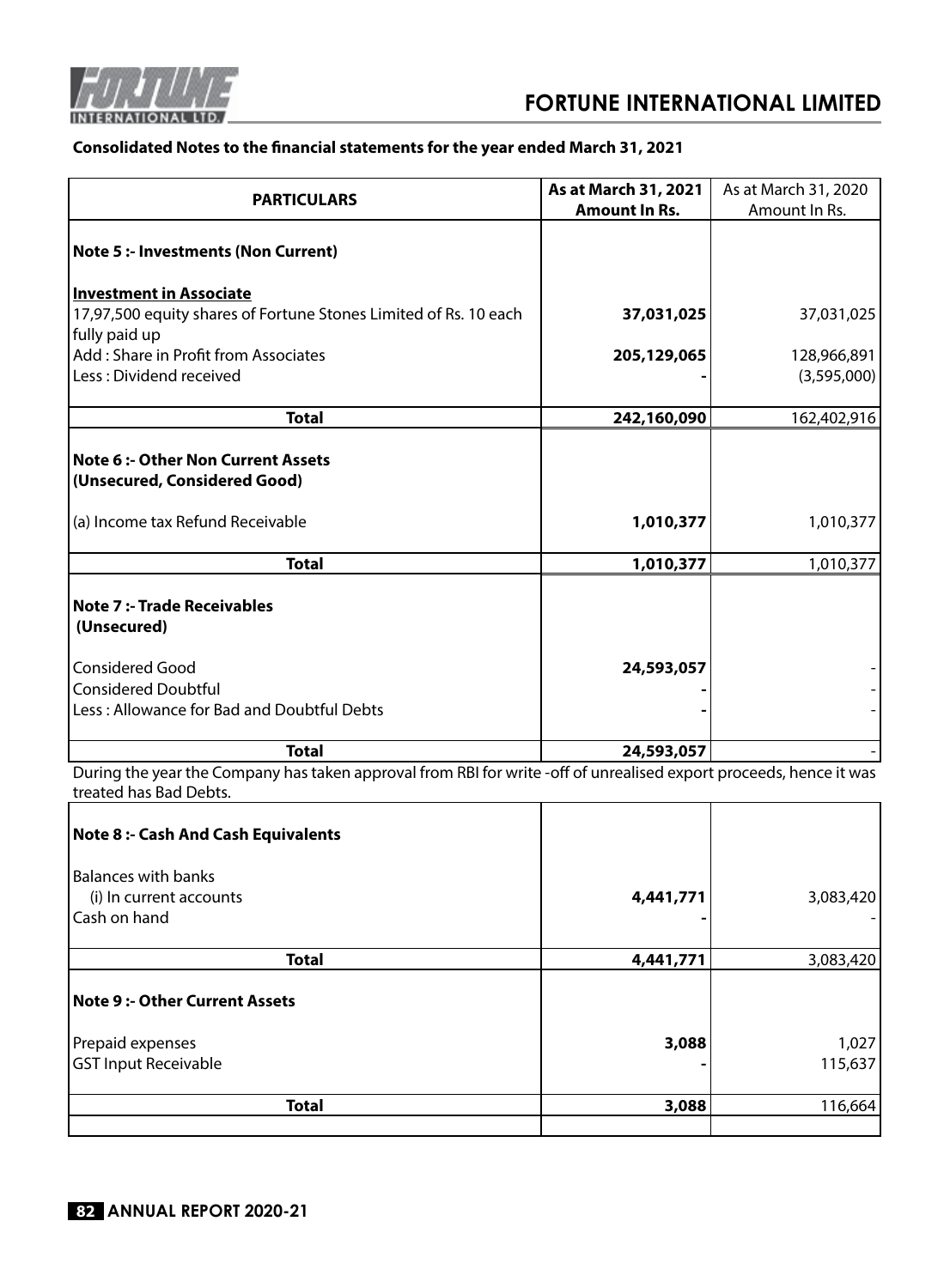

### **Consolidated Notes to the financial statements for the year ended March 31, 2021**

### **NOTE 10 (a) :- EQUITY CAPITAL**

| <b>PARTICULARS</b>                                                                                       | As at March 31, 2021 | As at March 31, 2020 |
|----------------------------------------------------------------------------------------------------------|----------------------|----------------------|
|                                                                                                          | <b>Amount In Rs.</b> | Amount In Rs.        |
| <b>AUTHORISED SHARE CAPITAL</b>                                                                          |                      |                      |
| 71,60,000 (Previous Year 71,60,000) Equity Shares of Rs.10 each                                          | 71,600,000           | 71,600,000           |
| 40,000 (Previous Year 40,000) 10% Cumulative preference sharesof                                         |                      |                      |
| l Rs.10 each                                                                                             | 400,000              | 400,000              |
| Total                                                                                                    | 71,600,000           | 71,600,000           |
| <b>ISSUED, SUBSCRIBED AND PAID UP</b><br>70,40,000 (Previous Year 70,40,000) Equity Shares of Rs.10 each |                      |                      |
| fully paid up                                                                                            | 70,400,000           | 70,400,000           |
| Total                                                                                                    | 70,400,000           | 70,400,000           |

**NOTE 10 (b)** :- The company has only one class of equity with a par value of Rs. 10/- per share. Each holder of equity shares is entitle to one vote per share.

### **NOTE 10 (c) :- The reconciliation of the number of shares outstanding and the amount of share capital as at March 31, 2021 and March 31, 2020 is set out below**

| <b>PARTICULARS</b>                | As at March 31, 2021               |            | As at March 31, 2020 |               |
|-----------------------------------|------------------------------------|------------|----------------------|---------------|
|                                   | No. of shares held   Amount In Rs. |            | No. of shares held   | Amount In Rs. |
| <b>Equity Shares</b>              |                                    |            |                      |               |
| Number of shares at the beginning | 7,040,000                          | 70,400,000 | 7.040.000            | 70,400,000    |
| Add: Fresh Issue                  |                                    |            |                      |               |
| Add: Bonus Shares                 |                                    |            |                      |               |
| Less: Buy Back                    |                                    |            |                      |               |
| Number of shares at the end       | 7,040,000                          | 70,400,000 | 7,040,000            | 70,400,000    |

### **NOTE 10 (d) :- Details of shares held by each shareholder holding more than 5% shares:**

| Class of shares / Name of               | As at March 31, 2021 |           | As at March 31, 2020 |           |
|-----------------------------------------|----------------------|-----------|----------------------|-----------|
| shareholder                             | No. of shares held   | % holdina | No. of shares held   | % holdina |
| <b>Equity shares with voting rights</b> |                      |           |                      |           |
| Ruchika Bharadwaj                       | 3,726,868            | 52.94%    | 3,726,868            | 52.94%    |
| l Ouest Profin Advisor Pvt Ltd          | 600,000              | 8.52%     | 600,000              | 8.52%     |
| Pankaj Paliwal                          | 541,996              | 7.70%     | 541,996              | 7.70%     |
| l Nimesh N. Shah                        | 390,000              | 5.54%     | 390,000              | $5.54\%$  |
| Kalpesh R. Koradia                      | 390,000              | 5.54%     | 390,000              | 5.54%     |
|                                         |                      |           |                      |           |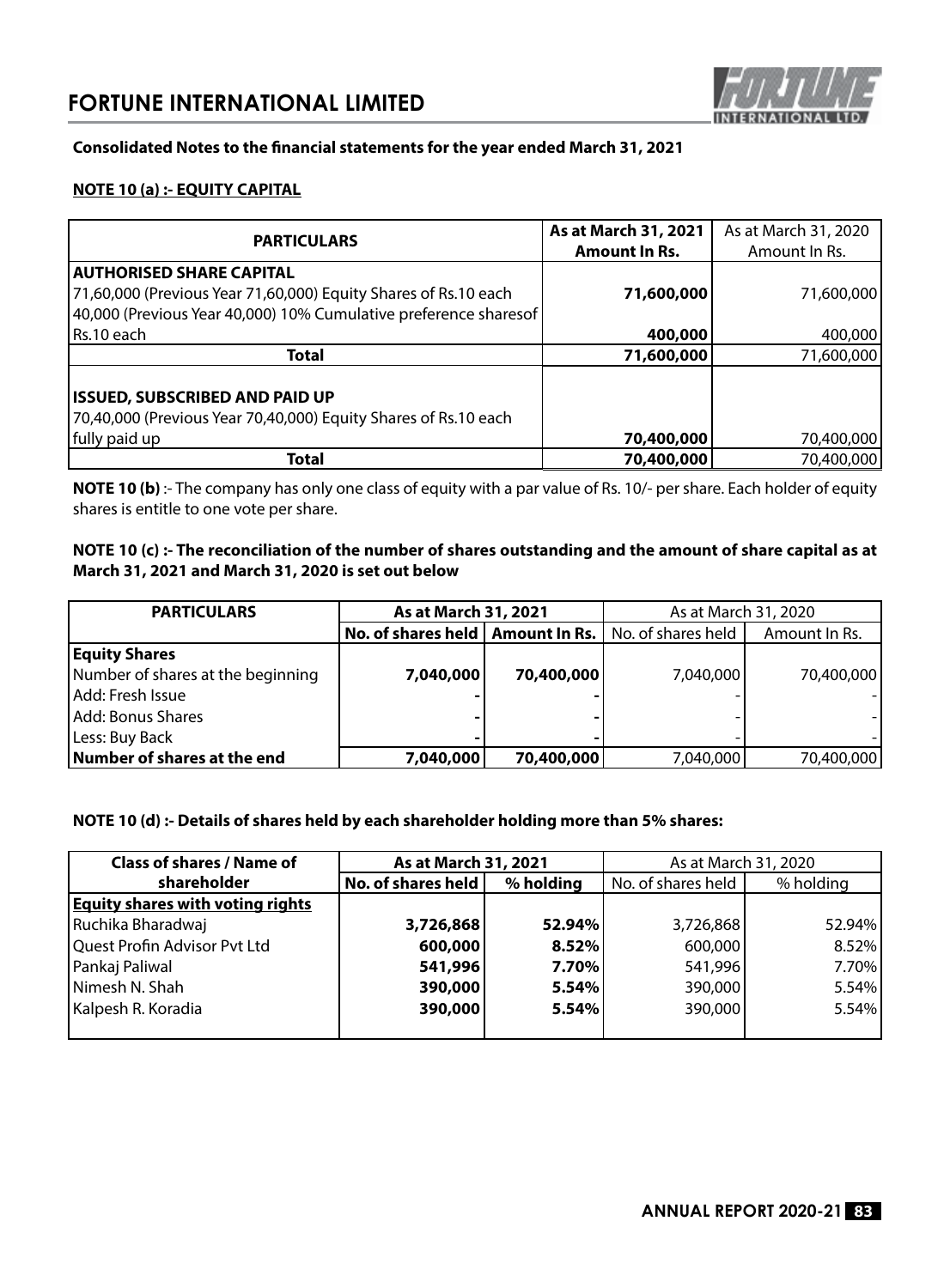

## **Consolidated Notes to the financial statements for the year ended March 31, 2021**

| <b>PARTICULARS</b>                                             | As at March 31, 2021 | As at March 31, 2020 |
|----------------------------------------------------------------|----------------------|----------------------|
|                                                                | <b>Amount In Rs.</b> | Amount In Rs.        |
|                                                                |                      |                      |
| <b>Note 11: Other Equity</b>                                   |                      |                      |
| <b>Surplus / (Deficit) in Statement of Profit and Loss</b>     |                      |                      |
| Opening balance                                                | 20,224,109           | 26,481,256           |
| Add: Profit / (Loss) for the year                              | 112,796,528          | (6, 257, 148)        |
|                                                                | 133,020,636          | 20,224,109           |
|                                                                |                      |                      |
| <b>Other Comprehensive Income</b>                              | 427,674              | (557, 191)           |
| <b>Total</b>                                                   |                      |                      |
|                                                                | 133,448,310          | 19,666,918           |
| <b>Note 12 :- Borrowings (Non Current)</b>                     |                      |                      |
|                                                                |                      |                      |
| <b>Unsecured</b>                                               |                      |                      |
| Loan from directors and relatives                              | 64,159,904           | 76,659,904           |
| <b>Total</b>                                                   |                      | 76,659,904           |
|                                                                | 64,159,904           |                      |
| Note 13 :- Trade Payable (Current)                             |                      |                      |
| Total outstanding dues of micro and small enterprises          |                      |                      |
| Total outstanding dues of creditors other than micro and small | 2,444,551            |                      |
| enterprises                                                    |                      |                      |
|                                                                |                      |                      |
| <b>Total</b>                                                   | 2,444,551            |                      |
| <b>Note 14 :- Other Current Liabilities (Current)</b>          |                      |                      |
|                                                                |                      |                      |
| (a) Statutory liabilities                                      | 3,201,361            | 321                  |
| (b) Other Payable                                              | 71,421               | 94,413               |
|                                                                |                      |                      |
| <b>Total</b>                                                   | 3,272,782            | 94,734               |
| <b>Note 15 :- Revenue from operation</b>                       |                      |                      |
|                                                                |                      |                      |
| Service Income                                                 | 7,096,752            |                      |
| <b>Commission Income</b>                                       | 31,121,333           |                      |
|                                                                |                      |                      |
| <b>Total</b>                                                   | 38,218,085           |                      |
|                                                                |                      |                      |
| Note 16 :- Other Incomes                                       |                      |                      |
| Dividend Income                                                |                      |                      |
| Interest on IT Refund                                          |                      |                      |
|                                                                |                      |                      |
| <b>Total</b>                                                   |                      |                      |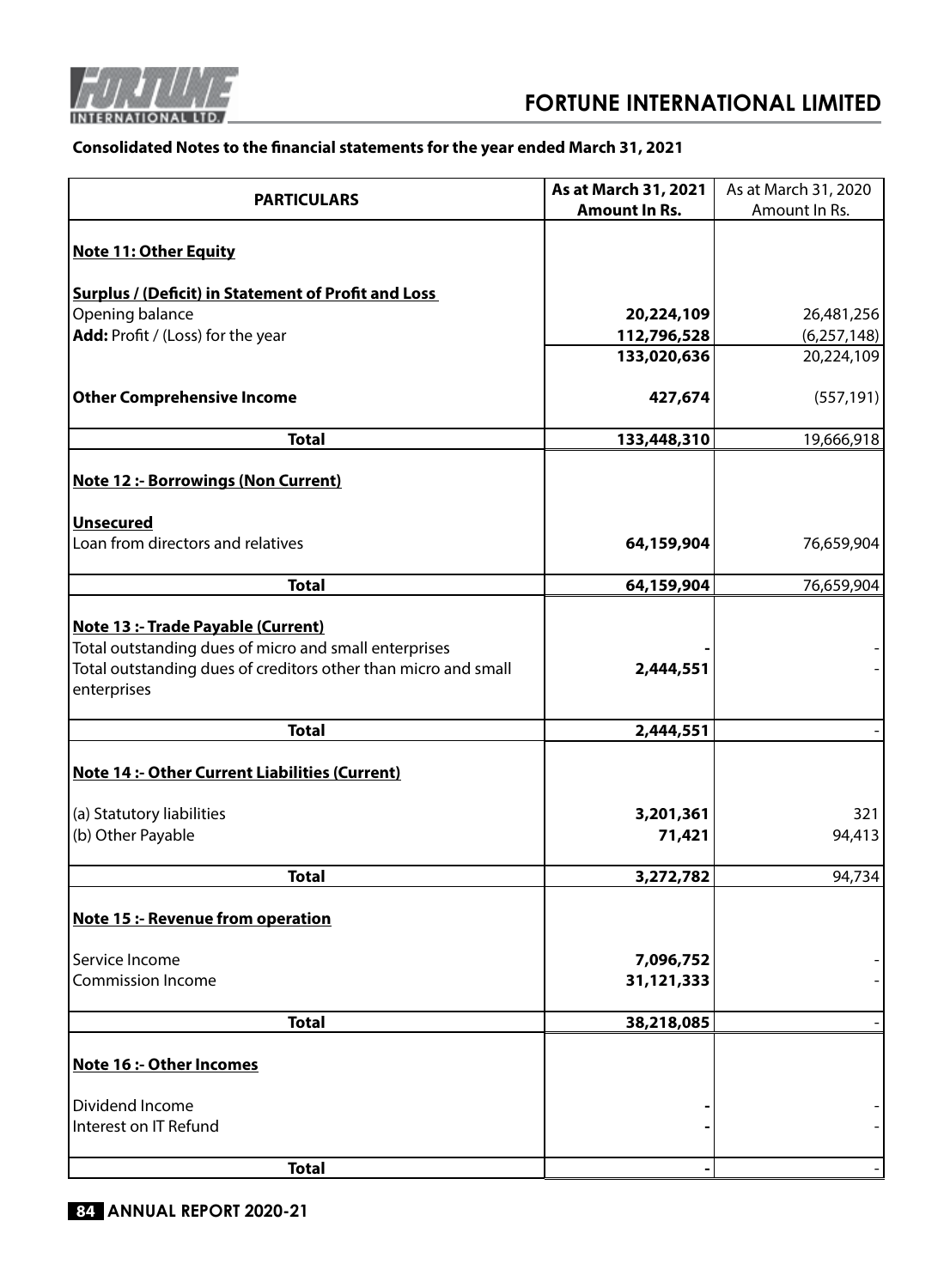

### **Consolidated Notes to the financial statements for the year ended March 31, 2021**

| <b>PARTICULARS</b>                           | 2020-2021            | 2019-2020     |
|----------------------------------------------|----------------------|---------------|
|                                              | <b>Amount in Rs.</b> | Amount in Rs. |
| <u> Note 17 :- Employee Benefit Expenses</u> |                      |               |
| Directors remuneration                       | 120,000              | 120,000       |
| Salary, wages, bonus and allowances          | 135,254              | 73,200        |
| <b>Total</b>                                 | 255,254              | 193,200       |
| <b>Note 18 :- Other Expenses</b>             |                      |               |
| Printing & Stationery Expenses               | 8,850                | 57,756        |
| <b>Bank Charges</b>                          | 1,770                | 3,400         |
| <b>Auditors Remuneration</b>                 | 20,000               | 20,000        |
| Miscellaneous Expenses                       | 8,971                | 52,417        |
| Rates & Taxes                                | 16,165               | 16,570        |
| Labour Charges                               | 379,408              |               |
| <b>Bad debts</b>                             |                      | 45,204,860    |
| <b>Professional Charges</b>                  | 443,450              | 418,668       |
| Advertisement & Publicity                    | 45,799               | 45,035        |
| <b>Total</b>                                 | 924,413              | 45,818,706    |

**Note : 19** There is no contingent liabilities during the year

### **Note : 20 Related party transactions**

As per Ind AS 24, the disclosures of transactions with the related parties are given below:

### **20.1 Relationships during the year**

- **(A) Key Managerial Personnel**
	- Mr. Nivedan Bharadwaj Mrs. Ruchika Bharadwaj Mrs. Rekha Shrivastava
- **(B)** Fortune Stones Ltd. (Associate Company)
- **(C) Enterprises over which Key Management Personnel have Significant Influence** ISS International Ltd. Double Fortune Private Limited Auctus Mining LLP (99.99%) Astrum Mining LLP (99.99%) Festino Mining LLP (99.99%) Sterlite Mining LLP (99.99%)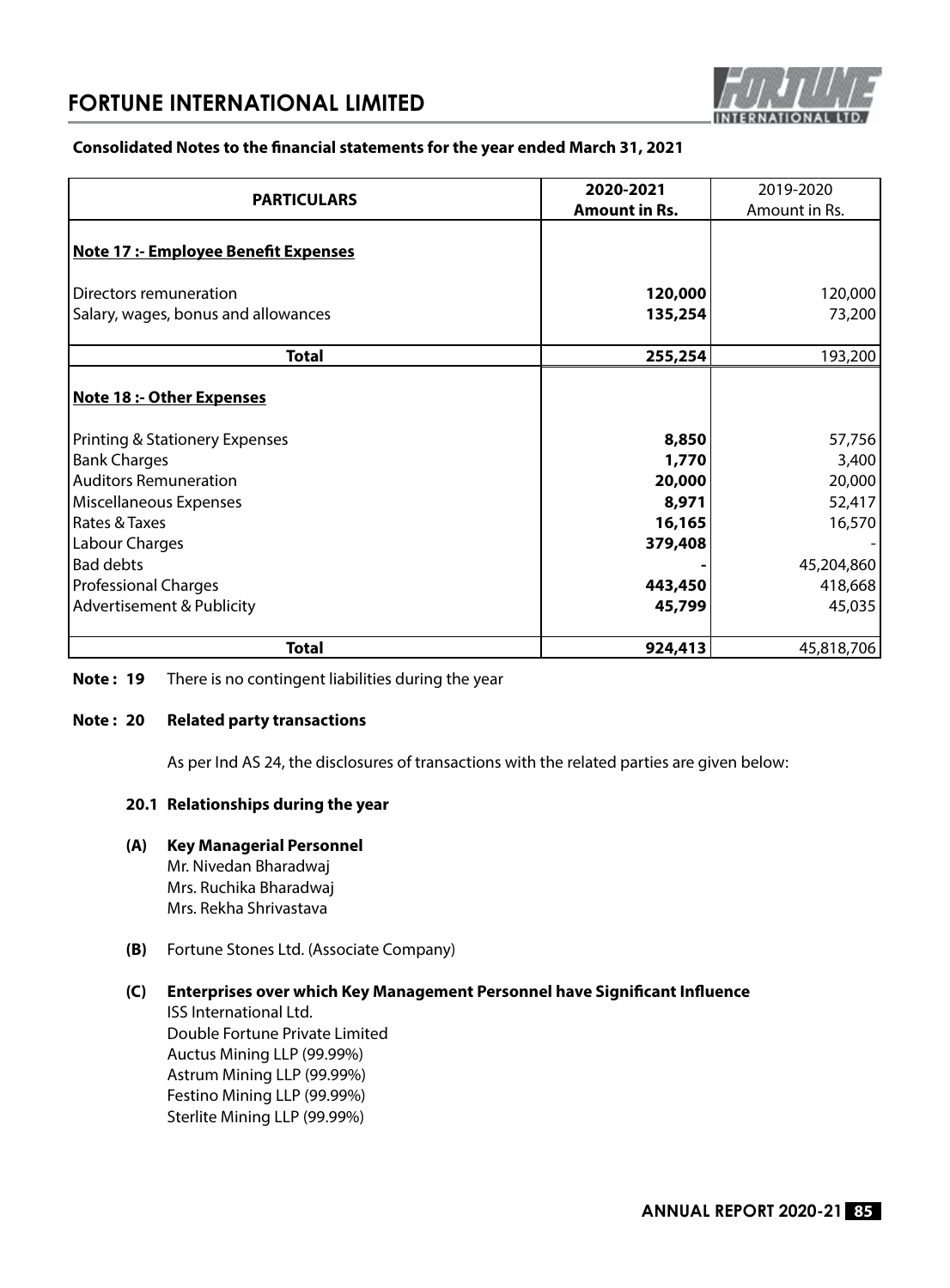

### **20.2 Related party transactions during the year**

| <b>Particulars</b>                                     | 2020-21     | 2019-20    |
|--------------------------------------------------------|-------------|------------|
| (A) Transactions with related parties during the year: |             |            |
| <b>Contract Income</b>                                 |             |            |
| Fortune Stones Limited                                 | 7,096,752   |            |
| <b>Remuneration</b>                                    |             |            |
| Nivedan Bharadwai                                      | 120,000     | 120,000    |
| (B) Balances outstanding at the end of the year        |             |            |
| <b>Amount Payable / (Receivable)</b>                   |             |            |
| Ruchika Bharadwai                                      | 59,860,000  | 72,360,000 |
| Rekha Shrivastava                                      | 4,299,904   | 4,299,904  |
| Fortune Stones Limited                                 | (3,277,706) |            |
|                                                        |             |            |

### **Note : 21 Earnings per share**

| <b>Particulars</b>                                                      | As At March 31, 2021 | As At March 31, 2020 |
|-------------------------------------------------------------------------|----------------------|----------------------|
| Net profit after tax as per statement of profit and loss                | 112,796,528          | (6,257,148)          |
| Weighted average number of equity shares outstanding during<br>the year | 7,040,000            | 7,040,000            |
| Nominal value per equity share                                          | 10                   | 10 l                 |
| Basic & Diluted earnings per share                                      | 16.02                | (0.89)               |

- **Note : 22** The Company has not received intimation from most of the suppliers regarding the status under the Micro, Small and Medium Enterprise Development Act, 2006, and hence disclosure requirements in this regard as per schedule III of the Companies Act, 2013 is not being provided.
- **Note : 23** Figures of previous year are regrouped, rearranged and reclassified wherever necessary to correspond to figures of the current year

### **As per our report of even date**

 **For D. Kothary & Co For and on behalf of the Board of Directors** Chartered Accountants Firm Registration No. 105335W  **Sd/- Sd/- Sd/- Rahul G. Shah Nivedan Bharadwaj Ruchika Bharadwaj** Partner **Managing Director Managing Director Constanting Constanting Director Director**  Membership No.: 132651 DIN No. 00040191 DIN No. 00288459 **Sd/- Sd/- Anil Kumar Kukreja Megha Chhabra C.F.O Company Secretary** PAN No. AAJPK2353F PAN No. AVZPC1678E

**86 ANNUAL REPORT 2020-21**

Place : Mumbai Place : New Delhi Date : 30/06/2021 Date : 30/06/2021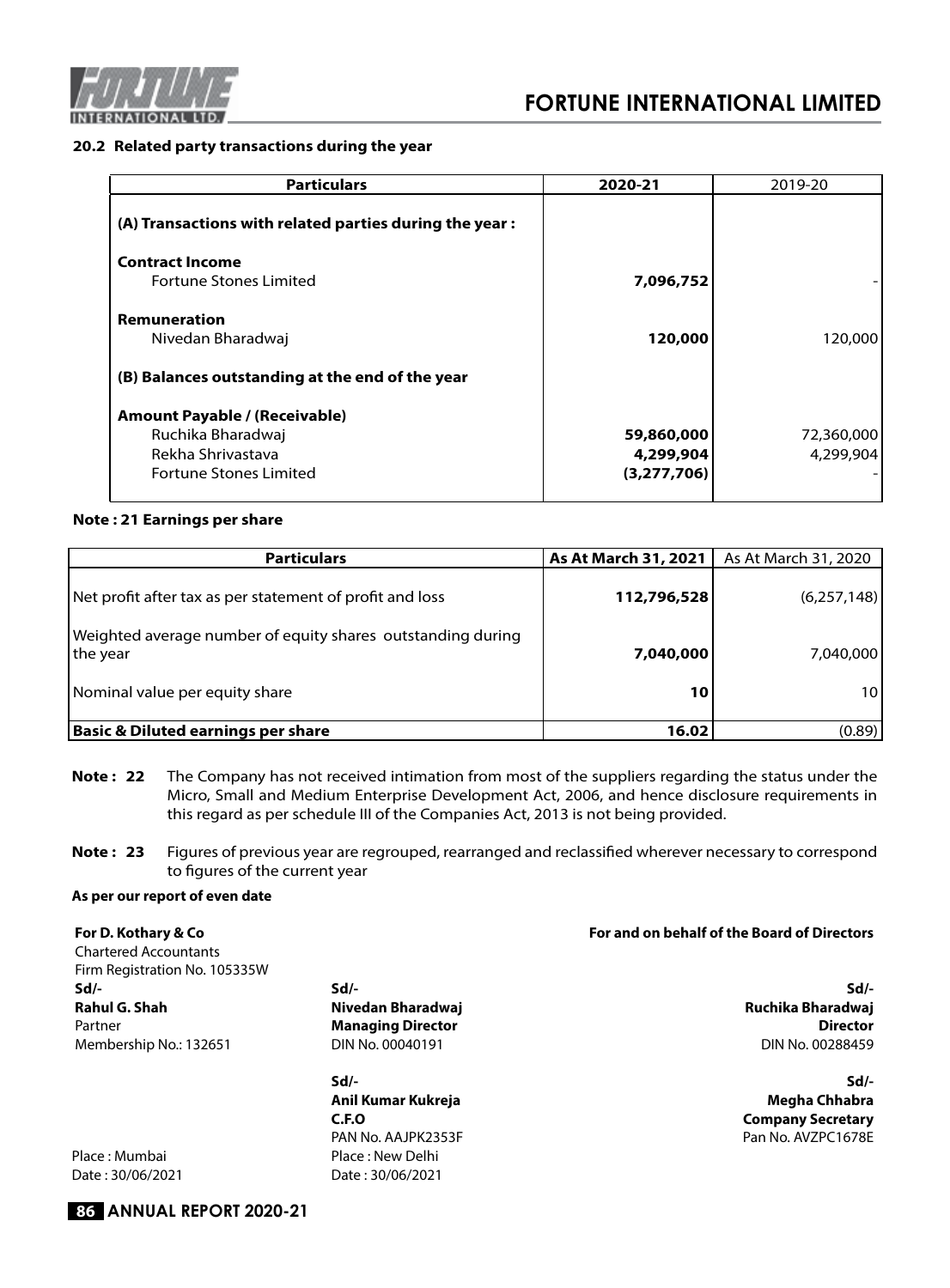



CIN: L52324DL1981PLC012033

Regd**:** G-4 Community Centre, Naraina Vihar, New Delhi- 110028 Tel: 011-25774212-214, 25771629 Email: fil12033@gmail.com

Website: www.fortuneinternational.in

### **Form No. MGT-11**

**Proxy form**

*[Pursuant to section 105(6) of the Companies Act, 2013 and rule 19(3) of the* Companies (Management and Administration) Rules, 2014*]*

| Name of the member(s): | l E-mail id:           |  |
|------------------------|------------------------|--|
| Registered address:    | Folio No./*DP id and I |  |
|                        | Client id:             |  |

*\*Applicable for investors holding shares in electronic form*

I/We, being the member (s) of …………. shares of the above-named company hereby appoint

| $\mathbf{A}$ | Name of the member(s): | $\cdots$<br>s-mail id. |  |
|--------------|------------------------|------------------------|--|
|              | Address                | Signature              |  |

or failing him

| ר !<br>ے ا | Name of the member(s): | $\cdots$<br>'E-mail id: |  |
|------------|------------------------|-------------------------|--|
|            | Address                | l Sianature             |  |

or failing him

| 13 | Name of the member(s): | $\cdots$<br>'E-mail id: |  |
|----|------------------------|-------------------------|--|
|    | Address                | 'Signature              |  |

as my/our proxy to attend and vote (on a poll) for me/us and on my/our behalf at the Thirty Ninth Annual General Meeting of the company, to be held on 30<sup>th</sup> September, 2021 at 10:00 a.m. at Amarai Farms, Khasra No. 375, Village Kapashera, Near Police Chowki, Old Delhi-Gurgaon Road, Kapashera, New Delhi-110037 and at any adjournment thereof in respect of such resolutions as are indicated below:

| Sr. No | <b>Resolutions</b>                                                                                                         |
|--------|----------------------------------------------------------------------------------------------------------------------------|
|        | To receive, consider and adopt the Audited Standalone and Consolidated Financial Statements including                      |
|        | Balance Sheet as at 31 <sup>st</sup> March, 2021 and the Profit and Loss Account for the year ended on that date, together |
|        | with the Reports of the Directors and the Auditors thereon.                                                                |
|        | To appoint a Director in place of Mrs. Ruchika Bharadwaj (DIN: 00288459) who retires by rotation and being                 |
|        | eligible offers herself for re-appointment.                                                                                |
|        | To ratify the appointment of M/s. D. Kothary & Co, Chartered Accountants, as Statutory Auditors of the                     |
|        | Company and authorise the Board to fix their remuneration.                                                                 |
| 4      | To make investments, give loans, guarantees and provide securities beyond the prescribed limits.                           |
|        | To approve borrowing limits of the company.                                                                                |
|        |                                                                                                                            |

Signature of shareholder

Signature of Proxy holder(s)

Signed this…… day of……… 20….

**Note: This form of proxy in order to be effective should be duly completed and deposited at the Registered Office of the Company, not less than 48 hours before the commencement of the Meeting.**

**Affix Revenue Stamp**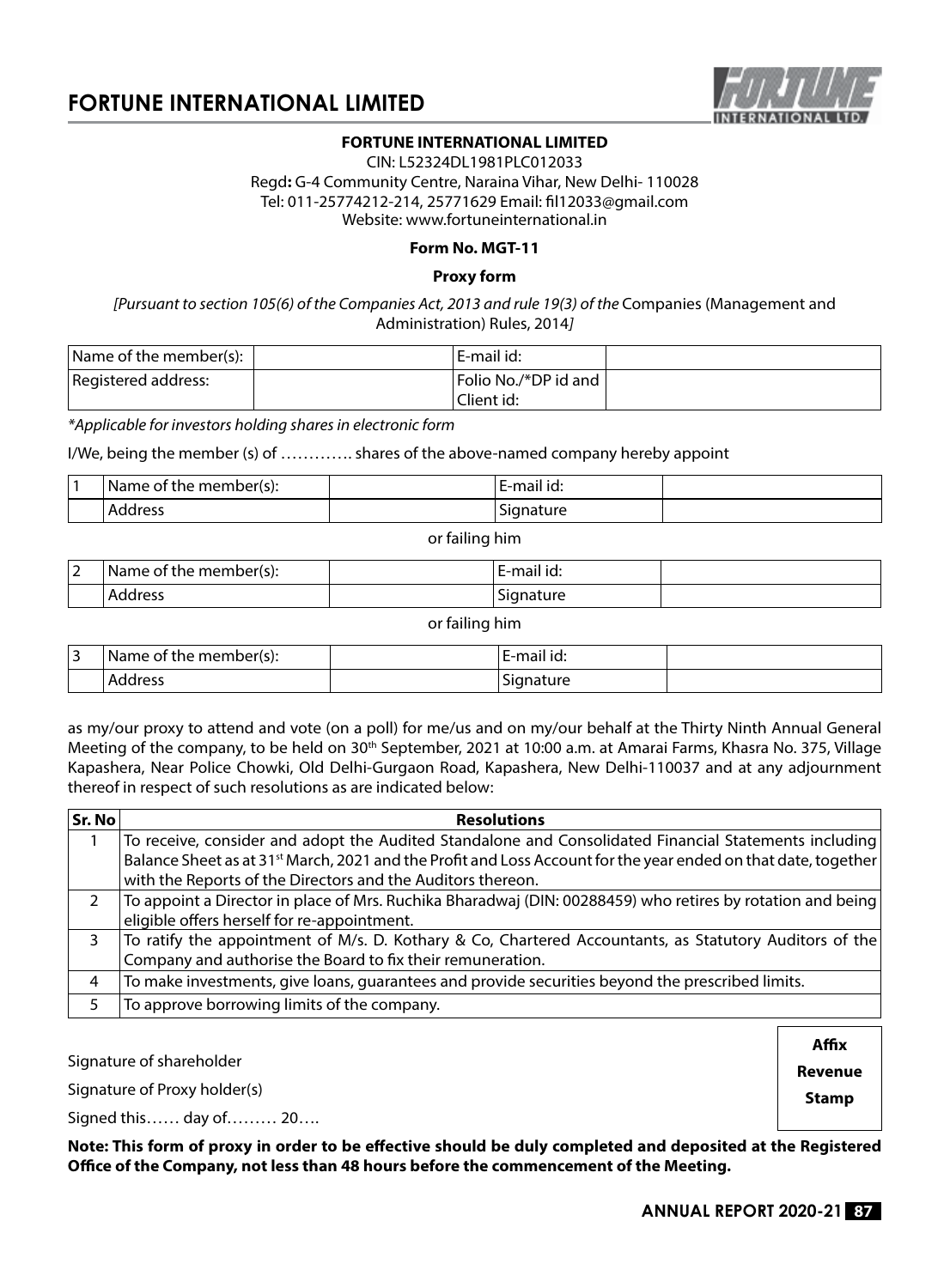

### **FORTUNE INTERNATIONAL LIMITED**

CIN: L52324DL1981PLC012033 Regd**:** G-4 Community Centre, Naraina Vihar, New Delhi- 110028 Tel: 011-25774212-214, 25771629 Email: fil12033@gmail.com Website: www.fortuneinternational.in

### **ATTENDANCE SLIP**

39th Annual General Meeting – 30th September, 2021

Name and Address of the Shareholder

Name of Proxy, If any Registered Folio/ DP ID & Client ID No. of Shares held

I/ We hereby record my presence at the 39<sup>th</sup> Annual General Meeting of the Company being held on 30<sup>th</sup> September, 2021 at 10:00 a.m. at Amarai Farms, Khasra No. 375, Village Kapashera, Near Police Chowki, Old Delhi-Gurgaon Road, Kapashera, New Delhi-110037.

Signature of the Shareholder /Proxy Present ………………………………..

Note : Shareholder/Proxy holder wishing to attend the meeting must bring the Attendance Slip to the meeting and handover at the entrance duly signed.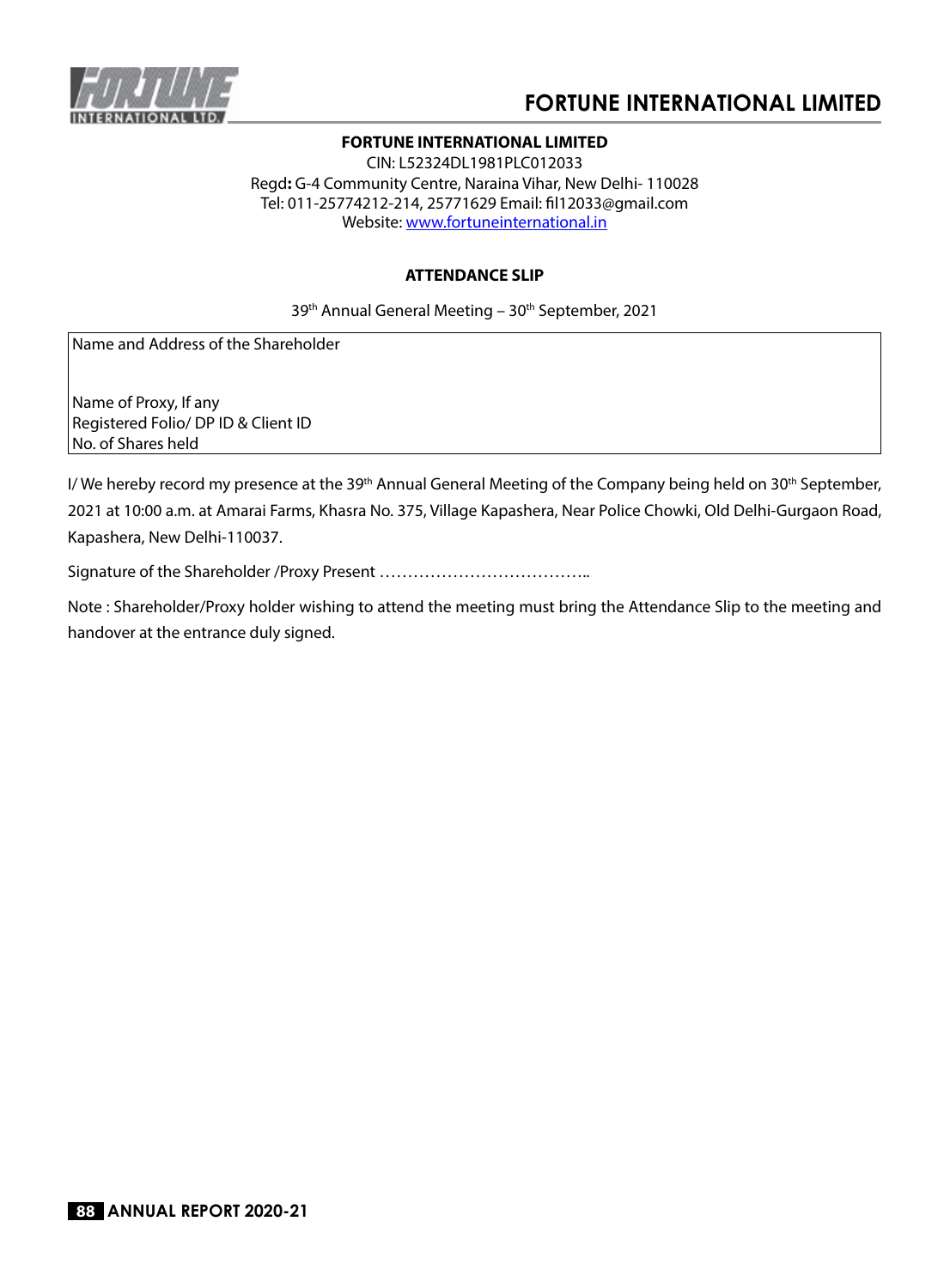

### **BALLOT PAPER**

| <b>S. No. Particulars</b>                                                   | <b>Details</b> |
|-----------------------------------------------------------------------------|----------------|
| Name of the First Named Shareholder (In block letters)                      |                |
| Postal Address                                                              |                |
| Registered Folio No/ *DP ID-Client ID No. (*Applicable to investors holding |                |
| shares in dematerialized form)                                              |                |
| Class of Share                                                              |                |

I hereby exercise my vote in respect of Ordinary/Special resolution enumerated below by recording my assent or dissent to the said resolution in the following manner:

| S. No.         | Item No.                                                     | No. of Shares | I assent to the | I dissent from the |
|----------------|--------------------------------------------------------------|---------------|-----------------|--------------------|
|                |                                                              | held by me    | resolution      | resolution         |
|                | To receive, consider and adopt the Audited Standalone        |               |                 |                    |
|                | and Consolidated Financial Statements including Balance      |               |                 |                    |
|                | Sheet as at 31st March, 2021 and the Profit and Loss         |               |                 |                    |
|                | Account for the year ended on that date, together with the   |               |                 |                    |
|                | Reports of the Directors and the Auditors thereon.           |               |                 |                    |
| 2              | To appoint a Director in place of Mrs. Ruchika Bharadwaj     |               |                 |                    |
|                | (DIN: 00288459) who retires by rotation and being eligible   |               |                 |                    |
|                | offers herself for re-appointment.                           |               |                 |                    |
| $\mathbf{3}$   | To ratify the appointment of M/s. D. Kothary & Co, Chartered |               |                 |                    |
|                | Accountants, as Statutory Auditors of the Company and        |               |                 |                    |
|                | authorise the Board to fix their remuneration.               |               |                 |                    |
| $\overline{4}$ | To make investments, give loans, guarantees and provide      |               |                 |                    |
|                | securities beyond the prescribed limits.                     |               |                 |                    |
| 5              | To approve borrowing limits of the company.                  |               |                 |                    |

**Place :** 

**Date :** 

 **(Signature of the shareholder)**